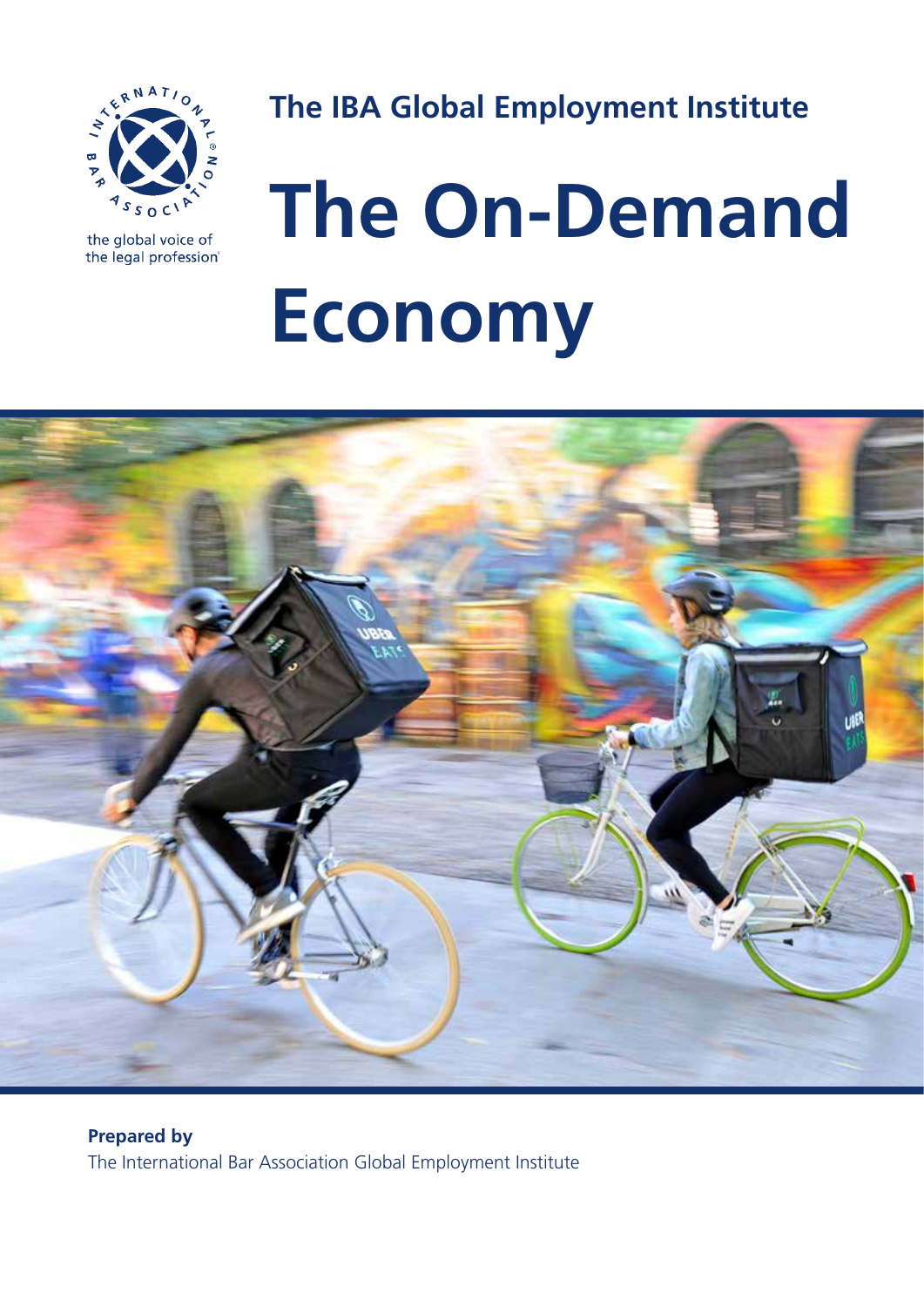The International Bar Association (IBA), established in 1947, is the world's leading international organisation of legal practitioners, bar associations, law societies, law firms and in-house legal teams. The IBA influences the development of international law reform and shapes the future of the legal profession throughout the world. It has a membership of more than 80,000 lawyers, 190 bar associations and law societies and 200 group member law firms, spanning over 170 countries. The IBA is headquartered in London, with offices in São Paulo, Seoul, The Hague and Washington, DC.

© 2019

International Bar Association Level 4, 10 St Bride Street London EC4A 4AD United Kingdom LPRU@int-bar.org www.ibanet.org

All reasonable efforts have been made to verify the accuracy of the information contained in this report. The International Bar Association accepts no responsibility for reliance on its content. This report does not constitute legal advice. Material contained in this report may be quoted or reprinted, provided credit is given to the International Bar Association.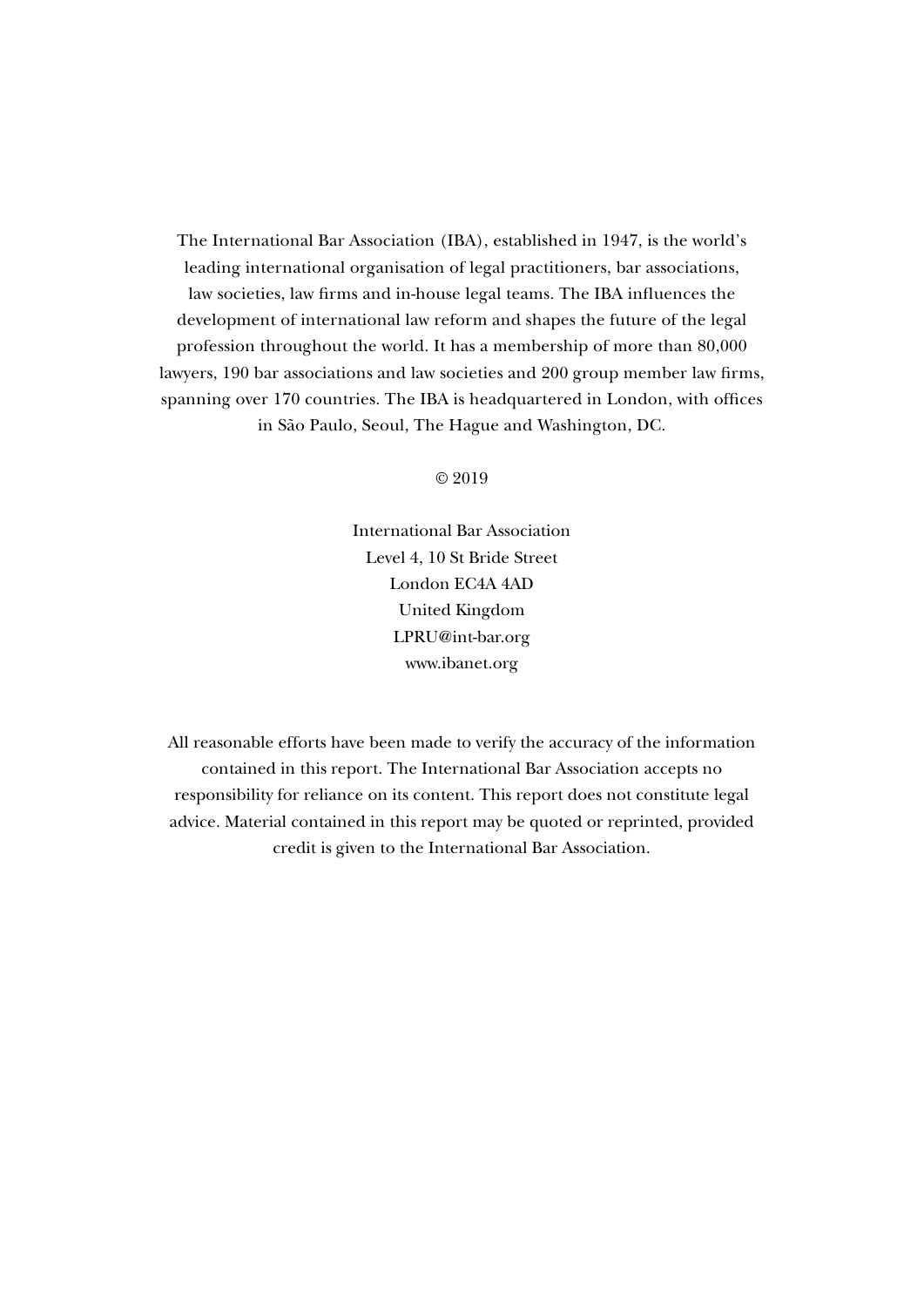# **Contents**

| <b>Foreword</b>                                          | 5  |
|----------------------------------------------------------|----|
| <b>Introduction</b>                                      | 6  |
| What is the on-demand economy?                           | 6  |
| Organisational perspective                               | 7  |
| Worker issues                                            | 7  |
| Research objective, topics and methodology of the report | 8  |
| <b>Executive Summary</b>                                 | 11 |
| Nature of relationships                                  | 11 |
| Legal framework                                          | 13 |
| Discrimination claims                                    | 14 |
| Termination claims                                       | 14 |
| Health and safety and liability issues                   | 14 |
| IP protection and confidentiality                        | 15 |
| Social security and taxes                                | 16 |
| Market trends and emerging issues                        | 16 |
| <b>Survey of Jurisdictions</b>                           | 18 |
| Argentina                                                | 18 |
| Australia                                                | 21 |
| Belgium                                                  | 24 |
| <b>Brazil</b>                                            | 30 |
| Canada                                                   | 33 |
| China                                                    | 39 |
| France                                                   | 42 |
| Germany                                                  | 47 |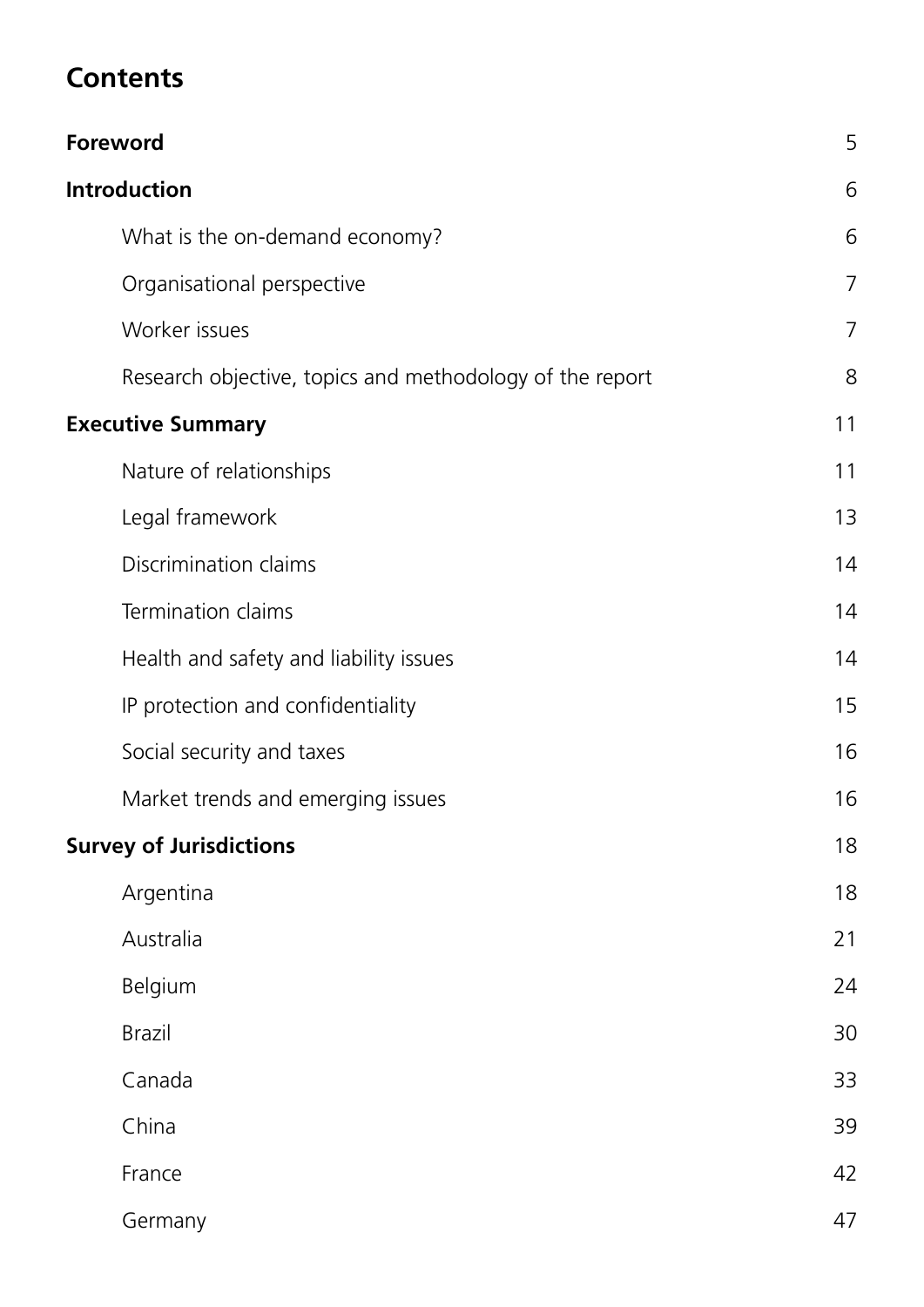| India                                                               | 50 |
|---------------------------------------------------------------------|----|
| Ireland                                                             | 53 |
| Italy                                                               | 56 |
| Mexico                                                              | 59 |
| The Netherlands                                                     | 61 |
| Spain                                                               | 65 |
| United Kingdom                                                      | 68 |
| <b>United States</b>                                                | 73 |
| <b>Conclusions</b>                                                  | 77 |
| Annex: List of contributors and law firms according to jurisdiction | 81 |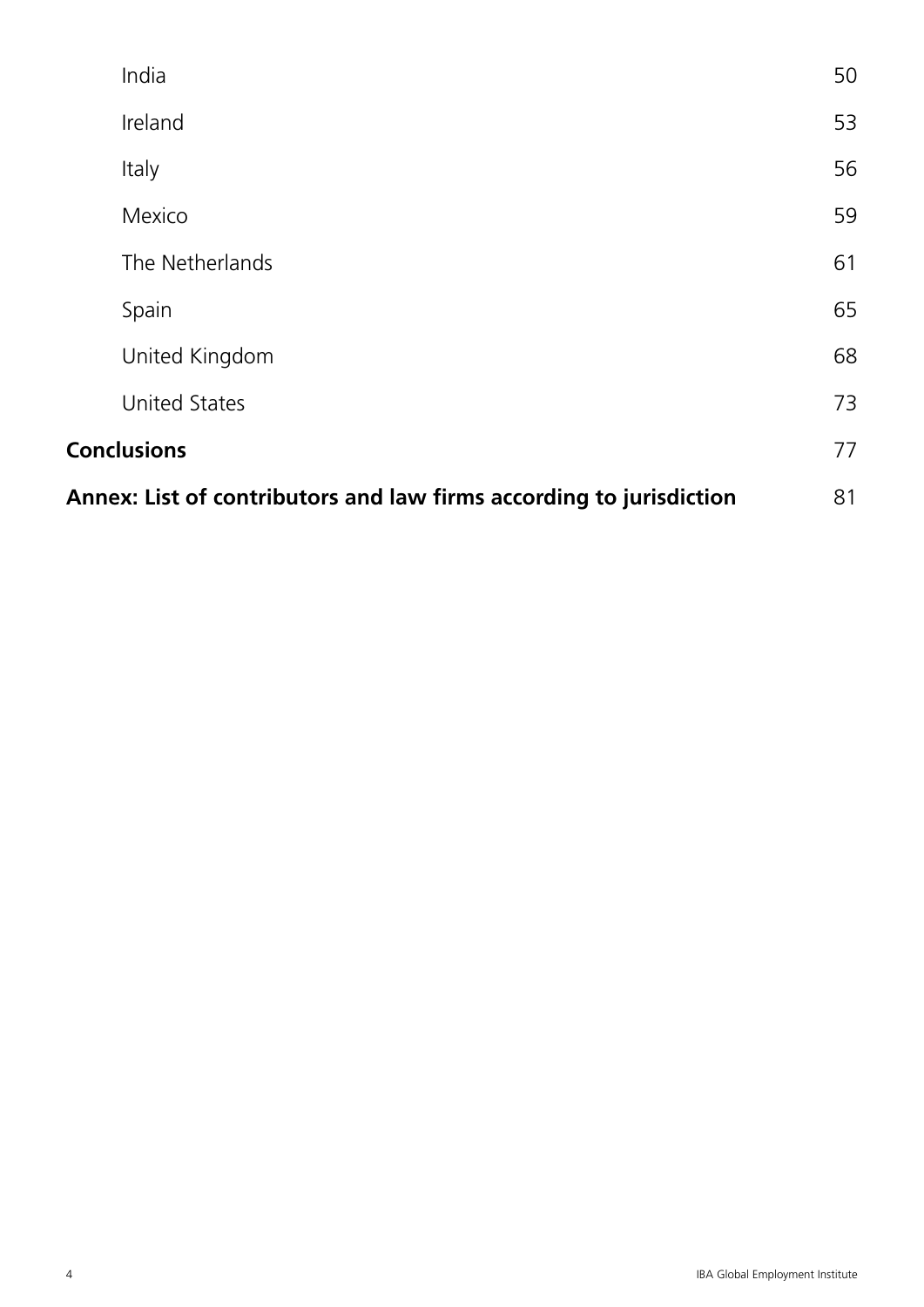# **Foreword**

The on-demand economy (ODE) has risen to become one of the most debated subjects of recent years in governmental, legal and academic circles. The main reason concerns the fact that the ODE is undermining the traditional distinction in the nature of work relationships between employees and self-employed workers. Although it is not the first time that the world of work has experienced a transformation away from standard employment towards more flexibility, the rapid emergence of technology as a tool to distribute goods and services has challenged most legislators and courts in their ability to give adequate answers to the needs of the very flexible nature of ODE work. Nevertheless, the jurisdictions included have attempted to formulate (mostly) preliminary solutions to adapt the employment and workplace legislation or, in contrast, to apply traditional methods to a new phenomenon. For this reason, the IBA Global Employment Institute has deemed it appropriate to provide an overview of the different reactions towards the employment issues related to the ODE and to highlight the findings in a comparative summary and concluding recommendations.

As coordinators of this report, we could like to express our sincere thanks and appreciation to all contributors for their valuable input to the survey. Their contributions allowed us to form a general image of the different options chosen by jurisdictions to find answers to the challenges (and opportunities) that the ODE poses to employment law.

#### **Chris Van Olmen and George Waggott**

#### **Contributors**

Nicolás Grandi *Allende & Brea*, *Buenos Aires* Joydeep Hor *People & Culture Strategies*, *Sydney* Nicolas Simon *Van Olmen & Wynant*, *Brussels* Mihoko Sirley Kimura *Tozzini Freire, São Paulo* George Waggott *George Waggott Employment and Labour Law, Toronto* Carol Zhu *Zhong Lun*, *Beijing* Pascale Lagesse *Bredin Prat*, *Paris* Bjorn Gaul *CMS-HS*, *Cologne* Vikram Shroff *Nishith Desai*, *Mumbai* Lynda Nyhan and Ronnie Neville *Mason Hayes Curran*, *Dublin* Annalisa Reale *Chiomenti, Milan* Jorge G De Presno A and Álvaro González-Schiaffino *Basham, Ringe y Correa*, *Mexico City* Soo-ja Schijf *Kennedy Van der Laan*, *Amsterdam* Raquel Flórez *Freshfields*, *Madrid* Nick Elwell-Sutton *Clyde & Co*, *London* Johan Lubbe *Littler, New York*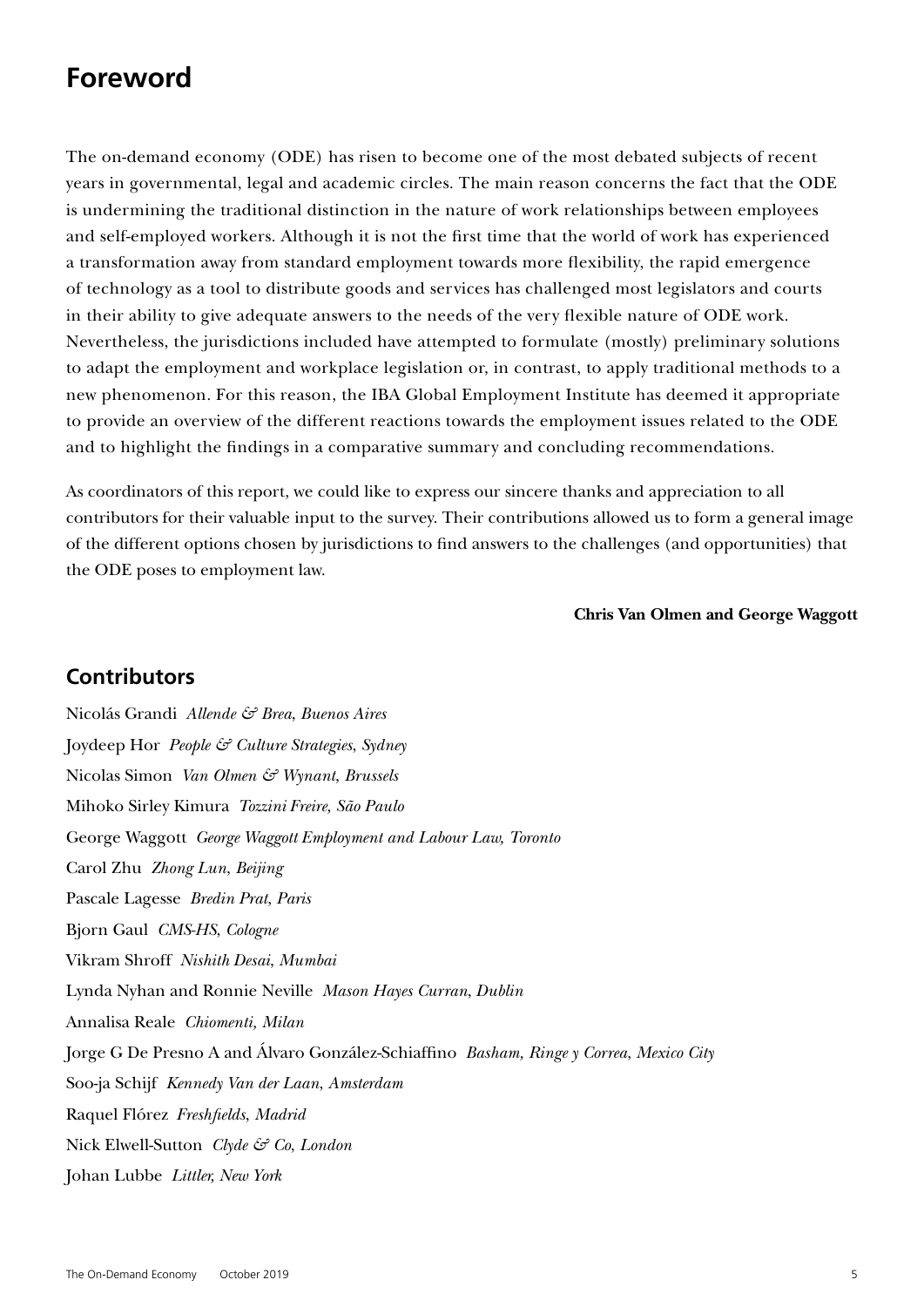# **Introduction**

# **What is the on-demand economy?**

For the purposes of this report, the on-demand economy (ODE) is defined as economic activity created by technology or other companies or providers that fulfil consumer demand via the immediate and flexible provisioning of goods and services. Other commonly used names for the on-demand economy are the 'gig economy', the 'platform economy' or the 'sharing economy'. While it can take numerous forms, the ODE typically involves commercial arrangements and technology platforms, which allow independent sellers to offer goods and services to customers on a dynamic basis. This model has extended across a wide range of economic activity, including online peer-to-peer marketplaces, transportation, food and grocery delivery, home renovations, freelancing and other services.

The ODE is advantageous to many. It has opened a wide range of opportunities for entrepreneurs who strive after innovation. Furthermore, the ODE is beneficial to customers as services are often made available for a lower price than their counterparts in a traditional economy. From a consumer perspective, the ODE has brought along an increased accessibility of services, thanks to the widespread availability of fast internet and smartphones. Finally, on a macro level, the advantages of the ODE include assetsharing and efficient use of resources; for example, the ability to better utilise housing property that is unoccupied, cars that are only infrequently used by a single person and so on.

Most readers will of course be aware that the aforementioned opportunities have led to an explosion of the ODE in recent years. The ODE is large, and getting larger. The fact is that ODE businesses are expanding both in terms of size and scope. The number of providers is growing, and the range of offerings is expanding. This growth shows few signs of abating, and there are a number of indications that the scope of ODE activity is likely to continue to increase, namely:

- the value of expenditures via ODE transactions continues to increase;
- the level of user participation in the ODE is highly skewed towards millennials, who will have increasing disposable income in the coming years;
- the world is becoming increasingly urbanised; the need to deliver goods and services in short order will not only increase, it will also become easier, as consumers are more centralised than ever;
- a number of traditional companies have made significant investments and public commitments to move to an increased use of the ODE model; and
- to varying degrees, legal regimes throughout the world have shown at least some level of flexibility in adapting to the various issues arising with ODE work.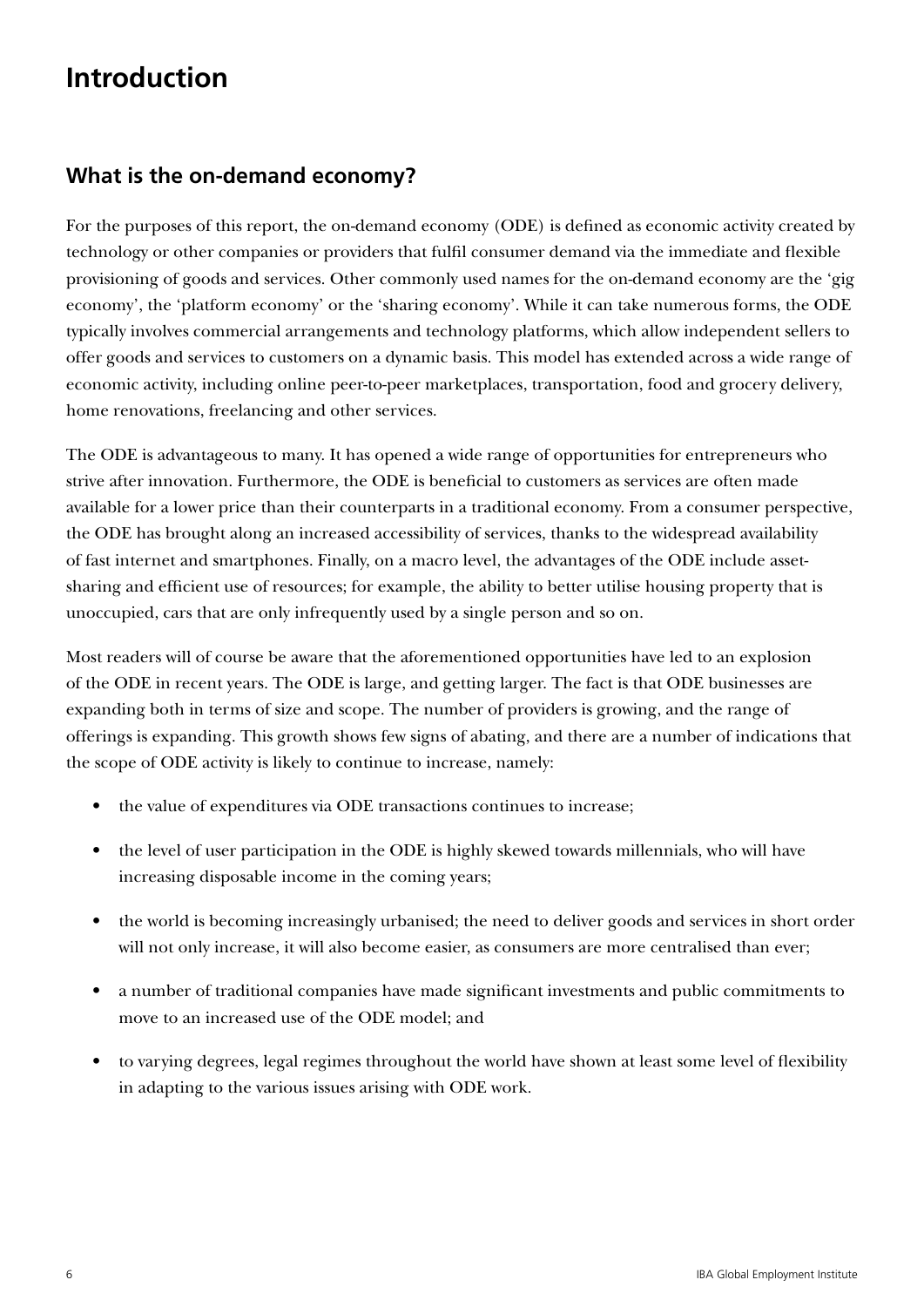# **Organisational perspective**

The rise of the ODE is a function of corporate and organisational initiatives. In this regard, it is the organisations formerly known as employers that are either creating new ODE organisations or related models of work or shifting towards the use of the ODE model within their existing businesses.

Organisations in various industries are eager to use the ODE model within their operations irrespective of the nature of their business. It is notable that we refer here to 'organisations', since the ODE is not limited to companies. Indeed, a number of institutions and non-profit organisations may actually be among the most significant beneficiaries of flexible work models. Regardless of the type of service provided, on-demand businesses do not generally consider themselves to be employers in the traditional sense. Instead, they often define themselves as intermediaries, whether acting online or in person, providing platforms to match existing or new demands for goods and services with a flexible supply.

As such, the ODE model purports or aspires to involve offering deliverables without being a traditional employer, and without those performing the work being anyone's employee. The inference is that the ODE model offers all of the benefits of traditional work models without the associated costs or potential liabilities, so providing organisations with additional flexibility in the use of workers, which is enticing from a business and cost perspective.

The approach that ODE companies or organisations using the model adopt to engaging their workforce can take a number of forms. As an example, a number of ODE businesses in India engage their workforce through third-party contractors (staffing service agencies), together with additional independent contractors. These individuals will be in addition to having a 'core' team, which is engaged directly, working for the business, typically at management level.

Actual work assignments will often have an impact on operational and corporate structures. In many cases, ODE activities do not involve fixed working hours and schedules. As a result, independent or flexible contract arrangements are common. In some cases, the nature of the activity will encourage the use of a standalone subsidiary for the relevant activity. Common examples of this are warehousing, logistics and delivery, which, in many jurisdictions, require special licences and regulatory compliance.

#### **Worker issues**

Many workers only have the opportunity or availability to work in today's economy if they are able to do so on a flexible basis. This can be for a variety of reasons, such as family life, difficulty in finding full-time permanent employment or scheduling or travel conflicts. While flexible work arrangements do not necessarily need to be implemented through the ODE model, they may very well be. Some ODE companies are quite vocal in proclaiming that flexible work arrangements are actually advantageous to workers, particularly those who have personal or family commitments, which may conflict with the traditional concept of dedicated full-time employment working in an office.

While there may be advantages for ODE workers, such as the aforementioned flexibility, there are also certain disadvantages. One of the main challenges for ODE workers arises when there is a termination. In the ODE model, simply ceasing to provide assignment opportunities may or may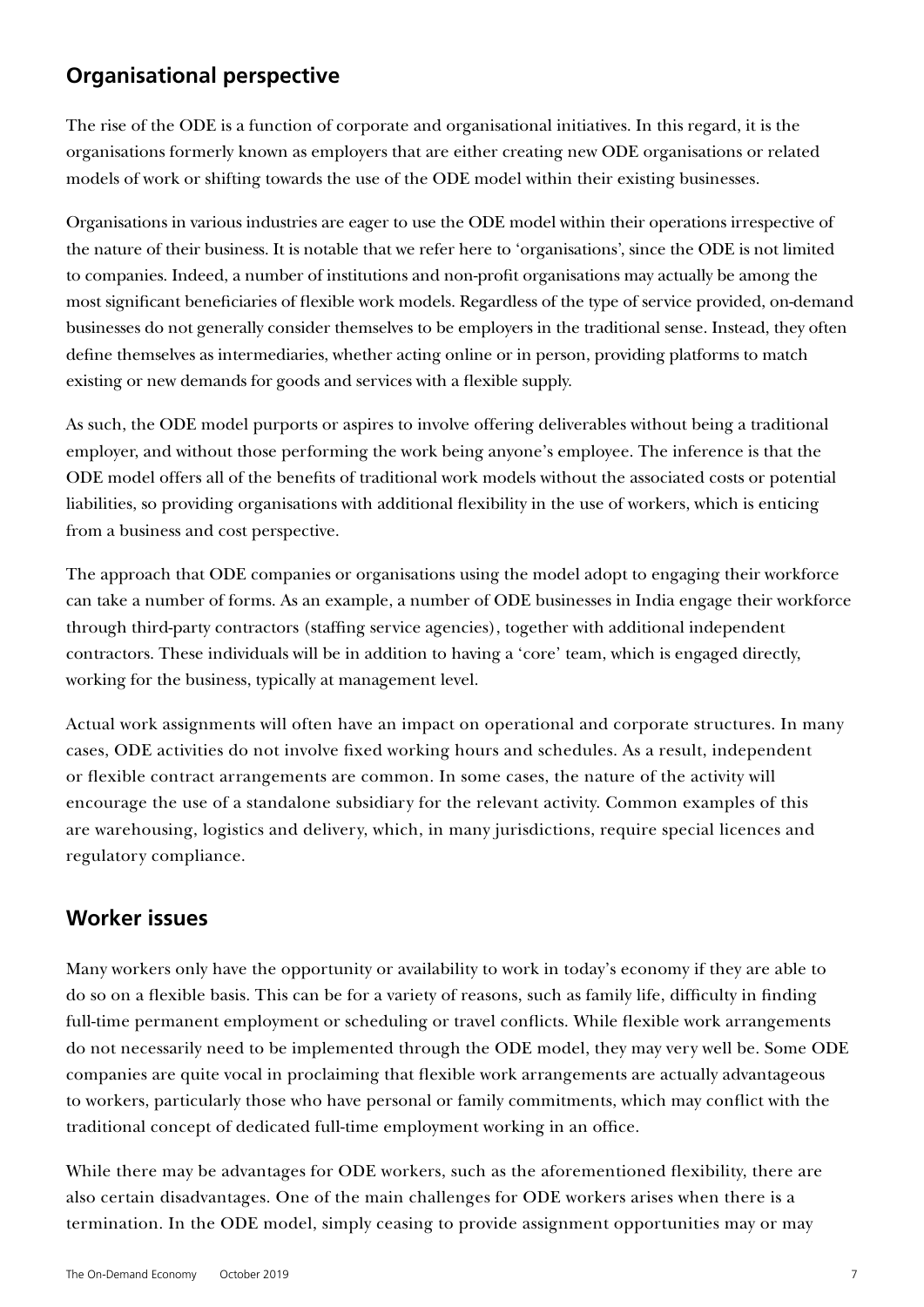not be a termination. The assumption that this is a termination (or, at the very least, a deemed termination) of the worker creates a potential dispute about the nature of the working relationship and the consequences that may arise from the legal characterisation of that relationship. Workers who are no longer being assigned work will often understandably seek to claim that their status is that which is the most advantageous.

From a workforce perspective, the 'categorisation' of the worker is generally the biggest challenge when applying the ODE model, in particular, how to legally characterise a person who provides services on demand. Most are familiar with the 'traditional employee' versus 'independent contractor' distinction that applies in many jurisdictions. However, the issue is often much more complicated, as many jurisdictions also have other categories of workers, many of which overlap, and use of the ODE model does not necessarily make clear which of the traditional or emerging categories a worker would fall into. Further, the characterisation issue may vary within a jurisdiction based on different statutes and regulatory regimes.

# **Research objective, topics and methodology of the report**

This report focuses on the implications associated with moving towards an ODE model from an employment perspective. It is important to note that this is the first report in a series of two. This first report is intended to provide a technical and objective (mostly black-letter) overview of the current situation of the ODE with regard to employment, without restricting the research to cataloguing all applicable legislation and case law. The contributors were also asked to give their view on market trends and emerging issues and the conclusions contain certain recommendations or options for governments, highlighting potential future law reforms. In the second report, we will continue and broaden our research by including the views of certain stakeholders, including ODE companies, commercial partners and other involved organisations, which will lead to a more evaluative and normative approach.

A particular area of emphasis in this report is how 'gig' or ODE workers are treated under the current approach in various legal systems in 16 countries across five continents. It includes contributions from: Argentina, Australia, Belgium, Brazil, Canada, China, France, Germany, India, Ireland, Italy, Mexico, the Netherlands, Spain, the United Kingdom and the United States. Combined, these countries account for more than half of the global population.

A survey was sent to various contributors to review and analyse the relevant issues in their respective jurisdictions. Their responses have been converted into narratives on the basis of which this report has been prepared. Given the dynamic nature of ODE work and the related legal issues, which are very much a moving target, we recognise that content needs to be reviewed regularly to be sure that it is current.

Also for the purpose of this report, it was necessary to make a selection of the most relevant employment law-related topics that should be addressed by every country contribution. More specifically, this report addresses the following topics:

#### *Nature of relationships*

How does a jurisdiction classify or characterise the relationship between the ODE company and the ODE worker? Is it an employment relationship, an agreement with an independent self-employed or contractor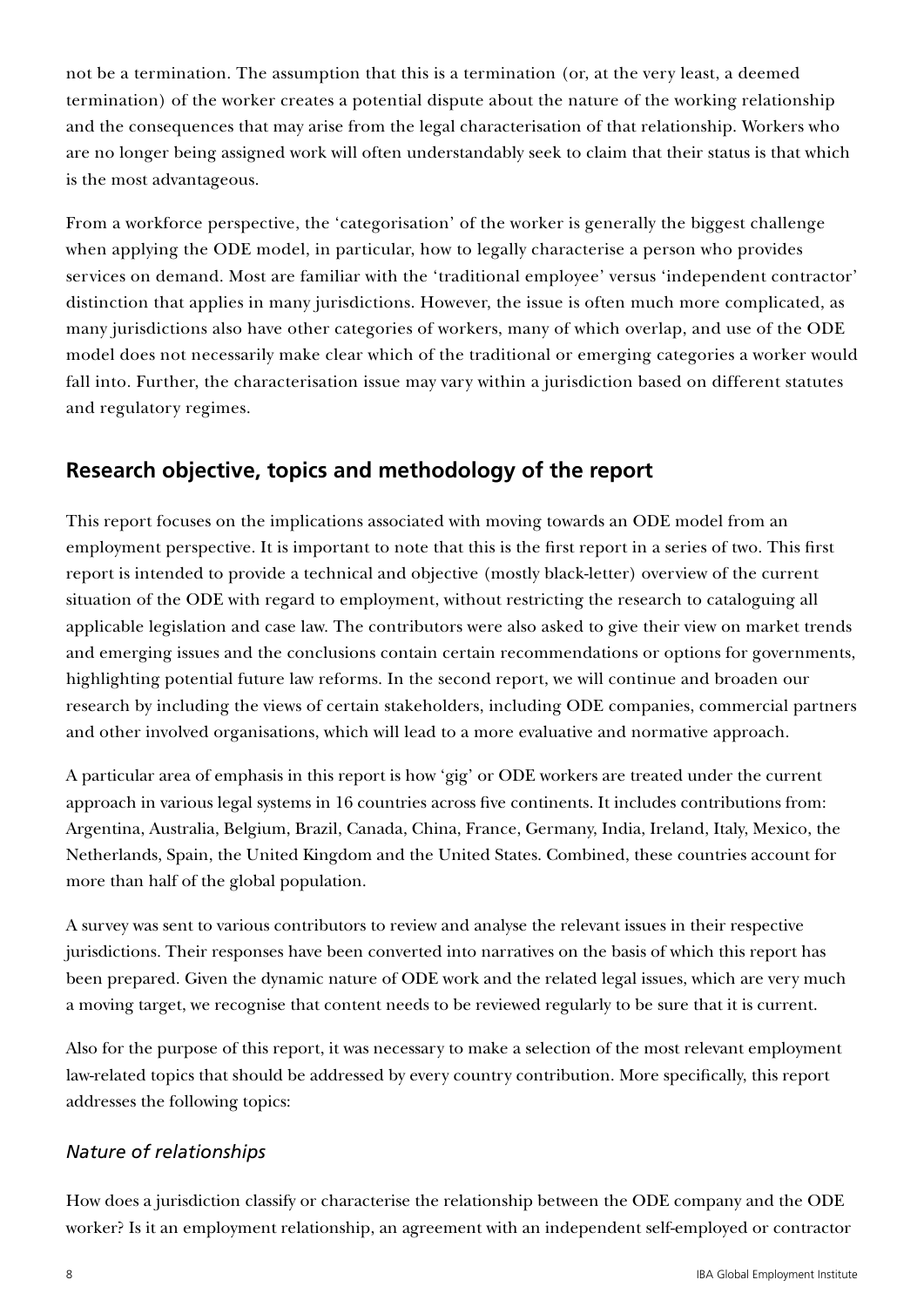(potentially with a minimum protection of employment rights) or does the legal system apply a (new) third category to ODE workers?

#### *Legal framework*

What are the most important applicable legislation and case law on the issue of ODE workers? Are there legislative reforms expected to address the issue?

#### *Discrimination claims*

Does discrimination legislation apply to ODE workers? Are they able to file a claim alleging discrimination?

#### *Termination claims*

What happens if the relationship or contract between the ODE company and the ODE worker is terminated by the ODE company? Are ODE workers protected? Or is such a protection only provided for workers with an employment contract?

#### *Health and safety and liability issues*

Is the health and safety legislation applicable to ODE workers? Does the employer/ODE company need to take safety and prevention measures for ODE workers? Are ODE companies responsible for the fault or injuries that ODE workers afflict to customers/users/third parties? Should they cover the insurance of ODE workers or should these workers insure themselves?

#### *IP protection and confidentiality*

Are ODE companies owners of the intellectual property in cases where ODE workers discover new information or ideas? Are ODE workers bound by a legal obligation with respect to confidentiality? Or should these issues be regulated by specific agreements or clauses?

#### *Social security and tax issues*

Should ODE companies pay social security contributions and taxes on the services of the ODE workers who use their platform or are these workers themselves responsible? Does the tax system provide thresholds under which no taxes are required?

#### *Market trends and emerging issues*

What are the main sectors, services or companies that make use of the ODE today? Is ODE limited to technology companies or are traditional companies also shifting towards the use of ODE workers? What are the foreseeable issues that are expected to emerge in the near future in relation to ODE? Will it take over traditional forms of work or is it expected to play a marginal role in the country's economy?

In the following section, we provide an executive summary of these key issues, using a comparative legal method by pointing out the most important similarities and differences between the 16 countries, from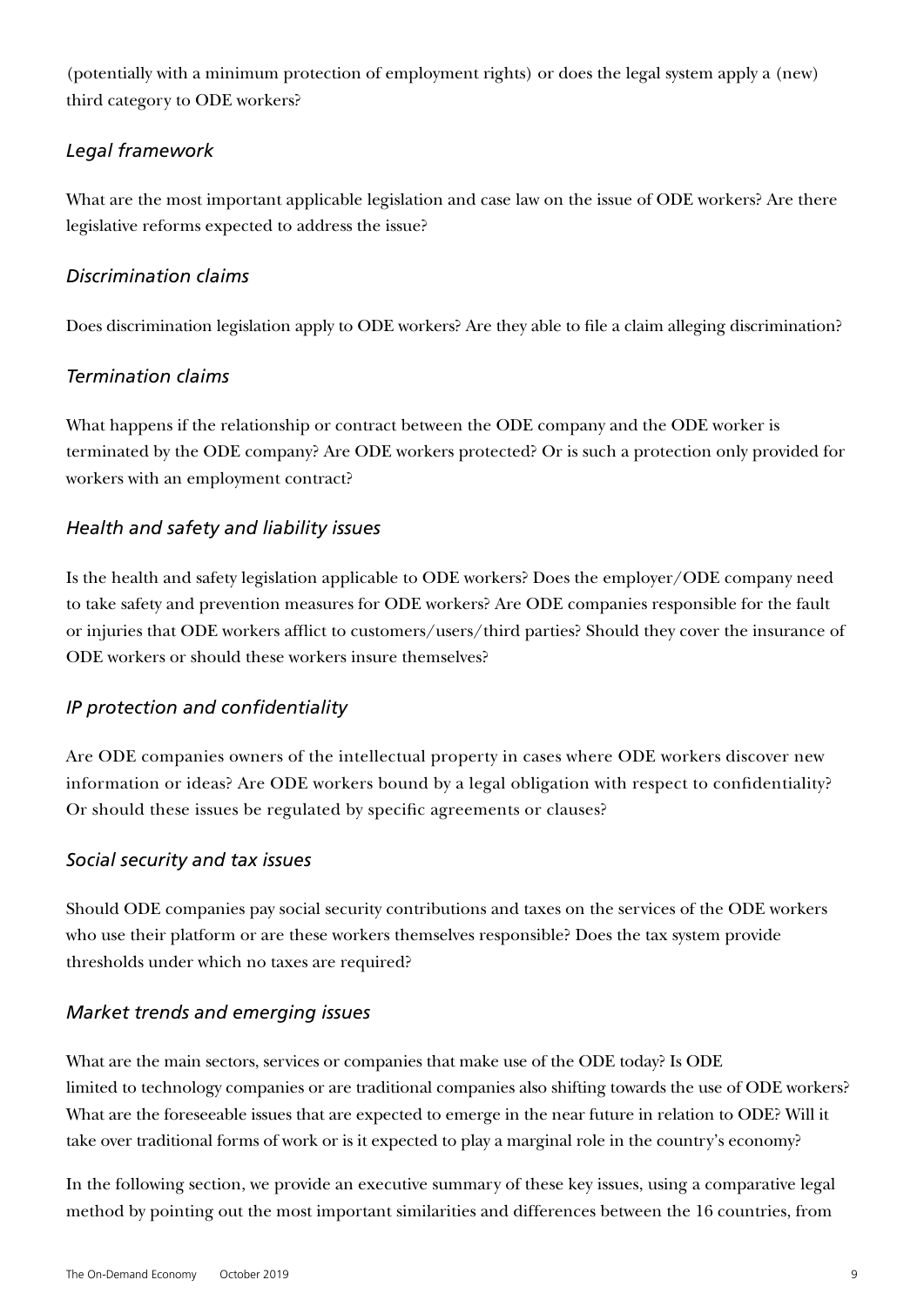which we were able to deduct the main positions and trends. This comparative summary is based on the survey of jurisdictions in section III. In the conclusion, the report lists some recommendations and points of interest that governments should consider addressing while tackling the issues that accompany the rise of the ODE.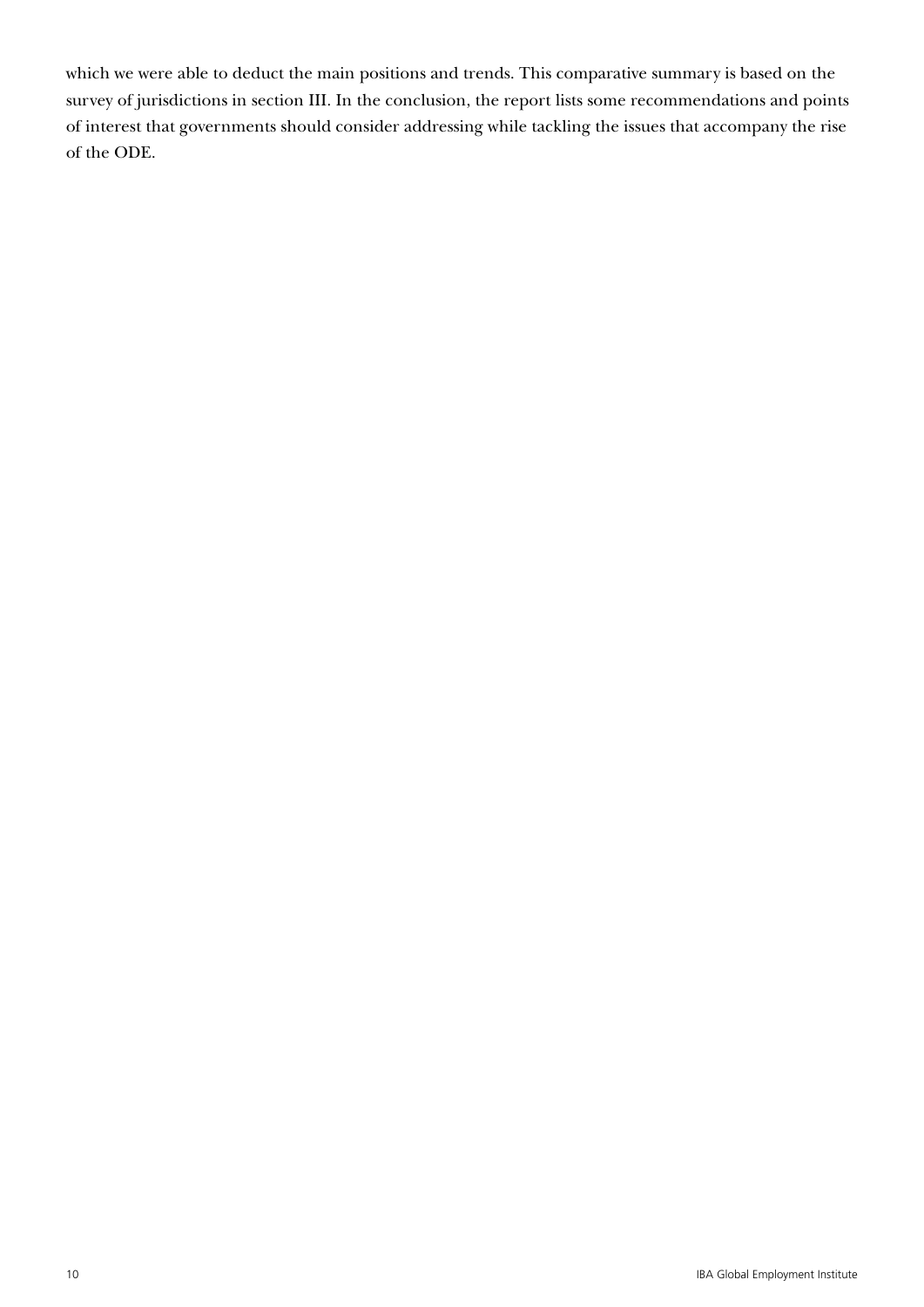# **Executive summary**

#### **Nature of relationships**

The importance of the ODE model will depend largely on the approach to characterisation adopted in a specific jurisdiction. The vast majority of the included countries still have laws based on the classic dichotomy between workers with an employment contract and independent contractors. These legal systems usually look at the nature of the work relationship, based on the characteristics of an employment situation. The elements used for qualification by the different jurisdictions vary, but usually focus on the exclusive nature of the relationship and the elements of subordination and control. Other regular elements are remuneration, ownership of tools, profit, risk, integration into the business and working time (free choice). In almost all of the relevant countries, the courts or tribunals have to investigate the different elements on a case-by-case basis and the actual circumstances prevail over written agreements.

Some countries are rather orthodox in their view on the dichotomy between employees and independent contractors, which results in a refusal to adapt legislation to provide additional protection for workers who do not completely fall into the traditional employment relationship. For example, Argentina, Belgium, China, India, Mexico and the United States provide little-to-no flexibility for organisations. They currently retain the traditional characterisation of an 'employment versus independent contractor' relationship and have not yet seen the creation of any additional category of workers. In these countries, the main focus is on whether a relationship of subordination or control exists, which will dictate whether an individual is an employee. If the worker is an employee, they will benefit from all related protections. On the contrary, any independent contractors in these jurisdictions, unless improperly classified, will not be protected from an employment-law perspective under relevant statutes or employee-related rules. The questions associated with using ODE workers therefore become very much an 'either/or' issue – the worker is either in business on their own account, or most of the traditional employment law protections apply.

Other jurisdictions, such as Australia and Ireland, have taken the approach that while they have yet to formally deviate from the traditional employment/independent contractor relationship there are at least certain (limited) legislative protections for independent contractors. In Germany and Italy, there is a sort of quasi-employee statute for economically dependent contractors, which gives them some minimum protection. However, these statutes are not well defined and mostly depend on case law. In Spain, a similar economically dependent self-employed worker exists, with the rules for the trade category of workers being laid down by legislation. There are also jurisdictions such as Brazil and France that have not yet deviated from the traditional characterisation, but have adopted legislative reform that will likely cause the eventual emergence of a third category of workers (see by example the introduction of the 'intermittent employee' in Brazil). These moves represent at least some recognition that economies and forms of work are changing, and so the law will need to be adopted to address emerging issues such as the ODE model.

In the United Kingdom, there are three categories of worker: employee, worker and genuinely self-employed. The distinction is important because employees benefit from greater protection in law than 'self-employed' or 'workers'. Workers, on the other hand, have more employment rights than self-employed workers, though self-employed workers still benefit from certain limited protections. The UK also has 'zero-hour'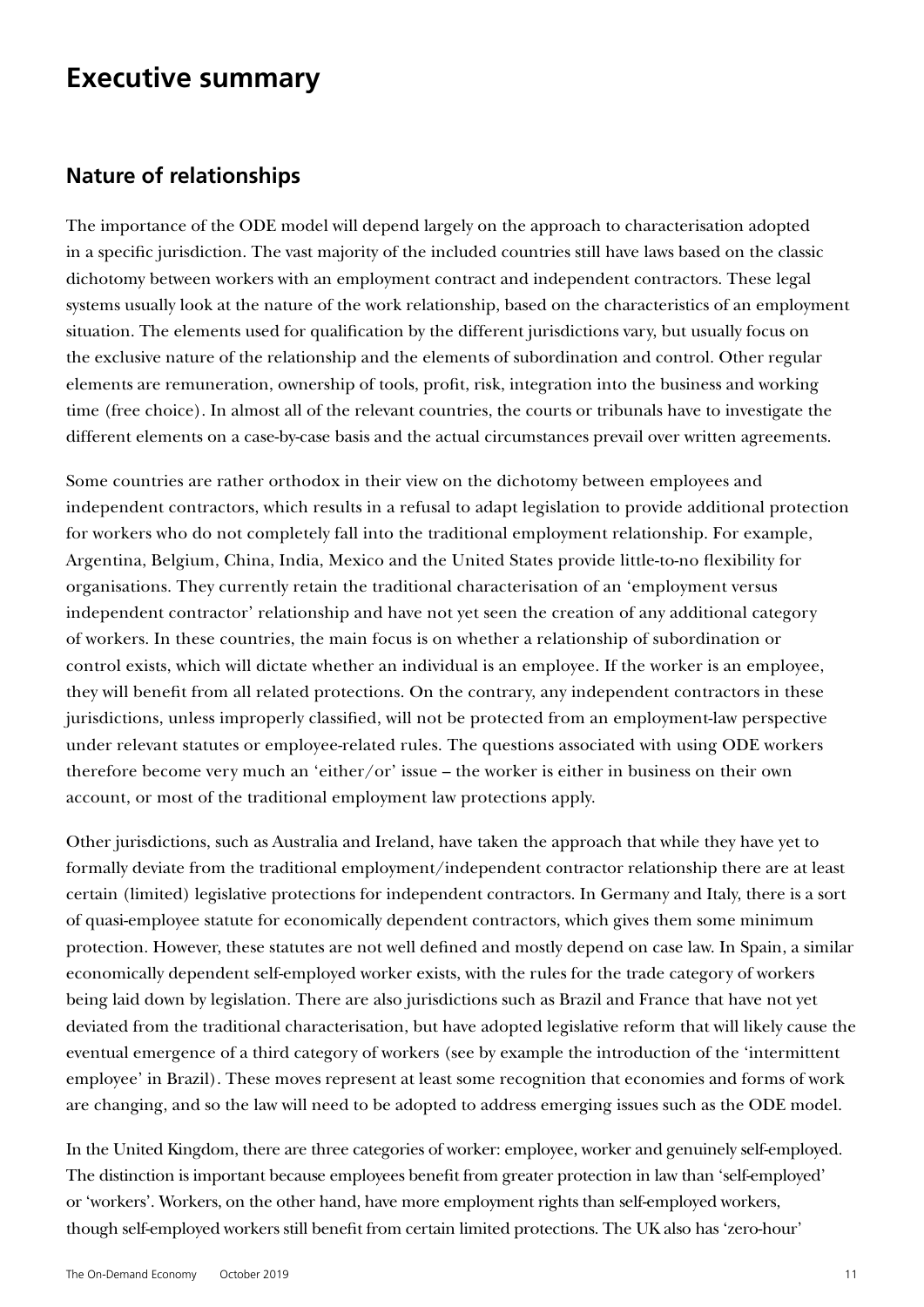contracts, which provide the worker with very limited protection. In the same vein, Canada (or at least some Canadian provinces) takes a nuanced approach to the traditional 'employee versus independent contractor' characterisation and has created or recognised a third category of workers: the 'dependent contractor'. In both of these jurisdictions there has been either some legislated reform or at least discussions of legislative reform, which would provide additional protections for ODE workers. This approach of providing 'employment-light' protections may well increase the likelihood that the ODE model will continue to grow in these jurisdictions.

On the other side of the spectrum, there are jurisdictions such as the Netherlands that have made a significant number of legal modifications. These changes provide for distinctions with respect to many types of flexible workers, such as self-employed workers with no employees (freelancers), on-call employees, temporary agency workers who are employed with an employment agency and employees with a fixed-term contract. Many of these flexible workers will nonetheless be characterised as employees and thus benefit from certain legal protections. Spain also takes a similar approach by providing several different categories of workers (such as employees, autonomous workers, trade and temporary agency workers). However, while there is some scope for slightly more flexible arrangements, ultimately many of these workers will be deemed employees and their 'employers' will be subject to some or all of the ordinarily applicable employment, tax and social security obligations.

One important point bears consideration: just because the workplace rules in a particular jurisdiction have been substantially amended does not automatically mean that an 'ODE-friendly' environment has been created. Indeed, one of the hallmarks of the creation of the 'third category' of workers is that there will be obligations with respect to engaging workers, compensating them and following a proper process for termination. Put differently, it is often the case that law reform implemented to facilitate the ODE model is intended to move away from the 'either/or' distinction to an 'in between' status that has 'some' legal rules applying – which often means there is 'no' applicable employment law for independent contractors.

The reader should also take note that there will likely be less of a need for the ODE model in countries, such as Mexico and India, where service arrangements and the use of contract workers through staffing agencies are more common and these structures are legally endorsed. The legal difficulties surrounding the ODE in most countries are therefore less relevant in Mexico and India.

When the dichotomy between employees and independent contracts is more or less maintained, the majority of case law (until now) in Australia, France, Germany, Mexico and the US has classified ODE workers as independent contractors. In Argentina, however, they will be more likely seen as employees. The ABC-test in California also seems to make a qualification as employee more prevalent there. However, in most countries it is difficult to predict what decision a court or tribunal might make, mostly due to the lack of relevant case law. Only in the UK and the US does there seem to be an abundance of case law on the matter.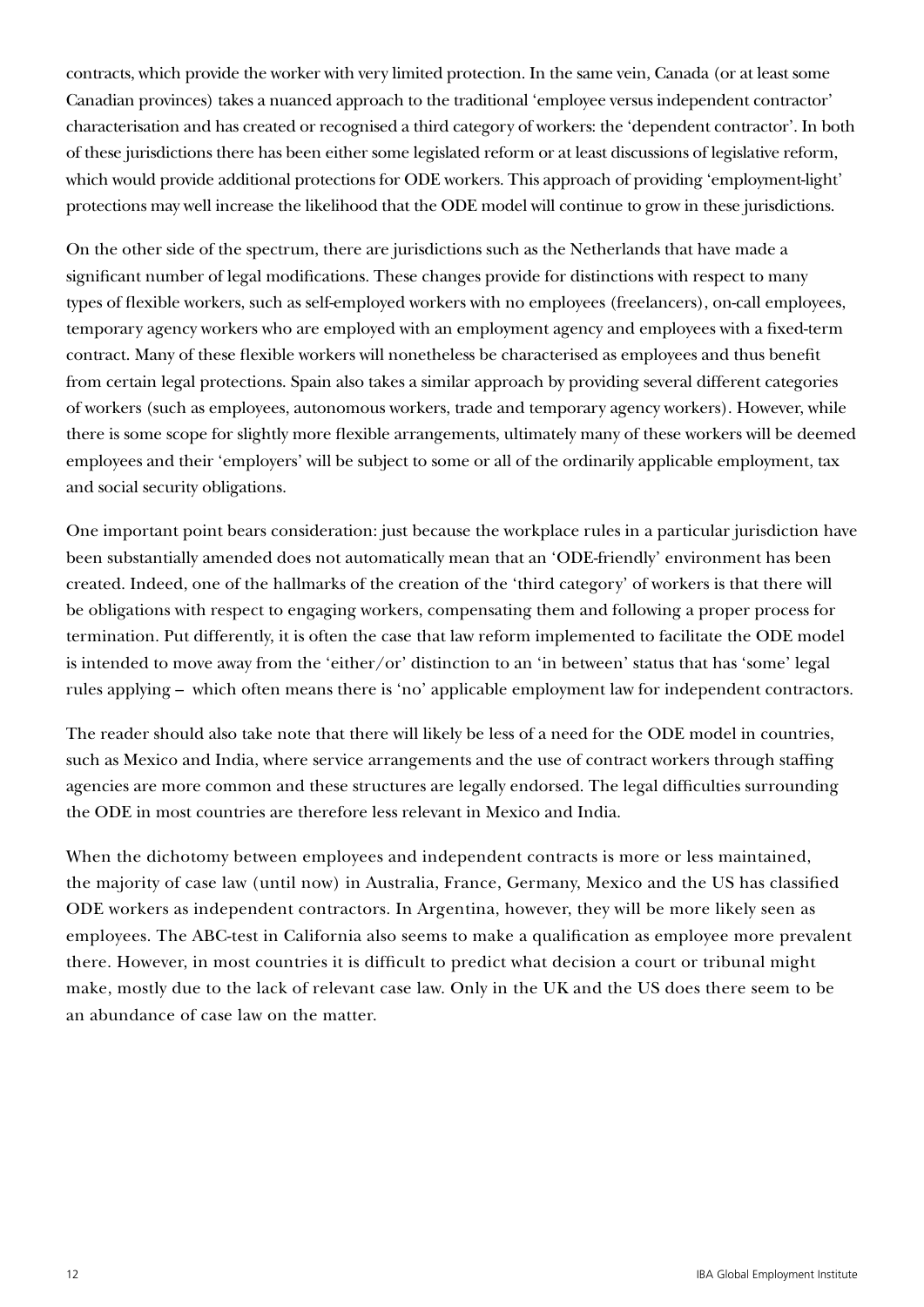# **Legal framework**

Many countries have, until now, not taken any legislative action to adapt their legal framework to the needs of ODE workers or ODE companies. In 'orthodox' Argentina, a proposed bill regarding Uber was unsuccessful and instead the legislator is producing rules that would label certain specific work relations (eg, vendors of Herbalife) as an employment relationship. Also, in Belgium, Germany, India, Italy, Mexico and the US there are no imminent plans to change the existing legislation.

However, in some countries there have been or are planned important changes to extend certain parts of employment law protections to ODE workers. Australia introduced some minimum protections for independent contractors through the Fair Work Act. Some trade unions also have sought to enter into agreements with ODE companies, in an effort to provide some form of minimum entitlements that do not undercut wages and provide a mechanism for dispute resolution. There are also examples of large retailers entering into memorandums of understanding with transport workers' unions in the retailer's supply chain and ODE workers.

In Canada (or at least, Ontario), in 2017 the government introduced a standard employment protection for contract workers and access to collective bargaining has been improved. Even individual 'ODE work' forms of contract agreements are on the rise in Canada, and these often include contract terms that require notice in cases of dismissal.

France has introduced some protections for ODE workers with the Act of 8 August 2016, which fixes a specific status for digital platform workers and lays down certain obligations for the platforms with regard to insurance and vocational training. The Act also introduces a right to strike and a right to join trade unions for ODE workers.

In Ireland, a similar move towards a better access to collective bargaining has been provided by the Competition Act of 2017, which has altered the traditional interpretation of (small) independent contractors as companies to halt the application of the competition law. After all, if seen as an enterprise, a contractor entering into collective bargaining could be seen as an illegal cartel formation. Next, Ireland is working on legislation to protect workers who work fewer hours and are low paid, which could have an impact on ODE workers.

Though Spain currently has no future plans to change the legislation, the introduction of the trade category of workers in 2007 is still noteworthy, as this category could also be applied to ODE workers.

In the Netherlands, the government is currently proposing to amend the existing legislation on flexible work to provide better protection to ODE workers and other forms of flexible employment.

Reforms have been less extensive in Brazil, where the labour reform of 2017 introduced the concept of an 'intermittent employee', which is defined as an employee whose activities and payments are on demand. However, it is not yet clear if ODE workers and companies will make use of this status. Further, it is possible that the Brazilian courts will adapt their interpretation of subordination in characterisation cases to extend employment law protections to ODE workers.

In China, the only legislative intervention worth mentioning is the Interim Measures for the Administration of Online Taxi-Hailing Business Operations, which forces ODE companies to make a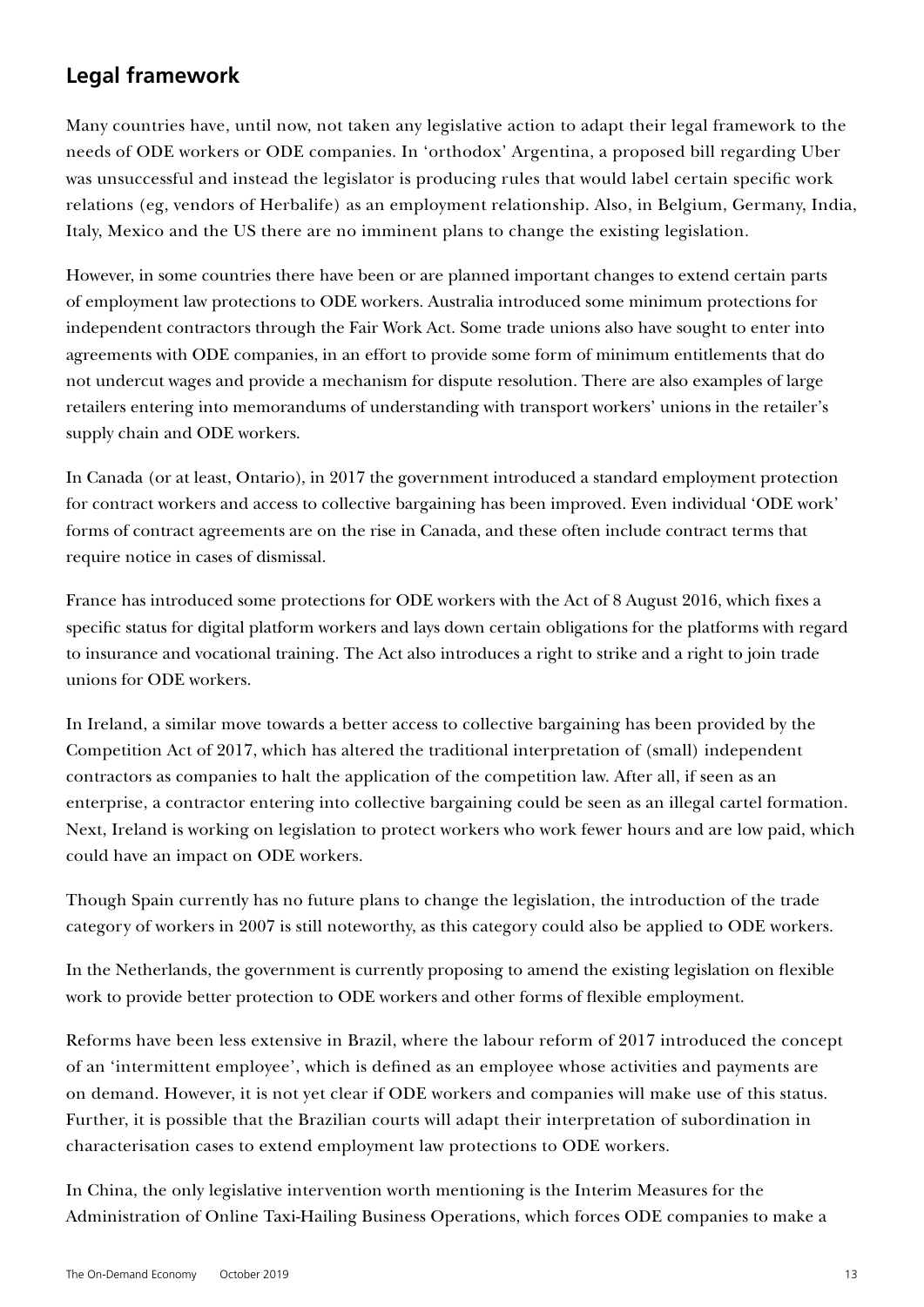clear choice between employment contracts and contracts for independent contractors when they enter into an agreement with ODE workers.

# **Discrimination claims**

Most of the jurisdictions are generous with regard to the rules on the application of their discrimination legislation, which makes it possible for ODE workers to file discrimination claims. This is the case in Argentina, Australia, Brazil, Belgium, Canada, France, Ireland, Italy, the Netherlands, Spain, the UK and the US. However, there seems to be a general problem of awareness in many countries, meaning that ODE workers do not necessarily know their rights (not to be discriminated against) and options (to potentially file claims). This leads to a lack of discrimination claims filed by ODE workers (most claims are about the qualification of the employment relationship). By contrast, discrimination claims are not really open to ODE workers in China as they are only mentioned in the employment legislation. In Germany, antidiscrimination legislation is only conditionally applicable to non-employees: individuals are only entitled to proceed with claims insofar as they relate to access to gainful employment or professional advancement. Finally, in Mexico discrimination claims are not common as discrimination laws in employment and labour matters have not been extensively developed.

## **Termination claims**

In the vast majority of jurisdictions, the eligibility to proceed with termination claims is restricted to employees and these claims are not open to ODE workers when they are seen as independent contractors. Therefore, access to termination claims will depend on the question of whether an ODE would be seen as an employee or as an independent contractor. A judge will only allow termination claims to proceed if the employment legislation applies (which is often only the case for real employees). In countries such as Argentina, an ODE worker would probably be qualified as an employee and therefore they can file termination claims. However, in most countries this would not automatically be the case and the ODE worker would have to resort to contractual claims or damages (typically based on common law). It is clear that new legislation would be necessary to give ODE workers some (minimum) statutory protection against termination, as is already the case in certain provinces of Canada. Also, Spain has provided some dismissal protection for the trade category of workers. This is one of the main reasons why some ODE companies would like to avoid the application of the trade system to the ODE workers, however. Thanks to the 'at will' doctrine, the US sets itself apart with regards to termination claims, as the 'at will' doctrine allows for summary termination of employment contracts without reason, notice or compensation.

# **Health and safety and liability issues**

#### *Health and safety*

Two main models have been adopted in relation to the application of health and safety legislation to ODE workers. In the first, the application of health and safety legislation is rather broad, and this means that a company or employer will also have health and safety obligations towards ODE workers and independent contractors who work for or in their organisation. This is the case in Australia, Canada, Italy and the Netherlands. However, in most countries in which this model is the norm, health and safety regulations are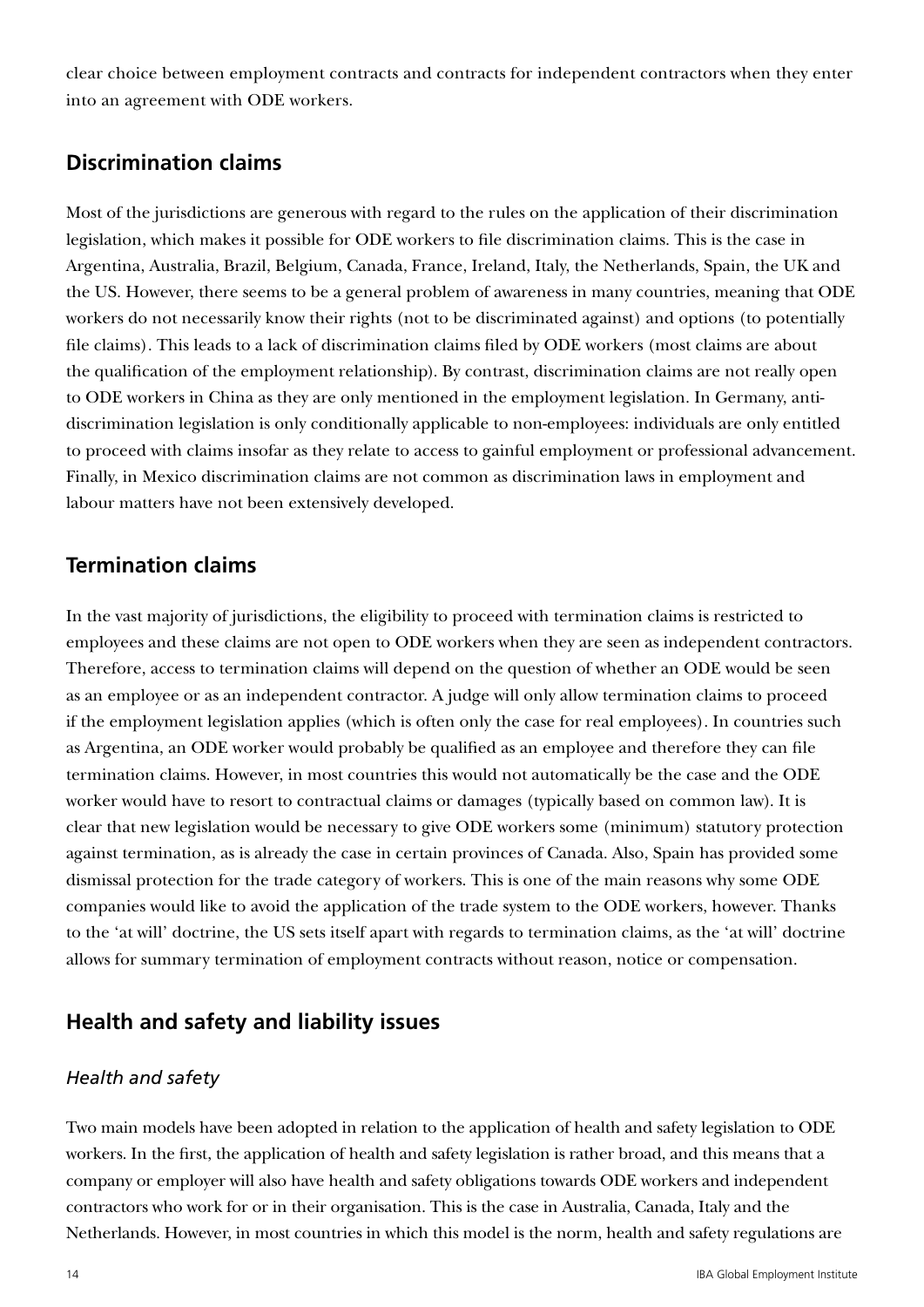less strict for ODE workers than for employees (in cases where ODE workers are not seen as employees), or health and safety obligations for companies/employers are limited. This applies in Belgium, Canada and Ireland, where it is possible to require the contractor to comply with relevant health and safety obligations.

The second model excludes non-employees from health and safety legislation. In this case, organisations seeking to avoid health and safety obligations have ODE workers qualified as employees. This approach is followed in Argentina, Brazil, France, Germany, Mexico, Spain and the US (federal standards). If the ODE workers are seen as independent workers, they have to resort to civil law rules, damages and penal law.

In India, general health and safety legislation is absent, so workers have to look to very diverse industry-specific rules.

#### *Liability for occupational accidents, injury or damages to third parties*

Another issue is liability for occupational accidents, injury or damages caused by the ODE worker to a third party or customer. In some jurisdictions (Argentina, Australia, Brazil, Canada and Ireland) the ODE companies will be liable for the actions of the ODE workers (even if they are not employees) and therefore will have to cover these workers through insurance or be liable themselves. Also, in the Netherlands, a third party can still claim damages against both the organisation and the freelancer.

Other legal systems, however, only provide for employer liability (worker coverage insurance) in cases where workers are employees. In these cases, the independent ODE workers will have to arrange their own insurance, which is sometimes also specified in ODE contracts with this platform (as in Belgium, India, Mexico and Spain). Sometimes ODE companies voluntarily offer some form of liability insurance to their ODE workers (eg, in Spain). In Italy, entities that facilitate work arrangements in the ODE often have insurance available to cover risks to third parties while also requiring the ODE workers to take out individual insurance. In cases of 'quasi-subordinate' workers, there is an obligation for the company to be insured against accidents. China and France use more specific systems. In China, ODE companies will be liable generally for the actions of ODE workers, but only if the company was negligent in arranging, instructing or selecting the workers to provide services. France adopted legislation in 2016 that stipulates that the digital platform must cover part of the insurance costs if the independent worker voluntarily takes out private insurance to cover sickness and occupational accidents.

# **IP protection and confidentiality**

In the majority of jurisdictions, the intellectual property of ODE companies will likely not be automatically protected in cases where the ODE workers are independent workers. The application of obligations regarding IP protection is usually limited to employees. Therefore, it will be necessary to conclude specific IP protection contracts with ODE workers or to include specific clauses in general ODE agreements. In practice, the current nature of ODE work means that the opportunity for ODE workers to discover new ideas or information that could be of importance for the ODE companies arises infrequently. Put differently, ODE workers will likely rarely be creating any IP that organisations using the ODE model will want to be protected. In some jurisdictions, the legislation concerning IP protection is also applicable to independent workers (and thus in all cases to ODE workers). This is the case in Brazil, China and (with limited application) in Italy and the Netherlands.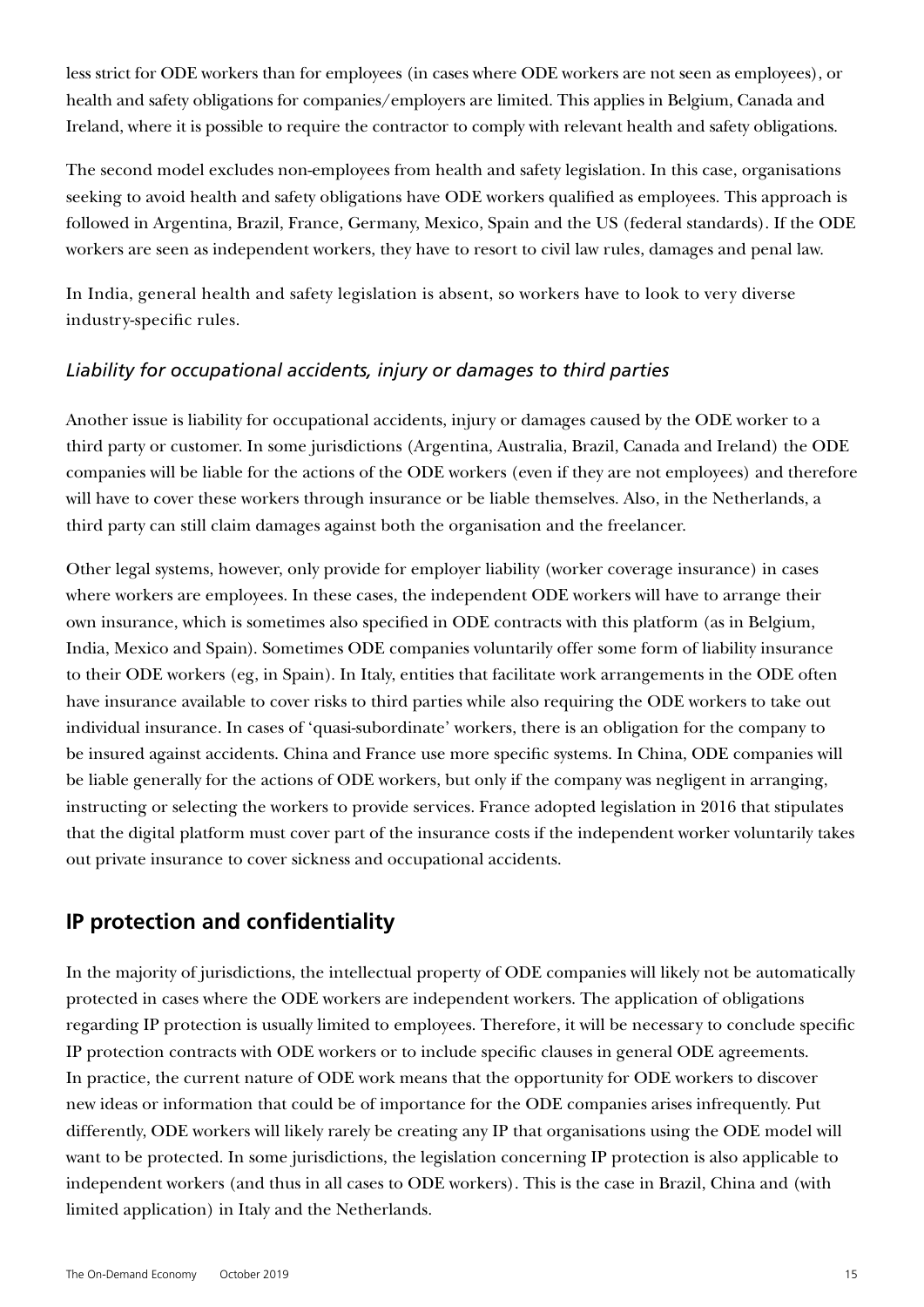The same principles apply to confidentiality. It is best practice to conclude a confidentiality agreement (or to insert a confidentiality clause in the relevant service agreement) in cases in which the ODE worker is not an employee. Applicable law in Brazil and Italy provides legal confidentiality obligations for independent workers, though in Italy a specific agreement is still recommended. Confidentiality can also arise from certain working procedures, though again this has little relevance to ODE workers due to the nature of the work they perform. Moreover, strict privacy legislation (such as the European Union General Data Protection Regulation (GDPR)), restricts access to the information that the ODE worker receives from the platform, which may result in their qualification as a subordinate (employee). In some jurisdictions, such as Canada and the US, there may also be legal rights for which ODE organisations have to obtain legal relief against alleged misuse of confidential information by any person, be they a current or former employee or contractor, or otherwise.

## **Social security and tax issues**

Where an ODE worker is seen as an independent worker, in most jurisdictions, they will bear the sole responsibility to register and pay social security contributions and (income and other) taxes. Sometimes, as in Brazil, France and Germany, ODE workers have the option to register themselves as a private individual for social security insurance purposes. In Canada, social security contributions do not apply to ODE workers who are independent contractors, but the tax authorities have, in the past, successfully re-qualified assumed independent ODE workers as actual employees. In Italy, social security contributions are required for 'quasi-subordinate' workers, payment of which is split between the company (two-thirds) and the quasi-subordinate worker (one-third). These contributions are lower than in the case of employees. In some countries, there are important income thresholds under which no taxes should be paid. In Italy, for example, the income threshold for ODE workers is €5000 and in Belgium it is  $€6130$ .

# **Market trends and emerging issues**

In most jurisdictions, the ODE is mainly restricted to so-called technology companies and digital platforms used to deliver services. International platforms, such as Uber, Airbnb, Deliveroo and Foodora, are the most frequently cited (Uber often as a somewhat distinct ODE company, as the platform often conflicts with strict taxi regulations and it is alleged by some to cause unfair competition – another problem distinct from employment law issues). The US, as the unofficial birthplace of the ODE, is a market that has many more ODE companies than most. China also has many fast-growing ODE companies for the internal market, which consists of more than 100 million users (eg, Didi and Meituan).

Most traditional, mainstream companies have not yet started to use ODE workers on a large scale, with the exception of Australia, which has shown a real trend in this direction. However, such a move is to be expected in the future as more startups are looking to ODE workers instead of employees as their companies grow. For now, the use of ODE workers by traditional companies, which also employ standard employees, is a perilous undertaking, as ODE workers can easily be reclassified as employees. As a result, the trend at this stage is more about having properly documented forms of contingent employment or relevant term contracts as opposed to any new legal approach.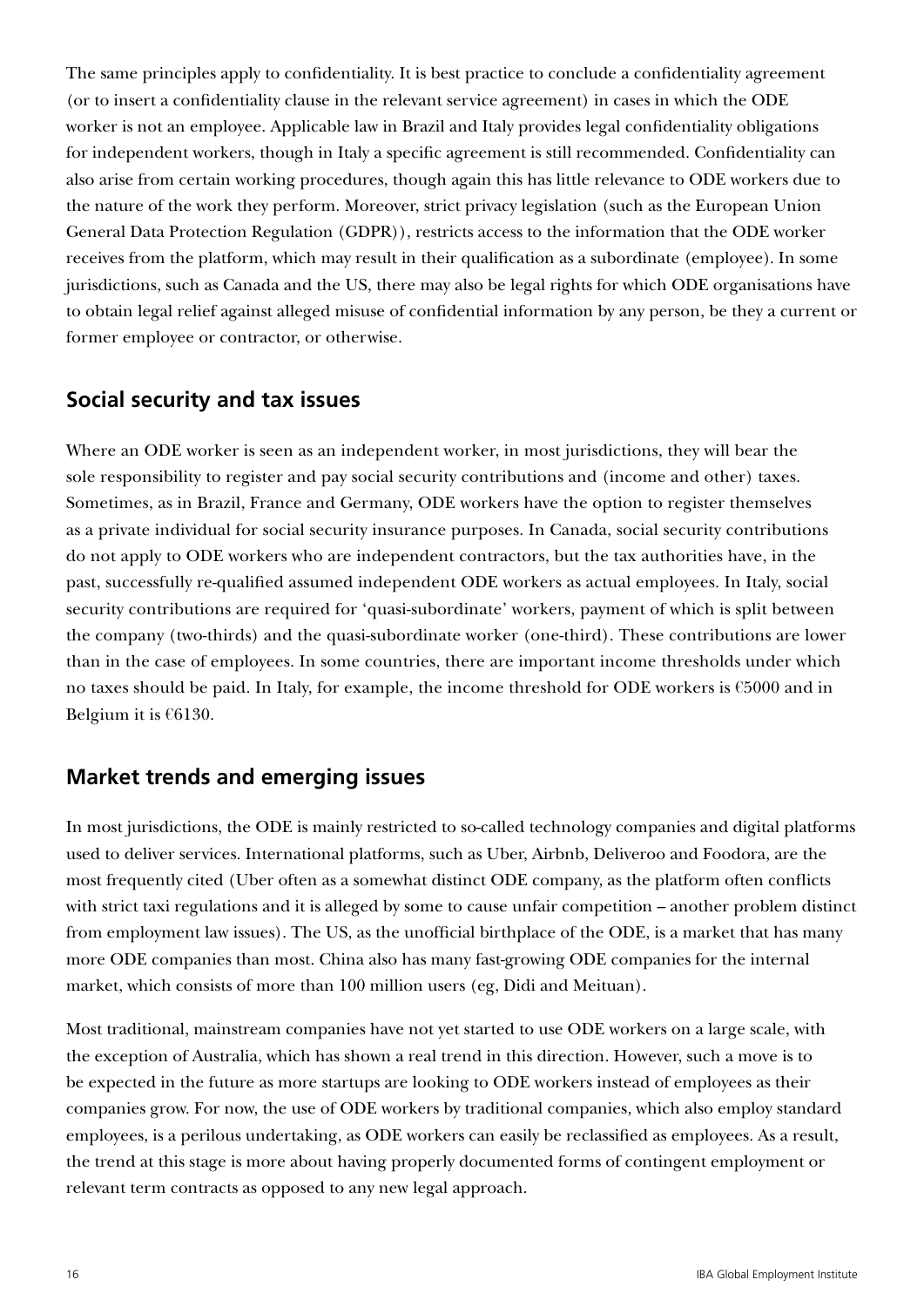In some countries (eg, Mexico and India) the ODE is of relatively little importance and new legislation is deemed unnecessary given the fact that the ODE is still only a small part of the national economy (as in Germany). In many jurisdictions, there is limited case law on the nature of ODE work or other employment disputes connected to ODE workers, though the rise of ODE companies and platforms will bring about more. (The UK and the US are the exception, as there is an abundance of relevant case law already in these jurisdictions.) Elsewhere, where legislative action has yet to be taken, the pressure for new legislation is already being felt (eg, in Argentina and Italy).

How might jurisdictions adapt to cope with ODE workers in the future? Several options have been considered, including: (1) preserving the status quo, giving most of the decision-making power to the courts, where the courts continue to decide qualification disputes on the traditional dichotomy between employees and independent workers; (2) the creation of a true third category of workers; (3) perhaps the most likely option, countries will apply certain parts (minimum standards) of their employment legislation to ODE workers, and an ODE worker would, in principle, likely be seen as an independent contractor, nonetheless entitled to a minimum protection because of their dependent characteristics; (4) the use of company collective bargaining agreements and individual agreements, rather than national or sectoral legislation and collective bargaining agreements, in order to find more service-specific solutions for the workers (the rationale being that the variety of services which are delivered through the digital platforms is immense). This trend to 'contractualisation' could lead to a heavily differentiated landscape of statutes or related arrangements for ODE workers. Lastly, (5) by adding greater flexibility to employment legislation such as exists in the Netherlands, where certain categories of employment contracts are of such a flexible nature (on call, zero-hour contracts), that the need for independent workers decreases. The Netherlands, however, already has a significant number of freelance workers, who are still seen as independent. It is thus not certain if enhanced flexibility of employment law is attainable or commendable in other jurisdictions. In this regard, the Netherlands itself is seeking to improve the protection of flexible workers.

As these options are considered and developed, there are other emerging issues to be taken into account, such as: the difficulty in providing ODE workers with the necessary training; the emergence of blockchain technology, which might end the need for intermittent brokers and platforms; and, notably in the US, the stronger emergence of local regulations to offer better employment protection in more progressive cities (eg, Seattle).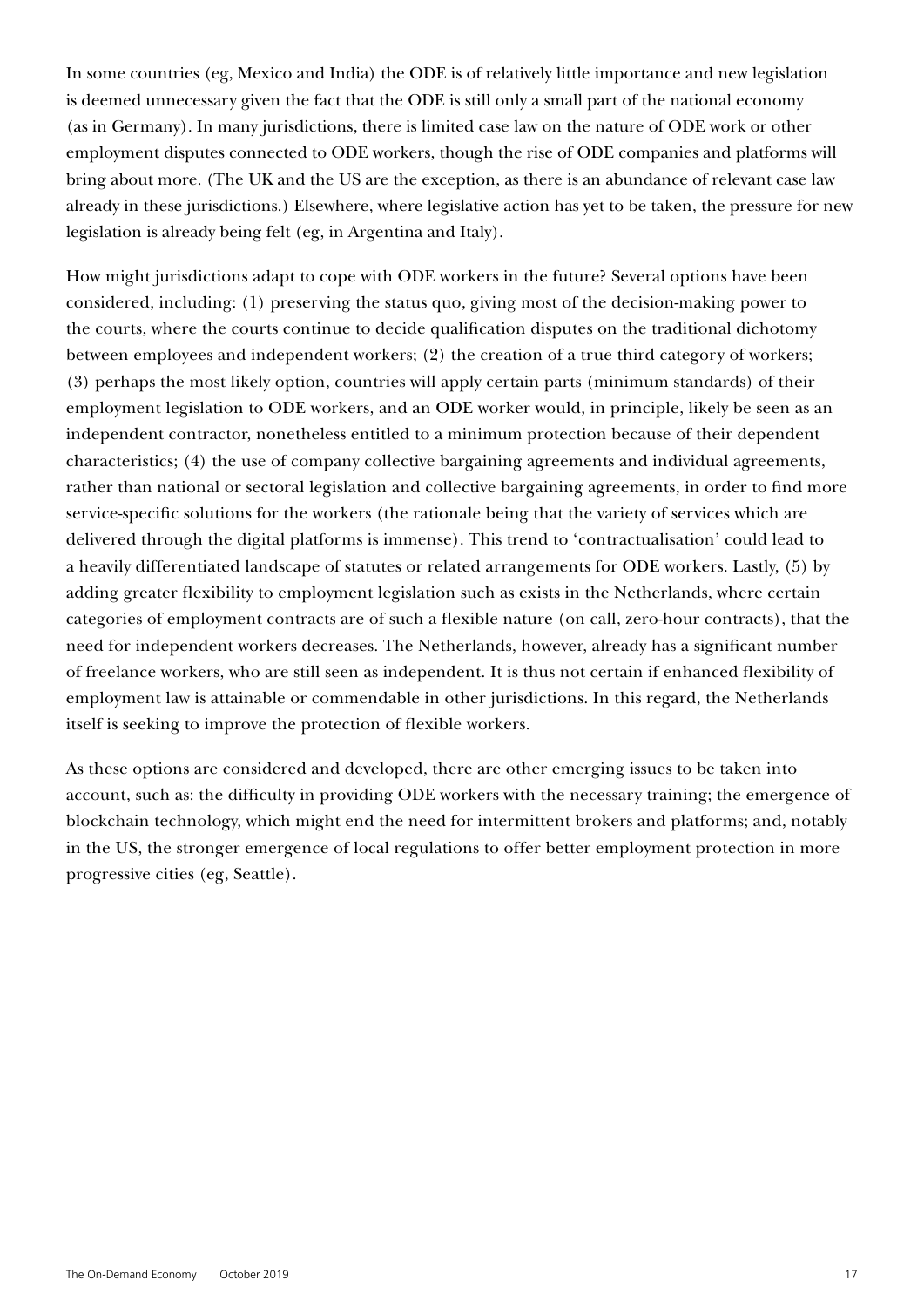# **III. Survey of Jurisdictions**

# **Argentina**

The interesting political and economic changes under way in Argentina are yet to be matched by legal rules that will easily accommodate the ODE model. In particular, existing laws in relation to employment and workplace issues, as well as issues of taxation, continue to be based on the traditional 'either/or' model, which contemplates issues being determined based on the traditional employee/contractor distinction.

#### *Nature of relationships*

In Argentina, there is either an employment relationship or the engagement of an independent contractor. There is no 'in-between' status, such as that of dependent workers. Under Argentina's labour laws, the rendering of services by an individual to a third party on a personal and regular basis leads to a presumption that an employment relationship exists, unless proof to the contrary is provided. In other words, the beneficiary of the services has the burden to prove that no employment relationship existed. In the event that this burden is not satisfied, the worker will be considered an employee.

To determine the existence of a labour relationship under Argentinean law, the actual terms and conditions under which the services are rendered must be considered in each particular case, regardless of the documents signed by the parties. This is the result of the application of the principle that substance prevails over form. The current practice in Argentina is that certain companies are entering into independent contractor agreements. There is a high risk that those independent contractors will actually be considered unregistered employees, however, thus triggering labour, tax and social security obligations and liabilities.

#### *Legal framework*

Traditionally, subordination is the most relevant criterion used by Argentinean labour courts to determine the existence of an employment relationship. However, while subordination is referred to in Argentina's labour laws, the term is not specifically defined. The courts have ruled that the existence of an employment relationship depends on the particular circumstances of each case. In this regard, there should be some flexibility at the time of verifying whether or not subordination actually exists. One potential area that is helpful to the ODE model being accepted in Argentina is that subordination must be determined based on recent historical, economic and social changes, including globalisation, technological advances and new economic models. In other words, the concept of subordination could evolve so as to allow for 'gigs' that are not considered to be employment.

In light of this approach, the traditional definition of subordination is changing and adapting to new technologies. Presently, the key factors used to identify subordination are the provider's obligation to render services personally (and not through third parties) and the employer's ability to apply disciplinary measures. In other words, the worker is subordinate if their obligation is personal, and if they would be subject to disciplinary measures for performance issues. Additionally, labour courts analyse whether the provider (and their services) is engaged in a business structure that does not belong to them but to the employer. This approach is similar to the concept of integration used in other jurisdictions.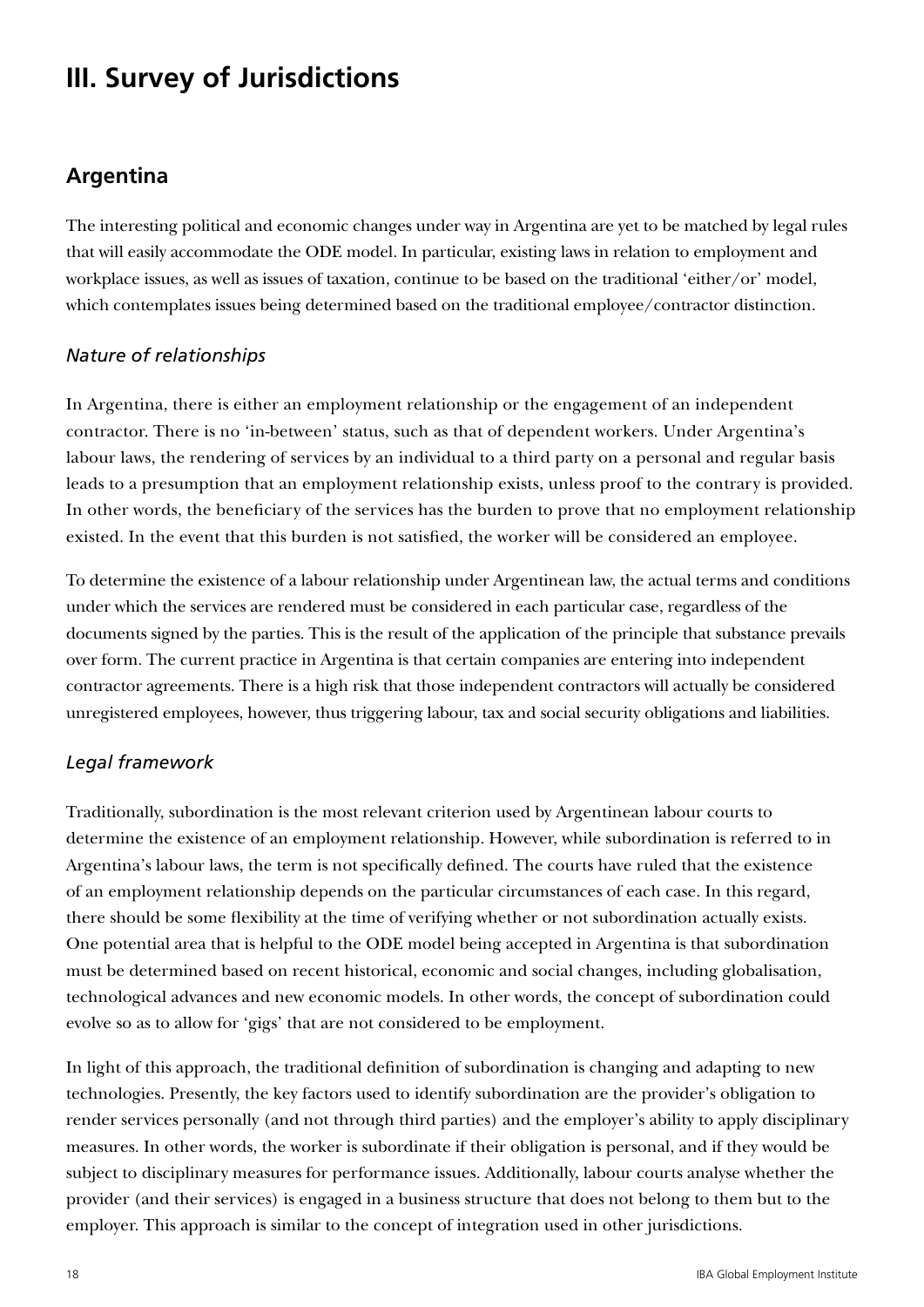In early 2017, a minority party in Argentina proposed legislation regarding Uber, in which Argentinian Uber workers not in an employment relationship would be allowed to be considered contractors. Though not a definitive position about the characterisation of a particular structure or worker, it is interesting to note that for the purposes of ODE relationships more generally, this Bill was deemed necessary to overcome potential findings about subordination and employment relationships. Even if the legal test is still evolving, this legislation was considered to be a requirement to facilitate the ODE model. Irrespective of the need for this new law, however, it is not currently under discussion. On the contrary, several bills are in the pipeline that attempt to rule that vendors of certain products such as Herbalife or Tupperware should be found to be in an employment relationship. All of this suggests that the current law will continue to be based on the 'either/or' model described above.

#### *Discrimination claims*

The likelihood of avoiding discrimination claims is very low. Given the existing legal framework in Argentina, coupled with the fact that local labour laws and labour courts are pro employee, it is highly likely that the labour courts will consider ODE workers to be operating under an unregistered employment relationship. This will be the likely outcome irrespective of any commercial or other kind of agreement executed between the parties. Under that scenario, the ODE worker can claim or submit registration of their employment at any time. As a consequence, all of the applicable employee-related protections will apply. This will result in being able to insist that the (deemed) employer must provide appropriate notice or warning of termination. This will also include access to relevant anti-discrimination protections.

#### *Termination claims*

ODE workers who are not registered as employees are likely to succeed if they claim severance compensation and labour fines in their favour (which may triple severance compensation) plus tax and social security amounts. This highlights the significant risks of the approach followed by some ODE businesses, which is to disregard regulatory obligations. To avoid the costs and consequences previously noted, any dispatcher should register ODE workers as employees with the local tax authorities and in the local labour registry. In addition, there is a requirement to pay local taxes and social security contributions. Irrespective of the approach taken to registration and tax, labour laws in Argentina mandate payment of severance compensation in favour of the employee who is dismissed without just cause.

In the case of ODE companies who are not willing to hire ODE workers under employment relationships and bear the labour, tax and social security consequences, the main measures that can be taken to mitigate those consequences are as follows: (1) contract a provider with a business of their own (offices, other clients, employees, tools and so on); (2) avoid exclusivity (provider should simultaneously perform services for other clients); (3) avoid giving instructions to the provider in relation to how to perform the services, avoid having the provider report to client, and avoid supervising or exercising any disciplinary authority; (4) avoid the provider performing services at the client's premises; (5) avoid the client supplying the provider with tools (such as a computer, wardrobe, mobile phone, corporate email or corporate cards); (6) rotate between different providers performing the services; and (7) avoid stipulated work schedules or minimum working hours (provider should have total freedom to decide when and how long to work). These measures do not eliminate the consequences previously referred to and need to be assessed as a whole when determining whether subordination exists.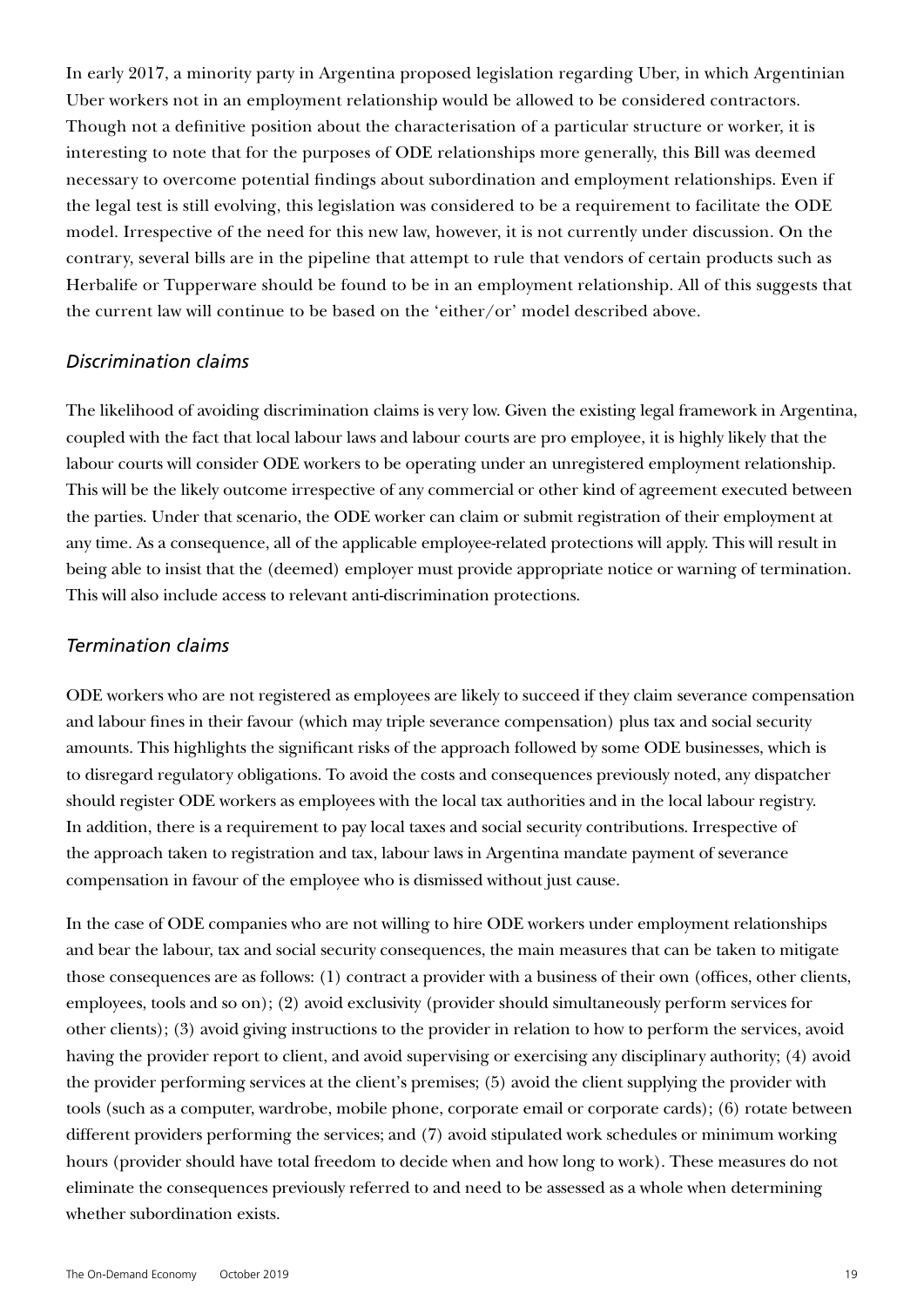It is important to note that many ODE companies will find a number of the aforementioned measures difficult to accommodate: there is usually at least some form of branding and standard of service expected from providers, particular since part of what ODE companies offer is some form of filter or check on standards. This may mean that ODE companies will have difficulty in having truly independent contractors under current legislation in Argentina and instead will likely need to assume that ODE workers are employees.

There is no flexibility in Argentina. There is either an employment relationship or an independent contractor. In the event that an ODE worker is considered to be working under an employment relationship, minimum wages under the applicable collective bargaining agreement must be paid, health and safety regulations will apply, and all of the other outlined termination risks exist.

#### *Health and safety and liability issues*

In a scenario in which an ODE worker is seen as an employee, the ODE company will be responsible by way of civil liability for any harm caused by the ODE worker during performance of services. In other words, from a risk perspective the acts or omissions of the ODE worker in Argentina will be the same as if the worker was under an employment relationship, thus making them the responsibility of the company.

## *IP protection and confidentiality*

Argentina's laws provide protection of IP and confidentiality obligations in respect of employees. In an ODE arrangement where an independent contractor agreement is executed, the inclusion of IP and confidentiality provisions in the agreement is recommended.

#### *Social security and tax issues*

As in termination claims, there is no flexibility in Argentina with respect to tax and social security issues, so there exists either an employment relationship or an engagement of an independent contractor. There is no 'in-between' status such as that of workers or dependent contractors. Therefore, local taxes and social security obligations should be paid if the ODE worker is considered to be in an employment relationship. For the reasons outlined above, regardless of what documentation indicates, it is very likely that workers will be able to register the relationship in Argentina as an employment relationship.

#### *Market trends and emerging issues*

The ODE model has not yet emerged to any great extent in Argentina. Technology companies are including software developers as independent contractors, but not to any significant degree. The authors have no knowledge of traditional companies that have adopted the ODE model, though a number have indicated at least some interest in the possibility of doing so.

The existing legal framework in Argentina, which is based on labour laws and the approach taken by the courts, restricts the ability to use ODE workers who are not employees. The result is that any arrangement that attempts to use contractors runs the risk of being characterised as an employer/employee relationship. For the ODE model to emerge more broadly, there will likely need to be a combination of a more flexible view of subordination, and express legislative changes allowing for temporary engagement of contractors who will not have full employment law rights.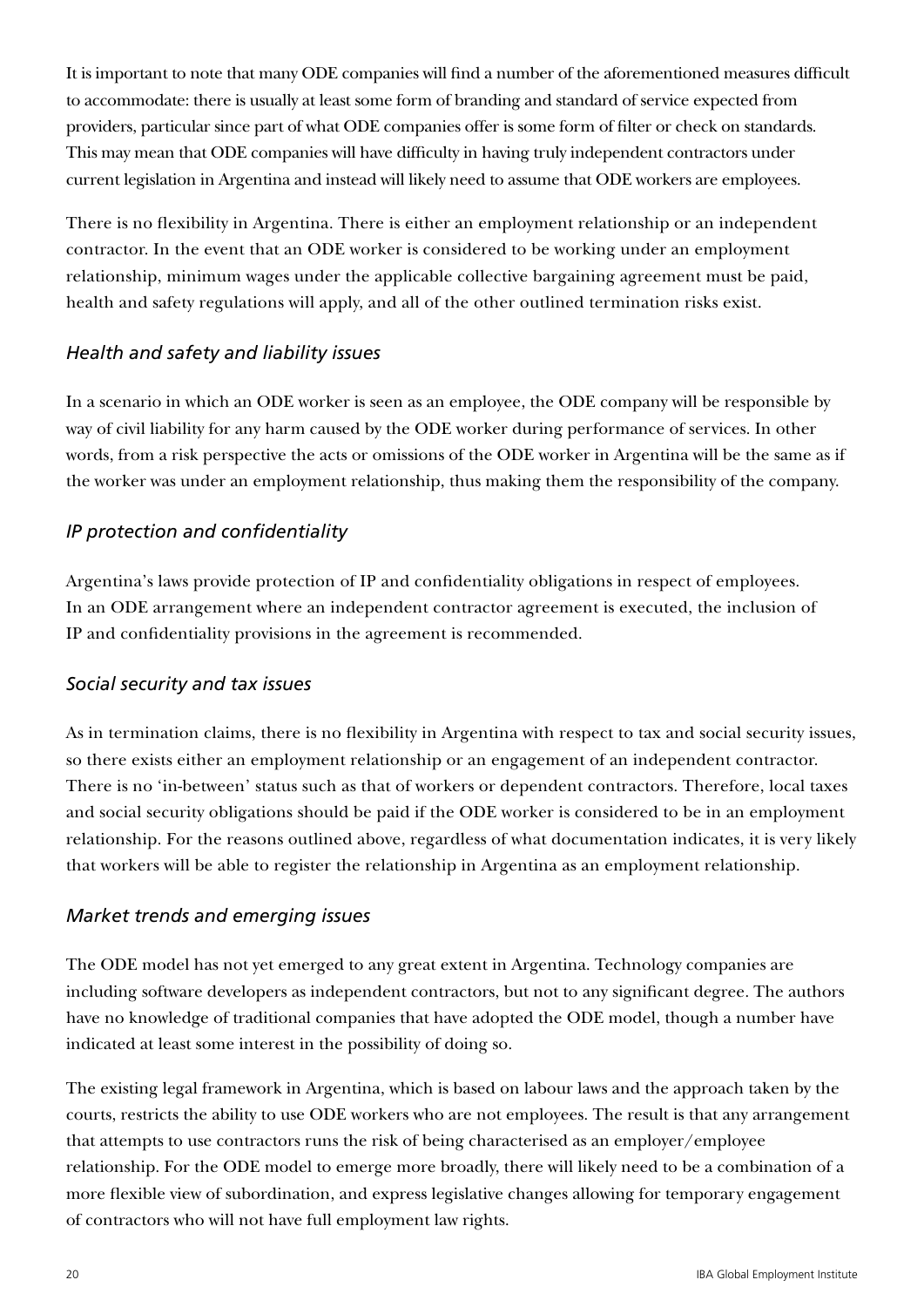# **Australia**

Discussions to date with regards to ODE workers in Australia have been focused on the characterisation of relevant relationships and whether workers doing on-demand tasks are considered to be employees for the purposes of relevant legislative provisions.

#### *Nature of relationships*

The types of work arrangements emerging in the ODE in Australia tend to be characterised as contractor relationships, rather than employment relationships. In some circumstances a worker/service provider may be engaged under a fixed-term contract for a designated period, which might be regarded as a form of casual employment, but this has not been the prevailing view of such relationships thus far. Part of the reasoning is that once there is 'employment' as opposed to a contracting relationship, there are a number of implications that flow from this characterisation, especially various statutory protections. Hence, most platforms involved in facilitating the provisions of services in the ODE assert that the relationship is not one of dependent labour, but that providers of services are independent contractors.

There has been no test case in Australia that definitively determines the question of employment status for ODE workers. The applicable test for employment is a multiple indicia test that includes considering the economic reality of the situation, and whether or not the person is genuinely running a business on their own account. There have been a number of unfair dismissal cases involving ODE workers, such as Uber drivers, where they have not been found to be employees protected from unfair dismissal under the 2009 Fair Work Act (Cth). Ultimately, the resolution of this question requires a decision by the courts, as most commentators regard the issue as not being settled by these dismissal cases.

#### *Legal framework*

A legislative solution appears unlikely in Australia, although the Australian Greens political party has recently proposed amendments to the Fair Work Act, which would allow workers to seek protection either under the Act or through private agreements/awards.

There are some existing protections for independent contractors under the Fair Work Act. However, these are limited when compared to the protections provided to employees through the minimum entitlements set by the national employment standards and the terms of industrial awards and agreements.

Another avenue in which the issue may be aired is if a sham-contracting claim is brought against a business. Under the Fair Work Act, an employer is prohibited from misrepresenting to an individual that the contract of employment under which the individual is, or would be, employed is a contract for services under which the individual performs, or would perform, work as an independent contractor (Fair Work Act Part 3-1–Div 6). A test case of this nature has been foreshadowed, but has yet not come to pass.

Some unions have also sought to enter into agreements with the creators of digital platforms (Airtasker being an example) that facilitate ODE types of work arrangements. The goal of these arrangements is to provide some form of minimum entitlements that do not undercut wages and provide a mechanism for dispute resolution. There are also examples of large retailers entering into memorandums of understanding with unions covering transport workers in retailer supply chains and ODE workers.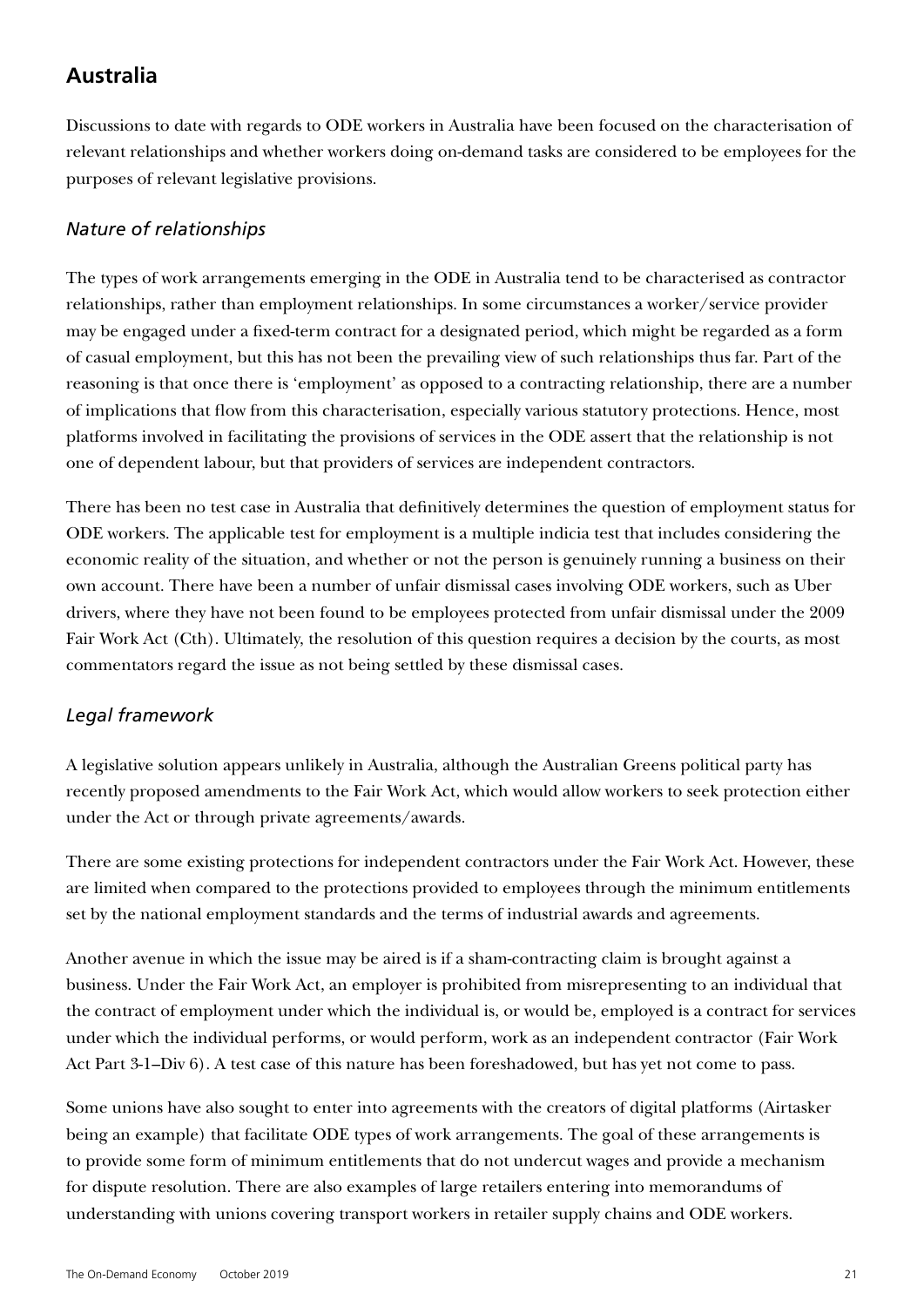#### *Discrimination claims*

A wider range of workers are covered under Australian anti-discrimination legislation than under the labour law framework. The legislative scheme does not rely on an employee/independent contractor dichotomy, and includes apprentices or trainees, workers on probation, part-time and full-time workers, casual workers, labour hire workers, contract workers and workers on a work visa. Thus, although the authors are not aware of any claims or sanctions that have arisen to date, it is likely that ODE workers would be considered as being entitled to anti-discrimination protections.

#### *Termination claims*

As recent case law suggests, workers engaged as independent contractors, and whose services are no longer 'in demand', are unlikely to be eligible to bring an unfair dismissal claim. As aforementioned, there have been a number of unfair dismissal cases involving ODE workers, where they have not been found to be employees protected from unfair dismissal under the 2009 Fair Work Act (Cth). This unfair dismissal procedure is only available to those in employment relationships. The legislative entitlement to challenge a termination of employment is reliant on establishing status as an employee, the completion of a minimum employment period and a termination at the initiative of the employer, all of which could be problematic for those engaged under the ODE model. So, if an ODE worker does not satisfy all of these conditions, then their rights upon termination will be limited to contractual claims.

#### *Health and safety and liability issues*

Most Australian entities that facilitate work arrangements in the ODE have insurance to cover risks to third parties, but require the worker/service provider to carry their own insurance for personal injury or damage to their property.

Work health and safety laws in Australia do not rely on an approach that is dependent on being an employee. Instead, these legislative schemes apply broadly to the provision of work and obligations are imposed on the person conducting a business or undertaking (PCBU), contractors and workers themselves.

The issue of workers' compensation insurance has been the subject of debate in Australia and there are some proposals being considered. One such proposal is to have insurance provided through the digital platform, but at the workers'/service providers' expense. The best operating assumption at this point is that ODE workers are performing work that is subject to the workers' compensation insurance scheme, and any illness or injuries arising while performing ODE work will be compensable.

#### *IP protection and confidentiality*

The nature of most commonly commissioned ODE work (eg, transport services, food delivery, homebased tasks such as cleaning) has not, to date, raised significant concerns about IP and confidentiality. However, the issues are similar to those that could arise through the use of labour hire workers, fixed term/temporary employees and contracting out. Therefore, similar contractual provisions could be utilised, where necessary.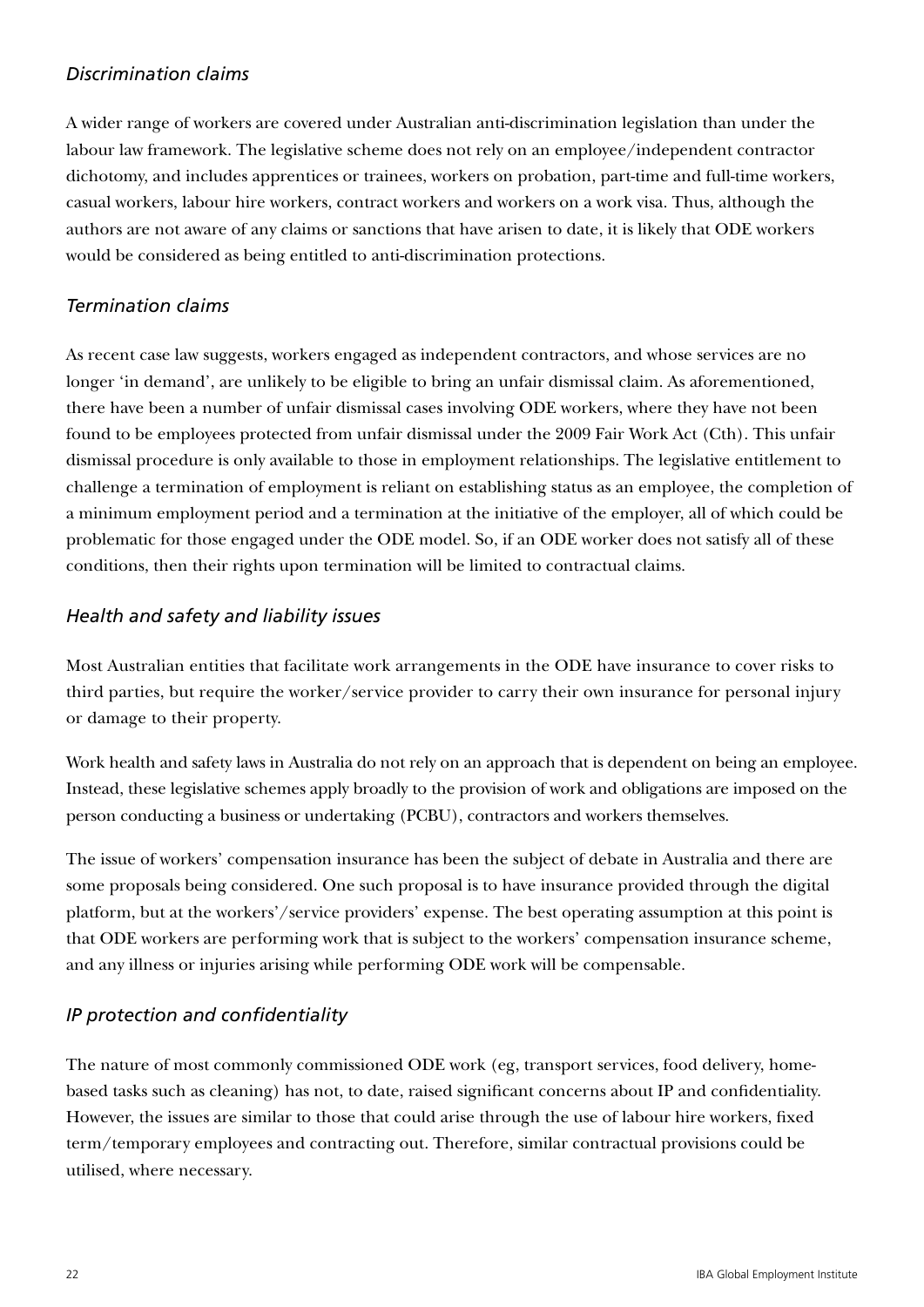#### *Social security and tax issues*

Service providers or workers engaged to independently perform task must make their own contributions to superannuation (which is a national contribution-based pension scheme) and are responsible for payment of the Goods and Services Tax (a form of consumption tax), where the relevant income threshold is met. The authors are not aware at this time of any Australian decisions that have specifically addressed how these rules might apply to the ODE model.

#### *Market trends and emerging issues*

The companies most concerned about ODE issues in Australia appear to be the companies that utilise ODE relationships extensively (Uber, Deliveroo and comparable offerings). Several 'traditional' companies (eg, taxi firms), which are now in competition with companies using ODE relationships, are also interested in the regulation of these relationships due to their competing commercial interests.

If legal rules are adopted to regulate ODE relationships, we consider that it is unlikely that the application of these rules would be based on the type of company that is engaging the worker. We note that a leading Australian legal academic has proposed a scheme that would apply on the basis of the industry in which the company operates.<sup>1</sup> This has not been broadly discussed or accepted.

In Australia, the discussion on ODE issues has largely concerned the 'status' of ODE relationships (ie, whether or not the worker is an employee or an independent contractor). This is because the current regulatory system is based on a binary distinction between employment relationships (which give rise to a range of protections for the employee) and independent contractor relationships (which are characterised by a very limited range of protections). However, recent developments, such as proposed amendments to the legislative framework, test case challenges and the pursuit of memorandums of understanding, point to an increasing pressure to move away from this binary approach towards a minimum-entitlements approach attaching to the undertaking of the 'work'.

<sup>1</sup> Joellen Riley, 'Regulating Work in the "Gig" Economy' in Mia Ronnmar and Jenny Julen Votinius, Festskrift Till Ann Numhauser-Henning (Jurisforlaget I Lund, Sweden, 2017) 669–83.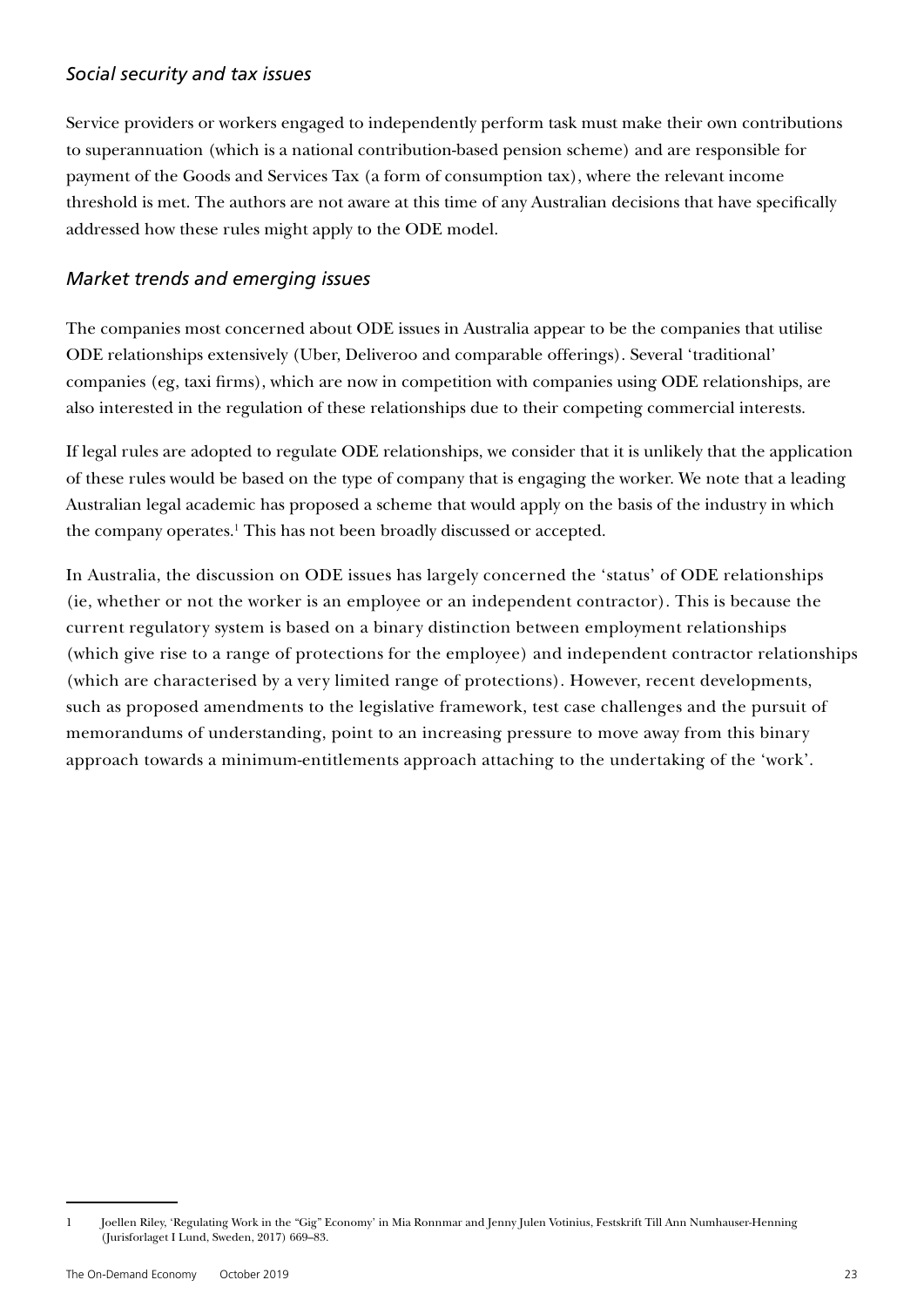# **Belgium**

The ODE model poses challenges under Belgian law, in part because current legal rules are premised on the traditional divide between the employees on the one hand and independent contractors on the other.

#### *Nature of relationships*

Belgium's Employment Act of 3 July 1978 defines the employment contract as a contract through which a worker commits to provide a service, principally manual (blue collar) or intellectual (white collar) work, for remuneration and under the authority of an employer. The main difference between a worker and an independent contractor is the authority of the employer. In other words, the link of subordination between the worker and the employer is the key to the worker and contractor distinction. This approach is broadly similar to how the issue is assessed in many other jurisdictions.

The Employment Relation Act provides four general criteria to assess the existence (or not) of a link of subordination: (1) the will of the parties as expressed in the contract, as long as the concrete execution of the contract conforms to this expressed will; (2) the freedom to organise working time; (3) the freedom of work organisation; and (4) the possibility of exercising hierarchical control. If the execution of the contract has incompatible elements, then, in accordance with the expressed preferences of the parties there will be a requalification into an employment contract or an independent service agreement and application of the corresponding social security regime.

In addition to the four general criteria, specific criteria have been prescribed by royal decree in certain sectors sensitive to bogus or non-genuine arrangements of self-employment. The specific sectors include: construction, surveillance and protection, transportation of goods or people, cleaning, agriculture and horticultural enterprises. In these sectors, if more than half of the specific criteria are fulfilled there is an irrefutable presumption of an employment agreement.

With respect to relationships and a detailed review thereof, there are nine specific criteria, as follows: (1) no economic or financial risk for the service provider, as is the case if there is no substantial and personal investment with personal share capital in the company or no participation in the losses and profits of the company; (2) no responsibility or decision-making powers for the service provider regarding the financial resources of the company; (3) no authority for the service provider regarding the purchasing policy of the company; (4) no authority for the service provider regarding the pricing policy of the company; (5) no obligation for results regarding the agreed work to be performed; (6) fixed compensation for the service provider independent of the results of the company or the volume of services provided; (7) no possibility for the service provider personally to be the employer of other workers and to be freely recruited or for the service provider to hire its own staff or to substitute someone else to provide the agreed work; (8) the service provider does not appear as a company towards other persons or the counterparty, nor do they work, principally or usually, for only one counterparty; and (9) the service provider works in premises of which they are not the owner or the tenant (or, in the transportation sector, with a car that is not their property) or with equipment made available, financed or guaranteed by the counterparty.

In practice, most of the ODE service providers in Belgium act as independent contractors because of the flexibility this status provides (no overtime, no minimum number of working hours, no (or reduced) notice period, among others) and a favourable tax and social security regime for independent contractors.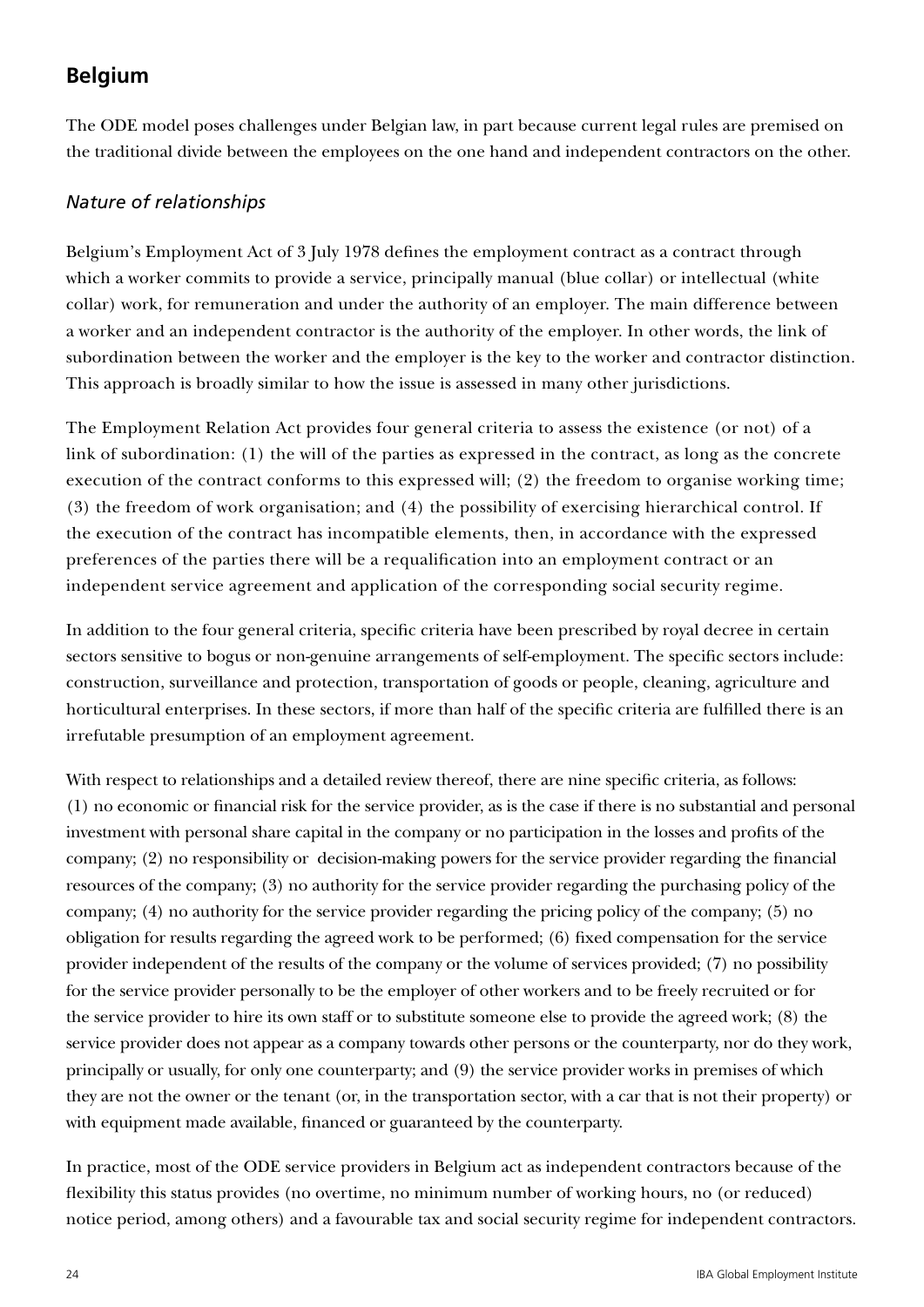As in the past with other independent contractor arrangements, neither taxes nor social security contributions are usually paid on revenue generated by ODE work (based on the lack of information submitted to the tax authorities on the ODE services performed). The law has foreseen a kind of recognition of this economy, assuming that service providers are independent contractors.

In cases of reclassification, where the relationship is later found to be an employment contract, the employer is liable to pay arrears for the employer and employee's social security contributions (about 30 per cent and 13.07 per cent respectively), plus fines (ten per cent) and interest (seven per cent per year) on late payments. The employer can also be held liable for not having withheld personal income taxes. Tax increases and fines can also be imposed in these circumstances.

The ODE worker found to be an employee will be entitled to all of the benefits linked to an employment contract. This will include an indemnity in lieu of notice, together with holiday pay, minimum wage, arrears of remuneration for overtime and other employment provisions.

#### *Legal framework*

There is currently no initiative in Belgium to adapt the employment legislation to be more accommodating of the ODE model. In May 2018, a resolution 'for a regulated development of the platform economy' was introduced in the Chamber of Representatives by Members of Parliament of the Francophone social-democratic party. This (non-binding) resolution urged the federal government to take a stance on the applicability of employment legislation to service providers in the ODE. To date, the resolution has not resulted in any legislative action.

Legislation adopted to date, which is relevant to ODE companies, is limited to the tax and social security regime. There are also discussions about reforming the regulatory framework for taxi companies in order to allow Uber to work in the Brussels Capital Region and to address allegedly unfair competition with existing taxi drivers. That, however, is more a matter of regulatory law relating to transportation and competition than employment law.

In 2018 there were two social rulings issued by Belgium's Administrative Commission for the Regulation of Working Relationships (the 'Commission') involving ODE service providers. The Commission is an administrative body that determines the nature of a working relationship after referral from one of the parties in that working relationship. Its decisions bind the social security administration, but can be challenged before the labour courts and may, however, have an indirect influence on the courts.

The applicants were couriers for Deliveroo, an online food-delivery company. After assessing the general criteria and the specific sectorial criteria for transportation of goods, the Commission found that the nature of the working relationship was that of an employer–employee relationship. The Commission pointed out, among other things, that the freedom of Deliveroo couriers to organise their working time is relative. Company rules regarding courier availability and the booking process for working periods are, for example, very restrictive. Next, the couriers' freedom to organise their work is limited, that is, the possibility of calling on a replacement is restricted. Further, the decision highlighted that the monitoring opportunities through GPS tracking are incompatible with self-employment.

Deliveroo appealed the decision of the Commission before the labour courts in April 2018. In July 2019, the Labour Court of Brussels declared the decisions of the Commission void, as the investigation by the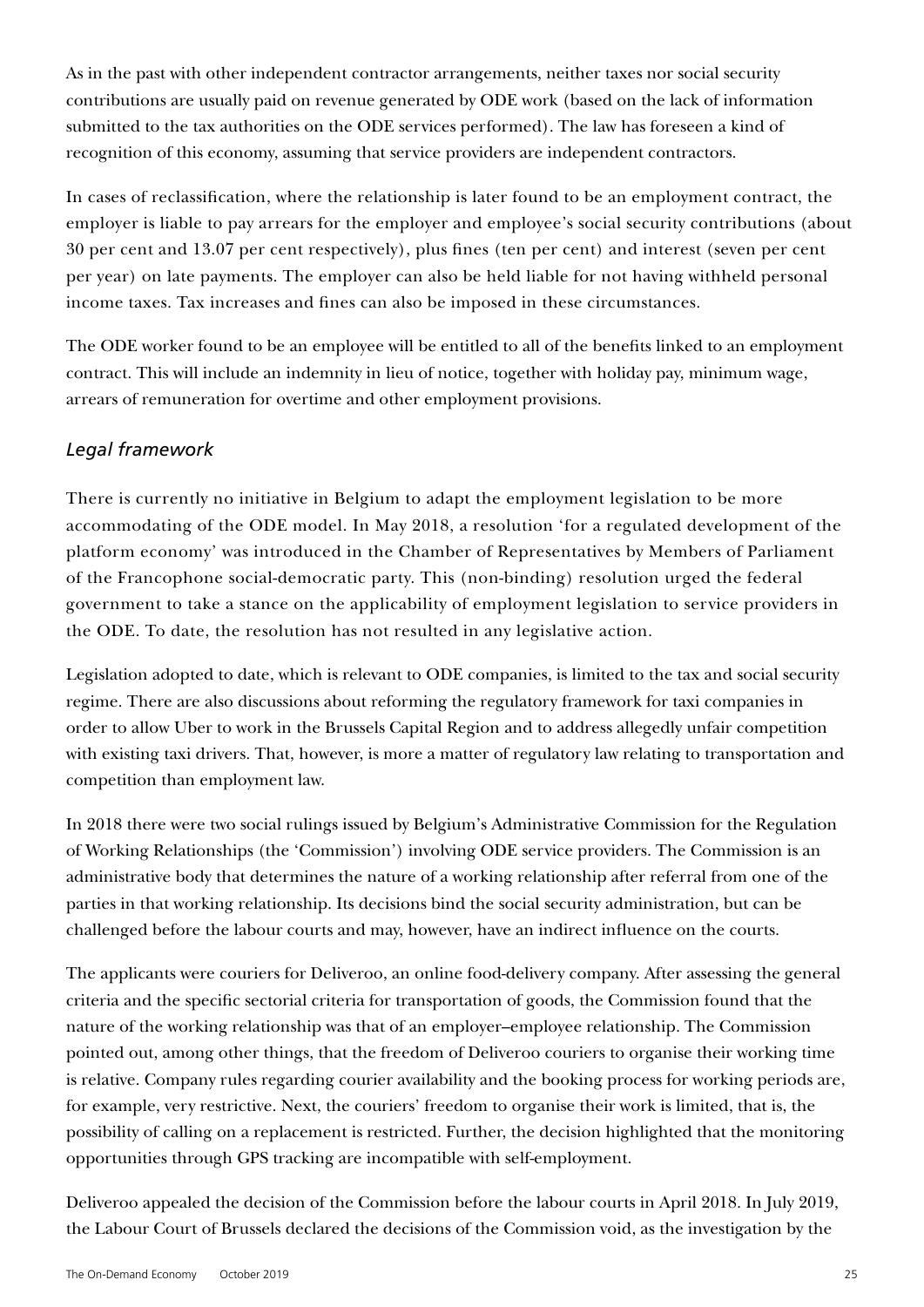Social Inspectorate was (and is) ongoing. The Labour Court also declared itself competent to investigate the working relationships of the Deliveroo riders. However, a decision is not expected before 2021.

At the other hand, the Tribunal d'Entreprise of Brussels ruled on 16 January 2019 that Uber drivers are self-employed. However, its decision is heavily criticised and up for appeal.

#### *Discrimination claims*

In Belgium, independent contractors are entitled to protection against discrimination.

However, it is quite unlikely that a service provider in the ODE would challenge, from a discrimination point of view, their status in comparison to a worker. The working assumption is that the provider would prefer to claim the requalification of the independent service agreement in an employment relationship, which would grant all the advantages linked to this status, without having to prove discrimination.

#### *Termination claims*

The nature of the relationship between the service provider and the dispatcher can be challenged by the service provider after the termination of the contract. This is the case in Belgium (similar to many other jurisdictions) regardless of what written agreements are made between the parties. The service provider could claim that they were in fact working under an employment contract and ask for the requalification. The assessment of the relationship will occur on the basis of the four aforementioned general criteria and the additional specific criteria, if the service was provided in a sector for which the specific criteria apply.

To protect the ODE organisation from the risk of a requalification claim, the dispatcher has to construct the relationship in such a way that the legal criteria are met to qualify the relationship as an independent service agreement. This is not particularly easy, because to ensure the quality of the service provided, the dispatcher tends to have certain control over the way the service is delivered. In other words, the consistent delivery of the relevant service, which the ODE model usually aspires to, often involves a degree of organisation and control, which gives rise to the risk of qualification as an employment relationship.

#### *Health and safety issues*

As service providers are independent, they normally have to (personally) arrange for their own liability insurance, which applies in the event they cause harm or injury to their clients or to third parties. Some dispatchers foresee the possibility that the client can take out extra insurance to cover any harm or injury occurring while the service is provided, but the client has to pay for it on top of the price of the service itself. In the event that the service provider suffers harm or loss, they cannot normally claim an indemnification from the dispatcher, unless they can prove fault on the part of the dispatcher.

The Health and Safety Act also applies to independent contractors, but only to the extent that independent contractors have an obligation to observe it. The Act does not grant independent contractors an extra protection towards the dispatcher.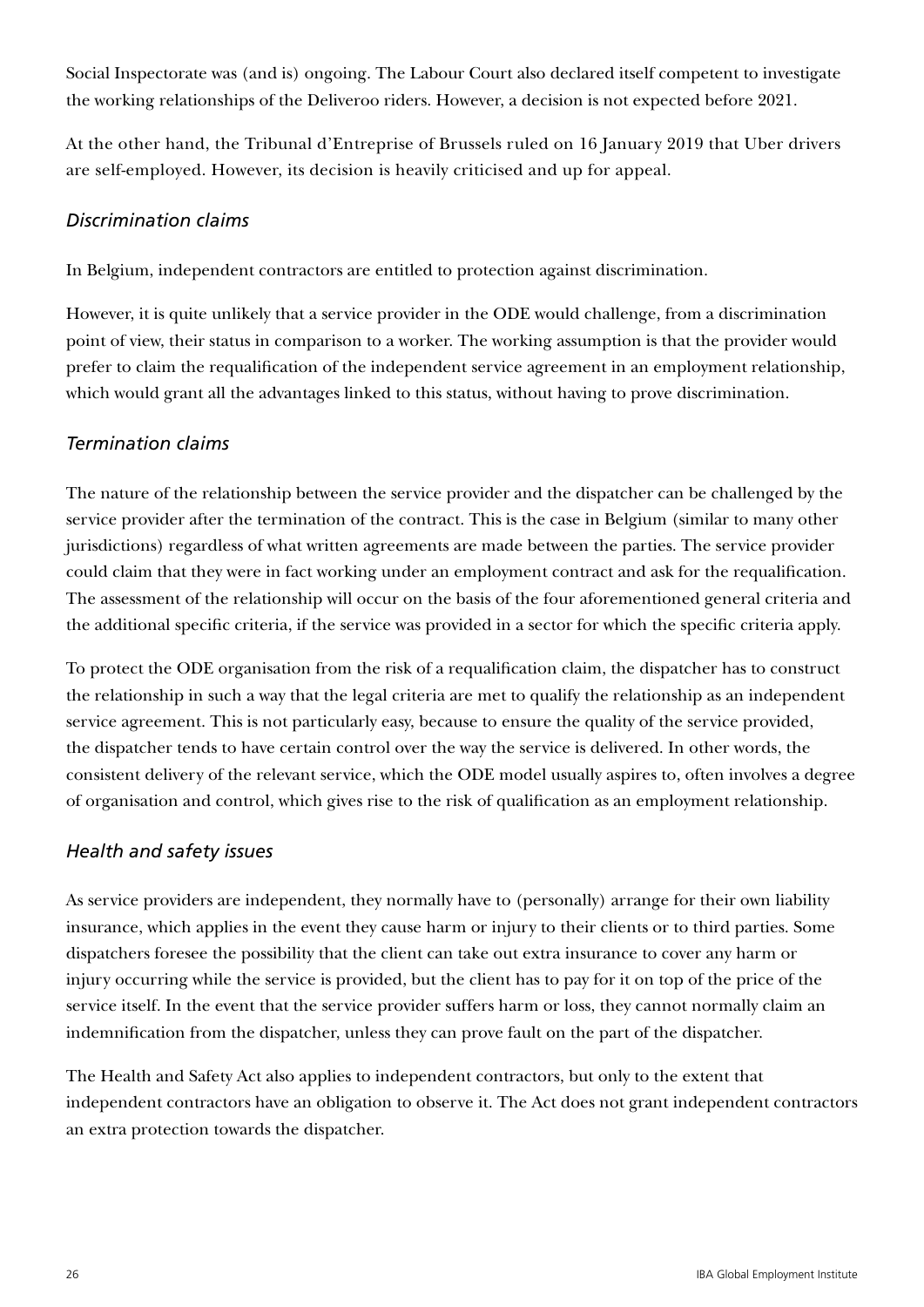#### *Liability issues*

The employer is responsible for the worker in the case of occasional minor negligence caused in the course of work. The worker remains (personally) responsible in cases of repeated minor negligence, gross negligence or fraud. In the event that the worker is injured during the performance of work, they can also use the insurance of the employer for occupational accidents or diseases sustained. This may give rise to circumstances where the independent service provider has an interest in claiming the requalification of the relationship into an employment contract.

#### *IP protection and confidentiality*

Under Belgium's Employment Act, workers have a general obligation of confidentiality regarding the sensitive information they become privilege to during performance of their work. Usually, in cases where the function of workers gives them access to sensitive information, a confidentiality clause will also be foreseen in the employment contract.

In the same way, employment contracts normally include a clause that provides for the transfer of all intellectual property rights, to or for, the benefit of the employer, for the work realised in the framework of and in the course of performing the employment contract.

In the case of the ODE model, dispatchers are generally dealing with independent contractors, so it is important to include in the service agreement a clause for the transfer of intellectual property rights and to ensure the confidentiality of the service provider for any sensitive information accessed during the course of work.

#### *Social security and tax issues*

To avoid the revenues generated by the ODE not being taxed (because the tax authorities lack information on who is currently working in the ODE) and to promote ODE as a limited additional activity for people already engaged in another activity, the Act of 1 July 2016 provided for a limited framework, which included favourable taxation and no social security contributions. The framework was amended by the Act of 18 July 2018, which introduced a threshold for all income taxes and social security contributions.

To benefit from this framework, conditions are: (1) the revenues may not exceed  $\epsilon$ 6,130 per annum (applicable to revenues generated in 2018); (2) the services must only be provided to private persons, not to legal entities or natural persons in a professional context; (3) the services must only be provided by the intermediary of an electronic platform, certified by Royal Decree or organised by a public authority; and (4) all the payments must be made to or via the electronic platform.

The purpose of these conditions is to avoid unfair competition with regular businesses working outside the ODE. If the ceiling of  $6,130$  per annum is exceeded, all revenues will be considered as professional revenues and will be taxed on that basis. Further, this special exempt legal framework only applies to the provisions of services, and is not available, for example, to the rental of goods or real estate.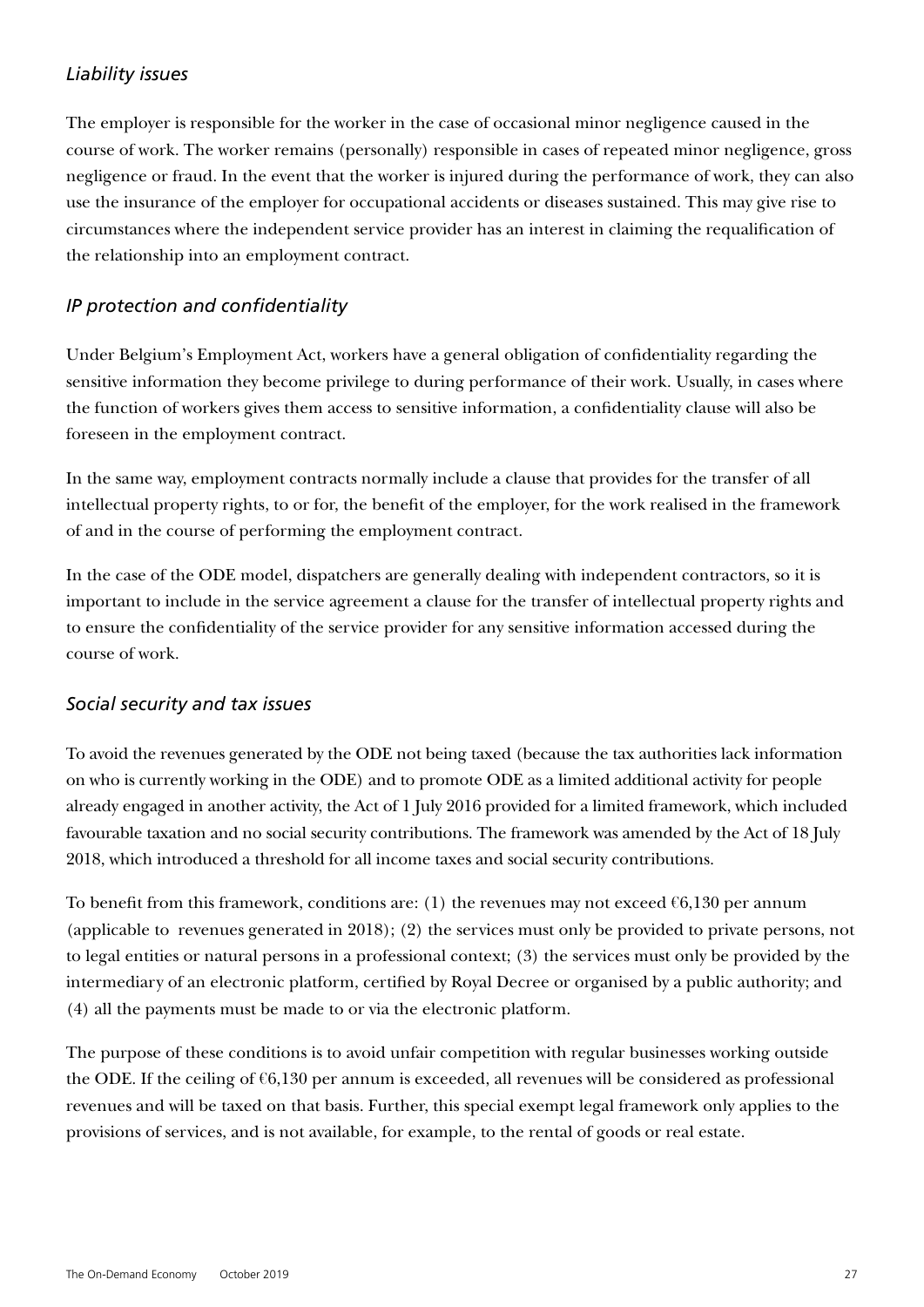The use of specific terms to describe types of work or activities is of course difficult to compare across jurisdictions. Subject to that caveat, this special arrangement in Belgium is a very novel approach, which attempts to allow for work that is more in the nature of a 'gig' or a 'side job' to be treated more like an independent contractor or business arrangement. The premise of the arrangement is of course that workers already have a 'real job' in respect of which they are paying (a less favourable rate) income tax and social security contributions.

It is too early at this juncture to say whether this form of tax relief will result in an expanded use of ODE platforms.

#### *Market trends and emerging issues*

The impact of the ODE on regular or traditional business depends on the sector.

In the transportation sector, taxis suffer from the competition of Uber, which they view as unfair because Uber is not subject to the same legal constraints. Discussions are under way in Belgium to reform the legal framework of taxi transportation to alleviate it and to make space for Uber's drivers.

In other businesses, the ODE is not necessarily seen as a competitor, but more as a partner or as a new market opportunity that can also be implemented selectively by traditional businesses. For example, certain supermarkets are working with cycling couriers to bring groceries to the homes of their customers. The historical Belgian postal service has developed a platform that allows individuals to carry goods for other individuals. Despite these initiatives, traditional companies are not incorporating ODE workers into their own structure. Some have, however, backed down from the confrontational perspective that resists the ODE model and have concluded agreements with ODE companies or even set up their own platform.

Most of the companies using ODE workers are startups that appreciate the flexibility of obtaining services using this model. Traditional companies continue to work with regular employment contracts, trying to have more flexibility via interim or fixed-term contracts. However, traditional companies generally do not implement the ODE model into their own organisation for two mains reasons: (1) ODE work is only possible in Belgium if the counterparty is an independent contractor. The constraints linked to the minimal working hours, the minimum salary, the formalities for employment contracts and so on do not allow for salaried ODE workers; (2) employees working in traditional companies and their representatives are reluctant to accept this new form of work as it means less social protection for the workers. There is also an implicit fear that the addition of ODE workers may eventually result in a reduction of the 'mainstream' workforce.

Both traditional companies and technology companies are interested in ODE issues, but for different reasons. For traditional companies, the ODE is often seen as unfair competition or at least a threat in the face of which they have to adapt. For technology companies, the ODE is an opportunity providing them with flexibility and space to grow. Given the uncertainties about the requalification of the independent relationship and related taxation and social security issues, however, all types of companies hope for legal clarification to reduce current uncertainties.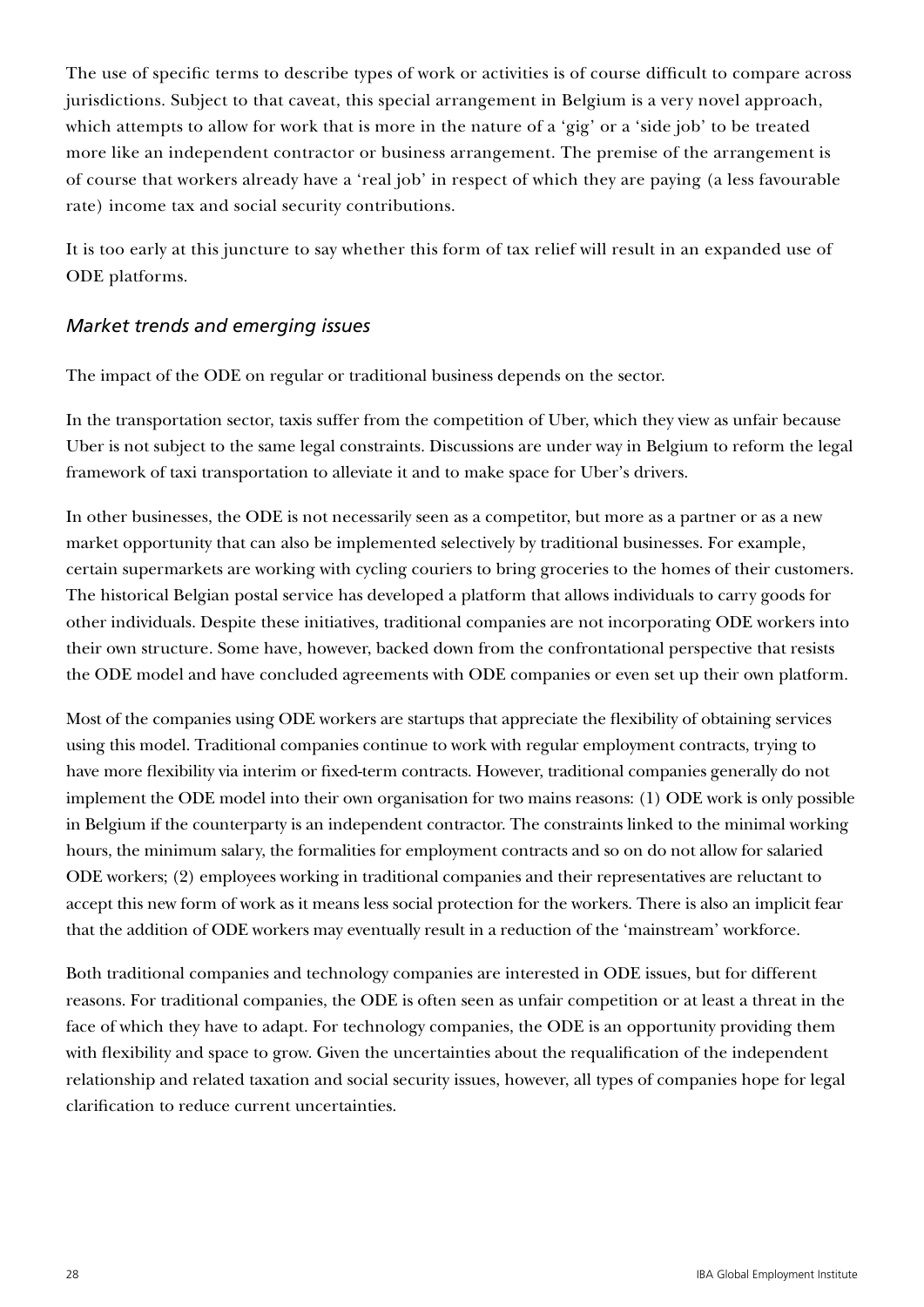The first legal initiatives detailed here intended to avoid a situation in which ODE revenues would not be taxed because of the lack of information being provided to the tax authorities on the individuals working in the ODE. The legislature has therefore organised a framework ensuring that the information will be collected via certification of the platforms, the necessity of processing payments only via the platforms and the obligation to provide an annual factsheet on the amounts processed. In exchange, the occasional service providers can benefit from favourable taxation rules and tax authorities can focus on the other actors using the ODE more substantially. In parallel to the tax framework, the law has also clarified the social security status of occasional ODE workers.

At a second stage, the legislature will try to adapt the current legal framework applicable to traditional companies to regulate ODE and to avoid unfair competition.

From an employment law perspective, the specific criteria to determine if a relationship is considered an employment contract or an independent service agreement may change for the ODE or for specific types of work. The existing specific criteria have been set on the basis of feedback from relevant sectors, focusing on sectors where bogus self-employment was considered to be widespread. The authors expect that the legislature will likely wait for feedback on the ODE from relevant sectors before intervening. A reasonable expectation is that the specific criteria for ODE work would vary from sector to sector, even if the guidelines will be the same.

In Belgium, the social net is widespread, which means that persons working in the ODE will likely be able to find one form or another of social assistance after a termination of an ODE contract. However, it is certain that the Belgian courts will continue to rule on ODE status issues. Given that the Labour Court of Brussels has revoked the social rulings of the Commission on Working Relationships, the current legal uncertainty will continue, as the Court will only take a decision on the status of Deliveroo riders in 2021 and the legal procedures against Uber are also still ongoing. It is possible that Belgian case law will be influenced by recent Dutch, French and other EU case law.

The overall consequence of the flexibility offered by the ODE is that the ODE workers have less social protection. If the social net reduces because of the development of the ODE model, it will be necessary to consider a different kind of social protection. This is all the more important when considering that some tasks currently performed by ODE workers will be replaced in the future by automation. One prospect discussed in various other jurisdictions is the concept of a guaranteed minimum annual income. However, it is unlikely that this will be accepted in Belgium, with detractors arguing that there is no budget to finance it and that it aims to help people 'who do not need help'; that is, working people as opposed in receipt of unemployment or sickness benefits.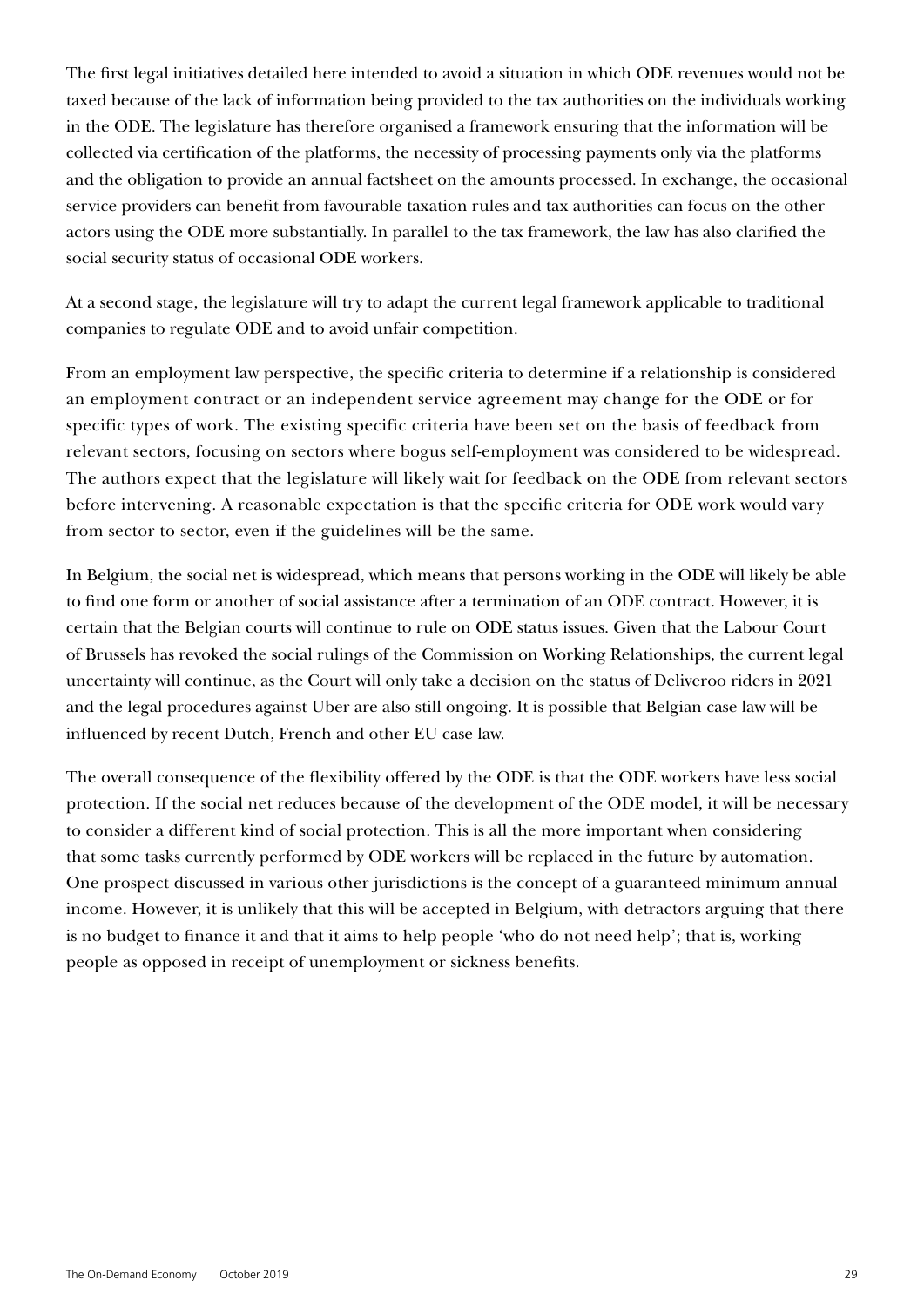# **Brazil**

From a labour perspective, the main focus of interest is whether ODE workers should be considered employees. An employment relationship in Brazil is strongly regulated by federal legislation, which establishes numerous mandatory labour rights and protections.

#### *Nature of relationships*

ODE work arrangements are established mostly as independent contractor relationships rather than employment relationships. By law, in an independent contractor relationship the parties are free to establish terms and conditions; in other words, it is a contractual relationship.

The Brazilian Labour Code, however, stipulates that an employment relationship is constituted by the simultaneous presence of four prerequisites: (1) services rendered on a personal basis by an individual; (2) on a permanent/habitual basis; (3) with subordination; that is, the services are rendered under the direction of a supervisor; and (4) on an onerous basis; that is, the individual receives remuneration in consideration for the services rendered, so it is not voluntary work.

If these elements are not present in a relationship, the parties are free to structure it in a way that differs from a formal employment agreement. However, whenever the prerequisites of an employment relationship are present, the individual may petition labour courts for reclassification into an employment relationship, with the consequential payment of all labour and social security contributions. The actual circumstances prevail over documents and formalities for employment purposes in Brazil.

There are no solid precedents in labour courts for assessing the status of ODE workers. Uber drivers seeking recognition of an employment relationship in Brazilian labour courts may be the predominant type of case, but there have been no final decisions. As a labour claim is usually based on actual circumstances; that is, whether the prerequisites of an employment relationship are present, each case may result in different conclusions.

Labour reforms came into effect in November 2017, brining important changes to labour legislation, including the concept of intermittent employee, which is an employee whose activities and payments are on demand, depending exclusively on the needs of the employer. It is similar to the concept of a 'zero hours' contract permitted in some jurisdictions.

An intermittent employee might be considered as part of an ODE-worker arrangement. Since it is a very new concept, and due to the lack of precedents in the Brazilian territory, it is not yet possible to predict if it will be broadly used by ODE organisations.

#### *Legal framework*

When ruling in cases of recognition of an employment relationship, Brazilian labour courts have been taking into account the actual facts surrounding the relationship and, principally, the existence of subordination. Subordination is the most relevant requirement of an employment relationship and it differentiates an employment relationship from the other types of relationship.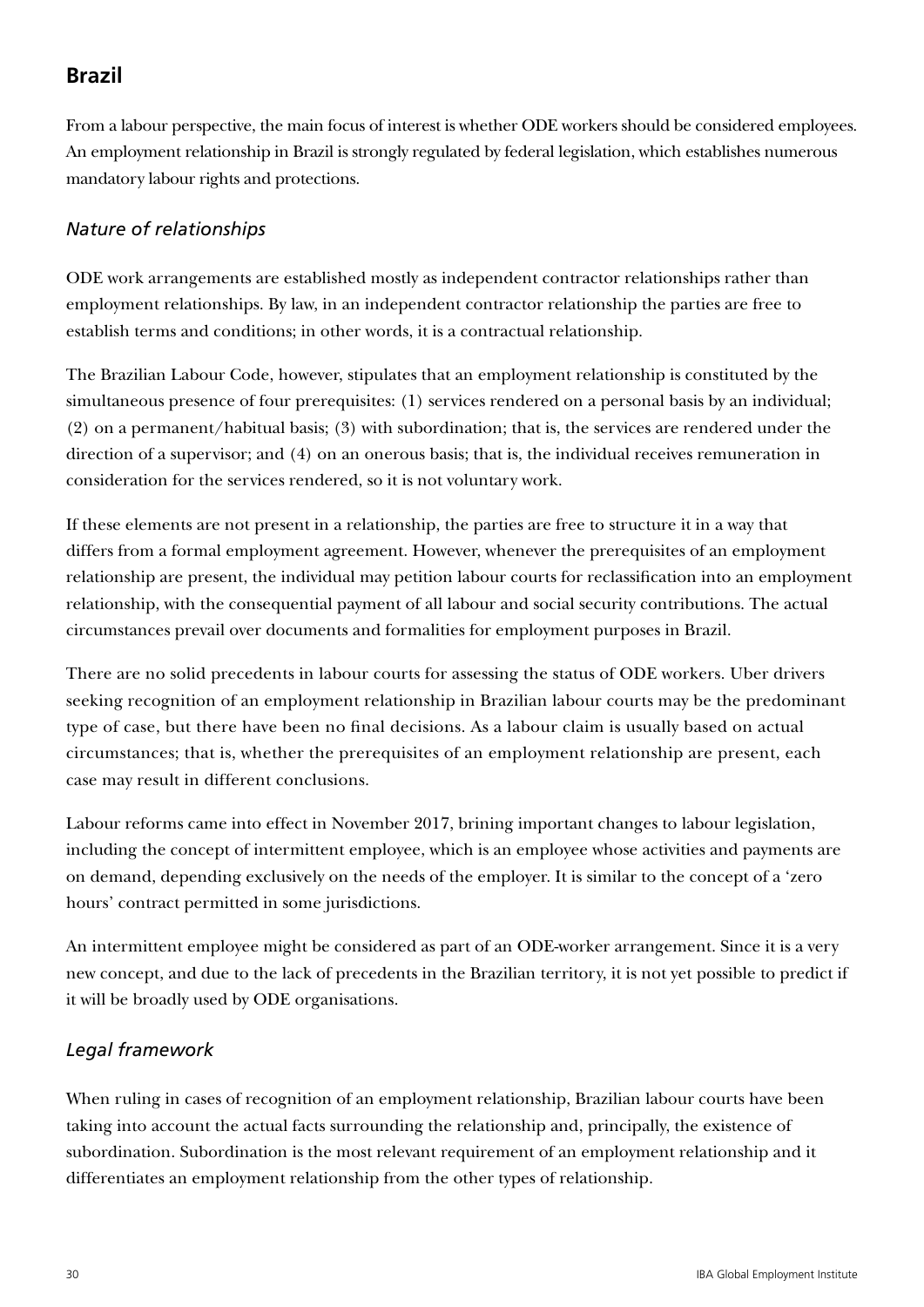While a claim requesting recognition of an employment relationship is quite common in Brazil, it is necessary to closely observe the interpretation of the concept of subordination by the courts as related to the ODE. Due to the innovative environment surrounding it, the courts may adapt the traditional concept of subordination to the new economic phase that is the ODE.

There are no current initiatives to change labour legislation to adapt it to ODE work arrangements and as aforementioned, it is too soon to predict if the intermittent employee category introduced by the 2017 Labour Reform will be frequently used by ODE organisations.

#### *Discrimination claims*

The Brazilian Federal Constitution broadly grants to any citizen protection against discrimination on the basis of race, colour, gender, age or any other form of discrimination. Any violation of such protections may lead to a payment of indemnification for moral damages and material damages. These rules are applicable to all categories of workers, employees or independent contractors. From a practical standpoint, claims are more focused on seeking reclassification as an employment relationship rather than a discrimination claim.

#### *Termination claims*

Most labour claims filed by independent contractors are to request recognition of an employment relationship and correspondent payment of statutory labour rights. From an employment perspective, a termination leads to mandatory minimum severance payments, which differ depending on the type of termination. If a termination is by the employer's initiative, without any justification, an employee is entitled to a specific severance package, which includes prior notice and indemnification. Therefore, if an ODE worker is recognised as an employee, the mandatory severance rights for the termination would be part of the indemnification.

In an independent relationship, however, the termination rights will depend on the terms and conditions of the contract executed by the parties, and it is regulated by the Civil Code, which establishes that the parties are allowed to terminate the agreement upon a minimum prior notice of eight days.

#### *Health and safety and liability issues*

Employers must provide a healthy and safe workplace for their employees. Health and safety regulations concerning the workplace are very detailed, and include mandatory and periodical medical examinations, monitoring of the work environment and the issuance of protective equipment to employees against any chemical, physical, mechanical or ergonomic adverse or potentially adverse environmental conditions. The regulations do not apply to independent contractors, who act on the general principles established by the Civil Code; that is, anyone is liable for acts, or acts of omission, committed against third parties.

Companies are liable to third parties for acts committed by their employees in the course of an employment relationship. In an independent contractor relationship, the contracting party is also liable to third parties for any act or act of omission committed by an independent contractor during the execution of the work for which they were retained.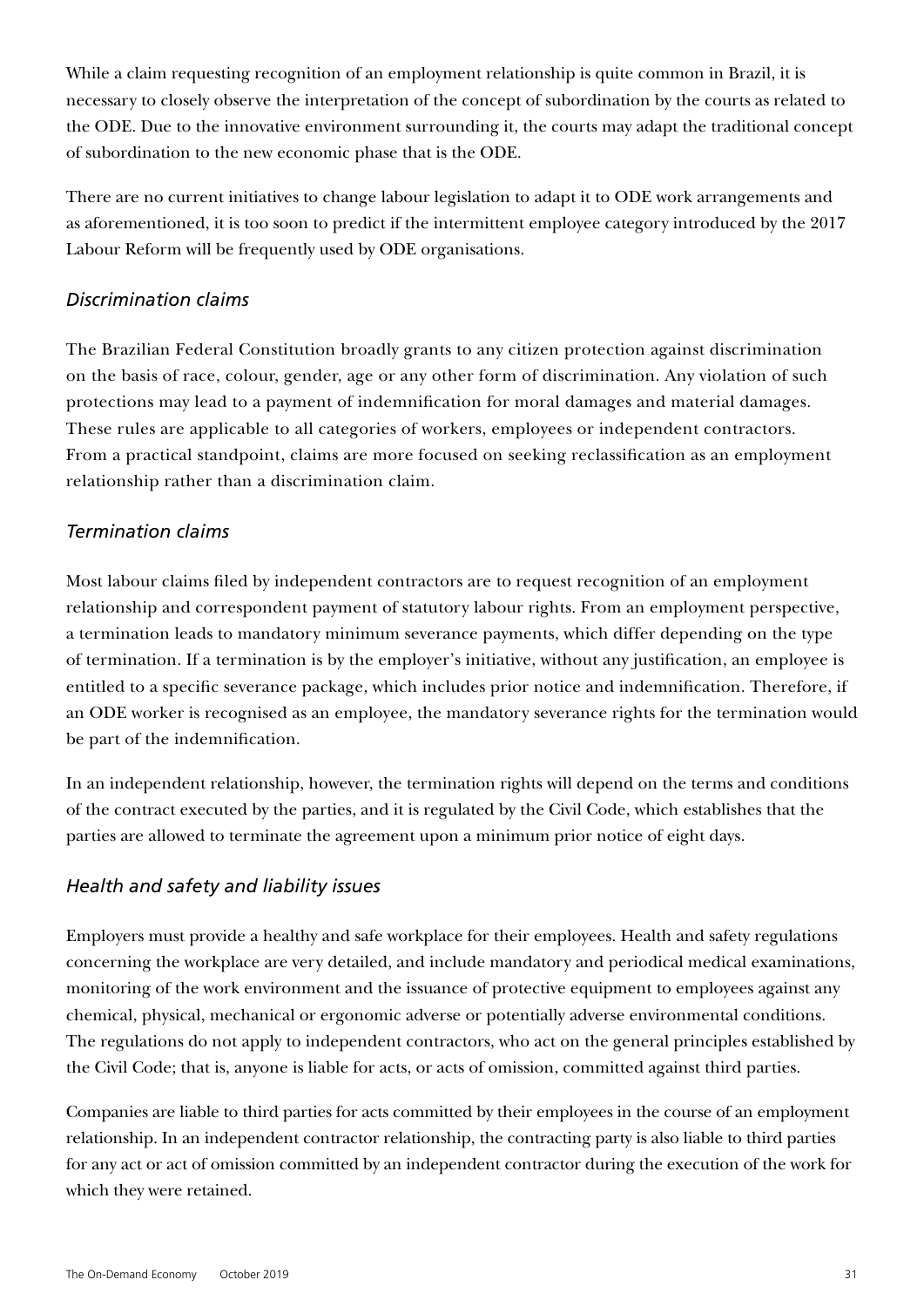ODE companies may seek remedies against the independent contractor who has caused damage to a third party. This may be reinforced through contractual provisions executed by an ODE company and an independent contractor.

#### *IP protection and confidentiality*

Rights and obligations regarding intellectual property and confidentiality are regulated in Brazil under Law No 9.279/96. Confidential information and commercial secrets obtained during a relationship, either employment or an independent contractor relationship, cannot be disclosed without authority. Doing so constitutes a crime of unfair competition.

#### *Social security and tax issues*

The social security system in Brazil is regulated by federal legislation and it is quite broad. It covers all types of individuals and workers, including independent contractors and any individual who may enroll as a voluntary contributor. It aims to provide income for retirement and disability and is funded by contributions from employers, contracting companies and individuals.

Employers pay approximately 28 per cent on top of the total remuneration of their employees; and contracting companies pay 20 per cent on top of the total remuneration paid to the independent contractors. Individuals are required to contribute 11 per cent of their income, capped at approximately US\$180 per month.

The benefit to be paid to individuals upon retirement or leave is capped at approximately US\$1,500 per month.

A person can also incorporate a company to provide specialised services; in this situation, the person will contribute to the social security system as an individual/partner. The contracting company will not be required to pay any social security contribution on the fees to be paid for the specialised services.

As a result, independent contractors engaged by ODE companies are able to enroll themselves in the social security system regardless of the existence of an employment relationship.

#### *Market trends and emerging issues*

The Brazilian labour market is underpinned by the existent legal framework for hiring workers and by the decisions of the labour courts. There are some alternatives for engaging personnel, but an employment relationship (and the mandatory labour rights that flow from it) will be triggered whenever the actual conditions of the relationship are based on subordination, habitualness, remuneration and personal basis.

Traditional companies may not be able to incorporate ODE relationships into their current operations. Relationships based on the ODE concept is an innovative approach in Brazil and it has been used mostly by start-up entrepreneurs inspired by successful businesses, such as Uber and Airbnb.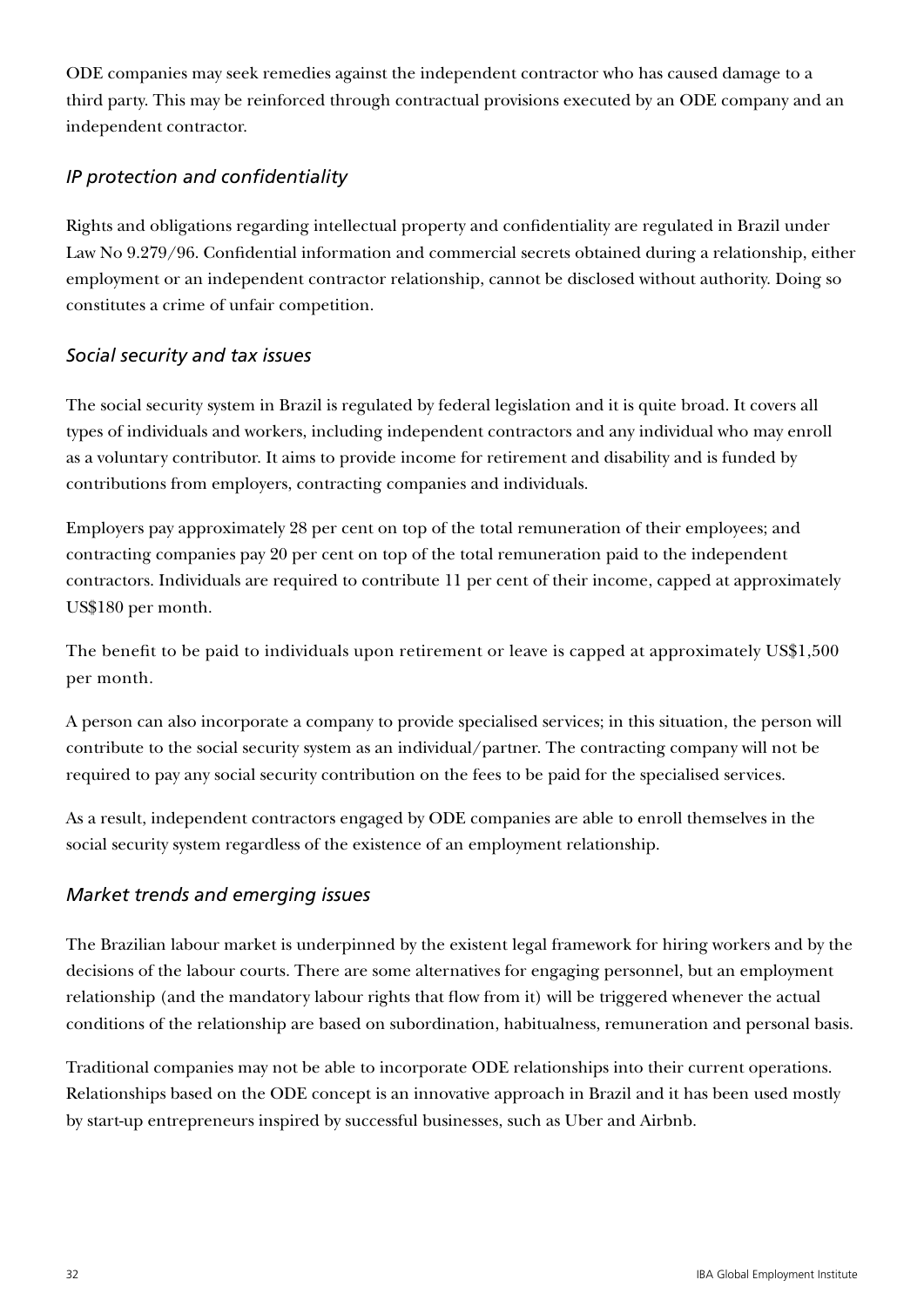# **Canada**

Canada is an example of a jurisdiction that has started to take a more nuanced approach to the employeeversus-contractor issue, together with related ODE issues. In particular, many jurisdictions in Canada have begun incorporating different and more flexible notions such as the concept of 'dependent contractor' or 'intermediary' into applicable statutes and case law, thus resulting in situations where an individual who performs work is not necessarily classed as either an employee or an independent contractor. These different categorisations have been emerging with increasing frequency and offer an opportunity for ODE companies and those using the ODE model to diverge from the typical employer/employee or contractor relationships. Equally, however, the emergence of these different types of relationships mean companies may face additional compliance obligations.

#### *Nature of relationships*

Traditionally, relationships have been assessed as being either an employment relationship or an independent contractor relationship. This assessment is made using tests developed either under tax law or workplace laws. The exact test has varied depending on whether it was from a tax or workplace perspective and in some cases also differed between statutes as well as among the Canadian provinces. That being said, irrespective of the test being applied and the Canadian province where the work is performed, the common focus has been on:

- the amount of control exercised over the worker;
- ownership of tools and equipment;
- the opportunity for profit and risk of loss; and
- integration into the business.

One of the difficulties with ODE workers and the model of having 'just in time' and 'always on demand' workers is that traditional employment relationships have shifted. As is the case in other economies, Canada has seen an increase in flexible work arrangements and remote work arrangements. This has resulted in a corresponding increase in the use of temporary, fixed-term or part-time employees. In addition, a number of organisations engage individuals using long-term (independent or employment) contractor arrangements. This change makes the use of long- established tests increasingly difficult to apply with any certainty. Indeed, one of the consistent outcomes of contentious disputes is that these matters are quite fact specific.

Moreover, while various Canadian legal regimes – especially with reference to contract law – continue to recognise a distinction between an employment relationship and an independent contractor relationship, the lines are becoming increasingly blurred. This move away from the traditional 'either/or' analysis has resulted in further support for the concept that even those who are not 'classic employees' (ie, in employment in the traditional sense) have some form of legal protection. That may include protections afforded in various workplace-related statutes such as health and safety and discrimination legislation, which apply while working, and also cover some form of right to notice upon termination of the relationship.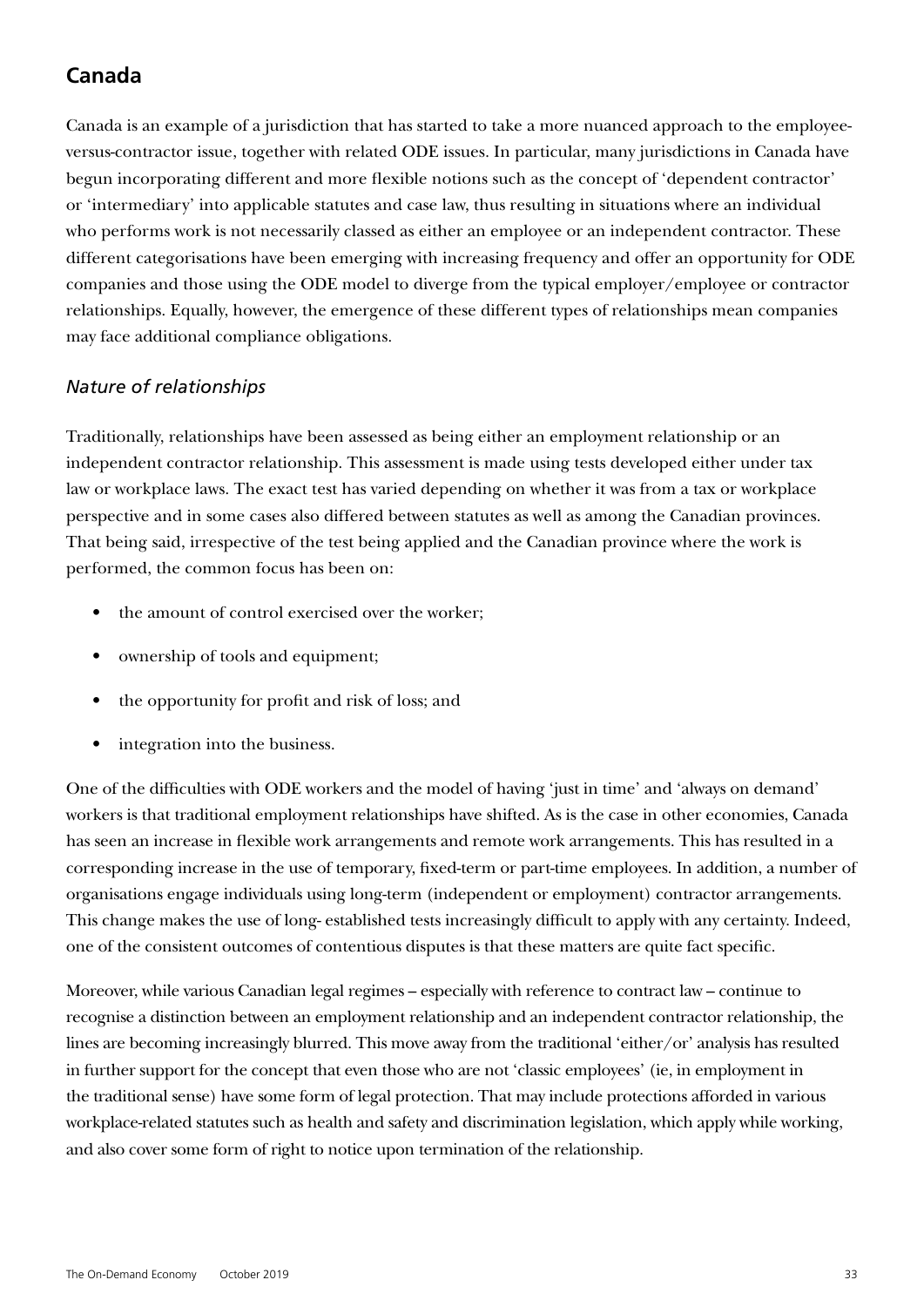The law of contract in Canada has also recently become more open to the concept of 'good faith' in contract performance, which means that some of the due process that was historically not available to commercial parties is now available more generally, including to this third category of worker which sits somewhere between employee and contractor. All of this imposes a requirement that ODE companies deal with their workers (be they employees, contractors or 'other') with a level of honesty and candour. This will include an obligation that the ODE 'employer' explains to the worker the nature of the work relationship and the approach to providing work. The same will likely also apply to ceasing to provide work.

ODE workers in Canada can be engaged properly as contractors. This will, however, be subject to challenges under specific legislation, such as the federal and provincial Income Tax Acts, employment standards legislation (which governs topics such as wages, hours of work, statutory holidays and vacation) and labour relations legislation. In all cases, the substance of the relationship will be examined as opposed to the legal form. To date, the authors are not aware of a test case in which ODE workers in Canada have challenged their legal status and been found to be employees. We are aware, however, of certain ODE organisations that have engaged contractors using the ODE model and where the status of workers as contractors has been accepted. One reason for this may be that certain Canadian workplace statutes and related case law have provided rights to contractors (as will be outlined in more detail).

#### *Legal framework*

In Canada, there are various law reform efforts either under way or recently completed that are supportive of transient or tenuous work relationships such as the ODE model. The most notable of these projects is the Changing Workplaces Review, which was completed by special advisers to the Ministry of Labour in Ontario at the end of May 2017. This was soon followed by legislation from Ontario's provincial government in the form of the 2017 Fair Workplaces, Better Jobs Act, which contemplates an extensive overhaul of employment and labour relations statutes. While not entirely focused on emerging categories of workers, one substantial thrust of these amendments is contract workers and ensuring that protections for employment standards rules (which are often called hours of work or employment rights in other jurisdictions) will extend to the 'dependent contractor' category. It is also notable that Canadian labour law has long allowed for this category of 'dependent contractor' to be able to access collective bargaining through a certification process which is available to all others who are employees.

There has been a similar effort in the province of Alberta, resulting in legislative changes that came into effect there in June 2017. These amendments, introduced in the Fair and Family Friendly Workplaces Act, have the stated purpose of introducing a more worker-friendly statutory regime for various categories of leave and to provide better access to statutory rights. While these amendments involve what Alberta's current government describes as 'modernising' employment and labour relations statutes, there is a strong likelihood that ODE workers and the organisations that engage them may benefit from these amendments.

It is notable that the Ontario legislative changes were also accompanied by a very public and committed drive to enforcement. In particular, the government has encouraged the Ministry of Labour to actively enforce potential violations, including those relating to protections that have been extended to contractors. One potential issue to flag is that a new provincial government was elected in Ontario in mid-2018, and they have a stated position that they will adopt more business-friendly laws, including those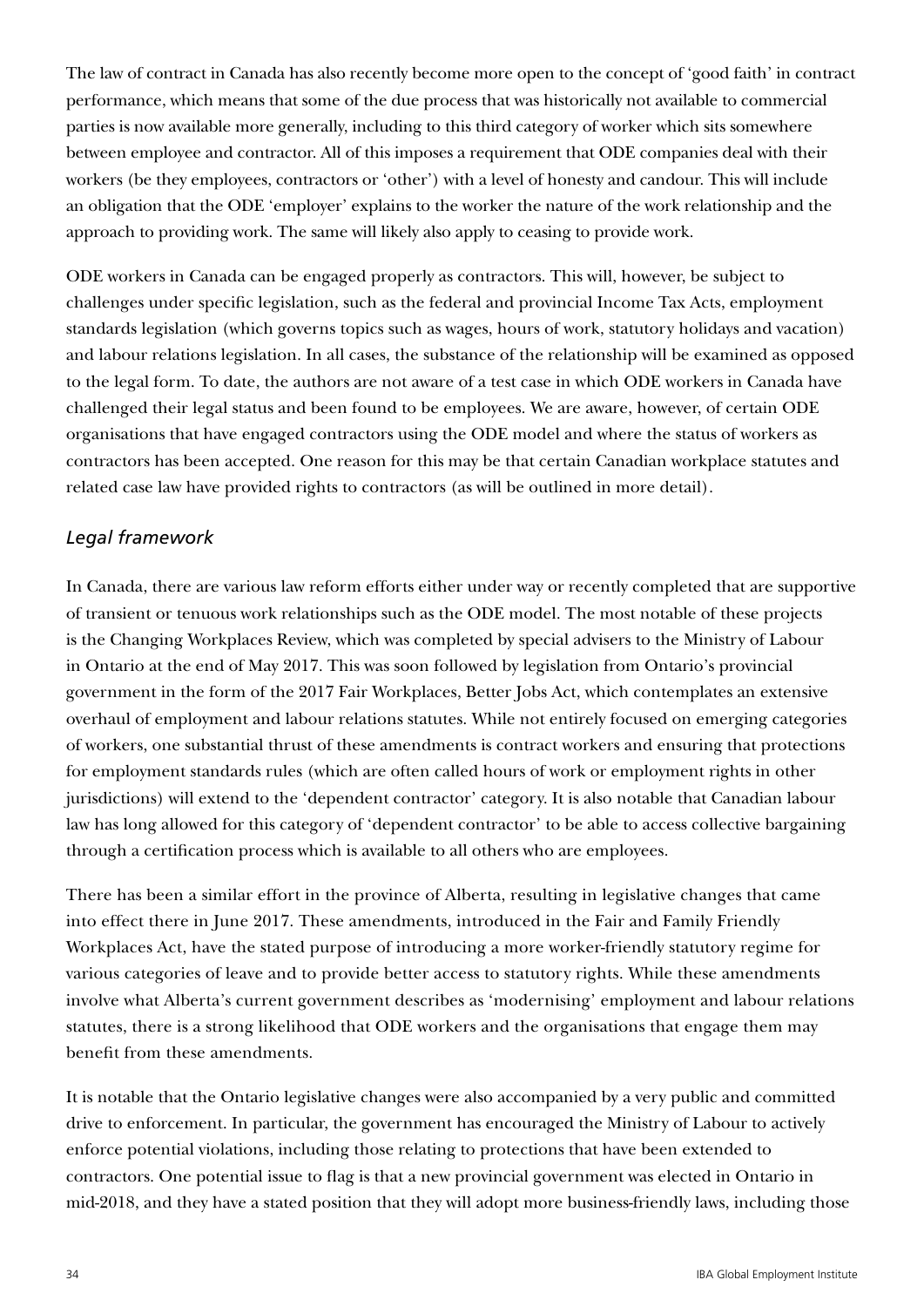governing the engagement of workers. It is therefore quite possible that further legislation may soon be adopted that supports the use of ODE workers.

In addition to the aforementioned legislative reforms, there have been court and tribunal decisions that involve similar legal support for workers engaged under the ODE model. In this regard, one of the interesting observations with respect to Canadian workplace law, as decided both by the courts and the various tribunals, is that decision-makers have been adapting their approach to worker status issues to address the new reality. In particular, since legislation is not necessarily being adopted or amended rapidly enough to address the increasing number of contractors, more arrangements are being found to resemble a typical employment relationship. In other words, the fact that a worker is stipulated as being an independent contractor is not determinative of the issue. Instead, certain protections, including compensation in the event of termination and discrimination protections, are more likely to be available. In practice, this has resulted in many contractor arrangements being negotiated with notice provisions included.

#### *Discrimination claims*

Canadian courts and tribunals across the country have consistently taken the position that any worker is entitled to protection against discrimination, and this legislated protection is not limited to 'employees' in the narrow sense. In other words, discrimination protections cover all workers, including contractors. As a result, an on-demand worker in Canada will almost certainly have a right to protection against discrimination. One related development is that Ontario's Human Rights Code was changed fairly recently, so that court claims, including those relating to termination (of an employee or contractor) and claims of discrimination pursuant to the Human Rights Code, can be heard together. The result is that cases can arguably now be dealt with more efficiently. This route may be attractive for a dismissed ODE worker.

#### *Termination claims*

Termination claims for those who work 'on demand' is one of the most contentious issues. While in theory an ODE worker does not benefit from any statutory or contractual protection upon termination, in practice there is frequently a viable claim for some form of notice. One of the ideas often discussed among practitioners is that the idea of an 'intermediary' arrangement for this 'third category' of worker is, in part, to describe the form of notice required.

If someone is a 'true contractor', meaning that they are what historically would have been called an independent contractor, then they often can be terminated immediately without notice. Conversely, if someone is a 'classic employee', then they will have a right to claim statutory or common law notice of termination or pay in lieu of notice, all based on the terms of the relevant contract and applicable law. For the 'intermediary', some have noted that the amount of notice to be provided to the person in this category is somewhere in between the contractor and the employee. One potential trend that might emerge is to consider some of the historic factors used to characterise the relationship as an indication of the notice to be provided. As an example, if someone who was declared a contractor was terminated and was not particularly integrated in the client's business and was working on a non-exclusive basis, the amount of notice to which that person would be entitled would be quite short. However, this concept has not yet been fully developed under Canadian law.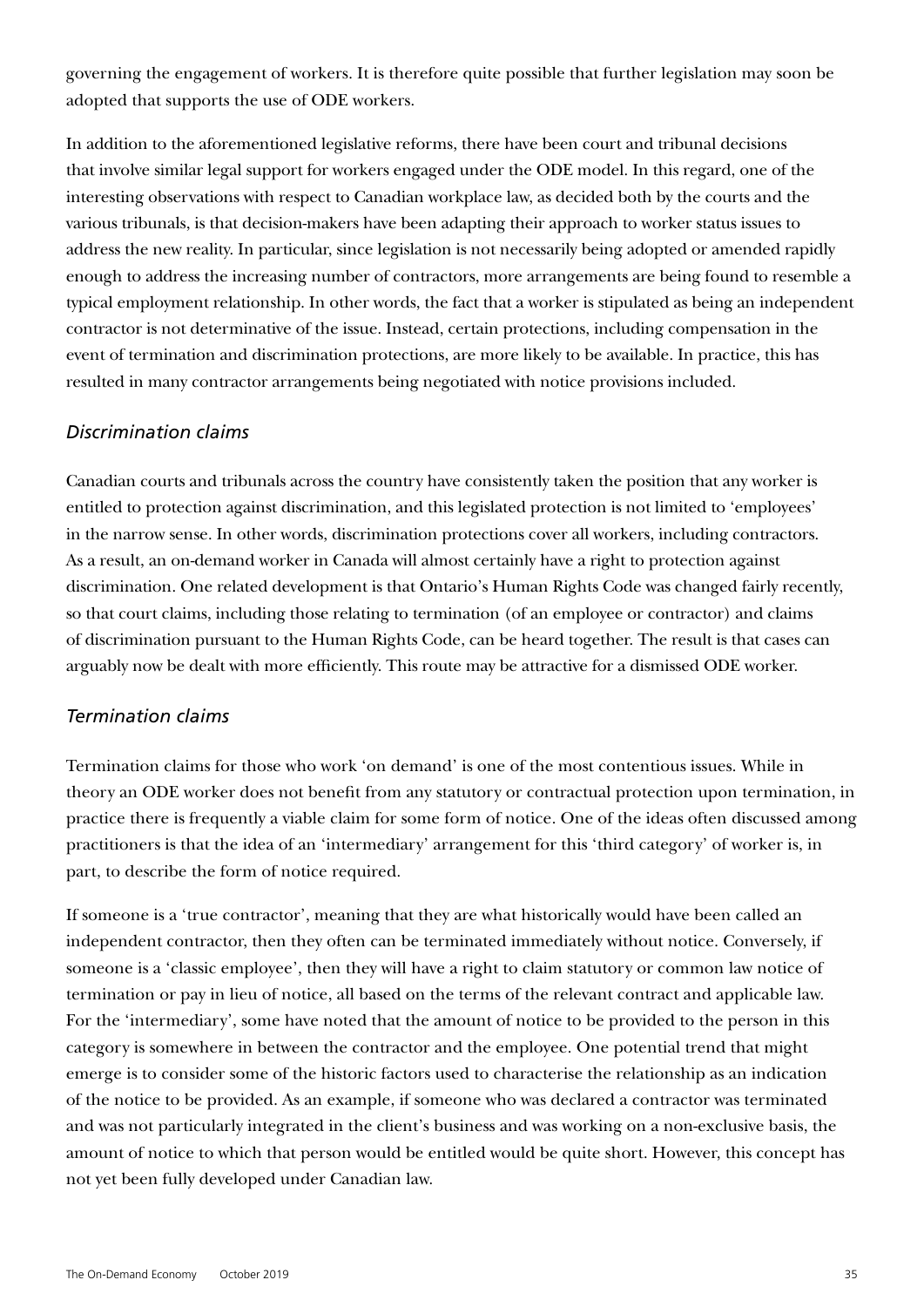With the increase of on-demand workers, an additional issue that may arise is the nature of the notice obligations upon termination of the relationship between ODE workers and the organisation, and whether these notice obligations are reciprocal. If the law continues to develop to the point that all contractors are entitled to at least some notice of termination, then it is important to understand the legal theory behind that requirement and what related reciprocal obligations might arise. In particular, if someone is truly an independent worker, but they nonetheless claim that they are entitled to notice of termination, then this notice is ostensibly payable on the basis that this is what is required to compensate them for the damage arising from the fact that they are no longer able to perform the work as a contractor. If that theory is accepted, then the contractor themselves presumably should have a reciprocal obligation to the organisation/dispatcher to advise them if they will no longer be able to provide services to the organisation/dispatcher. In practice, this type of claim is unlikely to be pursued. This, in fact, highlights a fundamental asymmetry between the rights of organisations and workers – while the idea of a 'wrongful resignation' claim by an employee or contractor is theoretically available under Canadian law, and there are certainly cases where this concept has succeeded, this type of claim is very rarely pursued and usually when someone 'quits on the spot', that is the end of the relationship without further debate.

ODE work models are entirely premised on the workers having complete flexibility to advise when they are available, and workers are only 'required', at their election, to take the work that they want, when they want it. If a claim by an on-demand worker for lack of or denial of work (for non-discriminatory reasons) is something that can succeed, then presumably the organisation can start stipulating rules regarding availability. This can become problematic since it begins to take on attributes of being integrated, dependant and controlled. One successful approach that some contract labour companies in Canada have utilised to address this problem is to prepare agreements that stipulate that minimum statutory notice requirements will be the entirety of what is required, but only if the worker is found to be subject to relevant employment statutes. In other words, the worker is stated to be an independent contractor with both the worker and the organisation having the right to terminate upon immediate notice. However, if there is a finding that the worker is an employee (or dependent contractor, as appropriate), then the worker will only be entitled to the minimum statutory notice of termination. While this approach has been successful in many instances, it does arguably resemble traditional employment and is less than that which would typically be provided for a contractor. In particular, an ODE worker who has this type of provision in a contract might, upon termination, point to this type of clause as evidence of recognition that the relationship may actually be one of employment or, at the very least, a dependent contractor relationship.

#### *Health and safety and liability issues*

In some cases, ODE workers may be subject to health and safety legislation regardless of their characterisation. In addition, the organisation/dispatcher may be liable for workers' compensation coverage, which is typically something that an organisation must have in place, both for its employees and its contractors. The workers' compensation coverage requirement is subject to contractors being able to have their own coverage, which must be verified by the party engaging the contractor. In practice, if an ODE worker is only doing small amounts of periodic work, they are unlikely to have their own coverage.

Even when relevant workplace health and safety or workers' compensation legislation is not utilised, the dispatcher may be held liable for an accident or injury occurring on its premises. The reason is that an employer cannot have it both ways: either a location is a 'workplace' and relevant legislation is applicable,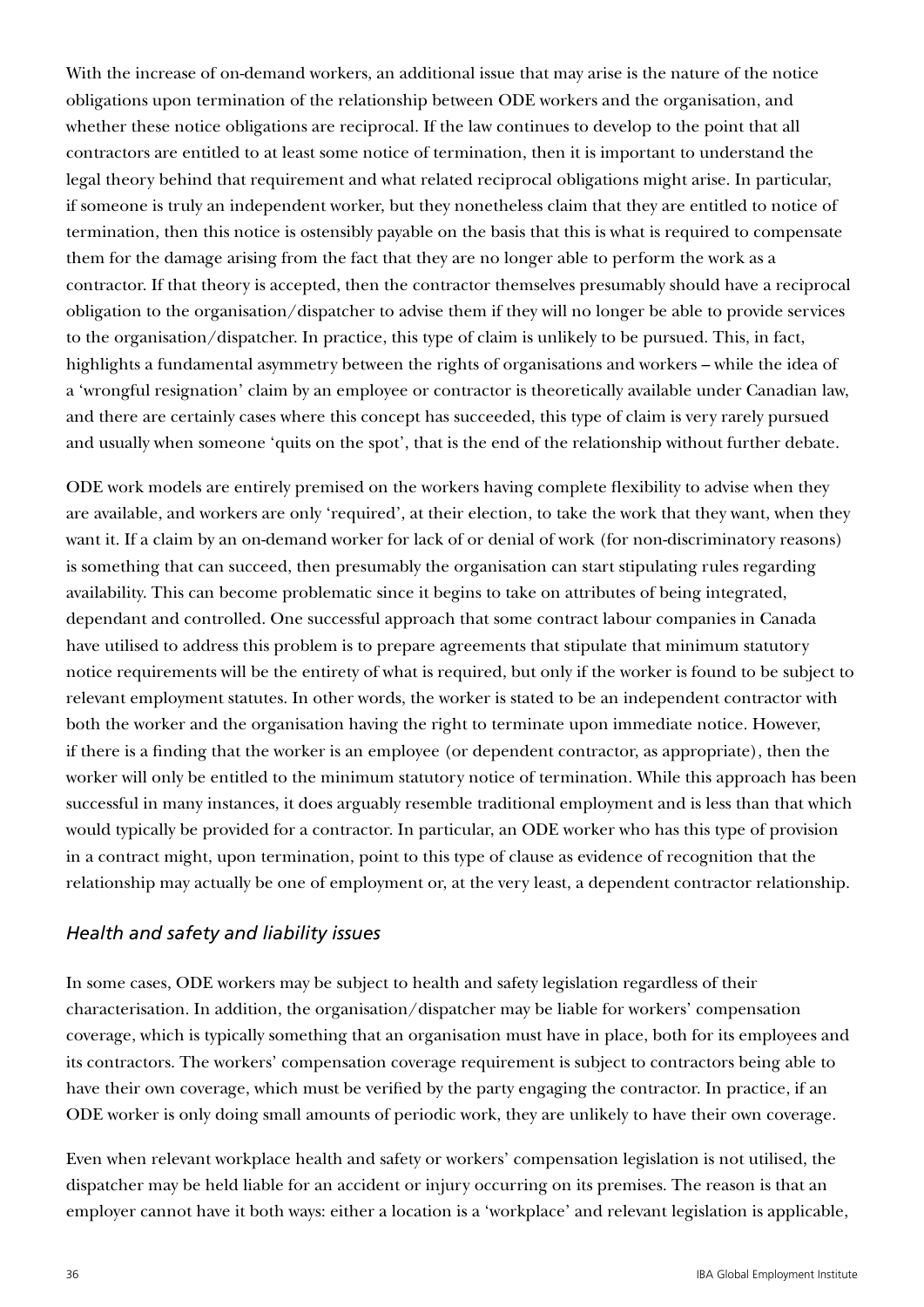which entails all of the compliance obligations associated with being an employer, or the premises or location of work is not a 'workplace' and is simply a public space where there may be either liability directly for relevant actions or vicarious liability for the authorised acts of an agent. Given this framework, it is very important for organisations to have either workers' compensation coverage in place (this can often be achieved by paying relevant premiums for the work performed) or to verify that the workers have their own coverage. In addition, relevant health and safety training should be undertaken. The exact scope of training and related compliance obligations will of course depend on the nature of the premises and the type of work being performed. However, given the potential for directors' liability in this area, it is generally ill advised to consider individuals who are stated to be independent contractors as being persons who do not have to be trained and supervised with respect to relevant health and safety risks.

#### *IP protection and confidentiality*

In many cases, a company will seek to protect its intellectual property and confidential information using relevant agreements. In the case of intellectual property, Canadian law provides protection for works created in the course of employment (it is notable that this is not exactly the same as the US concept of a 'work for hire'). The protections applicable to works created in employment will of course not apply in the absence of an employer–employee relationship. In other words, IP protection can be a key business reason why the ODE organisation might be more interested in having an employment relationship. In the alternative, it will be very important when using ODE workers who are engaged on a contract basis to have written agreements in place that expressly provide that IP rights are the property of the organisation. Similar issues can arise with respect to confidential information. In all cases, the need for any agreements with ODE workers will of course depend on the nature of the work performed and the organisation. Employees generally owe a legal duty of confidentiality to their employer. While there can be such a duty between independent contractors and those they work for, such protections are far less robust and not as easy to assume. As a result, it is always prudent to have confidentiality protections in the contractor agreement or to use a standalone document that addresses these issues.

#### *Social security and tax issues*

Canada's social security system (which takes the form of Employment Insurance and the Canada/Quebec Pension Plan) and income tax legislation still do not exactly align with ODE working relationships. In particular, there remain situations where workers who are performing work outside traditional employment will not be subject to or eligible for participation in state pension or Employment Insurance protections. In other words, if a party is proceeding as though they are not an employee and are instead a contractor, they may not be directly participating in eligible employment. In some cases, there can be participation on a voluntary basis. When examining whether a worker is considered an employee for the purposes of taxes and similar statutory obligations, the analysis under Canadian law involves a substantive review of the actual relationship. Put differently, the terms of the agreements entered into between the parties do not determine the issue. Relevant factors will be similar to what applies for characterisation of the relationship from an employment law (contractual and notice) perspective. In particular, control and integration will be key points to review.

There have been a number of high-profile cases involving Canadian organisations where the contractor model has been used and the Canada Revenue Agency has successfully pursued income tax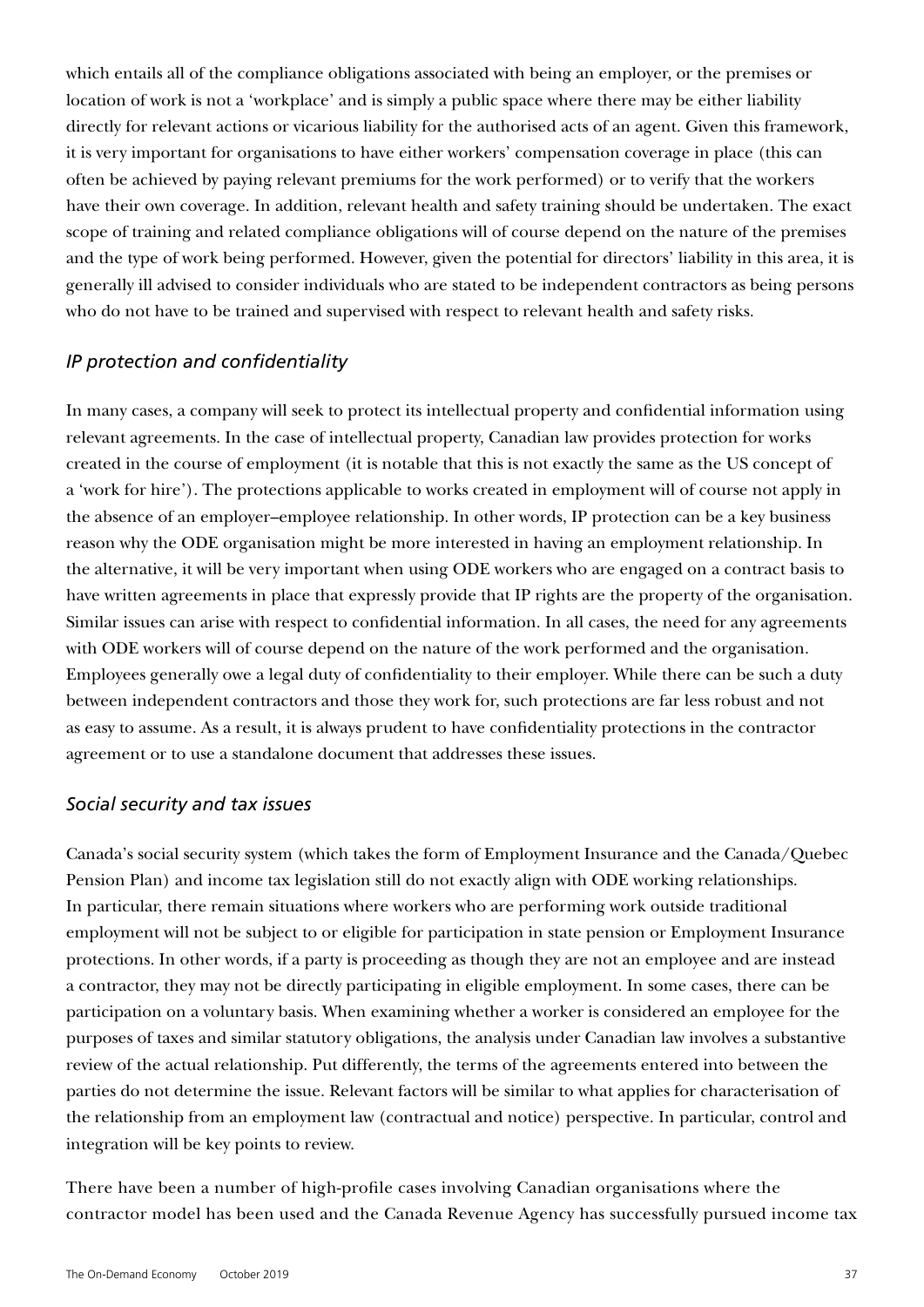and relevant source deductions on the basis of a mischaracterisation of this relationship. A common approach is to stipulate with a contractor that the organisation will be indemnified for any relevant tax and other statutory obligations arising from the work. In practice, these provisions do not absolve organisations of potential liability since the withholding and remittance obligations are essentially duties that are owed jointly between the company and contractor, and the company cannot contract out of these obligations. In other words, compliance is likely to remain a contentious issue as the ODE model becomes more broadly adopted.

#### *Market trends and emerging issues*

The impact of the ODE on organisations more broadly is starting to emerge. As a result, many 'mainstream' employers, meaning those who are outside the technology industry, are seeing the need to compete by modifying their traditional framework and incorporating ODE relationships into their structure. This is accompanied by an increase in the use of temporary workers. In potential conflict against the need to compete is the desire to attract and retain talented people who have the necessary skills. To a certain degree, some of these changes are happening slowly since companies may well be hiring fewer 'permanent long-term' employees and hiring more contractors. In many cases, the 'contractors' being used are actually employees engaged on a fixed-term employment contract. The trend will continue to be that there will be greater use of contingent or ODE workers at the expense of more traditional relationships.

While it is obvious that technology companies and other organisations are more focused on ODE work models at this stage, with time there will likely be more traditional companies that will realise that they can benefit from using the ODE model. What is not yet clear is the extent to which legal rules will be completely transformed or whether it will be a combination of a transformation of the work and some changes to interpretation of the relevant laws. One obvious question that emerges is the capacity for existing legal rules to accommodate the required adjustments. The idea of providing a clearer 'third option' in the form of dependent contractors, who will have certain employment rights, may very well be a partial solution.

There are obviously a variety of issues that will emerge with ODE work models and will need to be more closely considered. One problem likely to emerge as the ODE expands is the need to have more 'employee-type' training offered to all workers. Traditionally, employers recognise the importance of investing time, money and effort into training and shaping their employees. In the past, this was done partly because of the expectation that this was considered the best way eventually to train and develop new leaders. However, the increasing use of temporary and fixed-term employees and contractors means that these individuals will not receive the same type of attention and training from the dispatcher/employer. As a result, there may eventually be an entire generation of workers who have never received the necessary training to perform their functions, so organisations may lack future leaders. It is not yet clear whether this will have an adverse impact on the quality of the workers and thus the organisation's effectiveness or external profile.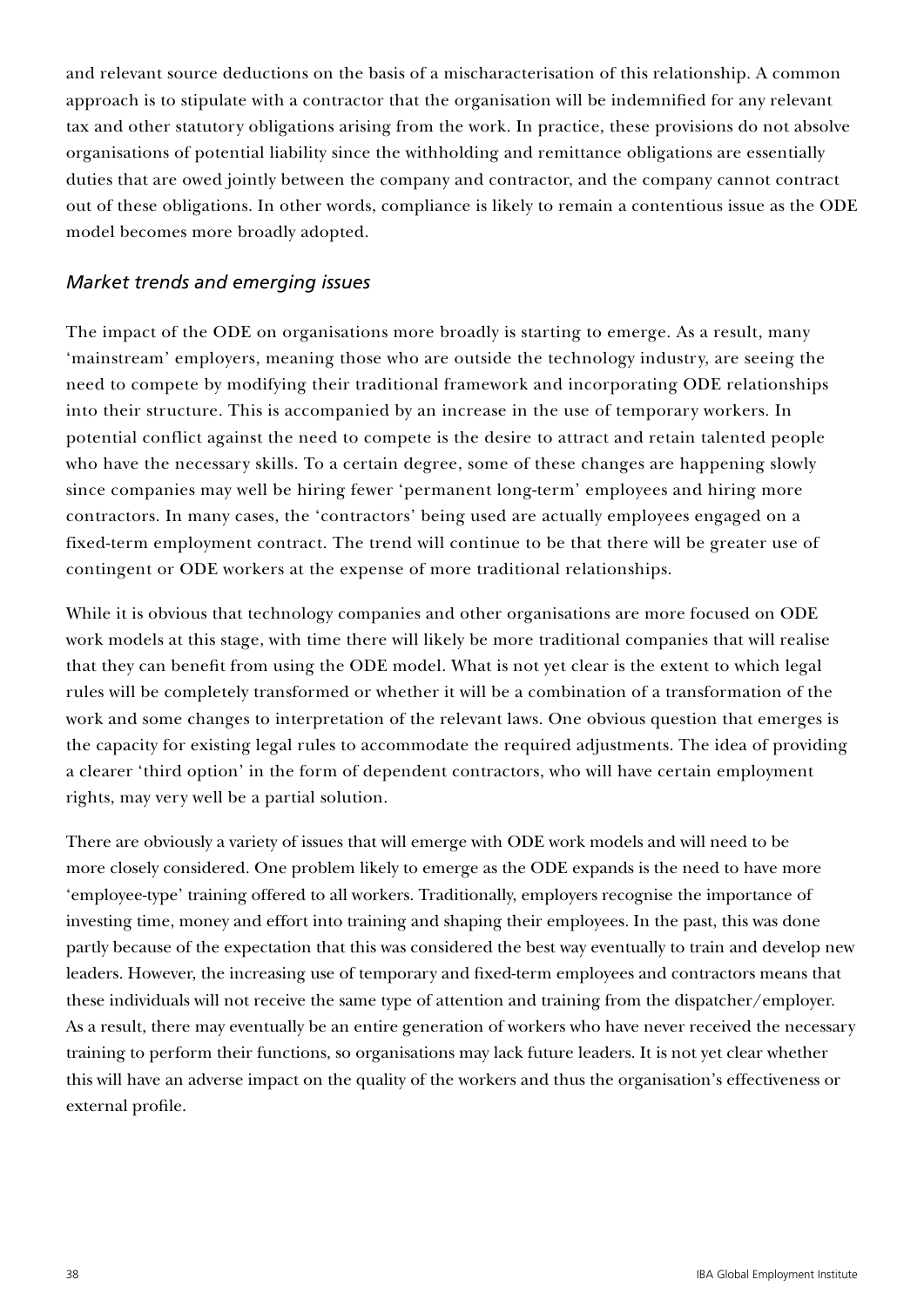# **China**

The on-demand economy, also known as the peer-to-peer economy, aims to share resources of people who are 'in demand'. The discussion concerning the on-demand economy in the People's Republic of China (PRC) focuses on the relationship between on-demand workers and the ODE service companies.

### *Nature of relationships*

The legal character of relationships between on-demand workers and ODE service companies is mainly divided into two kinds: the employment relationship and the contractual relationship. For those subject to an employment relationship, workers' rights and interests are governed under the labour law domain; under a contractual relationship, workers' rights and interests are governed under civil and contract law. The distinction between the on-demand workers' status as employee and contractor is vital for the ODE service companies in terms of whether full protection and treatment under labour laws applies, such as restrictions on termination, the obligation to contribute social insurance and payment for overtime. In practice, to lower human resources (HR) costs and mitigate legal liability arising from employment-related disputes, ODE service companies are actively seeking out and making use of the contractual relationship with on-demand workers.

Under the PRC labour law regime, the trend to use ODE workers will unavoidably face the challenge posed by the legal principle of de facto employment relationships. On-demand workers and ODE service companies will be determined to have a de facto employment relationship under certain circumstances regardless of what the companies and workers have agreed in writing to establish the contractual relationship in the first place.

The Department of Labour and Social Insurance has issued the Notice with regard to Identification of the Employment Relationship, which provides three elements to be taken into account when determining whether a de facto employment relationship has been established: (1) companies are qualified to employ individuals in accordance with relevant laws or regulations; (2) companies establish internal policies based on the law and apply the policies to workers, and workers comply with companies' regulation and get paid by finishing work arranged by the companies; and (3) work finished by workers constitute part of the companies' business.

Where disputes on the existence of de facto employment relationship arise, the Labour Arbitration Commission and People's Court in China will undertake a comprehensive review of workers' working status and arrangements with ODE service companies and determine whether all the aforementioned criteria are met in each individual case and review de facto employment relationships on a case-by-case basis.

The labour arbitration commission in China has recently refused to determine a de facto employment relationship in a representative case concerning on-demand workers. In that case, the worker served as a freelance cook, who had established a contractual relationship with an online ODE service company by signing a Business Cooperation Contract. This particular ODE service company runs a website and mobile app to connect freelance cooks with users who need a tailored cooking service. In an effort to access the social insurance entitlement under labour laws, the cook filed a case with the Labour Arbitration Commission and sought a determination of a de facto employment relationship with the ODE service company. The Labour Arbitration Commission dismissed the cook's claim, on the grounds that the end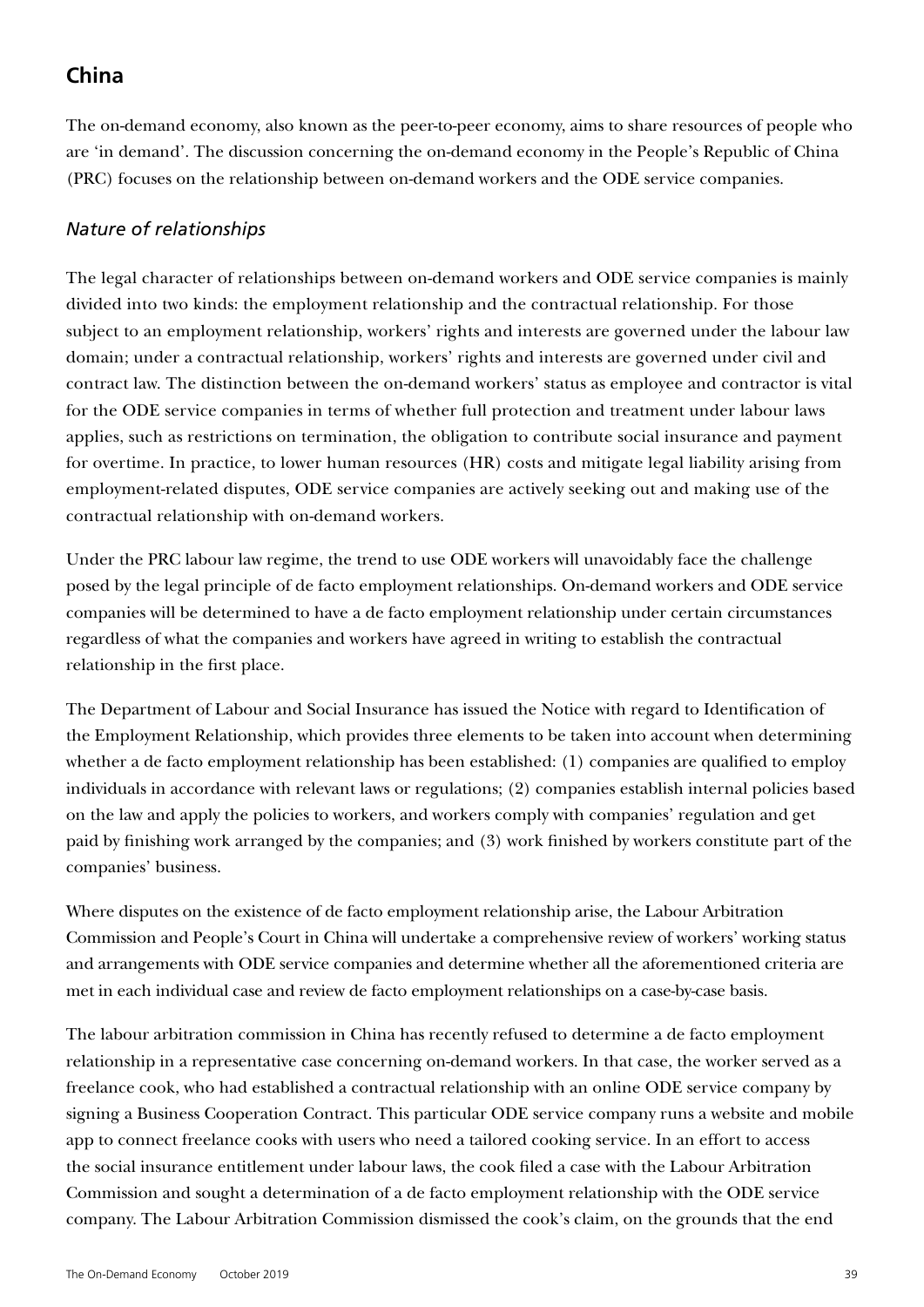user rather than the ODE service company pays for the cook's service and the cooking service provided to the end user did not constitute part of the ODE service company's business, which is identified as an internet operation and e-commerce. This finding may have broad application to other ODE companies.

### *Legal framework*

There has been a legislative survey and an academic discussion in recent years on the provision of more flexibility to the traditional employment relationship and the introduction of various alternative contractual relationships with workers. Industries such as online taxi-hailing have also managed to provide an 'industry-guiding opinion' to regulate 'on-demand' drivers.

As pioneers in the Chinese ODE market, online taxi-hailing businesses have survived an initial period during which governmental regulation was non-existent and now emerged into a new era in which the relationship between on-demand drivers and taxi-hailing companies is being more closely scrutinised. According to the Interim Measures for the Administration of Online Taxi-Hailing Business Operations and Services issued by the Ministry of Transport and six other departments of the State Council, taxi-hailing companies are obligated to either establish an employment relationship or a contractual relationship with on-demand drivers.

These exceptions aside, there are currently no other national laws and regulations that clearly recognise the legal status of on-demand workers and exclude these workers from being determined as having a de facto employment relationship with ODE service companies.

### *Discrimination claims*

The general principle of equal employment in China has been established in the PRC Labour Contract. The PRC Employment Promotion Law elaborates on equal employment and prohibits companies from making discriminative employment decisions based on grounds such as gender, ethnicity, household registration, disability and medical conditions. As the ODE is a relatively new phenomenon, these statutes do not make direct reference to discrimination based on status as an on-demand worker. Moreover, as ondemand workers begin to establish a contractual relationship with the ODE service companies on an equal footing and gain no less commercial bargaining power than individuals recruited under an employment relationship, the scope for any discrimination claim raised by on-demand workers under the PRC labour law regime will likely become limited.

#### *Termination claims*

As the employment relationship is governed by PRC labour laws, the companies' right to unilaterally terminate employee is highly regulated and restricted to very limited scenarios. Where companies terminate employees on a non-statutory basis, they will likely incur liabilities for wrongful termination, being either the payment of a double statutory severance to the employee or the reinstatement of the employee with back pay.

By contrast, ODE workers who establish contractual relationships with ODE service companies will have more flexible rules relating to termination. In particular, the corresponding rule on termination will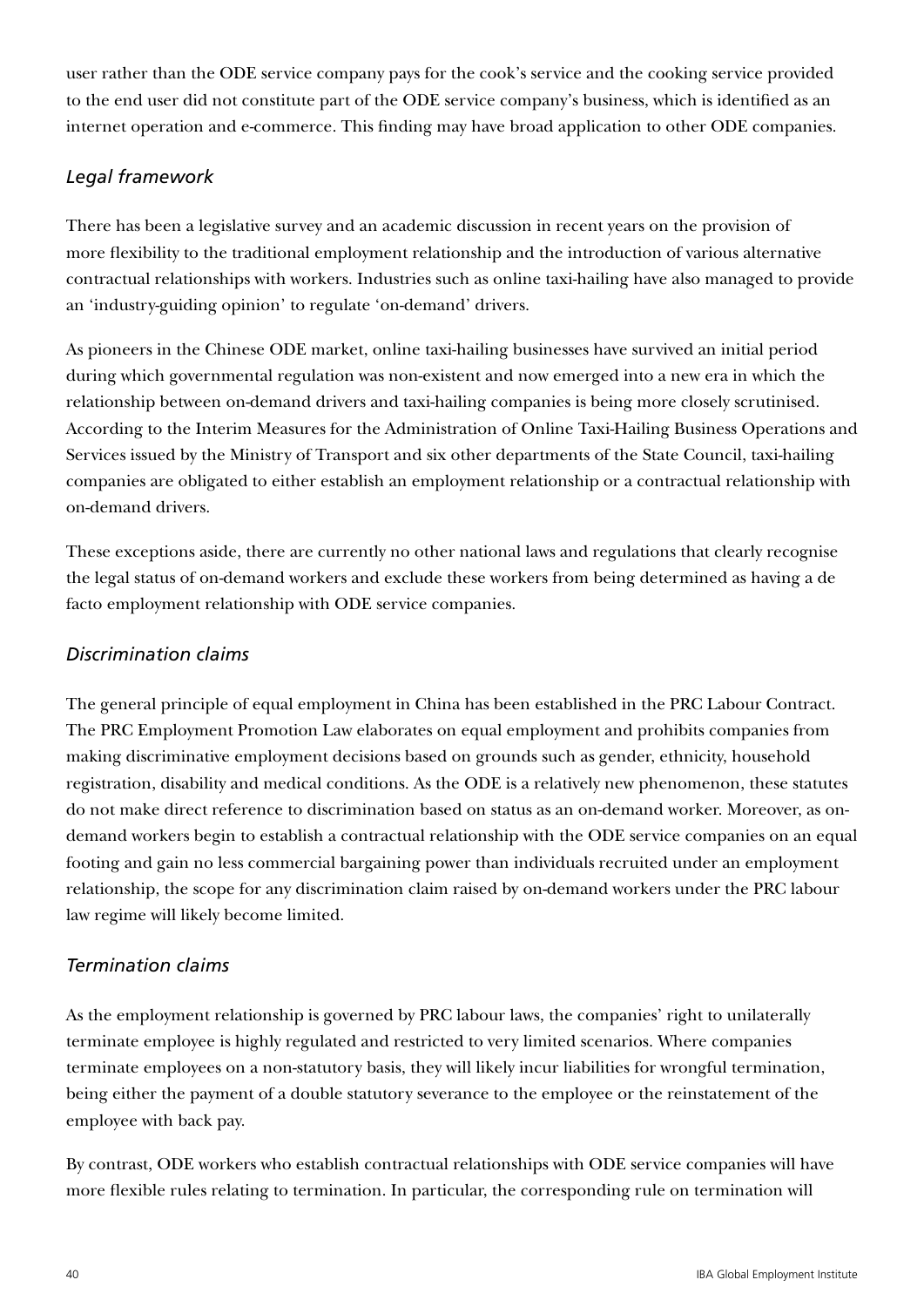be determined by an agreement. When workers and companies do not explicitly prescribe the rules of termination, the general rules existing in civil and contract law will fill the gap.

#### *Health and safety and liability issues*

The PRC Tort Liability Law and the Supreme Court's judicial interpretation prescribe different levels of vicarious liability for those companies making use of the employment relationship and those using a contractual relationship. The vicarious liability borne by companies using an employment relationship is much weightier compared to those in a contractual relationship.

In an employment relationship, in the event that a third party has suffered bodily injury or economic loss due to the actions of an employee, the company shall incur vicarious liability for all employee actions if said actions have arisen in connection with the employees' performance of their work duties. The situation is different under a contractual relationship: companies only need incur vicarious liability if the companies are negligent in arranging, instructing or selecting the workers responsible for providing the service.

#### *IP protection and confidentiality*

The PRC Labour Contract Law provides that a confidentiality agreement with workers may be arranged when forming an employment or contractual relationship. Once a confidentiality agreement is executed and takes effect, any information that the company regards as confidential will be protected by the workers' performance of the confidential obligation. This is the most widely used approach among ODE service companies to prevent their data or information being disclosed by workers.

With respect to IP protection, it is usual for ODE service companies and on-demand workers to agree that any invention or innovation accomplished during the service period and by using companies' resources will belong to the companies. This arrangement is compliant with PRC copyright law, patent law and generally accepted by the judiciaries in China.

#### *Social security and tax issues*

Whether the relationship with workers is identified as employment or contractual, the ODE service companies are obligated to withhold and pay individual income tax for and on behalf of workers pursuant to PRC tax laws. Due to the difference in the legal relationships, payments to workers under the employment relationship will be deemed as a salary or remuneration and a progressive tax rate will apply; while payment to workers under a contractual relationship will be deemed as service compensation and a flat tax rate will apply.

Under a contractual relationship, ODE service companies do not need to contribute to the social security system, which is not the case with an employment relationship where ODE service companies are liable to contribute. The social security burden for companies in China is increasing annually, which goes some way to explain why ODE service companies expect to arrange workers under a contractual relationship rather than under an employment relationship.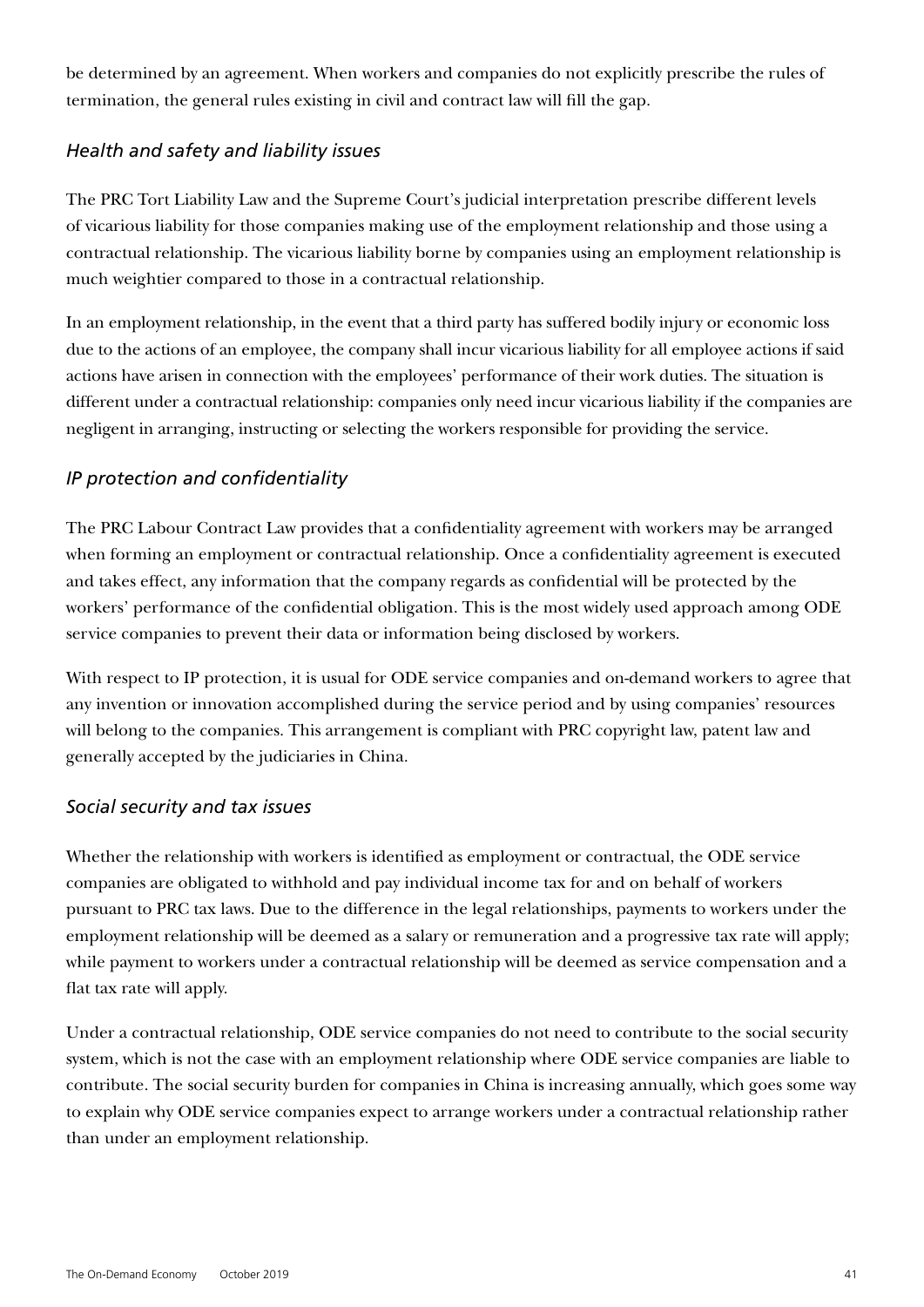### *Market trends and emerging issues*

With the support of mobile apps, the concept of ODE has become widely known and accepted by consumers in China. Within the past few years, ODE service companies in China, such as Didi and Meituan, have expanded their businesses into hundreds of cities and accumulated millions of registered users. In addition, different ODE service companies are emerging and can be seen operating in various service areas, including tailored cooking, after-school education, manicures and package deliveries. The ODE model has greatly changed the traditional service market and will continue to promote the economic development of China. From a legal perspective, disputes between on-demand workers and ODE service companies regarding the determination of a de facto employment relationship are continually on the rise. As direct national rules and regulations on ODE are currently absent in China, more disputes concerning the legal status of on-demand workers are expected for the foreseeable future.

### **France**

The ODE model is of increasing interest in France. Though the law has not yet fully developed in this area, legislative changes within the past two years may signify further changes to come.

### *Nature of relationships*

The ODE is still relatively new in France, with insufficient and uncertain case law existing to help determine how to tackle issues arising from this new form of doing business. How the relationship between the worker or provider and the digital platform is qualified is a crucial question.

Workers using digital platforms to carry out their activity are usually registered as independent workers or as managers of a company they have created for this purpose. In such cases, they are presumed not to be salaried employees of the digital platform. This presumption can, however, be overturned and they can be reclassified as salaried employees if it can be proven that they are in fact in a subordinate relationship with the digital platform.

In a vast majority of reclassification cases up to the end of 2018, the courts have considered that ODE workers were indeed independent workers (these decisions notably concerned the following apps: LeCab,<sup>2</sup> Take Eat Easy,<sup>3</sup> Deliveroo,<sup>4</sup> Tok Tok Tok<sup>5</sup> and Uber<sup>6</sup>). However, these decisions were criticised by some legal scholars, who took the view that this kind of work falls within the qualification of an employment contract.

The tendency recently shifted since the Supreme Court ruled, in November 2018, that a courier working with the app Take Eat Easy under a status of independent worker was in fact a salaried employee.<sup>7</sup> A few weeks later, the Paris Court of Appeals considered that a driver working with Uber under a status of independent worker was a salaried employee.<sup>8</sup> An appeal has been lodged by Uber before the Supreme

<sup>2</sup> *Mr X v SAS Voxtur*, Paris Court of Appeals, 7 January 2016, No 15/06489.

<sup>3</sup> *Mr DUBOST v Take Eat Easy (liquidator)*, Paris Court of Appeals, 20 April 2017, No 17/00511; *M RENAULDON v Take Eat Easy (liquidator),* Paris Court of Appeals, 12 October 2017 No 17/03088; *Mr CECILLE v Take Eat Easy (liquidator),* Paris Court of Appeals, 14 December 2017, No 17/04607.

<sup>4</sup> *Mr Z v SAS Deliveroo France*, Paris Court of Appeals, 9 November 2017, No 16/12875.

<sup>5</sup> *Mr PIMOT v Tok Tok Tok,* Paris Labour Court, 1 February 2018.

<sup>6</sup> *Mr MENARD v Uber France SAS and Uber BV,* Paris Labour Court, 29 January 2018*; Mr PETROVIC v Uber France SAS and Uber BV,* Paris Labour Court, 28 June 2018.

<sup>7</sup> *Mr DUBOST v Take Eat Easy (liquidator)*, French Supreme Court, Social Chamber, 28 November 2018, No 17-20.079.

<sup>8</sup> *Mr PETROVIC v Uber France SAS and Uber BV*, Paris Court of Appeals, 10 January 2019, No 18-08.357.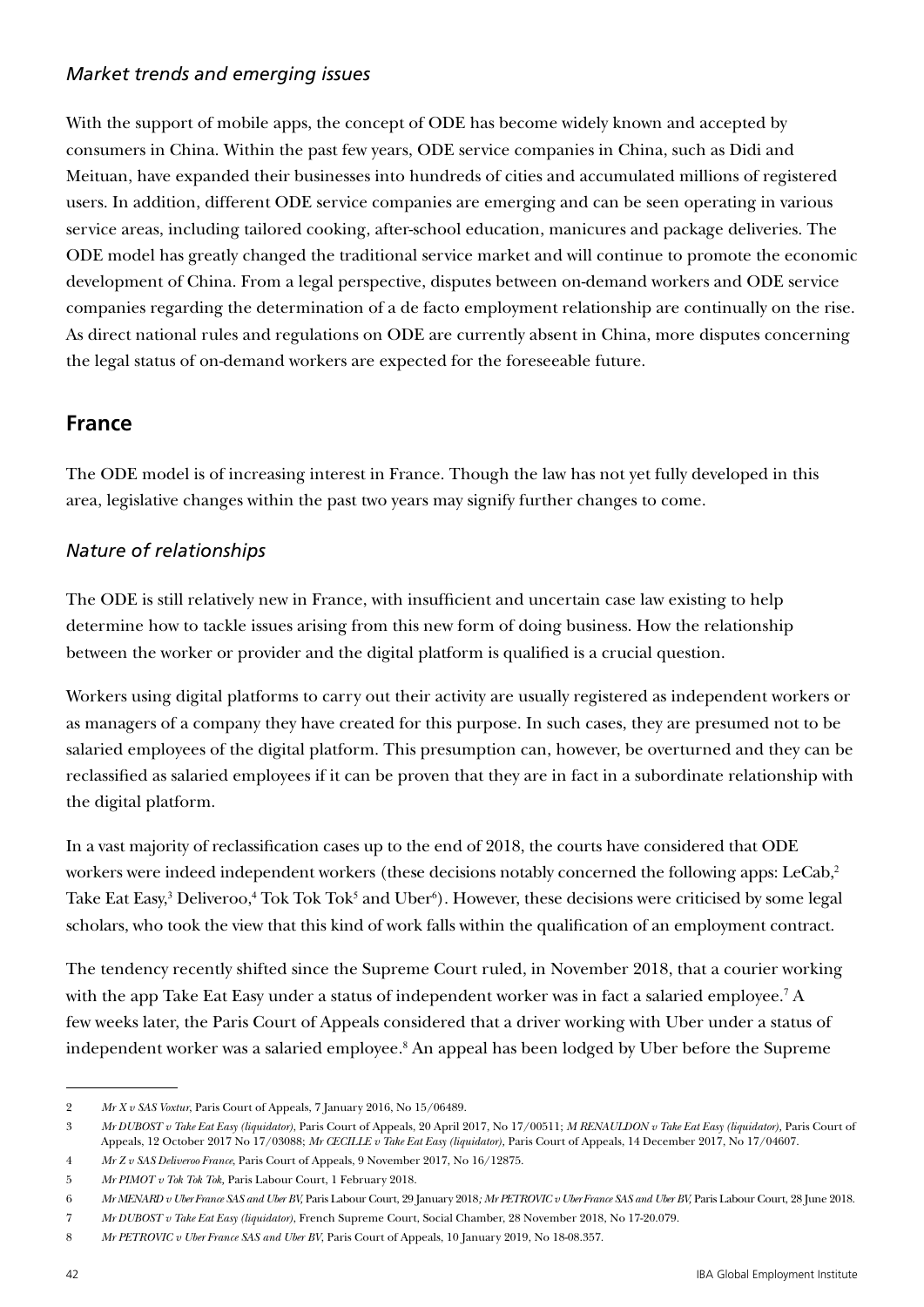Court and is currently pending. The principal issue for the courts is to determine whether the ODE workers are indeed free to organise their activity the same way as a 'traditional' independent worker. The main criteria applied when determining whether they enjoy such independence (in addition to being registered in the Commercial Register) is whether they can: (1) decide when they want to work; (2) choose not to log on to the app; and (3) look for their own clients. The courts also scrutinise the possibility for the digital platform to take disciplinary sanctions against the worker.

The first recommendation to support a contractor characterisation is to ensure there is no exclusivity. In this regard, it must be noted that in the sector of passenger transportation (ie, services offered by apps such as Uber and its numerous competitors), a recent law has strictly prohibited imposing any exclusivity obligation to workers.<sup>9</sup> A second recommendation is that payment must always be made for a specific service and never for a specific number of hours. In other words, the relationship is task-based as opposed to time-based. Finally, and this is where most problems generally occur, the workers can work and stop when they want, with no orders given by the app and the absence of any form of subordination whatsoever (such as checks, directives, orders or sanctions). This of course can create practical challenges, since many ODE companies will facilitate business on the basis of their ability to deliver consistently reliable and prompt service. To do so, ODE companies often set out rules in a 'user guide' or relevant agreement that applies to ODE workers. These workers often rely on these rules in an attempt to show that they are in a subordinate employee–employer relationship.

#### *Legal framework*

Two new laws have been passed to address certain issues of the ODE. The French Law of 8 August 2016, which amended and modernised labour law generally, included some elements concerning the ODE. The status of 'independent workers using a digital platform' was created and certain obligations applicable to the platforms were introduced (notably in the fields of professional training, occupational accidents and union rights).

Another new law was passed in the special field of transport on 29 December 2016. It provides that platforms must check that drivers meet certain specific obligations linked to safety. For example, from now on, applications such as Uber must check that its drivers have a driving licence.

It is important to note that the latest workplace law reforms, such as the so-called Macron reform of 22 September 2017 or the Pacte Law voted on 11 April 2019, do not affect the specific rules concerning the ODE.

Nevertheless, President Emmanuel Macron seems to be in favour of diversifying ways of working. As a result, changes are, once again, on the agenda: a draft bill concerning different types of mobility that is currently under discussion provides that some digital platforms (those that act as intermediaries in the field of passenger transportation and delivery of goods) may adopt charters on social responsibility and guarantee certain rights to ODE workers (such as the non-exclusive nature of the relationship between the workers and the digital platform and the freedom for workers to use the platform whenever they want). The bill provides that these charters would be subject to the approval of the labour authorities.

<sup>9</sup> Law No 2016-1920 dated 29 December 2016.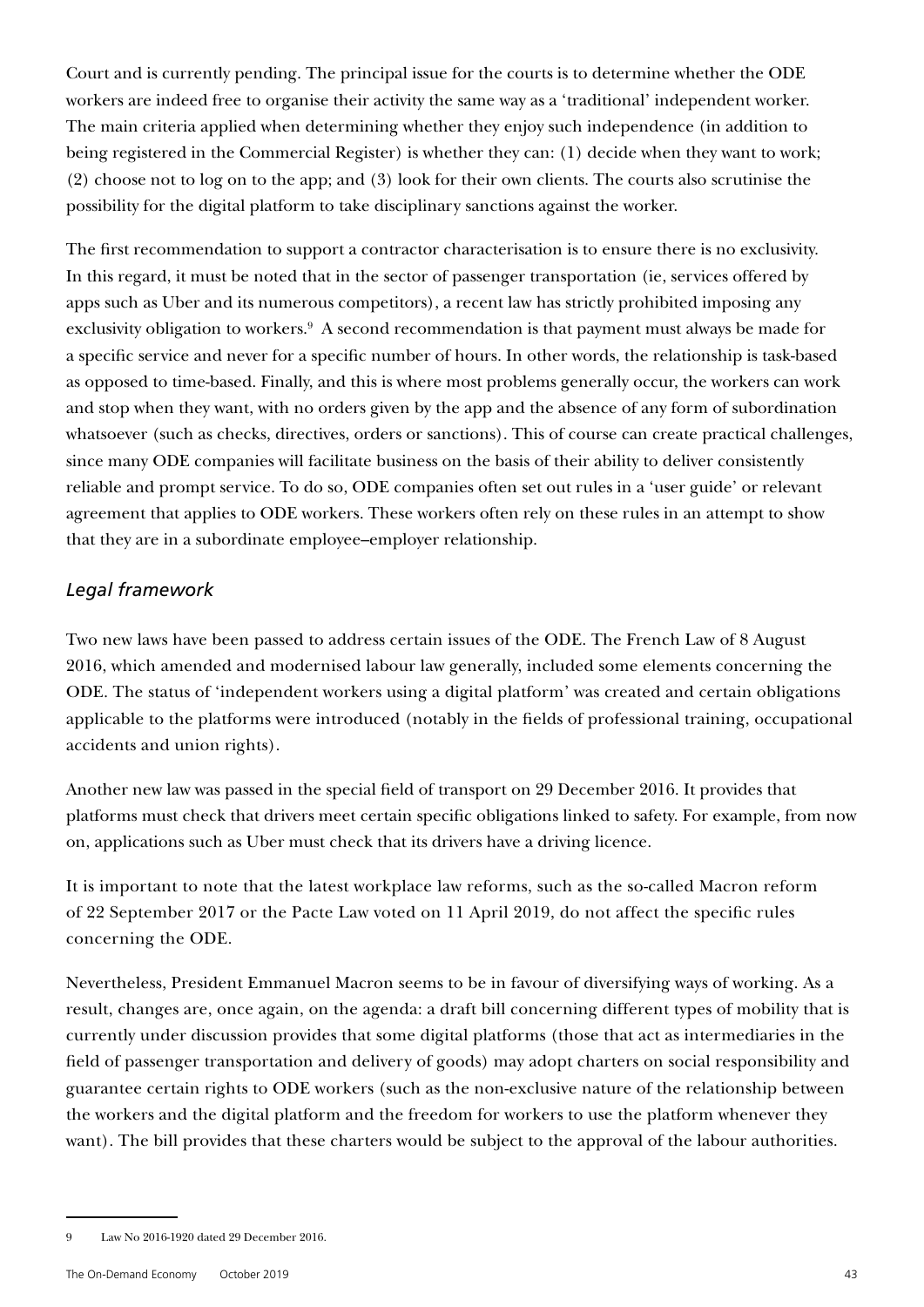In case of approval, the existence and content of the charter may not characterise the existence of a subordinate relationship. Legal scholars are of the opinion that this provision will significantly reinforce the presumption that these workers are independent and not salaried employees.

### *Discrimination claims*

While it is certainly possible that discrimination issues may arise in relation to ODE workers, the authors have not yet seen any claims. The crucial point remains the qualification of the relationship. The 2008 Discrimination Act is also applicable to independent workers, yet the specific articles it introduced in the Code du Travail are only applicable to employees in the strictest sense.

### *Termination claims*

If the ODE worker wants to stop working (for any reason), they should be totally free to do so, as an independent worker. If it were not the case, it would be highly probable that the relationship would be qualified as a contract of employment.

The situation is more complex if the digital platform no longer wants to work with a particular worker and, for example, excludes the worker from the network either as a final termination of the relationship or as a temporary sanction. As an independent worker, in theory, the only consequence of a lack of assignments would be the loss of clients. However, because of the huge number of workers and the random nature of their selection by the digital platform, client ratings are very important. This means, therefore, that a platform may be able to use bad reviews given by clients to sanction the ODE workers, according to a general rule accepted by users. However, it is also possible that these sanctions might be seen as the exercise of an employer's disciplinary power. For example, if the ODE suddenly stopped giving assignments, this could be viewed by the worker as a termination of employment situation. The approach to be adopted to deal with this type of situation and related termination claims is not yet clear.

### *Health and safety and liability issues*

Almost all of the Labour Code's provisions are not applicable to independent workers. Unlike traditional employers, therefore, digital platforms are not likely to be found liable for any breach of safety obligations applicable to employers unless the relationship has been qualified as a contract of employment. From the standpoint of compliance, an ODE organisation will obviously want an 'all-or-nothing' approach – if some, working via a digital platform, are employees, then all of the associated employment law obligations related to being an employer arise with respect to those workers. In most cases, it would therefore make little sense that others in the same situation remain as independent workers.

Nevertheless, the Law of 8 August 2016 introduced the following obligations applicable to digital platforms: (1) if the independent worker voluntarily takes out private insurance to cover sickness and occupational accidents, the digital platform must take on part of the costs; (2) the independent worker is entitled to take part in continuous vocational training financed through a contribution from the platform; and (3) independent workers enjoy a modified right to strike as well as the general right to form and join trade unions. This approach is at last a small indication of the possible emergence in France of a 'third category' of worker as provided for in other jurisdictions.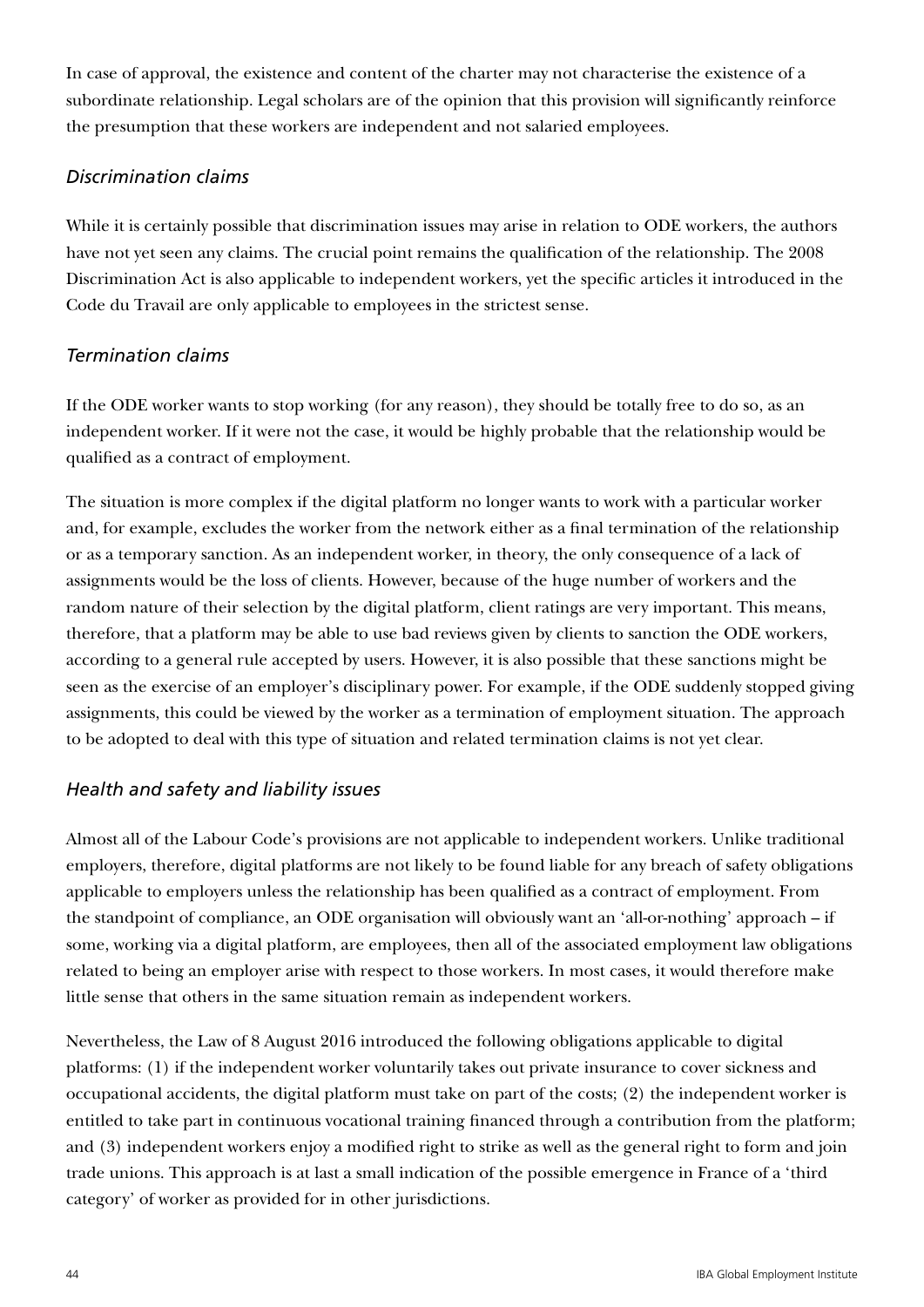### *Intellectual property protection and confidentiality*

It appears that there are no specific risks relating to the ODE as workers do not, in principle, produce anything and only provide services to clients. That may of course change if there are products or development made by ODE workers.

Given the current scope of ODE activity, questions are more likely to arise in the field of the ODE workers' private lives, as an application cannot monitor them through their mobile phone when they are not working. As an example, it would be prohibited to check if they work for other applications or how much time they work. The protection of individual's private lives is also at stake: what do the digital platforms do with the private data they collect when a client uses the application? Following the enactment of the GDPR on 25 May 2018, France, in turn, passed a new law on data protection on 20 June 2018. ODE companies, as well as all other companies, agencies and individuals, are now subject to very strict conditions regarding the processing and use of personal data. The need to obtain the consent of individuals has been reinforced and this consent is fundamental for the processing and use of their data.

As a result of these changes, Uber, for example, has decided to improve the way it protects the data of its users (eg, drivers no longer have access to the personal data of users, such as their home address). The only information that can be processed is that information strictly necessary to achieve the objective that is sought, and it must be destroyed once this is done. These changes may potentially be a cause for concern, as the fact that an ODE worker has access to clients' key information is arguably one element that shows they are truly independent.

#### *Social security and tax issues*

Being an independent worker is a choice. Independent workers choose not to have a contract of employment. They therefore also avoid the social security affiliation of employees. However, the qualification of the relationship dictates the statutory obligations, and when matters of public policy are at issue, even the common intention of the parties is not always taken into account.

The situation is evolving. Since the Law of 18 February 2016 was passed, settlement agreements with the state are possible in the case of reassessments (except in some circumstances such as situations of undeclared work), in relation to social security contributions. In the case of ODE workers, they now have the option of taking out private insurance, which is financed in part by the platform (as aforementioned).

### *Market trends and emerging issues*

In a traditional company, the degree of independence enjoyed by its staff depends on the functions of each employee. Employing the services of workers who are apparently independent will not prevent a judge from determining that there is an employment contract. This can be the case even if the worker is, for example, on a commercial register. That is why traditional companies that contractually employ employees, but which also regularly use independent workers, place themselves in a high-risk situation.

In 2016, there was pressure on the government from taxi drivers concerning Uber. The Law of 29 December 2016 represents a compromise, in trying to avoid an 'economic war', by harmonising most of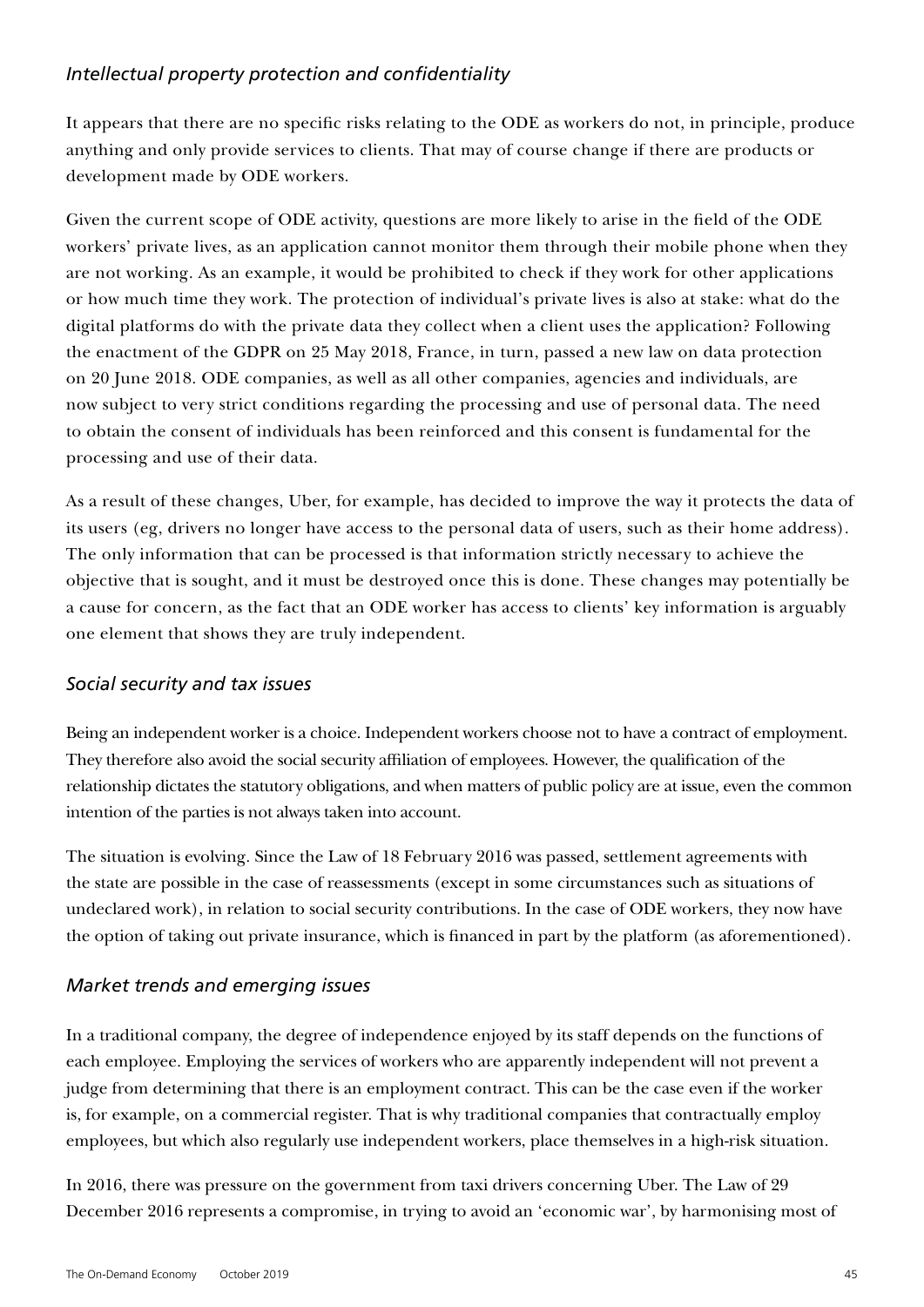the obligations applicable to both taxi drivers and private drivers (eg, Uber and other similar companies with the same economic model, such as Allocab, Chauffeur-Privé, Cinq-S, Marcel and others).

In other economic sectors, traditional companies sometimes try to adapt in various ways. As an example, in the food and hospitality sector, restaurants have integrated with the ODE (eg, Deliveroo) and the sector has been supportive of or created new social networks, such as 'La Fourchette', to match new clients' behaviour (the reflex to check on the internet if a restaurant is good). These types of platforms may well evolve to something closer to an entity that has many of the characteristics of an employer.

An increasing number of applications provide different kind of services: transport, home delivery, food, housing and more. All these applications provide services on demand but these services are sometimes provided by professional independent workers (eg, Uber, Deliveroo) and sometimes by private individuals (Blablacar, Airbnb), two different models of the ODE.

The ODE may mark the end of classic labour law as France has known for the past 50 years, with labour law being split into two different facets: one applicable to employees and the other to independent workers.

It may be that the European social model is one of the key reasons why most people working in Europe prefer to be employees. The creation of some protection for ODE workers could ease tensions between these two worlds and allow a better development of the ODE model and all other forms of alternatives to an employment contract.

Traditional companies will not disappear, but some will change profoundly. ODE legal and business issues fall within the context of new technologies and will have a further impact on the labour market. In the near future, one-third of jobs currently requiring a university degree could be carried out by machines or programs with artificial intelligence.

The ODE goes hand-in-hand with the gradual digitisation of the economy and will probably result in professional and private life being increasingly intertwined. The phenomena of 'Bring Your Own Device' (BYOD), teleworking or virtual working groups (allowing experts from all corners of the world to work together) are clear examples. A revision of the working time regulations should be considered in view of this new configuration.

Employees' collective representation is also a big challenge. Staff representatives and trade unions will have to adapt to a decline in the number of employees due to the inversely proportional increase in the number of self-employed and ODE workers. A related pressure is the increase in the geographical distance between employees and their place of work. If staff representatives are to keep their current role, the public authorities will have to introduce and support new forms of representation of 'workers' in the broader sense.

To face all the changes resulting from both the ODE and digitisation, certain commentators are calling on national legislators to legislate, taking into account the impact of new technologies on the world of work, and question whether the establishment of international standards setting uniform principles throughout the world could be an alternative solution.<sup>10</sup>

<sup>10</sup> V De Stefano, 'Labour is not a technology – Reasserting the Declaration of Philadelphia in Times of Platform-Work and Gig-Economy', *IUSLabor*  2017, No 2, 1–17; Jeremias Prassl, *Humans As A Service* (Oxford University Press 2018), 119–129.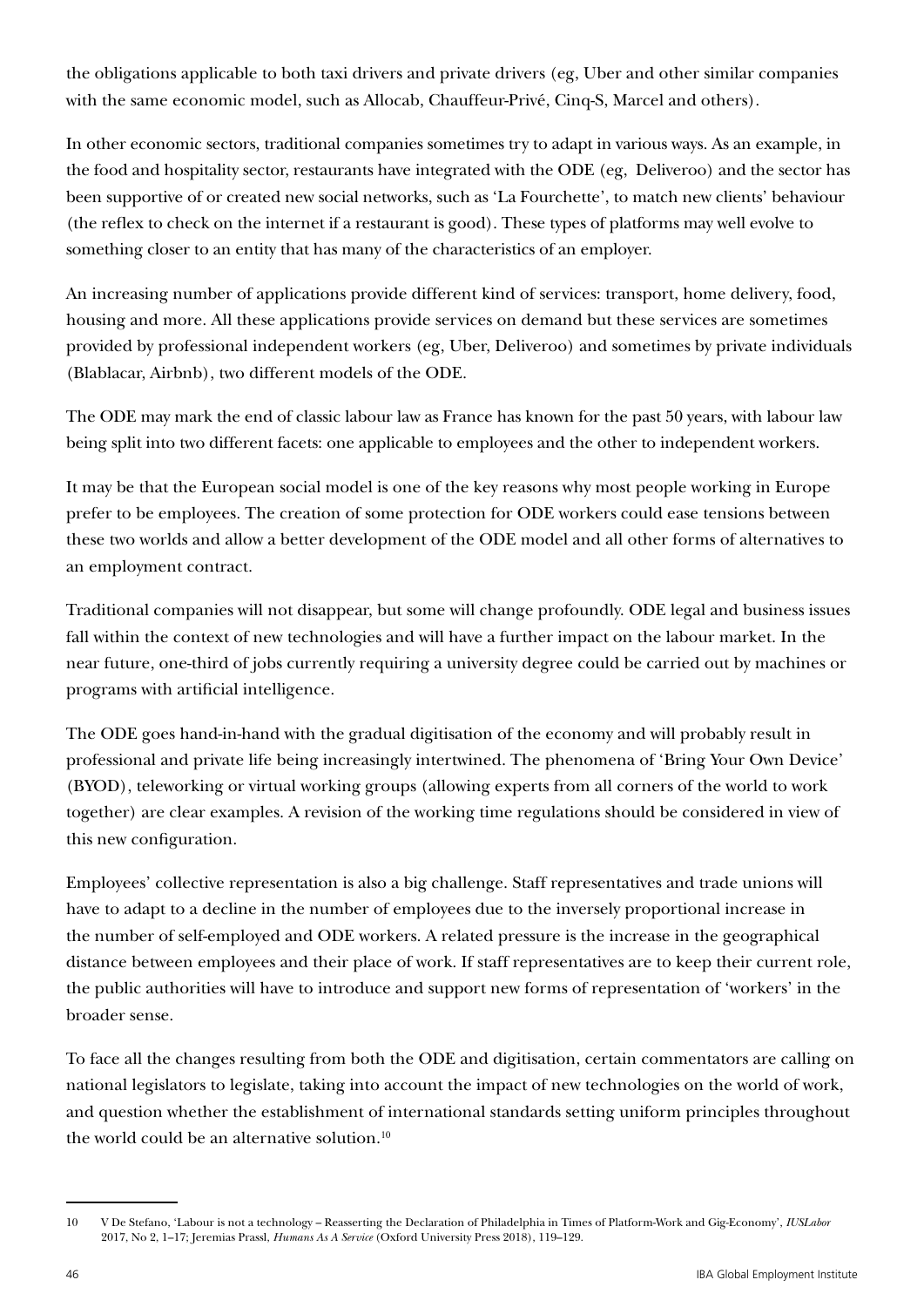In conclusion, three major changes are to be underlined. First of all, French labour law will no longer be limited to the existing labour laws relating to employees but will also extend to include labour laws relating to independent workers. Second, and in parallel to the rise of the ODE, there is a general shift towards 'contractualisation' of the economy in France, reflected in a reduction of mandatory laws in favour of collective bargaining agreements, especially at a company level, with the aim of being as close as possible to the economic realities of the company concerned. Third and last, the involvement of blockchain technology in the ODE arena, which eliminates the need for brokers (whether banks or platforms), is creating a new type of environment. The 'revolution' of the workplace that has been brought about by the ODE may itself be 'revolutionised' by blockchain methods of doing business.

#### **Germany**

#### *Nature of relationships*

A classification of contractual relationships has to take place on the basis of the common distinction between self-employed and employees. This is done according to the principle of 'all or nothing'. Nevertheless, there is an intermediate category known as an '*arbeitnehmerähnliche Person*' (person comparable to an employee), determined as such by their economic dependence on the purchaser of their services. The consequence of such a qualification is the applicability of some regulations that are normally just applicable to employment relationships.

German law states that an employee is a person who, in an overall view of all the circumstances of the individual case and based on the private-law contract in service of another person, is obliged to perform work that is subject to instructions and determined by a third party in personal dependence. The most important criteria to determine dependence are the determination of working hours and workplace.

Taking these criteria into account, the ODE-service provider's activity usually appears to be self-employed. However, the boundary to employee status is sometimes fluid, so that even slight modifications to the relationship with the agent – especially in the case of more far-reaching specifications for work performance and the provision of work equipment – may indicate a different assessment.

In addition, under German law the recipient of the service also runs the risk of becoming an employer, together with the associated obligations, if they permanently employs a certain person in accordance with precise specifications.

To eliminate continuing uncertainties, it may be advisable for intermediaries and service recipients to submit an application to the social security authorities to determine whether they are employed or selfemployed. While this does involve further administration, it does have the advantage that costly back payments can be avoided.

The question of the relationship between intermediaries and service providers is of considerable importance and, to a very large extent, dictates the rights and obligations in almost all relevant areas detailed below.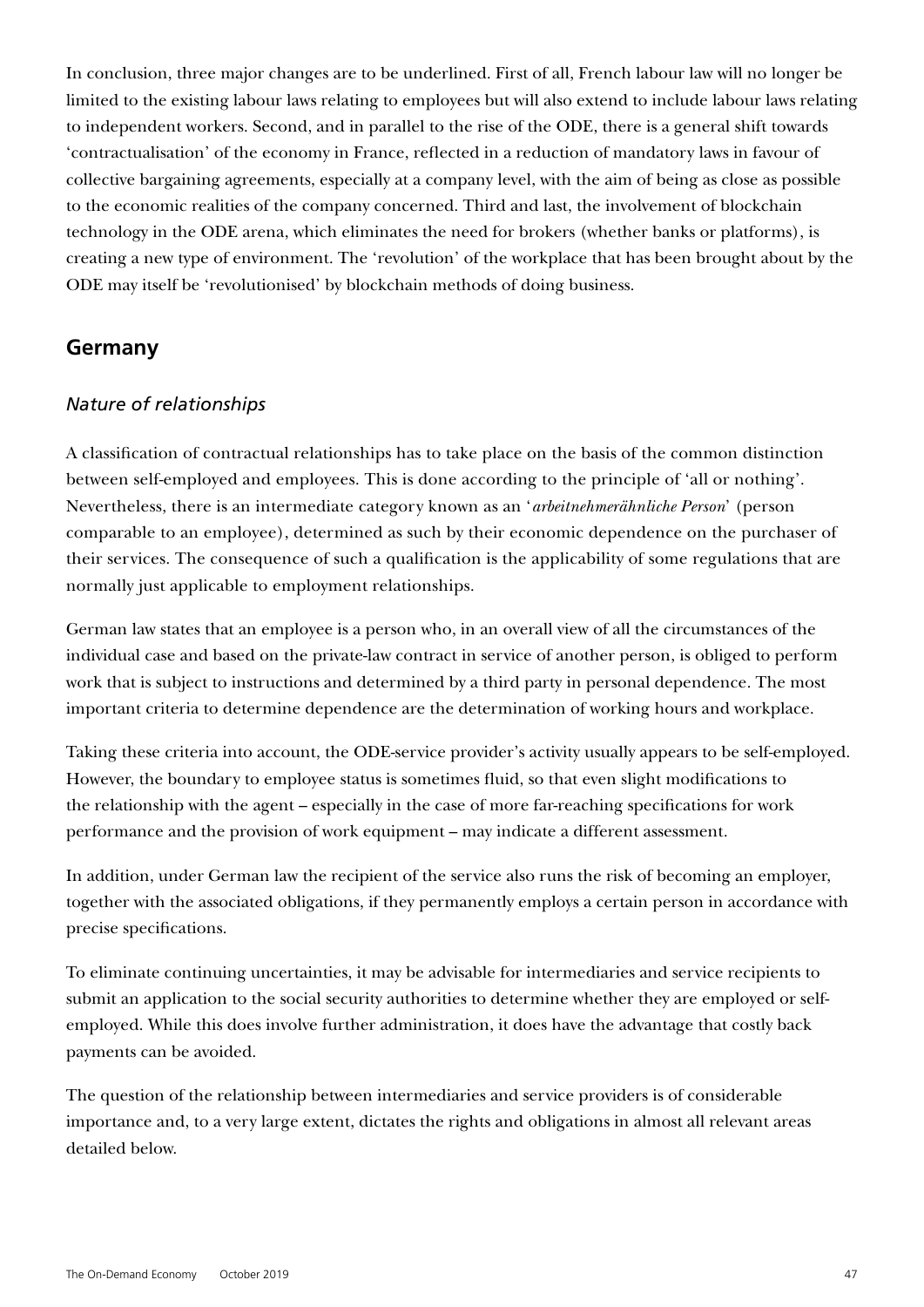### *Legal framework*

Despite the increasing number of offers from on-demand service companies, there have been no legislative changes enacted to deal with resulting issues, justified by the responsible Federal Ministry of Labour and Social Affairs by the still manageable and practical relevance of the existing legal regime.

The courts are also yet to make much of a contribution to the law in this developing area. It is predicted that in the near future 50 per cent of the workforce will be self-employed in an on-demand economy, yet it remains to be seen to what extent the legislature and judiciary will play a more active role.

### *Discrimination claims*

Under German law, discrimination claims may arise in particular from the *Allgemeines Gleichbehandlungsgesetz* (AGG or General Equal Treatment Act). It provides employees with extensive protection against unequal treatment on the basis of various distinctive features (race, gender, religion, etc). However, this law is only conditionally applicable to non-employees. According to section 6 paragraph 3, self-employed individuals are entitled to initiate claims insofar as they relate to conditions for access to gainful employment or professional advancement. Whether such claims actually arise during a one-time self-employment has yet to be established and so remains uncertain.

### *Termination claims*

The question of claims arising from the termination of the contractual relationship is also closely linked to the classification of the service provider as an employee or self-employed person. Only for the former does there exist a large number of legal requirements that, by international standards, provide a high level of protection against dismissal and, as a result, are highly likely to give rise to claims for compensation upon termination of the contract. A self-employed person employed under an enforceable employment contract, on the other hand, is only entitled to the contractually agreed demands.

### *Health and safety and liability issues*

The relevance of the distinction between self-employed and employees continues in this context: the Occupational Safety and Health Act, for example, is only applicable to employees. For self-employed persons, claims for damages can only arise after damage has occurred. Criminal sanctions for negligence do not distinguish between the two forms of occupational activity.

A similar distinction also applies to liability issues: if, as intended by the parties, no employment contract is concluded between the service recipient and the operator of the intermediary platform, the service recipient is not entitled to proceed with a claim against the usually much more solvent broker in the event of a claim. For claims, the beneficiary must therefore adhere to the self-employed provider. However, they are in some cases insured via the agent, which guarantees the customer a minimum level of security.

### *IP protection and confidentiality*

In Germany, due to the typical nature of on-demand services (food deliveries, cleaning, taxi rides, etc), no considerable problems arise in the area of copyright law. In general, however, the following can be said: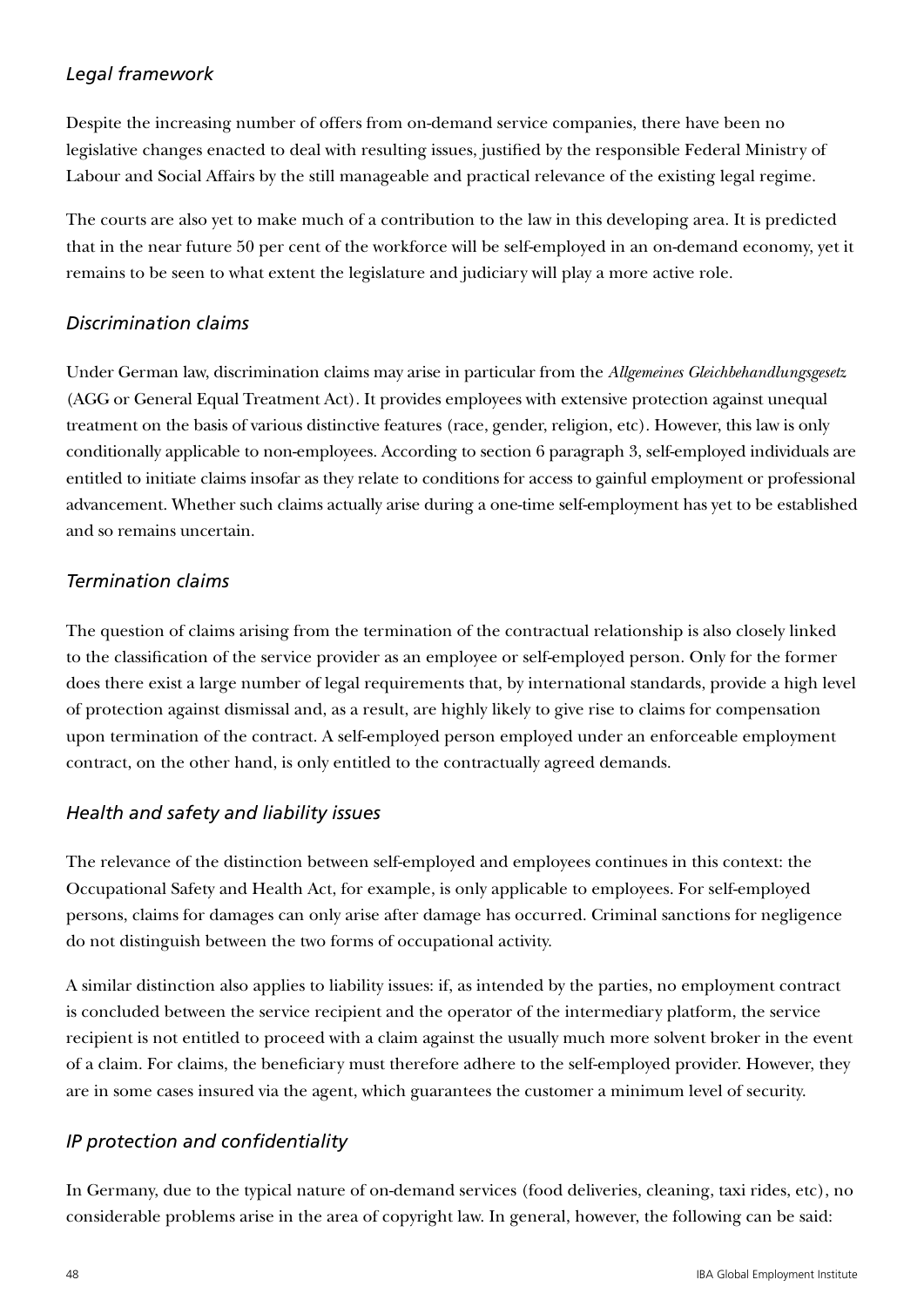if an employment relationship actually exists, copyrights are transferred to the employer to the extent to which they are provided in fulfilment of the work obligation. When concluding a contract with a selfemployed person, a corresponding transfer can be included in the contract.

Employees are obliged to maintain confidentiality as an ancillary obligation under the employment contract. For the self-employed, such an obligation will be much less likely to be derived from the contract concluded. This does not affect the possibility of concluding special confidentiality agreements.

#### *Social security and tax issues*

For insurance and tax issues, the classification of service providers as employees or self-employed is of decisive importance.

The statutory accident and health insurance covers only very few self-employed persons, who have the option of taking out private insurance and paying membership fees independently and at full cost.

If the service providers are employees of the intermediary platform operator, this operator is required to pay taxes and social security contributions as the sole contributory debtor. It is particularly advantageous for employees that the contributions to social insurance must be paid (almost) equally by employer and employee.

An incorrect assessment of an employee's activities leads to at least an additional claim for social insurance contributions and can give rise to criminal liability on the part of the employer with regard to tax and social security liabilities.

### *Market trends and emerging issues*

Unlike in other countries, Uber is not a driving force behind the ODE in Germany. This is due to the restrictive policy of German courts, according to which it would be an inadmissible competitive advantage if Uber drivers could circumvent the strict legal requirements for passenger transport. The procedure of the courts was recently confirmed by the Court of Justice of the European Union, so any change is also not expected for the foreseeable future (and, as a result, Uber discontinued its services in large parts of the country).

Despite this, a large number of on-demand platforms already exist, specialising in the placement of cleaning staff for private households. Even if these have recently been judged by the renowned Stiftung Warentest (a German consumer organisation) as immature and faulty, a considerable potential is assumed here.

At the same time, restaurants in major cities in Germany have in many places entered into cooperation with delivery services (eg, Foodora or Deliveroo), organised in accordance with the ODE. The work processes of the restaurants remain largely unaffected; due to the delivery and resulting loss of on-site catering, however, a larger circle of customers can be reached.

These exceptions aside, few long-established companies (to the authors' knowledge) have yet discovered or adopted the ODE model to any great extent.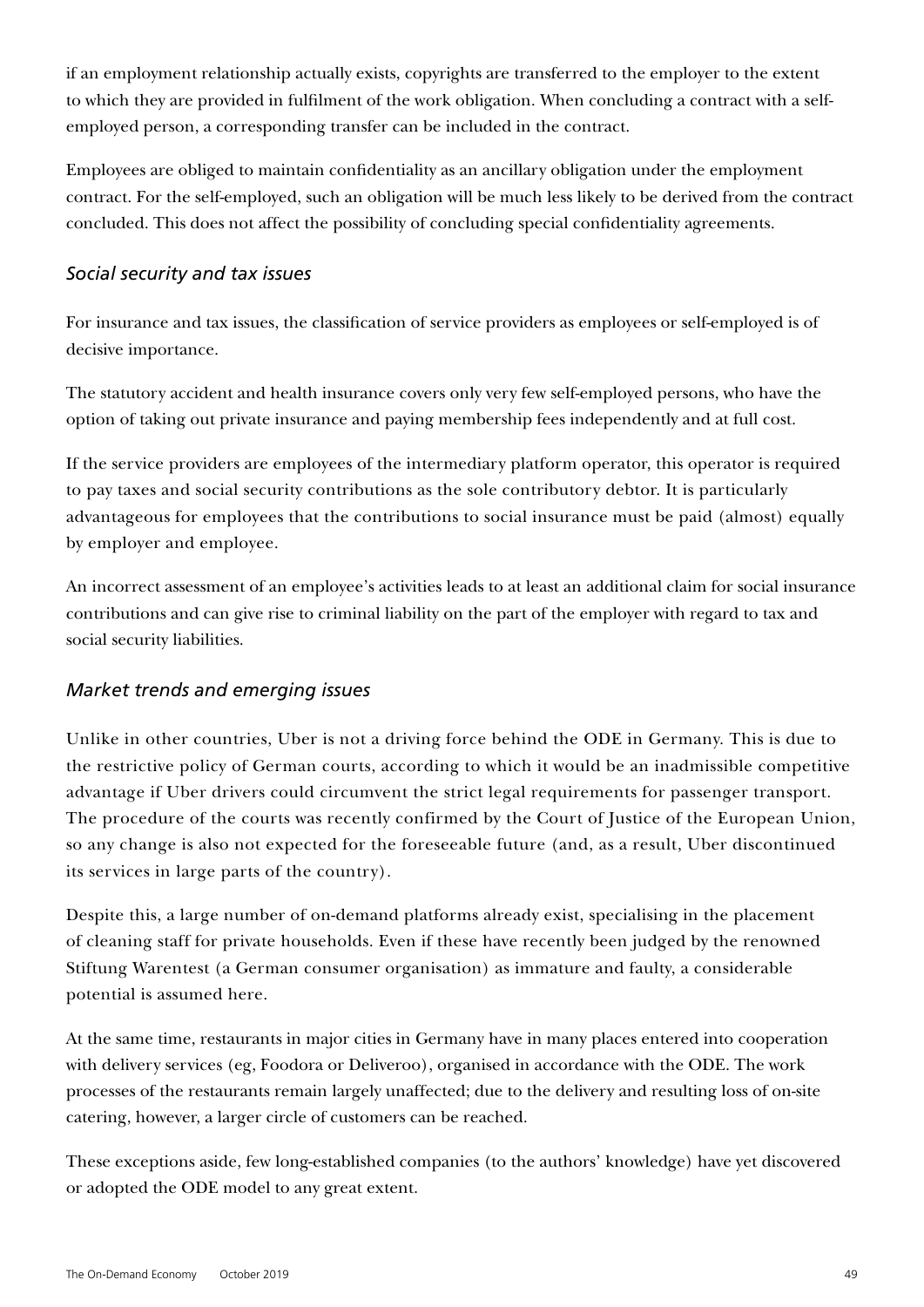# **India**

## *Nature of relationships*

In contrast to a number of other jurisdictions, India has yet to witness significant litigation regarding characterisation issues of ODE workers. In any misclassification disputes based on the classic employee versus independent contractor question, the focus is on control by the organisation and the worker's degree of economic dependence.

The current nature of workforce engagement in the ODE sector in India has potential for creating co-employment risks. This is because, in practice, organisations (known as principal employers) usually engage their ODE workers for their core activities and continue to exercise material control over them. The use of an ODE platform may not necessarily change the level of control exercised by the organisations over their workers. In addition, contract labourers and independent contractors are frequently economically reliant on the employers. Consequently, if there is litigation in these situations, the co-employment exposure and misclassification risk is relatively high.

While ODE-specific cases have not yet emerged, there have been a number of cases in which independent contractors have been regarded as employees in view of the amount of control exercised. It is not yet clear whether the use of an ODE platform (as opposed to 'direct direction' from the organisation) might change the legal analysis.

In addition to re-characterisation cases, there are instances in India in which contract labourers have claimed permanency of employment with the principal employer. Specifically, Indian tax and social security authorities have been relatively more aggressive in scrutinising these arrangements. Organisations that wish to engage independent contractors should ensure differentiation between the terms and conditions provided to such workers and to their employees in terms of the nature the activities performed, their work profile and their compensation and benefits. It is important that organisations using independent contractors refrain from exercising control over them, not just on paper but also in practice. It is necessary to ensure that there is a clear demarcation in the functioning of employees and independent contractors on almost all parameters. This approach is based on the principle, applicable in other jurisdictions as well, that the characterisation of a working relationship will be based on what occurs in fact as opposed to theoretically.

### *Legal framework*

One potential reason that ODE classification issues have yet to be extensively litigated in India is that the country has a unique law, the 1970 Contract Labour (Regulation and Abolition) Act. This statute regulates the engagement of contract labourers through third-party staffing service agencies and arguably guides practices for established on-demand and contract workers. To the extent that third-party staffing service agencies employ ODE workers and take care of the employment-related obligations, misclassification disputes are less likely to arise.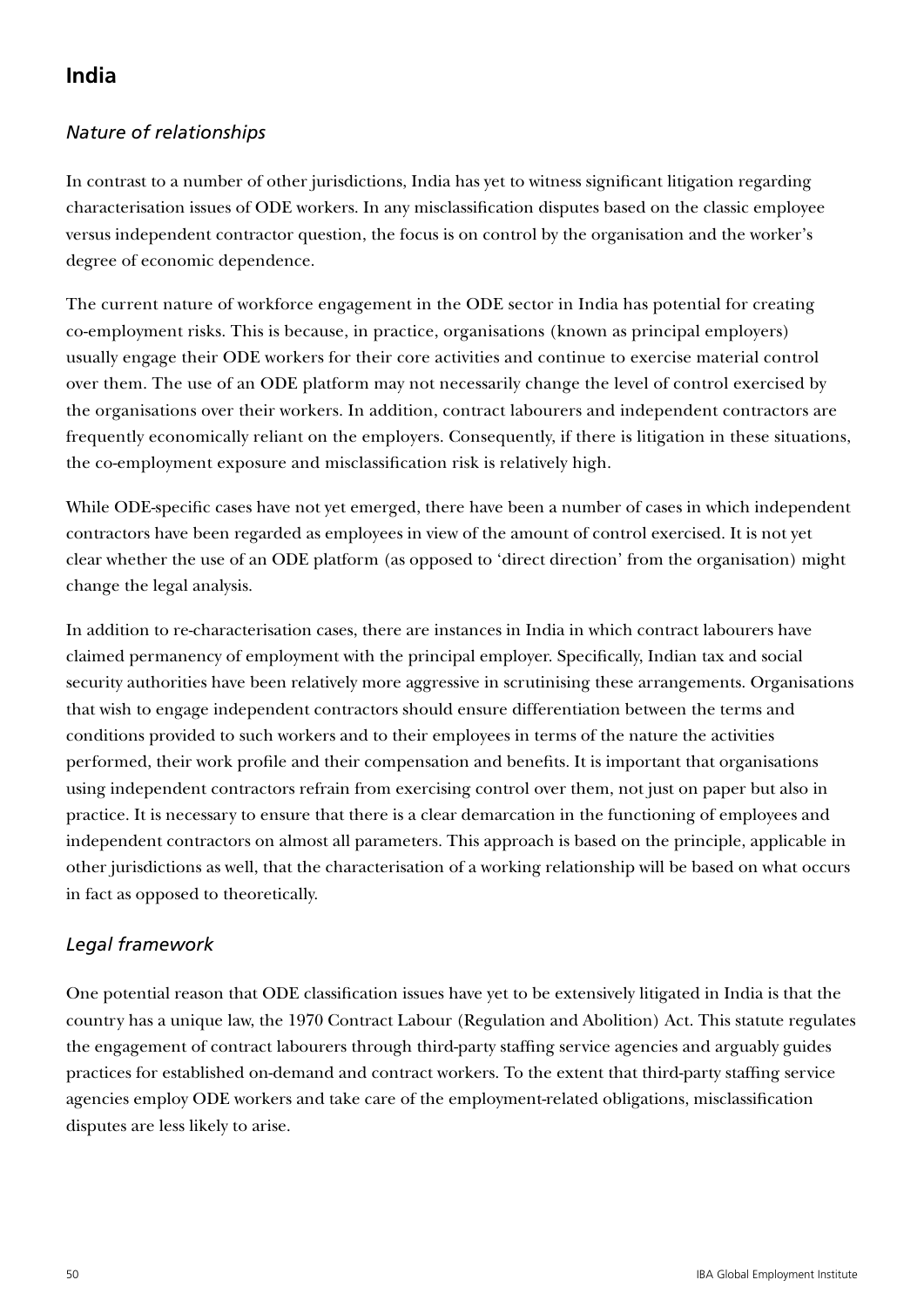#### *Termination claims*

Indian courts (especially at the lower levels) tend to beneficially interpret laws in favour of workers. Therefore, there is a likelihood that ODE workers would succeed with claims in relation to wrongful termination. The 1947 Industrial Disputes Act requires employers to, inter alia, provide notice and pay severance upon termination. Workers in the ODE can potentially argue that they would be protected by the labour legislation and consequently seek payment of severance or otherwise demand reinstatement of their services.

Dispatchers/employers would have to defend the claims that these ODE workers are independent contractors and not employees by proving that no control was exercised, among the other factors of differentiation outlined. Further, those alleged to be employers would have to prove that the nature of the relationship itself was only to provide services on demand and that the worker was free to accept or reject the work, and also had the ability to take on other activities. This creates potential tensions for effective use of the ODE model, since the 'always available' level of service, which the ODE is based on, may not sit comfortably with the defence upon which organisations claiming to be 'non-employers' would want to rely. More specifically, if all workers are offered too much flexibility about when and how to work, the consumer may not be able to receive prompt or proper service.

### *Health and safety and liability issues*

India has not yet enacted comprehensive or codified legislation addressing occupational health and safety issues and the employer's related 'duty of care' for commercial establishments. Indian laws on occupational health and safety acknowledging the diverse challenges faced by different sectors are mostly scattered and industry specific.

The Employees' Compensation Act makes the employer liable to pay compensation to the employee if he or she suffers personal injury or certain occupational diseases by reason of an accident arising out of or in the course of employment.

The application of this legislation extending to ODE workers seems unlikely, although it has not yet been thoroughly considered, and as such we have not come across any substantive cases where courts have held the employer liable for any health and safety issues relating to ODE workers.

### *IP protection and confidentiality*

As in other jurisdictions, there are IP issues that arise in India when engaging workers as independent contractors. In particular, copyright law in India deems the employer to be the owner of copyright (in certain works, such as literary works, as well as other recorded forms) created by its employees, unless there is a contract to the contrary. However, any IP created by independent contractors/contract workers would have to be specifically assigned to the employer or party engaging the worker. This could potentially become an issue based on the amount of IP created by these workers and reinforces the need for appropriate contract wording in applicable cases.

With respect to confidentiality, apart from contractual measures to impose confidentiality obligations on workers, the best way to ensure confidentiality is to have working procedures that restrict the flow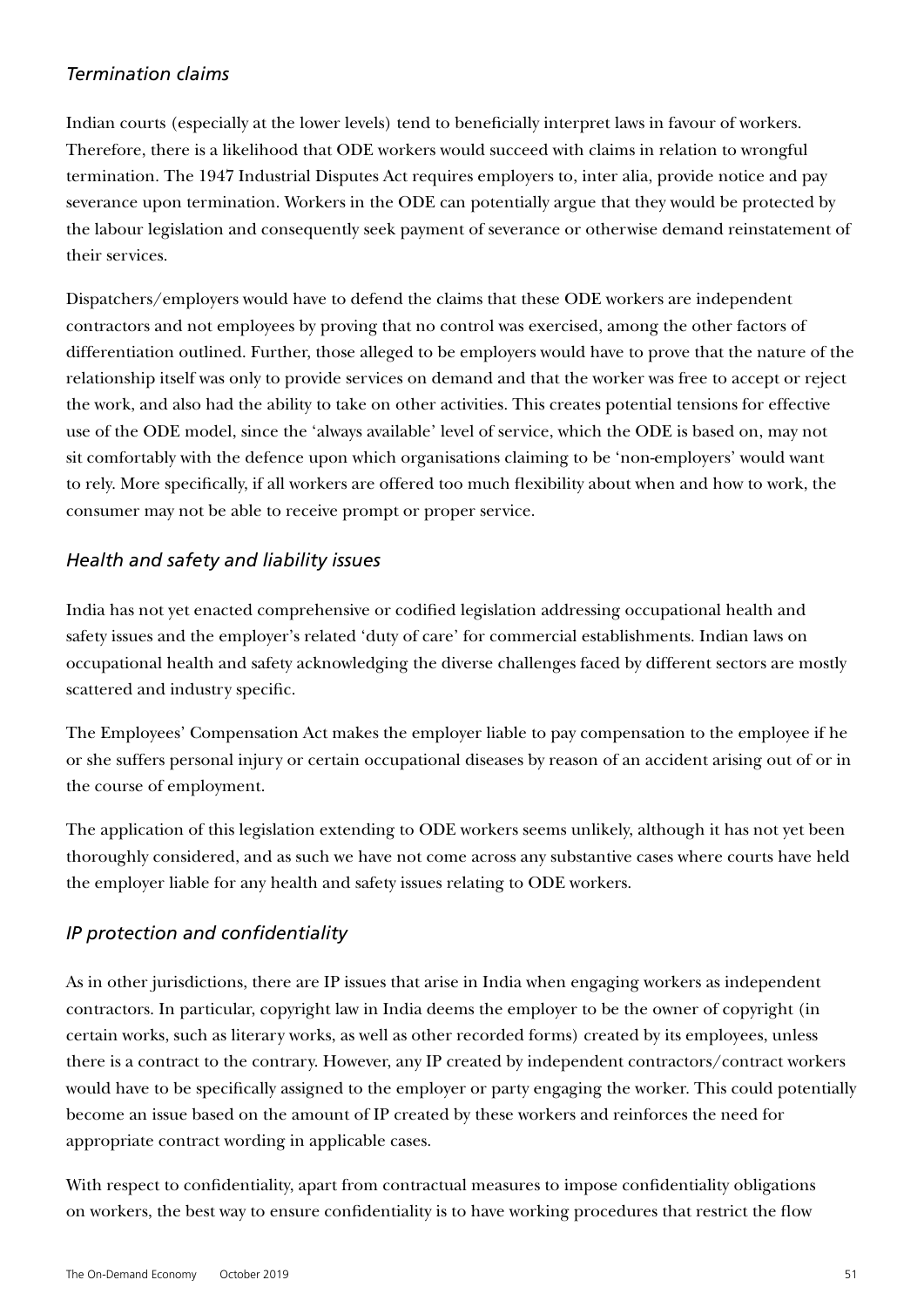of information and monitor employee or contractor use of company property. With the ODE model, however, it can be difficult practically to implement these measures as ODE workers typically work outside the employer's premises and are often subject to less control and supervision.

#### *Social security and tax issues*

Social security obligations in India vary, based on the nature of the engaged workforce. Employers are not currently required to make social security contributions for their independent contractors. However, the government has proposed a Code on Social Security which would ensure that all persons working, including independent contractors, are covered by social security. At this stage, this law is still in draft form and has yet to be enacted.

### *Market trends and emerging issues*

Mainstream employers in India have yet to fully incorporate ODE relationships into their operations. These employers still typically use traditional methods of engaging their workforce, such as direct employment or through a third-party contractor agency. The use of contractor agencies remains predominant in India, especially in traditional sectors. The differences that have arisen between traditional employers and employers or organisations that work with the ODE system are that the former continue to follow practices such as fixed working hours (such as a nine to six schedule) and provide minimal flexibility to their employees in the manner in which they function. By contrast, the latter (organisations and employers engaging ODE workers) allow flexibility to their employees in their work, and in certain instances have got rid of fixed working hours and formal leave policies.

It has largely been service companies in India that are most focused on the issues related to the ODE sector. Traditional companies use predominantly the contract labour model. This is perhaps in part because the established use of staffing agencies has a degree of certainty that the ODE model does not yet provide. In this regard, while the government has proposed a number of changes in employment law, none of them are directed towards or relate to the ODE sector.

One prospect for market change in India arises because of the thriving startup economy. In this regard, the initial wave of Indian information technology (IT) work related mainly to outsourcing. This has since transformed to focus on a variety of technology work, based on a large number of substantial investments, both by established blue chip companies and venture funding. These billions are no longer solely directed at low-level support or processing. Instead, there is an ecosystem in India focused on early-stage growth companies. It is likely that these startups will generally avoid direct employment and as a result, it is expected that there will be an increasing number of workers engaged either indirectly through staffing services agencies or through the ODE model.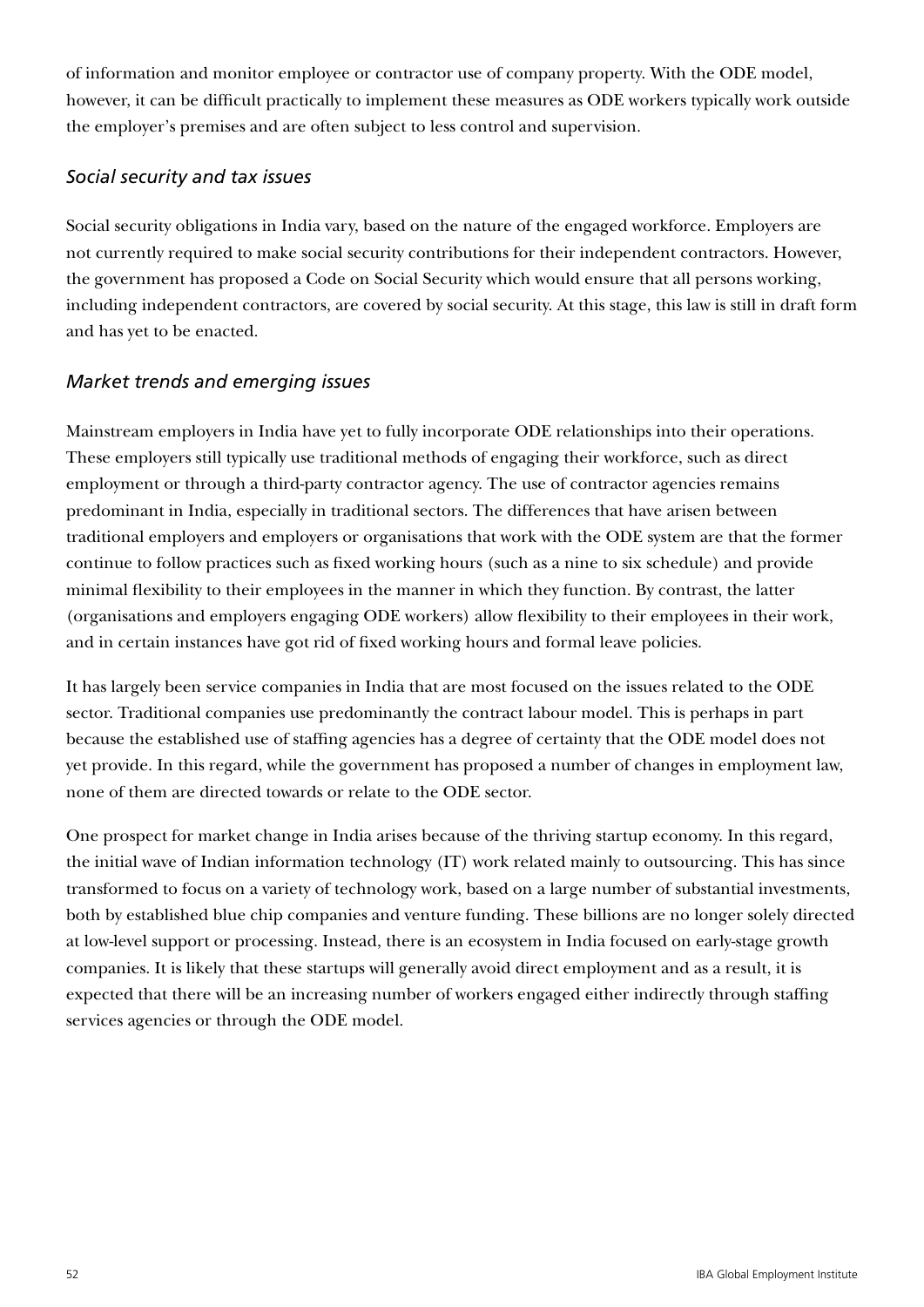# **Ireland**

### *Nature of relationships*

The ODE in Ireland is much less developed than in some other jurisdictions. In Ireland, there is no 'other' category to describe on-demand workers; they are either employees or independent contractors. If a worker is needed on an on-demand basis, this will be referred to as an 'If-and-when' contract, which is used to describe the relationship between an employer and an on-demand worker. However, in all cases the worker will either be employed or engaged as a contractor for the specific period required.

### *Legal framework*

The Competition (Amendment) Act 2017 has been enacted to end the application of competition law restrictions to collective bargaining by self-employed contractors. This has been achieved by providing that certain categories of workers will no longer be considered as 'undertakings'. Accordingly, self-employed workers are now subject to fewer restrictions from a competition law perspective.

Separately, the Employment (Miscellaneous Provision) Act 2018, commenced on 4 March 2019 and protects workers who are working shorter hours or who are lower paid. Specifically, this legislation aims to:

- ensure that workers are better informed about the nature of their employment arrangements and in particular their basic terms at an early stage of their employment;
- strengthen the provisions around minimum payments to low-paid, vulnerable workers who may be called in to work but not provided with work during that period;
- prohibit zero-hours contracts, except in cases of genuine casual work or emergency cover or short-term relief work for that employer;
- ensure that workers on low-hour contracts, who consistently work more hours each week than provided for in their contracts of employment, are entitled to be placed in a band of hours that reflects the reality of the hours they have worked over an extended period; and
- strengthen 'anti-victimisation' provisions (bullying, harassment and so on) for employees who try to invoke a right under these provisions.

#### *Discrimination claims*

Equality law in Ireland covers both employees and independent contractors. All workers, however classified, enjoy full protection against discrimination in the workplace. Undoubtedly, fewer contractors bring discrimination claims, probably because of a lack of awareness.

### *Termination claims*

Termination claims for ODE workers are a grey area in Irish employment law. In relation to on-demand workers hired as employees (effectively for fixed-term contracts), because there is no mutuality of obligations in an on-demand worker relationship, it can be that there is no obligation to provide work or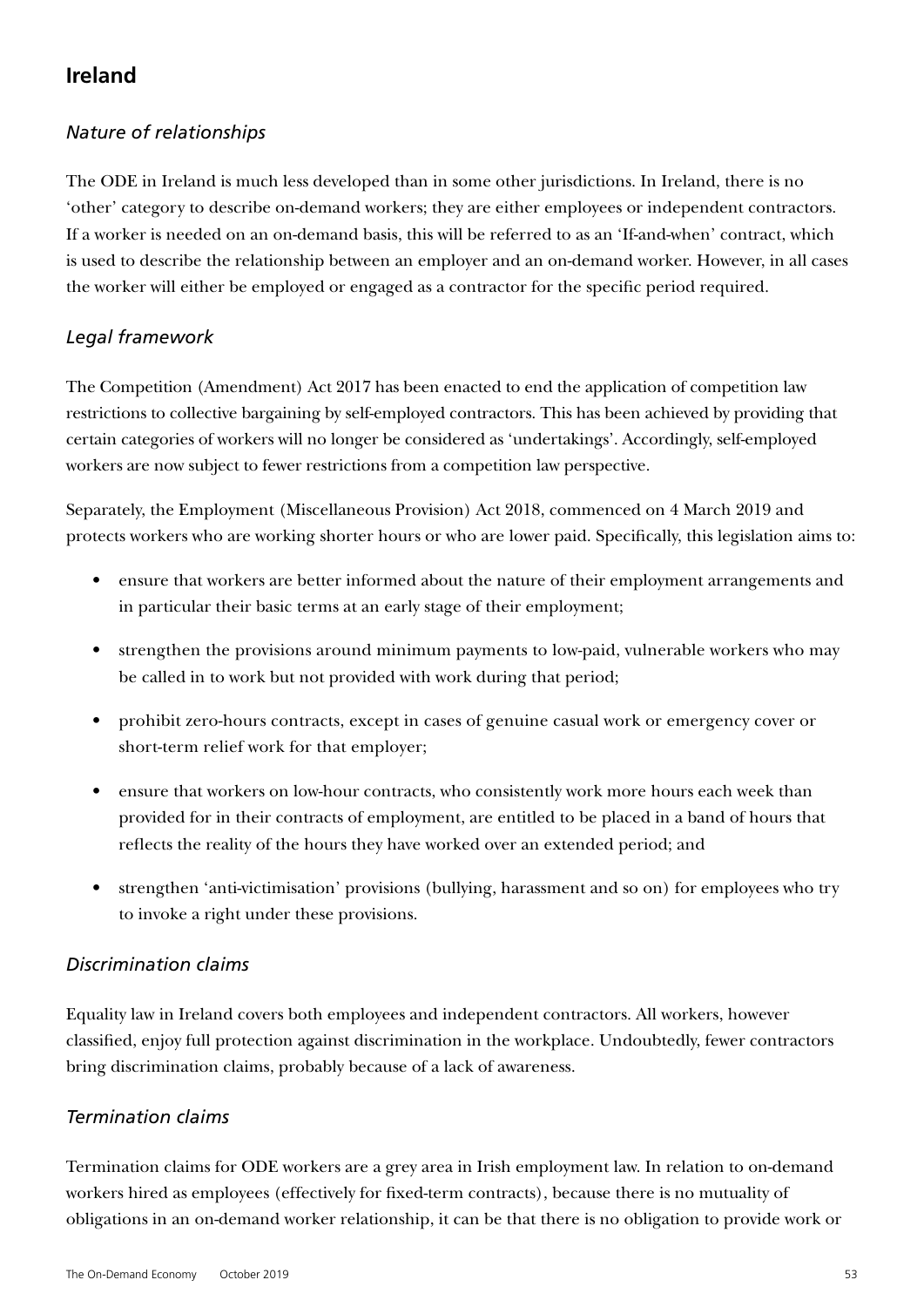indeed for the on-demand worker to accept work, in between the periods of work. However, a third party may determine that an employment relationship does exist, for example, if there has been a consistent pattern of re-employment. Clearly, the on-demand worker is employed for the duration of the contract, and so the employee is protected under Irish employment law for that duration.

The key question will be whether the periods in between (or gaps in) employment should still count towards an on-demand workers' continuous service or whether they terminate at the end of every employment until subsequently re-employed. Some adjudicators may be willing to count the periods in between contracts, which may give rise to employment rights such as unfair dismissal (after a year of service), or statutory redundancy (after two years' service). This may lead to the perverse situation that it may be less attractive to engage an ODE worker than an employee.

A further issue involves the risk that an on-demand worker engaged as a self-employed contractor may be reclassified as an employee, if the features of the relationship warrant such a reclassification.

In terms of protections for the employer or client, the employer/client can put in place various measures to reduce (but not eliminate) the aforementioned risks. For example, for self-employed contractors, although one of the main tests will be 'substance over form', the contract wording is important. Also, 'clients' can put in place measures to reduce the risk of a de facto employee claim. For on-demand workers with employment contracts, an employer should keep the duration of all combined periods of employment to under one year and issue a P45 (a form regarding the details of an employee leaving the work) at the end of the last assignment.

### *Health and safety and liability issues*

In relation to vicarious liability, an employer is likely to be vicariously liable for the actions of an on-demand worker (either employed or independent contractor). However, the client can secure an indemnity for liability incurred for the duration of the contract from any on-demand worker who is a contractor.

Health and safety laws apply to both on-demand contractors and employees. However, there are more rigorous legislative requirements for an employer of an on-demand employee than of a client of an on-demand independent contractor.

There is no worker compensation in Ireland. In the event of injury of an on-demand worker, the worker can pursue a claim under common law or statute against the negligent party, who might be the employer/client/third party.

### *IP protection and confidentiality*

At common law, an on-demand employee owes a duty of confidentiality to the employer. However, a lesser duty arises for an on-demand independent contractor. For both on-demand employees and contractors, there is no protection for confidentiality post-employment/post-engagement, unless expressly provided for in the contract or a related agreement.

Similarly, at common law, IP vests in the employer of an on-demand employee. Conversely, IP does not automatically vest in the client in an on-demand independent contractor situation. It is therefore recommended that the contract should expressly set out what confidentiality and IP provisions the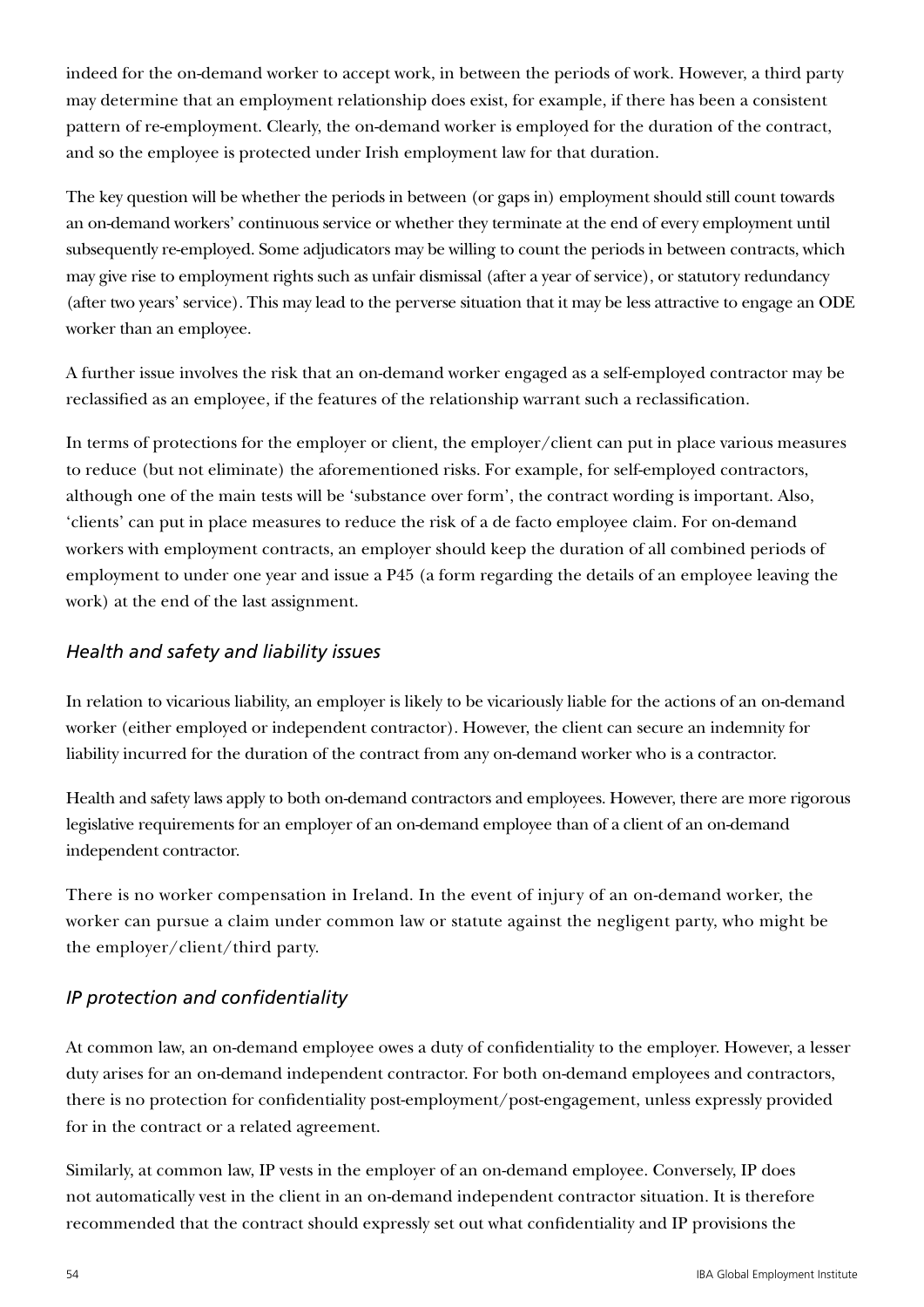company wishes to protect. For both the on-demand employee and contractor, there is no protection for IP post-employment/post-engagement, unless provided for in the contract.

#### *Social security and tax issues*

In terms of social security, an employer that hires an on-demand employee must deduct at source all relevant social security of the employee. There is no flexibility in this regard. However, an on-demand contractor is liable to pay all of their own social security contributions.

In relation to tax, the employer that hires an on-demand employee must also deduct all relevant tax at source with respect to amounts payable to the employee. There is no flexibility regarding these obligations. However, tax liabilities fall on an on-demand contractor to pay. The client may request an indemnity to this effect from the on-demand independent contractor.

If an on-demand independent contractor has been incorrectly classified when in actual fact they are a de facto on-demand employee, they may be subsequently reclassified as an employee and the employer will be liable for any underpayment of tax/social security liabilities and penalties.

### *Market trends and emerging issues*

Traditional employers have always used 'seasonal' workers. These workers are effectively on temporary part-time or full-time contracts for a period of time and are very popular within the retail, hospitality and restaurant and pub sector. In the hotel sector, for example, a hotel can determine whether it requires staff, depending on the demand of customers throughout the week.

With the rise of the ODE, there has been a move away from consistent seasonal staff, whereby the client/ employer engages in a much looser arrangement with on-demand workers. An important consequence of this is greater negative publicity towards perceived abuses of the on-demand worker. Many on-demand workers are given consistently low hours over many years and may never have security of tenure.

Companies using the on-demand worker model benefit from greater flexibility and are seen to be modern or forward-thinking by exploring new ways of working. For on-demand workers providing professional services, negative perceptions are less likely than for employers engaging on-demand workers on a minimum wage, which are increasingly viewed negatively and met with skepticism.

It is mostly technology companies that are seen as important users of on-demand workers, because it is they who currently attract scrutiny in the news. Technology companies view their relationship with the workers as being with a self-employed person that uses their platform to engage in their own employment. The platforms are, in their opinion, a service provider as opposed to an employer.

Traditional companies that have tended to veer towards seasonal staff and thus create an employee/ employer relationship are, however, seeing and understanding the options and benefits relating to ondemand workers, and are increasingly engaging them. As the use of on-demand workers has become much more prevalent, we anticipate changes to the legal system, to protect on-demand workers in general, regardless of sector. That being said, the Uber model is somewhat unique and may be treated differently and result in sector-specific, new legislation.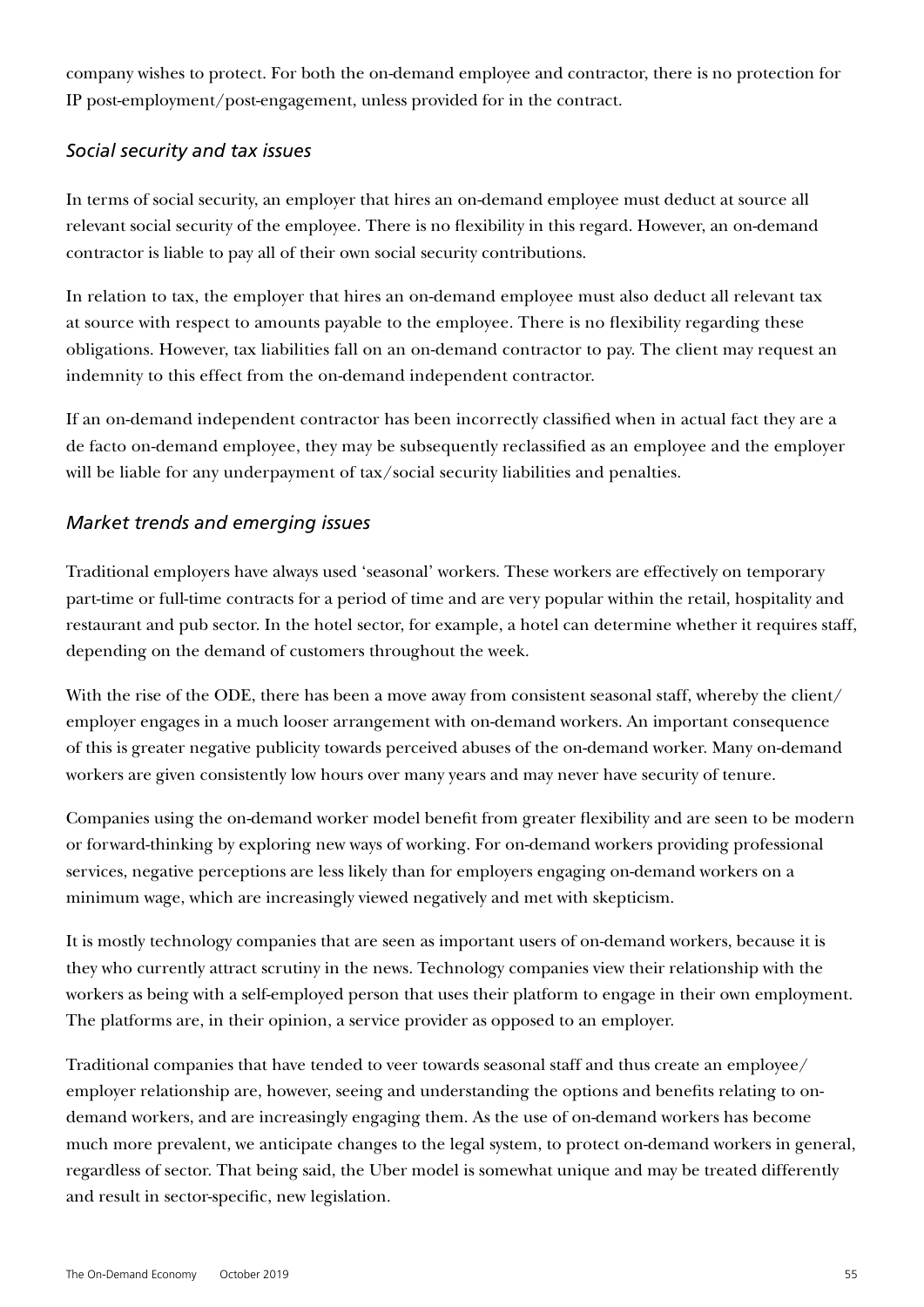# **Italy**

The ODE model involves new changes to work modalities because it involves a platform offering deliverables without being the traditional employer and without those performing the work being proper employees. This provides an organisation with additional flexibility in the use of workers. At the present time in Italy, however, the ODE model cannot be used to determine the high level of protection that is typical for employees, at least according to the decisions of its courts. The approach under existing Italian laws with respect to employment and workplace issues, as well as issues related to taxation, continue to be based on the traditional either/or model. The current principles and rules, based on the traditional employee/contractor distinction, seem inadequate to properly manage the new models of working.

#### *Nature of relationships*

In Italy, work may be rendered either independently or as an employee. In the first case, the focus is on the 'performance of a service' or the supply of work rendered independently by the worker, without any relationship of subordination with regard to the enterprise. In the second case, the law defines an employee as 'a provider of subordinate work, who undertakes to work in the enterprise for consideration, providing his/her intellectual or manual work in the employment of and under the management of the enterprise'. An employment relationship is defined as the personal subjection of the worker to the executive, organisational and disciplinary power of the employer.

Case law has provided some guidance on how to identify, in some specific cases, the features that identify an employment relationship as a subordinate one. The main factors are: (1) work of an exclusive nature for the benefit of a single principal/employer, which results in the insertion of the worker in the organisation of the enterprise and in the ongoing performance of work. This is an important condition for ascertaining the existence of subordination, as it indicates the employer's power to manage the work of the employee; (2) compliance with obligatory working hours is usually an indicator of subordination. As a matter of fact, it is under the employer's prerogative to establish the times when work is to be performed; (3) remuneration at fixed intervals for work activity and methods of calculation and payment, are usually considered circumstantial evidence for showing the existence of an employment relationship; it is believed that a pre-determined salary paid at fixed intervals, regardless of the results achieved, is a sign of subordinate employment. In contrast, a self-employed worker is committed to achieving a result, and therefore the failure to achieve targets is fully at their own risk, also from an economic standpoint; and (4) ownership by the principal/employer of the working equipment and instruments has also been deemed indicative for defining the nature of the work.

Within the scope of the distinction between subordinate employment and self-employment, over time legislators have also identified (without defining it) a category of activities (so-called quasi-subordinate work), which are borderline cases. This is despite the fact that the intrinsic nature and mode of their performance are typical of self-employment. The qualification of quasi-subordinate workers brings with it the requirement to pay (low) social security contributions, the obligation to get insurance against accidents, and it also entitles the workers to access to the labour courts in case of disputes. However, it does not give them other rights associated with being employees. What characterises these working relationships is the presence of: (1) collaboration between the employee and the customer (this differs from the constraint of subordination to the employer and the consequent integration of workers in the company organisation that characterises subordinate employment);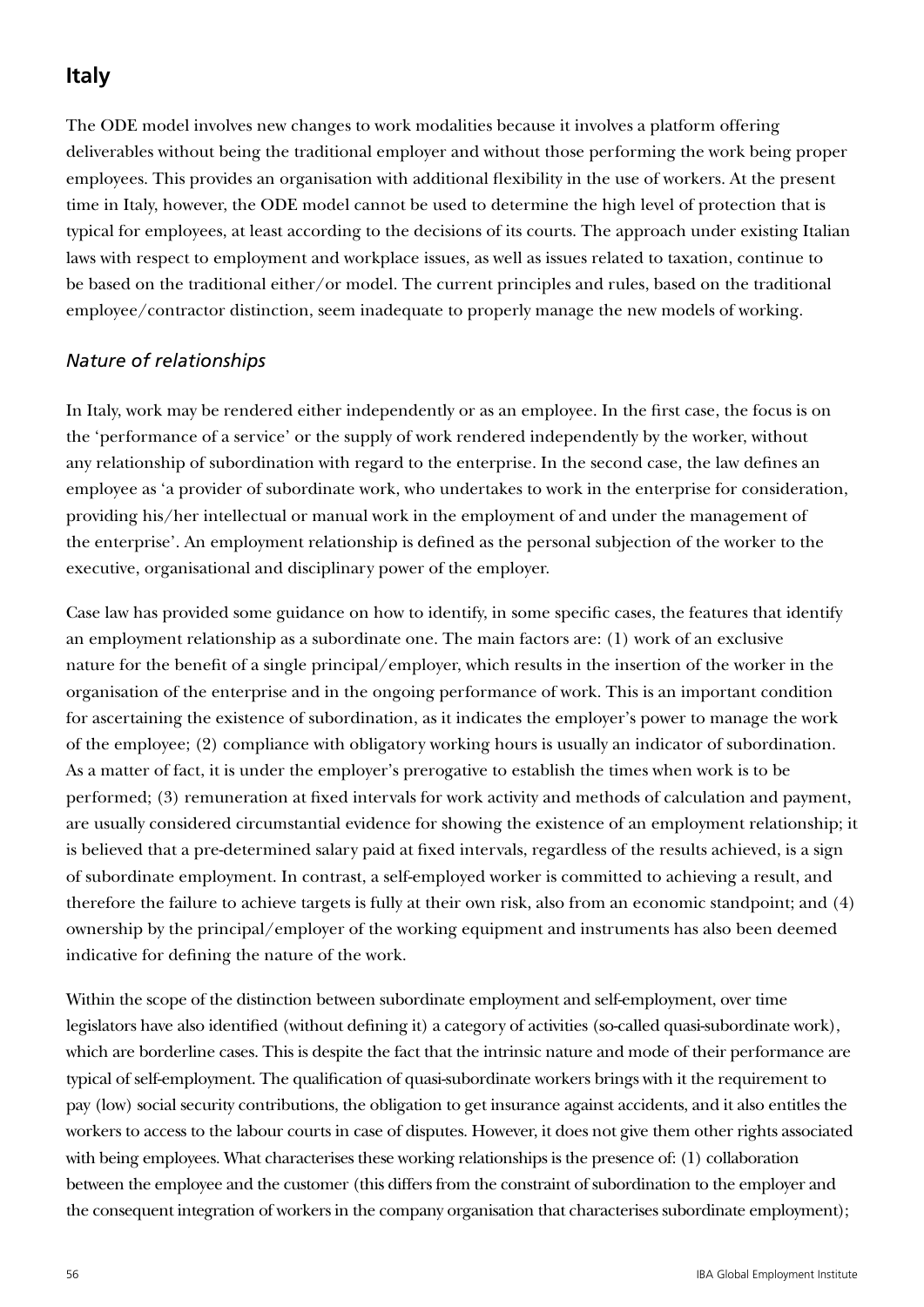(2) coordination, which is understood as a functional connection with the organisational structure of the principal or, more generally, with the aims pursued by the latter. Coordination assumes decisive importance for the purposes of classifying the working relationship in terms of the interaction between the parties (and in particular the intervention of the principal) to achieve the agreed outcome; (3) the continuity of the provision of work, which occurs when the performance is expected to continue over an appreciably long period of time and implies recurring performance (ie, not merely occasional); and (4) the personal nature of the performance, or at least the prevalence of the personal contribution of the worker compared to the use of material means or of other subjects of whom the worker may however avail themselves.

#### *Legal framework*

The inadequacy of the legal framework towards the new ODE model is highlighted in a recent judgment of the Court of Turin (7 May 2018, No 778). The Court of First Instance was appealed by six food deliverers claiming, on the basis of the alleged modalities of their work activities and despite the contract entered into, the existence of an employment relationship with Foodora. As a consequence of the alleged existence of an employment relationship, further claims were brought against the company (application of collective bargaining agreements, protection in case of dismissal, due remuneration, damages compensation connected to the breach of data protection rules, lack of control of the work activity and accident prevention). The judgment therefore focused on the way the Foodora deliverers performed their working activity. It took into consideration: the use of one's own bike; the option available to the riders to refuse a ride or to revoke it through a digital application; the option available to the company to refuse availability of the worker; and above all, the absence of a specific submission and of any control, executive and disciplinary power on the involved workers, accorded to the traditional employment relationship principals. These factors lead the Court to deny the existence of an employment relationship. Innovation and new digital methods are not covered by proper rules. The case has been examined and decided on the basis of the principles that the courts traditionally apply to ascertain a (real) employment relationship to distinguish employees, self-employees and quasi-subordinate workers.

This case suggests that the current legal framework is no longer adequate to fulfil the needs of worker protection and the need for extreme flexibility by the companies in the digital world and ODE. This forms a challenge for the new government, which, for other reasons, is being pressured to both relax employment law restrictions and tighten up on legal and tax compliance more generally.

#### *Discrimination claims*

ODE workers in Italy can benefit from the general rules (and penalties) concerning the prohibition of direct and indirect discrimination. Direct discrimination occurs when a person is treated less favourably than another person in a comparable situation on one of the prohibited grounds. Indirect discrimination occurs when an apparently neutral provision, criterion, practice, agreement or conduct would put someone at a particular disadvantage compared with other persons on one of the prohibited grounds.

The basis for the prohibition of discrimination is enshrined in the Italian Constitution and in the affirmation of the general principle of equality under Article 3 of the Constitution.

The primary intent of the Constitution has been applied to laws aimed at acknowledging certain prerogatives afforded to working mothers and disabled employees, as well as providing protection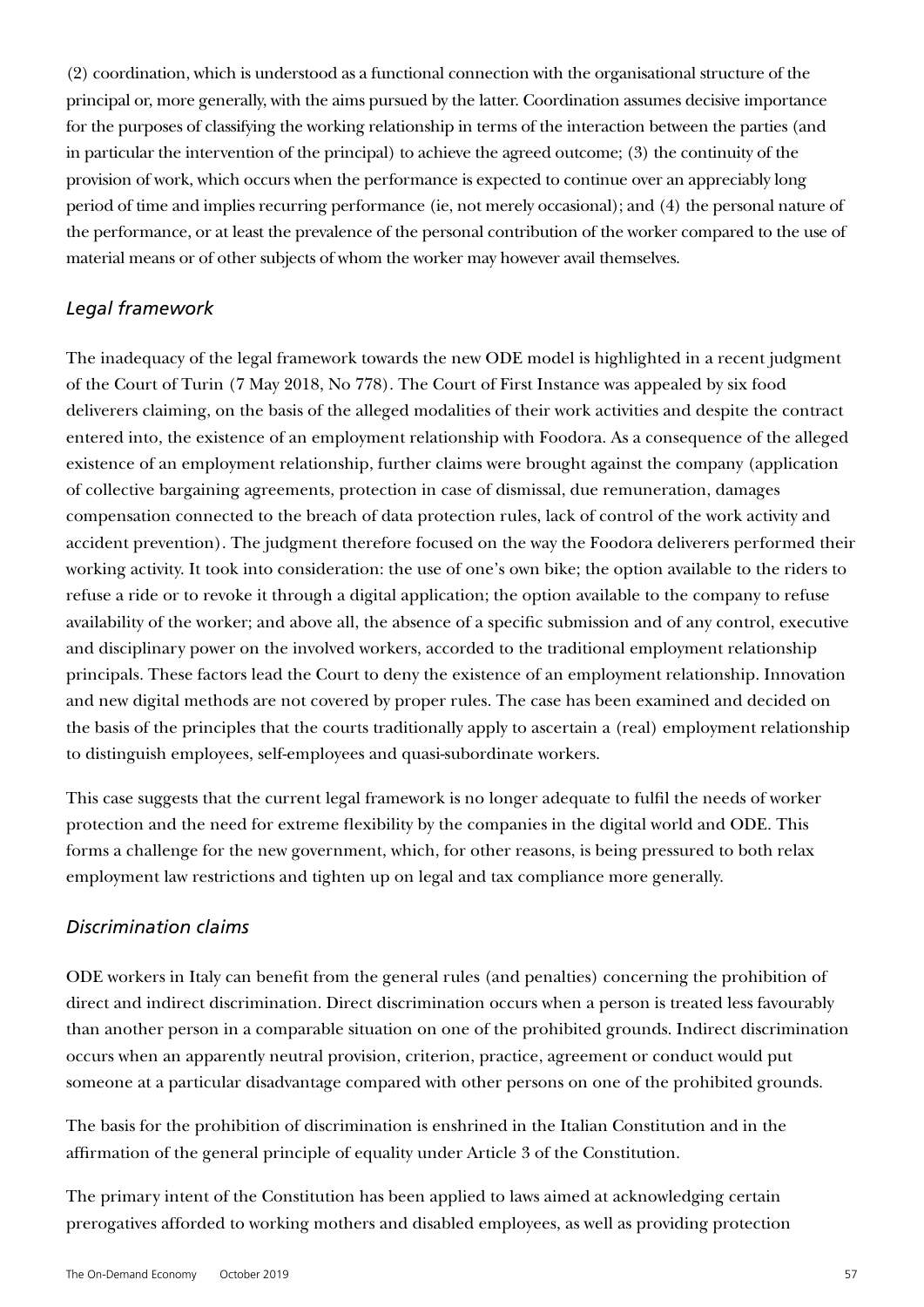against discrimination on the grounds of gender, political opinion, religion, race, language, age, sexual orientation, personal belief, or union-related activity. Eventually, it was deemed appropriate to introduce a more structured system. This was done both through the provision of more specific prohibitions aimed at restricting (and punishing) all forms of discrimination (direct or indirect) in access to employment and working conditions, and through sectoral legislation aimed at promoting greater equality at work.

### *Termination claims*

When ODE workers are engaged as independent contractors, it is unlikely they would be eligible to bring an unfair dismissal claim, a procedure only available to those in employment relationships. If an ODE worker does not satisfy all of the conditions to qualify as an employee, their rights upon termination as an independent worker should be limited to damages and contractual claims.

### *Health and safety and liability issues*

Organisations are generally required to adopt measures that, according to the peculiarities of the work, experience and technology, are necessary to protect the physical integrity and moral personality of workers.

The health and safety obligations have a preventive function and therefore the employer or organisation is liable if they fail to take all the appropriate measures to protect all the workers (independent workers and employees) in their organisation, regardless of the occurrence of the harmful event. In many cases, entities that facilitate work arrangements in the ODE have insurance to cover risks to third parties and require the worker/service provider to carry their own insurance for personal injury or damages. In the case of quasi-subordinate workers, the company is obliged to take out insurance against accidents.

### *IP protection and confidentiality*

Italian laws provide protection of IP and confidentiality obligations in respect of employees and independent workers. Where an independent contractor agreement is executed in an ODE arrangement, it is recommended that IP and confidentiality provisions are included in the agreement.

Notwithstanding the fact that the nature of the work commonly commissioned in this form (transport services, food delivery) has to date not raised significant concerns about IP and confidentiality, the issues are similar to those that could arise in an employment relationship or when engaging a contractor in more traditional sectors.

### *Social security and tax issues*

Service providers or ODE workers engaged as independent workers are obliged to pay their own contributions to social security bodies and are responsible to pay taxes to the tax department on the basis of their income derived from the independent work which meets the relevant gross income threshold (currently  $65,000$ ). Under this income threshold, occasional independent workers are not obliged to register with the social security bodies and the tax department.

In the case of quasi-subordinate workers, lower social security contributions (compared to that of employees) have to be paid by the company (two-thirds of the contribution) and the worker (one-third).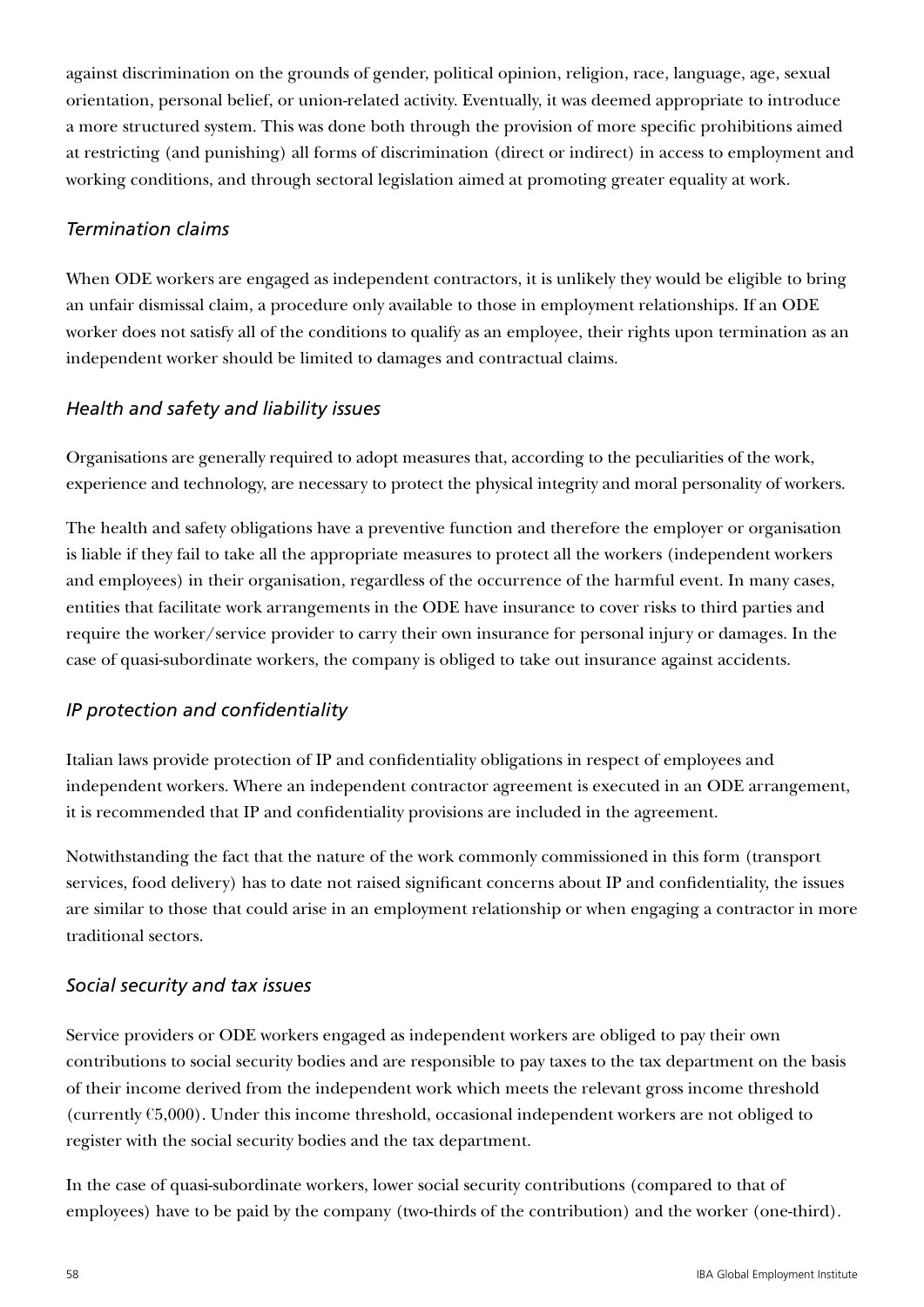#### *Market trends and emerging issues*

A number of factors give rise to changes in labour law, including changes in the employment relationship, and increasing opportunities available to work anywhere and at any time. It is also necessary to establish new rules for new types of jobs arising from the digital economy. Prevailing legislation and the absence of applicable case law in Italy means ODE methods of performing work activities cannot, at this stage, provide the same high level of protection as is available to employees.

In the transportation sector, taxis are subject to competition from the likes of Uber, which they view as unfair because Uber is not subject to the same legal and administrative constraints. Some of this debate raises issues that are not entirely confined to employment law. Discussions are under way in Italy to render labour and employment rules adequate for the ODE model, as the current regulatory system is still based strictly on the distinction between employment relationships (which give rise to a range of protections for the employee) and independent contractor relationships (which are characterised by a lack of such protections, even in the form of quasi-subordinate workers). The ODE model gives companies new opportunities for flexibility, but, at the same time, operators are aware of the risks inherent in having flexibility without rules. The main focus should be to adapt the current legal framework to the ODE model and so lay down a framework of rules from which to govern all the changes that the ODE model will allow.

## **Mexico**

The legal regime in Mexico is an interesting mix of long-standing pro-employee protections, with some flexibility in relation to the use of service arrangements. Theoretically this offers potential advantages to ODE companies, but there has been only a limited adoption of the model across the Mexican economy to date and, as a result, potential issues for ODE workers have not been tested to any significant degree by the relevant courts.

### *Nature of relationships*

In general terms, individuals in Mexico providing the service in an ODE structure are not hired directly as employees, but as independent contractors and, in some cases, not even as that. We have seen cases where a service agreement is entered into, whereby individuals are given access to a database of potential clients simply by using an app.

Ultimately, it depends mainly on whether the individual would be hired to render exclusive services on behalf of a legal entity or whether the individual is a true independent contractor who renders services to the public in general.

The specific matter of assessing the legal status of ODE workers has not been formally addressed by lawmakers and there is no pending or proposed bill on the matter.

It is important to understand that an employment relationship only exists under Mexican law when a person renders a subordinated personal service in exchange for the payment of remuneration. Subordination is the main characteristic of an employment relationship. ODE workers are neither subordinated nor paid a wage in exchange for rendering a service. As a result, the operating assumption is that such workers will not be deemed to be employees.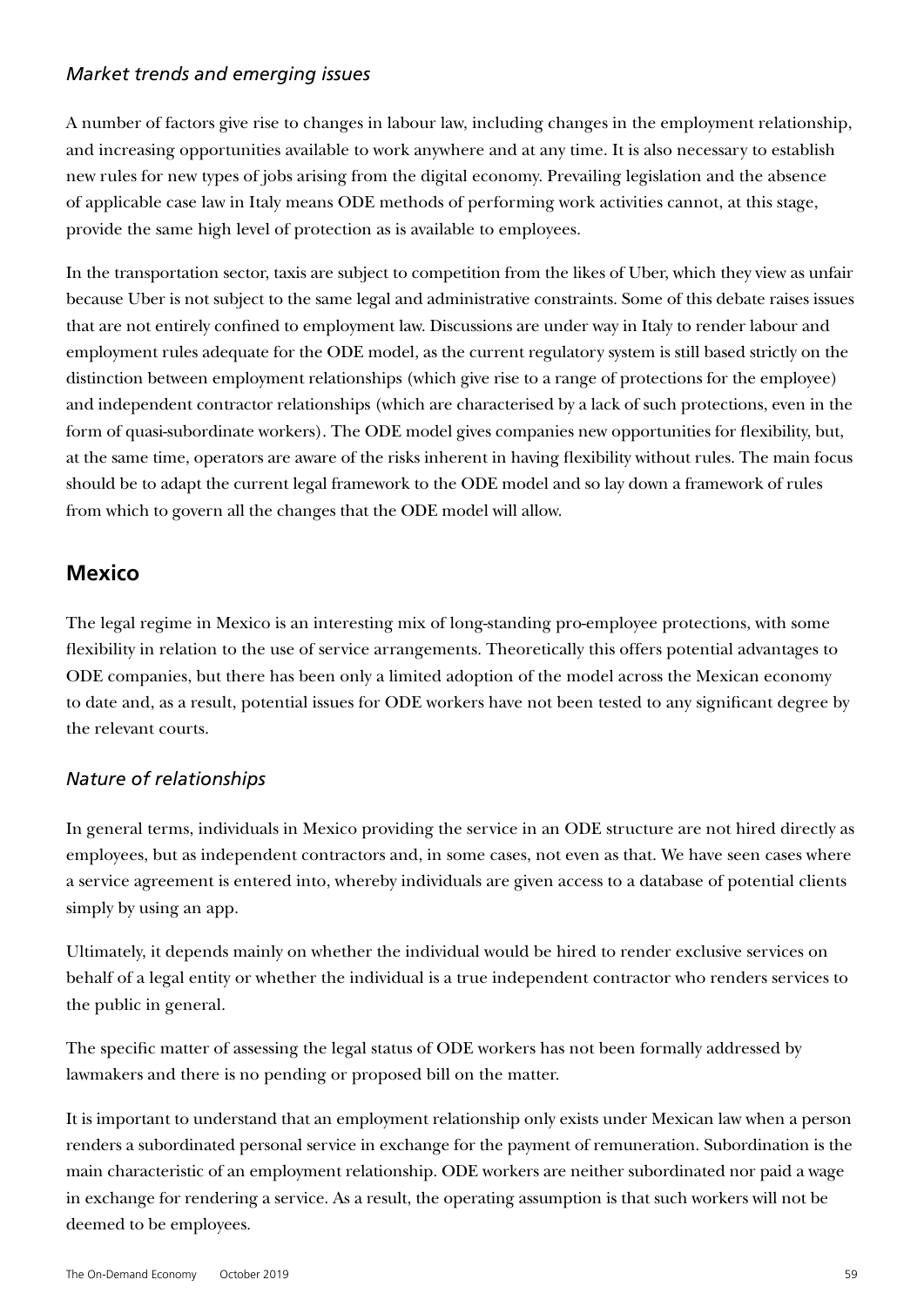### *Discrimination claims*

There is no information or legal precedent relating to the scope of discrimination protection in Mexico. In fact, discrimination claims or actions are not common in Mexico. In any event, a refusal to engage anyone as an employee or independent contractor must be based on actual and real incapacity to perform certain activities. This could, in theory, form the basis for an ODE worker to proceed with such a claim.

#### *Termination claims*

There are no actual precedents as to claims being filed by ODE workers. In any event, there are no special protections against termination claims for the dispatcher/employer, if it is considered ultimately that they are indeed direct employers.

ODE workers who cannot establish subordination (and thus employment) will not be able to file a claim for termination of their contract.

#### *Health and safety and liability issues*

For health and safety obligations to apply, an actual employment relationship should exist. If this is not the case, then no health and safety issues would arise.

Some agreements for ODE workers are characterised as service agreements. Under this arrangement, the individual almost always has an obligation to have some kind of insurance or at least a representation in which they acknowledge that the sole liable lies with them.

#### *Social security and tax issues*

As aforementioned, an employment relationship only exists when a person renders a subordinated personal service in exchange for the payment of remuneration.

In Mexico, there is established recognition of a category of individuals who are truly independent of the 'employer'; and even more so if they render services to the public in general and if they derive income from different sources. A true independent contractor is not entitled to employment-related benefits or to social security.

### *Market trends and emerging issues*

No significant market trends have developed to date, partly because there has not yet been any significant rollout of the ODE model in Mexico. Further, traditional employers or those using service agreements have not changed their corporate structure or their employment arrangements to any great degree. This is, in part, because the use of labour brokers (companies that employ workers and provide services on demand to customers), outsourcing and service arrangements are already established and recognised practices in Mexico. As a result, the use of ODE workers is essentially limited to technology companies.

It is anticipated that there will be few, if any, amendments to the law in the near future in relation to ODE workers. Mexico's incoming federal administration has indicated that it has other priorities. Even if there are amendments, it is unlikely that there would be any differentiation between the type of company or organisation.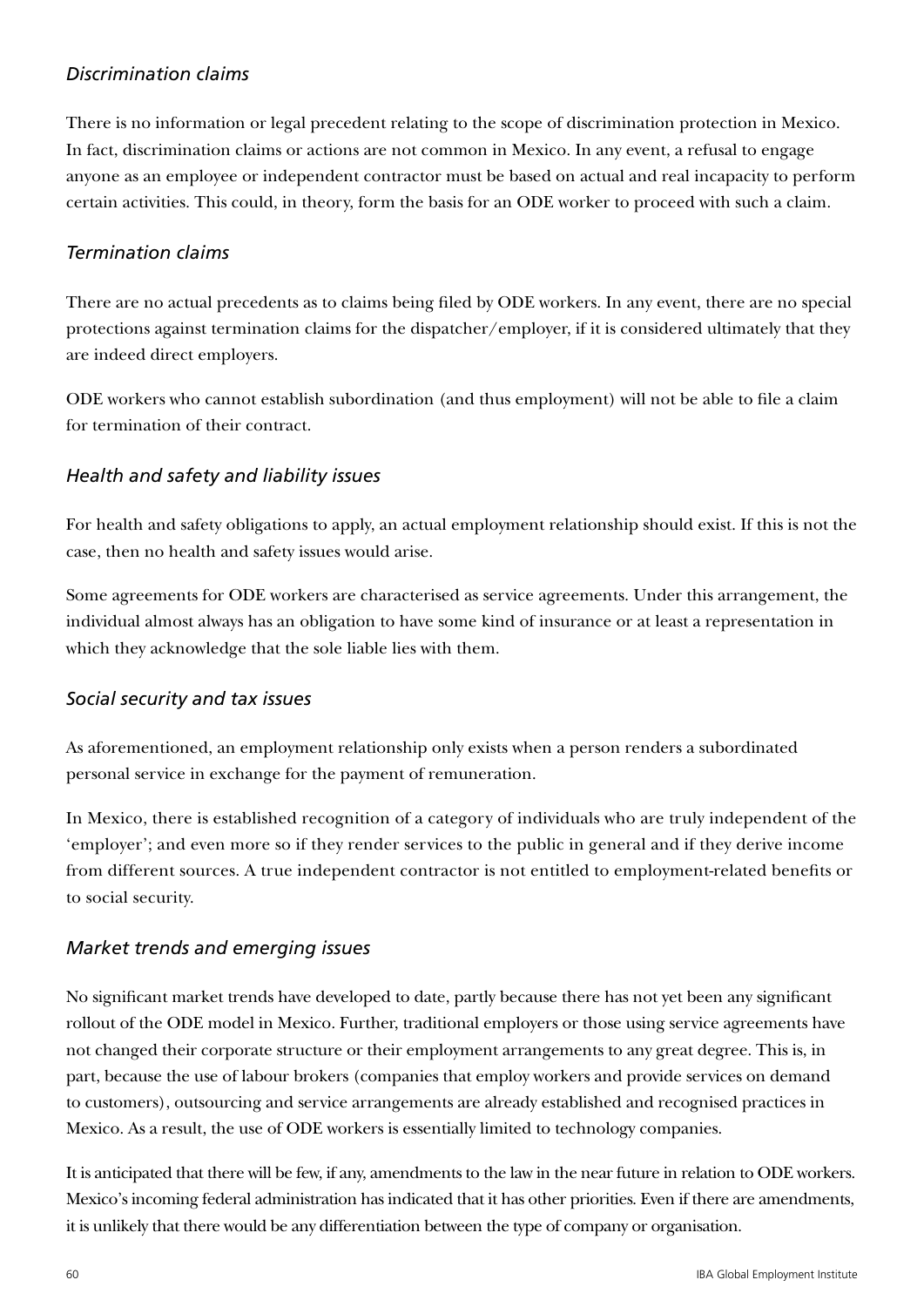## **The Netherlands**

There have been a number of legal modifications in the Netherlands, which, as a whole, make it easier to engage ODE workers. As a result, in the past ten years there has been an increase in the use of flexible and ODE workers. Despite recent case law developments, however, there is still no absolute certainty on the status of the worker.

#### *Nature of relationships*

The legal regime provides for distinctions with respect to the following flexible workers: (1) self-employed workers with no employees (freelancers); (2) on-call employees; (3) temporary agency workers who are employed with an employment agency; and (4) employees with a fixed term contract. All of these distinctions have been reinforced by the legal modifications outlined here.

Engaging fixed-term or on-call employees offers the most certainty for an employer regarding the status of the employment relationship. With this certainty, however, also comes resulting obligations with respect to employment laws. Hiring freelancers has the benefit of potentially avoiding some of these obligations, but this approach often raises questions about the nature of the relationship, including in particular whether the freelancer should actually be classified as an employee working under an employment agreement. In the event of a misclassification of a freelancer, the individual is entitled to all statutory employment rights and the employer is liable for taxes and social premiums.

#### *Legal framework*

Since 2015, there have been several changes under Dutch law to strengthen the legal position of organisations wishing to engage flexible workers. Specific examples of this flexibility, which helps to facilitate ODE arrangements, include the introduction of the Work and Security Act (WWZ), the Flexible Working Act (FWA) and the Labour Market Fraud (Bogus Schemes) Act (WAS).

Some important changes that have emerged as a result of the WWZ, FWA and the WAS are as follows: (1) there is a new sequential employment system, which allows employees to become permanent employees sooner; (2) it is no longer possible to include a probationary period when concluding a fixed-term employment contract of six months or less; (3) for all fixed-term employment contracts of six months or more, there is an obligation to notify the employee whether or not the organisation wishes to continue the employment contract; (4) employees are now permitted to have more flexibility with respect to working hours and working from home; and (5) there is civil chain liability for wages if an employee carries out work in the Netherlands when performing services under an agreement for services or a works contract.

This legislation allows organisations to engage ODE workers on a flexible basis, at least initially. In particular, for the first six months of the term of an on-demand employment contract, the employer and employee/worker may come to an agreement that the employer does not have to pay any wages insofar as the employee is no longer in demand (eg, not working). This is effectively the same type of approach as the zero-hours contract currently in use in jurisdictions such as the UK. In the Netherlands, however, legislation provides that this permissive approach is not available after six months, and after this initial period, an employee is able to claim payment of salary from the employer for the average hours worked on demand, even if the employee is no longer in demand. If an employer wishes to terminate such an ondemand employment contract, there is an obligation to pay statutory severance. New legislation will make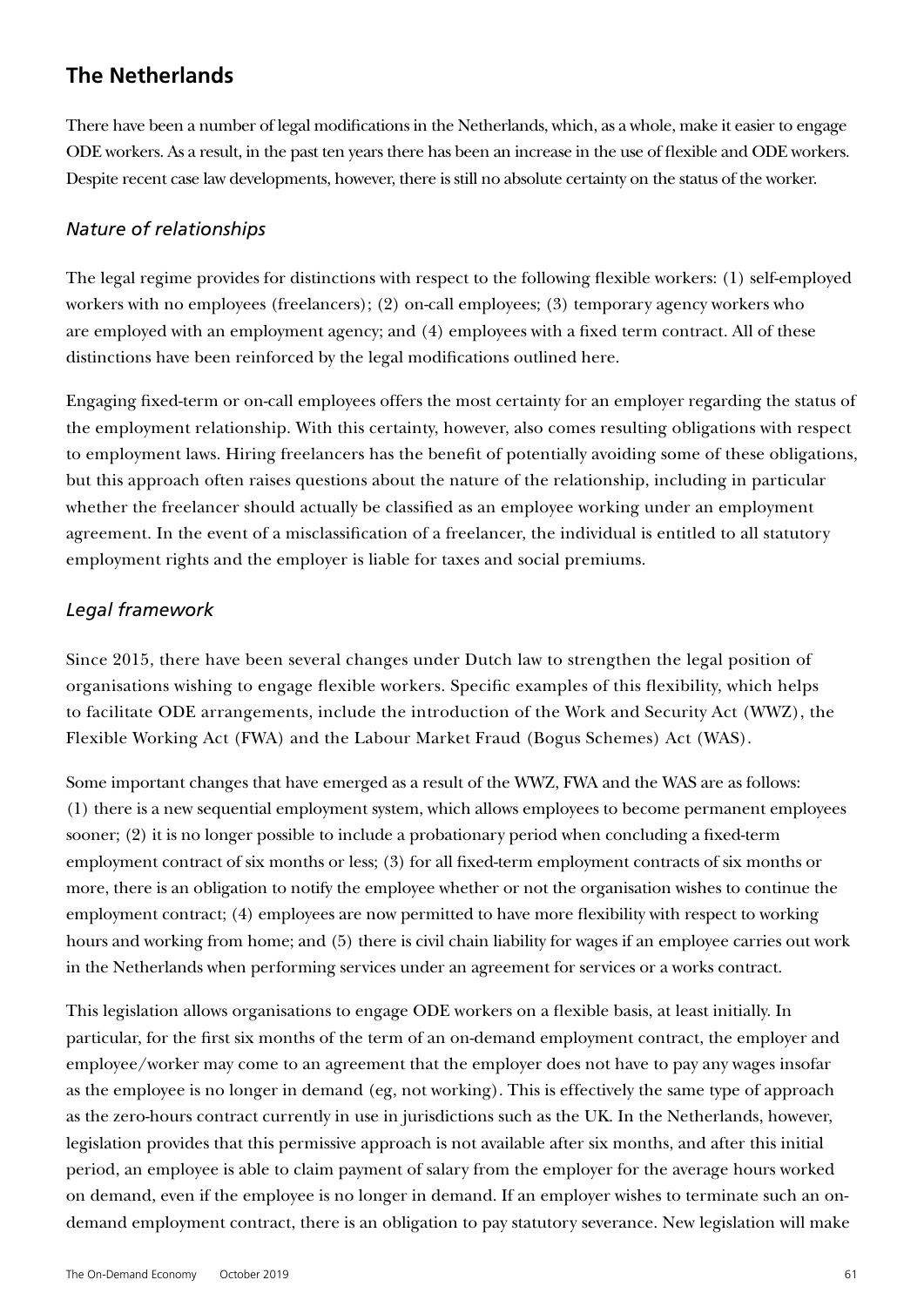working with on-demand contracts more complicated. For example, if the work is not (unequivocally) defined, the employer will have to offer employment after one year for the number of hours the on-call worker has worked on average in the preceding year.

The Dutch government also enacted the Assessment of Employment Relationships (Deregulation) Act in 2016. This Act regulates the (new) conditions under which a contract is qualified by the Tax Authorities as a freelance contract instead of an employment contract. Enforcement by the tax authorities is suspended until 1 January 2021 (except in the case of parties with malicious intent: enforcement measures can be taken in respect of such parties with immediate effect). The government has also announced new legislation in this area.

The WWZ was implemented in 2015, and the employment laws continue to change, as recently a bill was accepted that will enter into effect per 1 January 2020. This will again have great impact on the position of the employee. For example, the new legislation includes a change to the sequential system of fixed term employment contracts from a maximum of three contracts in two years to a maximum of three contracts in three years and a minimum of three hours per on-call shift.

With regards to case law, it is worthwhile to note the judgments of the Cantonal Court of Amsterdam of 23 July 2018 and 15 January 2019. In the first judgment, the Court ruled that a particular Deliveroo rider qualified as an independent contractor. Several months later the trade union FNV started legal proceedings against Deliveroo asking the Court for a declaratory decision that the riders of Deliveroo are working on the basis of an employment agreement and that the collective bargaining agreement 'Road Haulage' is applicable. The trade union won both cases. Deliveroo announced that it will appeal to the court ruling, which is still pending.

### *Discrimination claims*

ODE workers who qualify as employees are subject to various legal regulations protecting them from discrimination. This may include protection against discrimination when concluding/terminating an employment relationship. Freelancers also enjoy protection against discrimination. A person who suspects that they are being discriminated against can submit a complaint to the Dutch Institute for Human Rights. The Institute will then deal with the complaint and issue a non-binding decision. In addition, they can start proceedings before a court.

#### *Termination claims*

If the ODE worker qualifies as an employee, the employee dismissal protection applies. An employee with an indefinite employment agreement enjoys legal protection against dismissal, as does the ODE worker who qualifies as an employee. Dismissal can only take place after permission from the Employee Insurance Agency or after a rescission by the court. Notice of termination is not possible in the event of a prohibition to give notice, such as in the case of illness. An employee who has been employed for more than two years is entitled to the statutory transition fee. If the employer acts in a manner that is seriously imputable, the employee may also claim fair compensation from the employer. Self-employed workers are not entitled to protection against dismissal, with the exception of the obligation to observe a reasonable notice period. When taken together, these rules mean that it may be legitimate for ODE workers to initiate a variety of termination claims.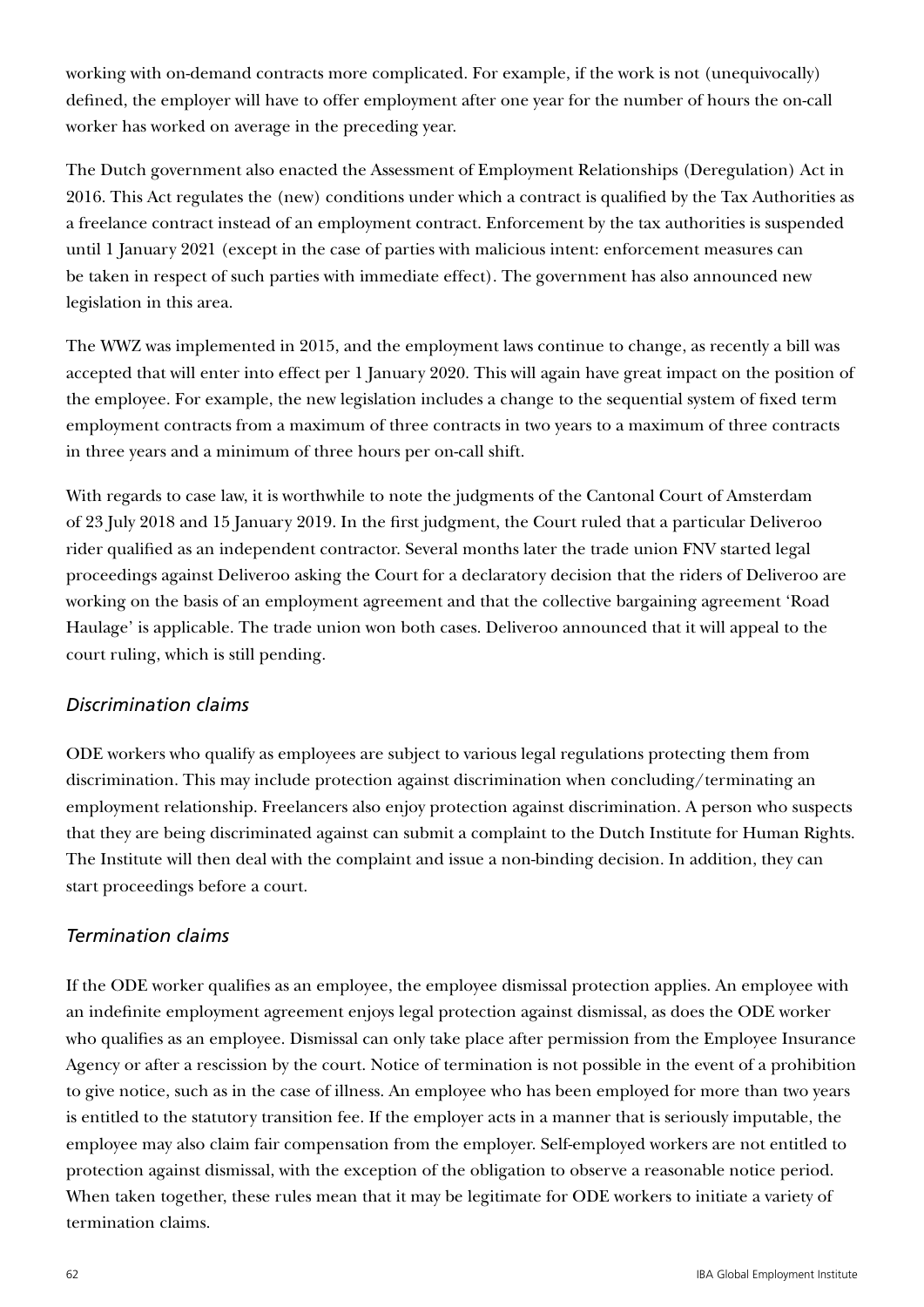#### *Health and safety and liability issues*

The employer is responsible for compliance with the Working Conditions Act. It follows from this that the employer must fulfil a range of obligations to create/improve a safe and healthy working environment. The employer is under this obligation both towards self-employed workers and employees. Self-employed workers (who work alone) must also comply with certain occupational health and safety regulations. They must, for instance, prevent hazards to third parties, ensure their own safety and that of other individuals concerned by behaving safely and responsibly and avoid mortal danger or serious injury to health.

Dutch law permits organisations to make enforceable arrangements with freelancers regarding the scope of liability for harm caused by the freelancer during the course of the engagement. However, a third party can still claim damages against both the organisation and the freelancer. In all cases, an employer is liable for the harm caused by employees. As aforementioned, even in the case of the zero-hours ODE worker, their status is as an employee. As a result, the employer/dispatcher will be liable for the acts of ODE workers. The same will apply to fixed-term employees.

### *IP protection and confidentiality*

Although there is legislation on IP protection and confidentiality, it is wise to conclude an agreement that defines the obligations. IP protection can be agreed by the parties themselves in an agreement, and such agreement can also be concluded with a self-employed worker. The risk here is that this may give rise to the appearance of a relationship of authority, which might imply that there is an employment agreement. An employer/client may agree on confidentiality with the ODE worker and can attach a penalty clause to this. Both are common.

#### *Social security and tax issues*

Social security and tax questions are often quite contentious. Based on the Assessment of Employment Relationships (Deregulation) Act, there has been extensive discussion in the Netherlands about the status of freelancers. In many situations, it is arguable whether or not a freelancer is truly independent. The tax authorities do not have any flexibility in this: the individual is either a freelancer or an employee (with the relevant consequences for tax and social premiums). This means that the current legal regime offers no scope for any intermediate category.

### *Market trends and emerging issues*

The ODE has become popular in the Netherlands as a means to provide people with what they want, where they want it and when they want it. ODE organisations require a flexible workforce and, arguably, the same has become the case for all companies in general. In practice, many companies are moving slowly towards a flexible workforce, to be able to deliver their goods or services. Specific examples include: introducing a 24-hour helpdesk which requires a flexible workforce; engaging ODE workers for social media support; outsourcing of work to temporary agency workers instead of using permanent employees; and the introduction of the so-called 'flexible pools', which is a pool of flexible employees who are working for different organisations. This type of flexible pool arrangement is often used in the healthcare sector.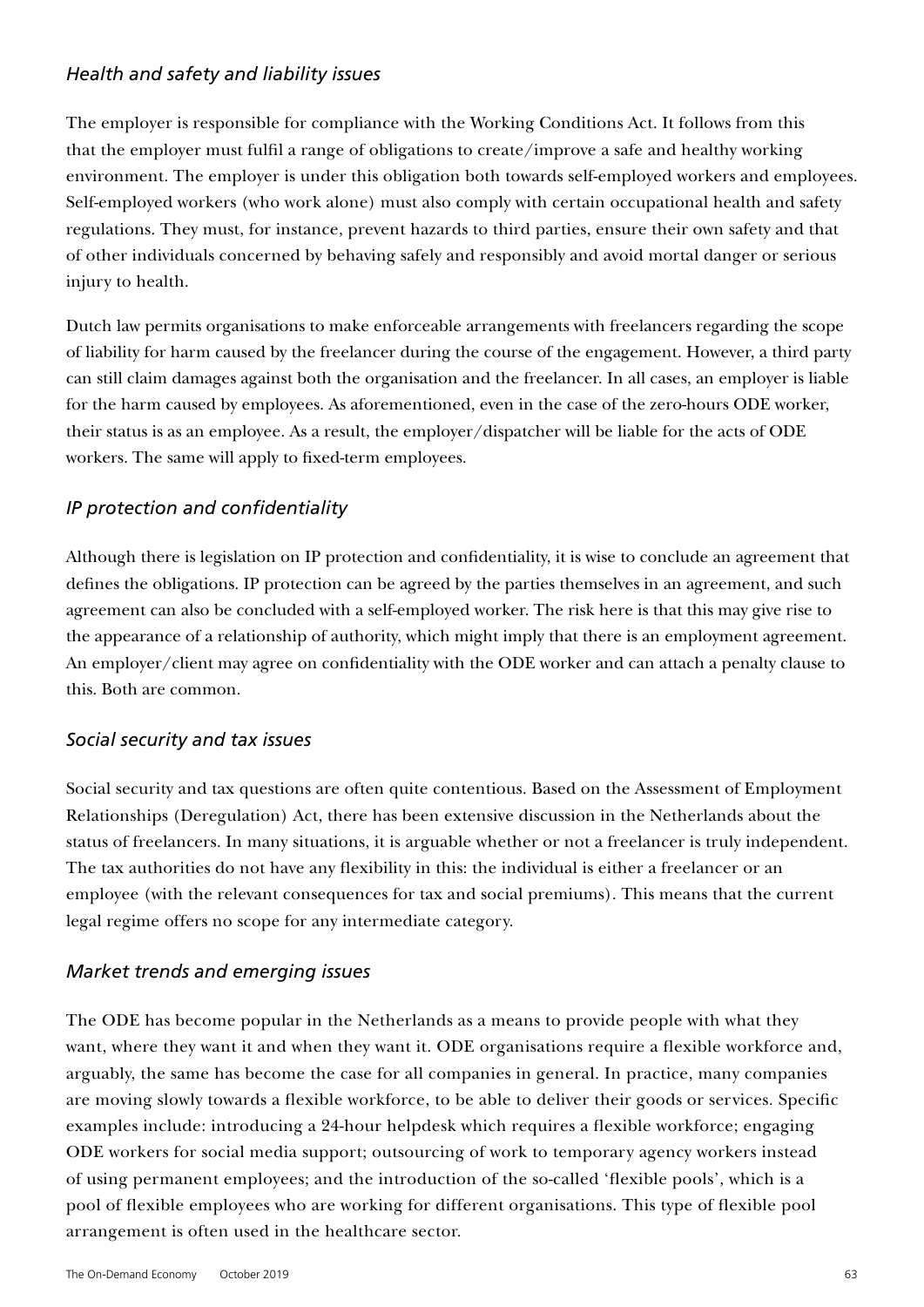Naturally, technology companies, startups and companies like Uber and Airbnb are more obvious adopters of the ODE model than traditional companies. However, increased flexibility at work has also been on the agendas of traditional companies in the Netherlands over the past few years. In addition, as a result of the new legislation, the ODE has the attention of the Dutch government as well as traditional (and less traditional) companies. At this stage, the expectation is that rules will not differ based on the type of company. In the Netherlands, there are already different rules regarding flexibility for employees in different sectors; these are included in collective labour agreements or via decisions rendered by the Ministry of Social Affairs and Employment. This existing divergence of approach by sector arguably already addresses industry-specific needs.

There is a significant increase in the use of flexible workers through freelancers and temporary agency workers. Apparently, there is a significant need for the worker to work independently while the client still retains influence on hours of work and the place of work. At the same time, the current Dutch government supports more protection for ODE employees and fixed-term employees. Arguably, this new legislation is based more on a traditional way of working (ie, as many permanent employment contracts as possible) instead of the ODE concept of independent contracts with limited regulation. The greater the protection provided to workers, the less attractive it will be for companies to hire employees. Instead, they will hire freelancers or temporary agency workers to avoid being subject to certain legal protections applicable to employees. The approach taken to date in the Netherlands highlights an important future discussion which may be applicable elsewhere. Given that the current rules provide a benefit to using freelancers or temporary agency workers, at least from a cost and flexibility standpoint, there may be a disincentive to use employees. The ODE model might therefore reinforce how traditional companies act. In particular, there might be a push to give workers of all categories some protection and rights with respect to terms and conditions of employment (particularly wages), and a process which they can use to challenge decisions applicable upon termination.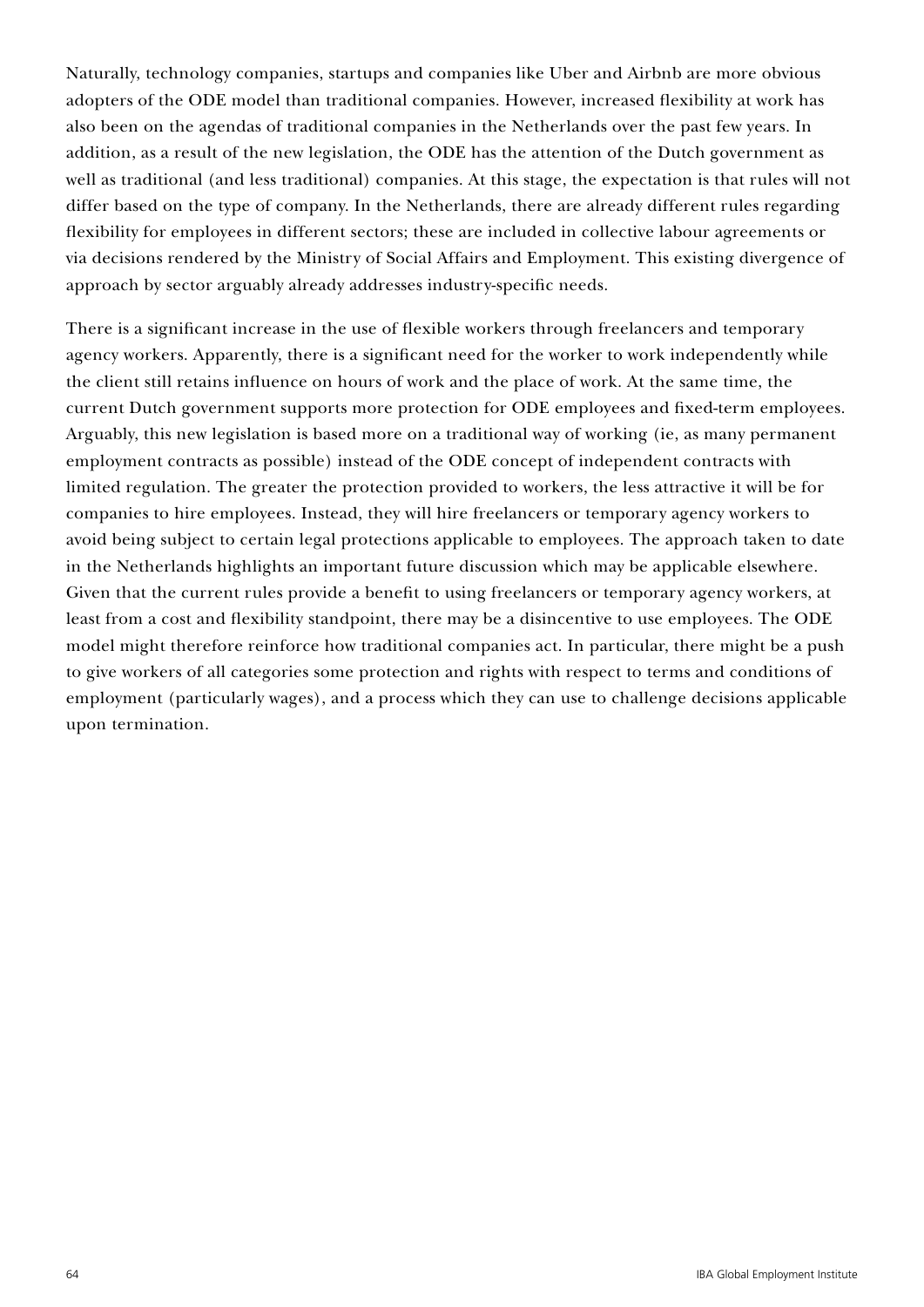# **Spain**

### *Nature of relationships*

Spanish law focuses on classification issues in relation to determining the rights of workers. This approach involves an analysis that is quite similar to other jurisdictions. There is some scope for differentiation among different types of workers, however, which may provide opportunities for ODE organisations.

The following categories of workers are recognised in Spain:

#### EMPLOYEE

An employee is classed as an individual who render personal services to an organisation in exchange for remuneration. The work performed is under the management and direction of an organisation. Spanish law allows for employees to be engaged under either indefinite or temporary contracts. In all qualification cases, the main focus is on the level of control and integration.

#### AUTONOMOUS WORKER

This category applies to individuals who regularly work on their own account. These workers do so outside of the management of others and are not integrated into the relevant organisation. One strong indicator of this type of work is when individuals do not receive regular wages orhave anyone dictating to them when or how to provide a service.

#### **TRADE**

There is legislation in Spain that provides rules with respect to a category known as an economically dependent autonomous employee (TRADE). This is a category for individuals who meet the following criteria:

- the worker regularly performs their professional work for profit;
- the work activity is performed personally and directly for one natural or legal person (ie, a dedicated client); and
- the worker depends on this client to receive at least 75 per cent of their income.

A special legislative regime applies to any worker classified as TRADE.

#### TEMPORARY AGENCY WORKER

Workers in this category are those hired on an indefinite or fixed-term basis through a temporary work agency. To be properly categorised as such an agency, certain financial, legal and registration requirements must be met. Under this type of arrangement, there must be a contract in place between the agency and the business that uses the workers.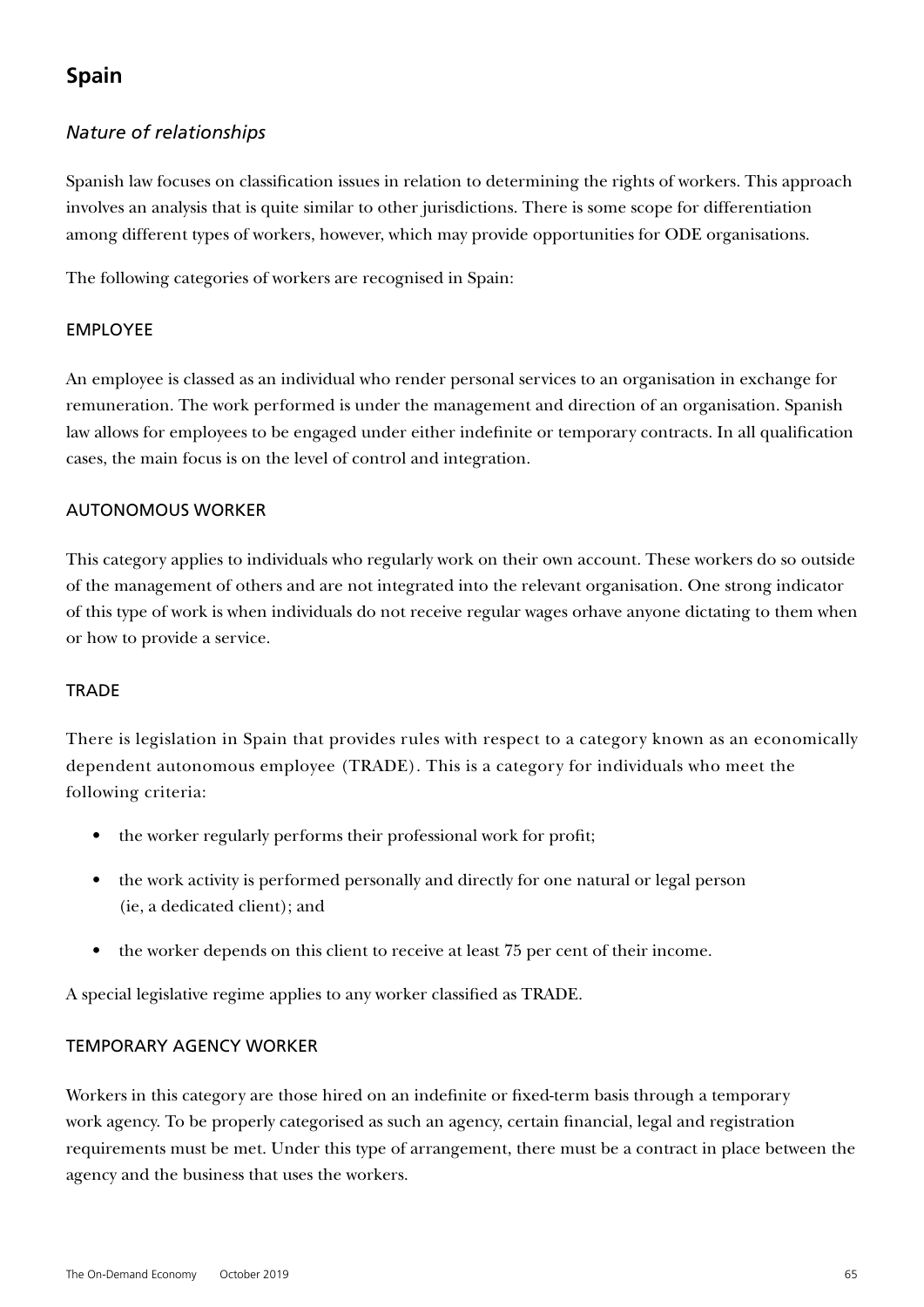If workers are misclassified, companies face a number of legal and financial risks. The potential consequences include being liable for employee-related costs and termination obligations.

### *Legal framework*

TRADE was introduced as a special regime within the law governing the self-employment statute in 2007 (Law 20/2007, of 11 July, on the Statute for Self-Employment). Most important is the obligation to conclude and register a written contract between the TRADE worker and the client/company, which includes annual holidays and maximum working hours.

Aside from this, and despite increasing discussion on the subject matter, no legal changes have yet been implemented to deal with market developments and the emergence of the ODE.

The courts, on the other hand, are approaching the issue mainly from the classification route, applying the usual tests. So far this has been done in a creative way, as is the existing view, to protect employees from potentially abusive situations.

#### *Discrimination claims*

ODE workers can benefit from the general rules (and penalties) concerning the prohibition of direct and indirect discrimination. To date, however, the crucial discussion has been around classification of the relationship.

#### *Termination claims*

The viability of worker termination claims in Spain very much depends on the (re)classification issue, which depends on the particular facts of the case. This means the success of a claim by a terminated worker almost invariably needs to be reviewed on a case-by-case basis, since the implications of being an employee are both uniquely determined and will lead to an individual result. If the worker successfully claims employee status, they will then be able to claim severance for unfair dismissal based on the termination of the (deemed) employment relationship. There will also be related implications with respect to social security.

A number of organisations in Spain, including but not limited to ODE businesses, have been using independent contractor arrangements quite frequently. Based on the traditional approaches to labour law, these workers are unlikely to be always classed as truly independent. This may mean that the workers are really workers in disguise. As a result, the ODE model does not neatly fit within the existing legislative framework. While the TRADE category offers some assistance (particularly with respect to social security contributions) for a new category of selfemployed workers, there are still potential implications which most ODE businesses would likely rather avoid.

### *Health and safety issues and liability issues*

Most of the health and safety regulations in Spain apply to employees, so digital platforms are not likely to be found liable for breach of any such rules unless there is a reclassification of the relationship.

In terms of liability, the issue of whether we are dealing with employees or with self-employed individuals will also be crucial. Even in the case of contractors, quite often the contract itself and the parties to the contract will determine who is liable for what.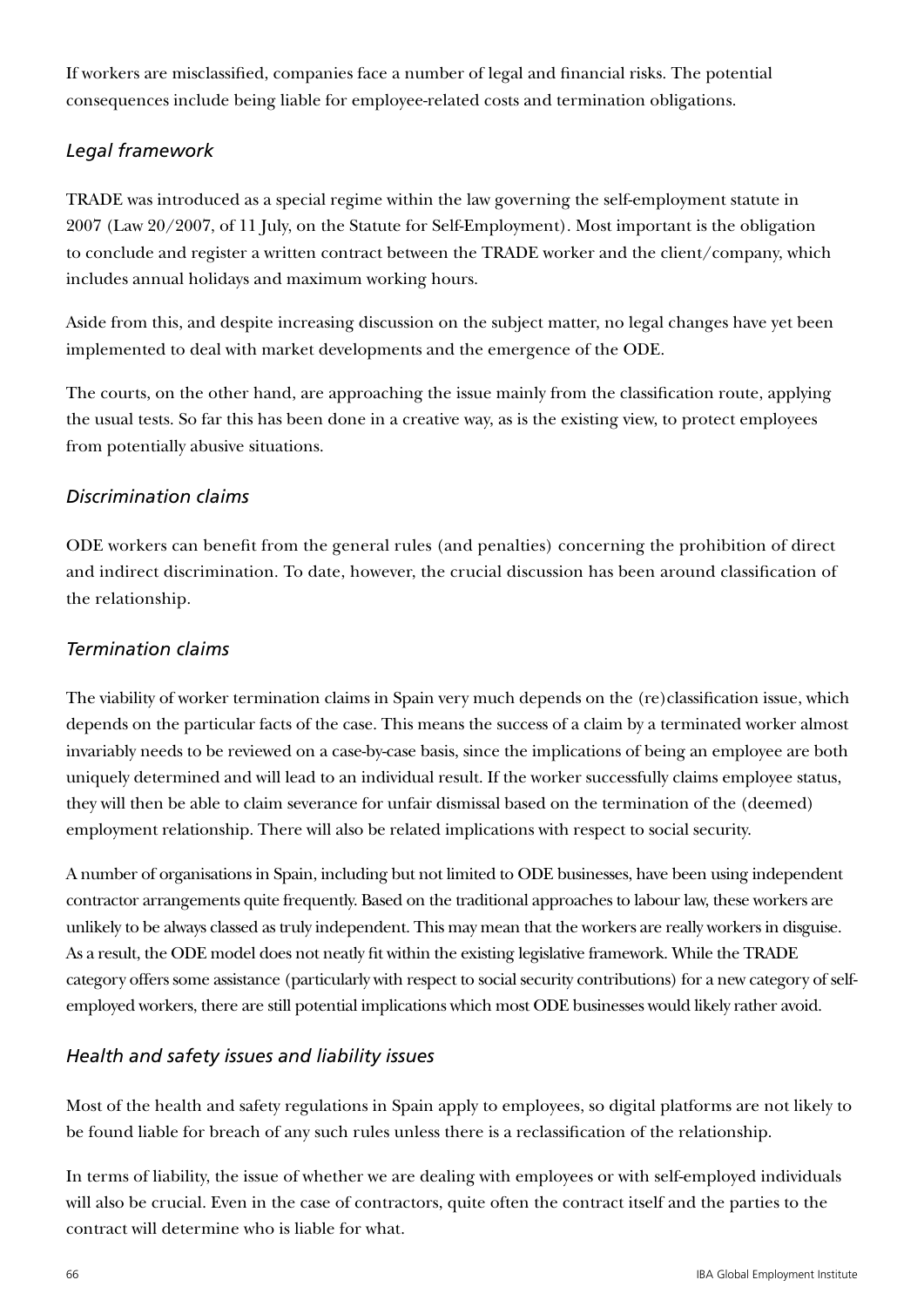Notwithstanding the aforementioned, some digital platforms are starting to provide additional benefits to the providers of services, including some sort of insurance, but this is on a voluntary basis*.*

#### *IP protection and confidentiality*

Taking into account the usual nature of on-demand services, few IP or confidentiality problems arise. Generally speaking, the law provides for certain protection of IP rights and confidentiality in cases of an employment relationship. In cases of self-employed individuals, the company needs to be careful when drafting the services agreements, as this will be key in determining its ability to claim IP rights and/or confidentiality.

#### *Social security and tax issues*

Spanish law provides that social security and tax contributions must be made for persons engaged as employees. Self-employed individuals must make their own social security contributions. The rules with respect to withholding on account of taxes apply to employment income (salaries) on a sliding scale. By contrast, the tax with regard to payments made to self-employed workers is applied at a fixed rate. This usually means that it is beneficial to have a self-employment arrangement in place. In cases involving an improper characterisation, there can be penalties both on account for failing to register for relevant contributions and for not paying relevant amounts. In addition to these penalties, there can also be surcharges applicable because of the delayed contributions.

### *Market trends*

As a result of the protections granted under Spanish law to employees, all organisations, whether ODE or mainstream, often look at ways to reduce costs and increase flexibility. Potentially, these objectives can be achieved by using fixed-term employment or by engaging independent contractors. These classic considerations are very important for ODE employers today. To a certain extent, the availability of technology might be helpful in supporting the independence argument. In particular, the existence of a platform between the parties might provide further support that the workers themselves are in business on their own account. This issue ultimately reverts back to the key question of characterisation: the requirement for decision-makers to assess whether a particular relationship can be qualified as employment or not will continue. This is particularly so in Spain as ODE-related regime changes are not anticipated at this time. Recent judgments are also starting to redefine the classification tests, so that elements that would traditionally support independent status may no longer do so.

### *Emerging issues*

Working time and the approach to recording time worked continue to be contentious issues. This is especially the case within employment relationships (whether agreed or deemed to be so). It is interesting that traditional businesses have often been the ones driving the move towards more flexible work arrangements. At the same time, the ability to always be working has led to challenges with managing the risks associated with controlling working time. In other words, being able to have tools that allow for remote or distributed work is positive for flexibility and effectiveness. However, it creates the risk of a characterisation as employment if the organisation exerts control and direction over how the work is performed.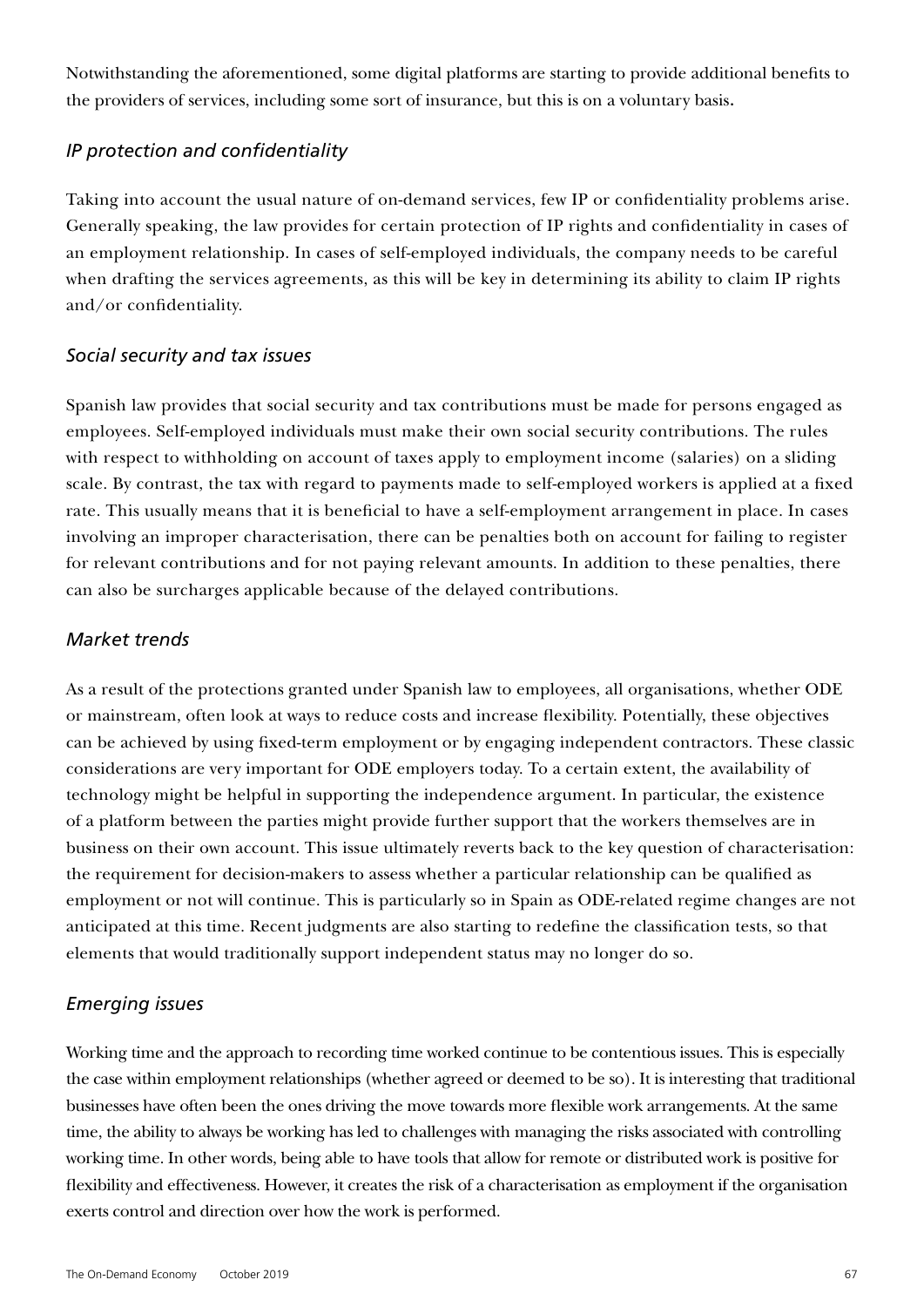# **United Kingdom**

### *Nature of relationships*

ODE businesses do not generally consider themselves to be employers. Instead, they define themselves as online intermediaries providing a platform to match the demand for goods and services with the supply. As such, we are increasingly seeing moves by these businesses to characterise their workers as independent contractors with selfemployed status to escape the statutory protections given to workers and save on the costs to their business.

In the UK, there is a tripartite taxonomy of work: employee, worker and genuinely self-employed. The distinction is important because employees benefit from greater protection in law than the self-employed or workers. These protections include, for example, the right not to be unfairly dismissed, the right to redundancy pay and the right to maternity leave, paternity leave and shared parental leave. Employers and employees are also under certain duties and have rights under health and safety legislation. Workers, on the other hand, have more employment rights than independent contractors, such as the right to holiday pay, the right to rest breaks, the right not to suffer deductions from wages and the right to be paid the national minimum wage.

The tests to determine employment/worker and self-employed status have been developed by statute and by the courts. There are a number of criteria that have been developed by the courts to determine employment status and recently the courts have been further developing the criteria to determine worker status.

Very broadly, the advice given by lawyers is that if an individual is providing personal services to the employer and is in a position of subordination, the individual may fall under the category of workers (and will be given certain employment protections as aforementioned) and, separately, they may be considered in employment for the purposes of bringing a discrimination claim under the Equality Act 2010. The key question is whether the individual is acting totally independently and autonomously as a self-employed contractor would. The contract entered into with the individual should be drafted carefully to demonstrate the contractor's autonomy. However, often the courts will look behind the agreement between the parties to observe the reality of the working relationship. In other words, as is the case in other jurisdictions, substance will prevail over form.

One way used by these businesses to try to evade responsibility or limit liability is to change the language used to describe the workings of their business. For instance, by using the term 'invoice' rather than 'pay', and 'log in' times rather than 'start times'.

The rise in the gig economy has increased significantly the importance of worker status, as distinct from that of employee or self-employed status. Recent cases involving, for example, *Uber BV and others v Aslam and others* [2018, EWCA Civ 2748], *Dewhurst v CitySprint UK Ltd* [ET220512/2016], and *Pimlico Plumbers Limited v Smith* [2018, UKSC 29] highlight the importance of worker status to the rising numbers of ODE workers. Defining the individuals who work for these ODE businesses as self-employed, both for tax purposes and employment rights purposes, brings tax advantages for the employer and the independent contractor, but affords the individual fewer employment rights. Evidence shows that many gig economy workers choose to work as independent contractors, enjoying the flexibility, control and advantageous tax status that such independence brings. However, many individuals (or the unions representing them), dissatisfied with their lack of employment rights, have brought claims against the businesses arguing that the nature of the relationship between the business and the individual is often more of worker status, rather than self-employed or employee status.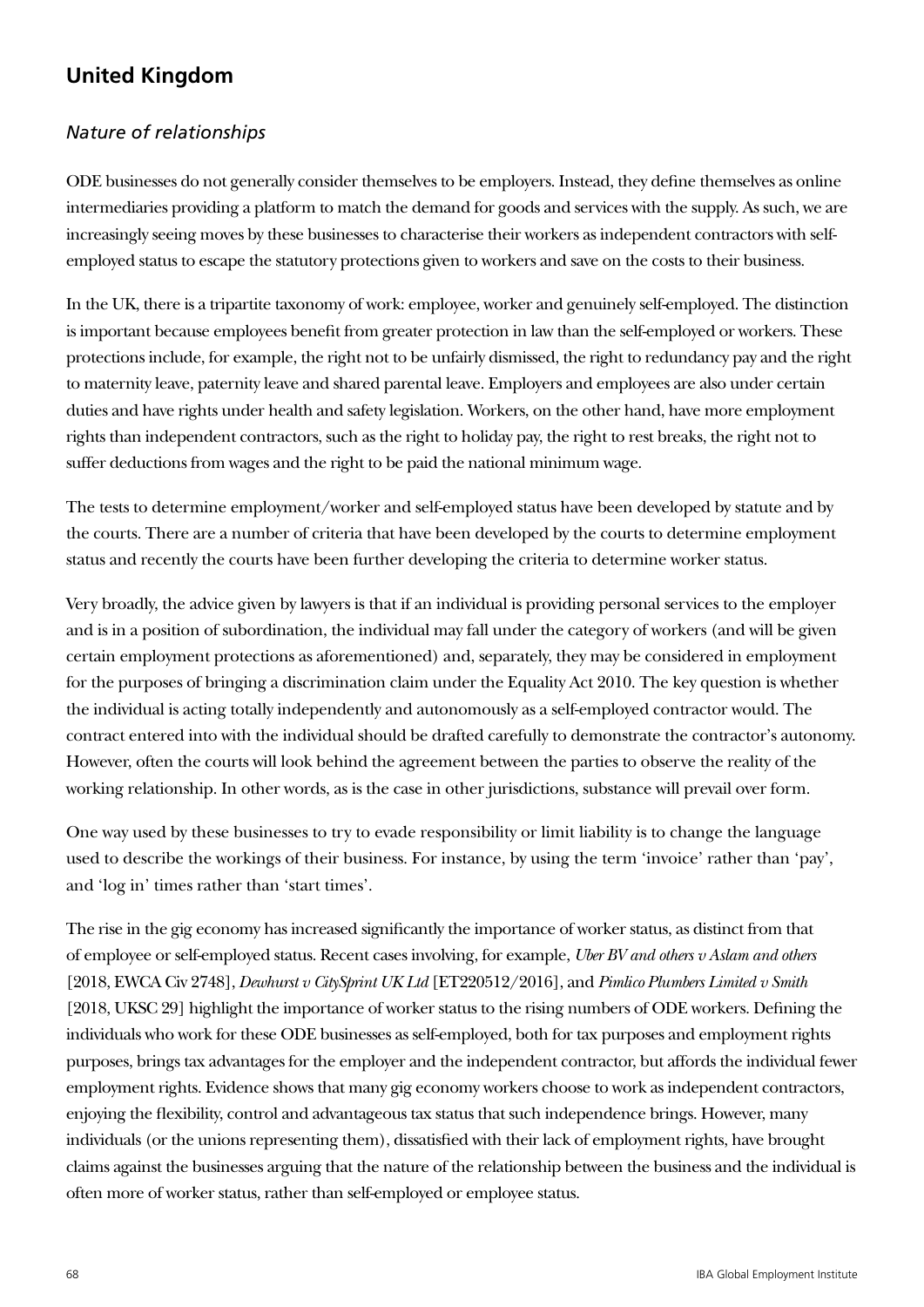These individuals are often engaged on zero-hour contracts; which, in December 2017, was estimated to be the case for approximately 901,000 workers in the UK. News stories about exploitation of workers, including failure to pay the national minimum wage, failure to give adequate work breaks, poor working conditions and the general lack of job security, have raised questions about employment status and the alleged lack of worker rights, leading to a number of official reviews of employment status which are discussed here.

### *Legal framework*

Between 2016 and 2018, a number of official inquiries in the UK have looked into the implications of the ODE model. Starting in October 2016, the Business, Energy and Industrial Strategy (BEIS) Committee launched an inquiry into the future of the world at work, focusing on the rapidly changing nature of work, the status and rights of agency workers, the self-employed and those working in the gig economy. In November 2016, BEIS launched the Independent Review of Employment Practices in the Modern Economy, led by Matthew Taylor. Taylor published its findings and recommendations in July 2017.<sup>11</sup> Then, on 7 February 2018, the government published the *Good Work Report: a response to the Taylor Review of modern working practices,* announcing its intention to either adopt or consult on most of Taylor's recommendations, with the stated purpose to ensure all work in the UK economy is 'fair and decent, with the realistic scope for development and fulfillment'. Four separate public consultations were published as a result of the report to explore Taylor's proposals in more detail and decide how best to take them forward. The consultations covered enforcement of employment rights recommendations; agency workers recommendations; measures to increase transparency in the UK labour market; and employment status. Further inquiries, including, for example, the inquiry by the Work and Pensions Committee into the implications on the welfare system, including state pensions, and the inquiry into the tax issues associated with the ODE by the Office of Tax Simplification, were launched in December 2016.

Preceding these inquiries was an inquiry into the working practices at Sports Direct and the BEIS Committee's inquiry on the digital economy, which recommended that workers using digital platforms have reasonable employment conditions and not be vulnerable to exploitation. Also relevant are the recent news stories and cases concerning the status of individuals working for Uber, CitySprint and Deliveroo.

This is not the first time that employment status has been considered by the UK government. In 2014, the coalition government launched a review to improve the clarity and status of the British workforce. Spurred by the concern over exploitation of zero-hours workers and agency workers, the government sought a better understanding of the issues to consider a potential extension of employment rights to certain groups of workers and to add clarity and transparency in employment law. After the change of government in 2015, the review made no further progress.

In 2018, with Brexit on top of the agenda and the current climate of change and uncertainty, perhaps it is unsurprising that the government's proposals in its 2018 Good Work Report are more in the nature of incremental enhancements of employment protections and steps to stop vulnerable workers being denied their basic workplace rights than wholesale reforms. Some of the trickier issues to resolve, such as the lack of certainty around how you decide who is an employee, a worker or self-employed, which hit the headlines again in November 2017 in the Uber and Deliveroo cases, will be looked at in more detail through consultation before any changes are announced. No doubt individuals and employers will welcome more clarity and certainty on employment status and we will have to watch this space to see how this issue is addressed.

<sup>11</sup> UK Government, *Good work: the Taylor review of modern working practices*, July 2017, available at www.gov.uk/government/publications/good-work-thetaylor-review-of-modern-working-practices accessed 10 September 2019.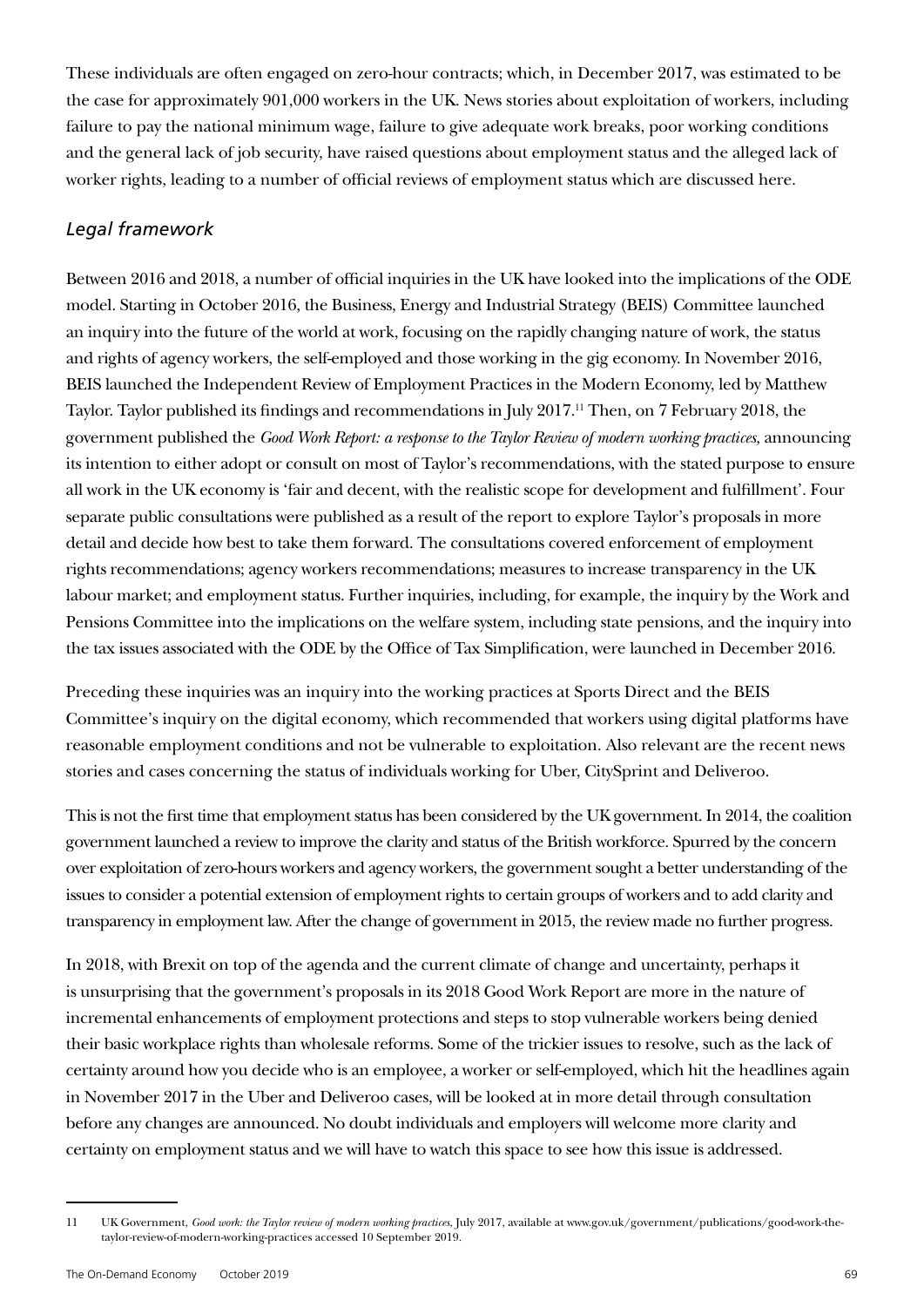Since 2016, there have been a number of claims by individuals employed in the ODE, such as drivers who work for Uber and couriers working for Deliveroo and CitySprint. The highly publicised preliminary hearing in the case of *Mr Y Aslam, Mr J Farrar and Others v Uber* (ET2202551/2015) made the headlines when the tribunal held that the claimants, who were drivers that contracted with Uber, were workers. Since then, the tribunal's decision in the *Uber* case has been confirmed by the Employment Appeal Tribunal and the Court of Appeal in December 2018. A further appeal is now pending to the Supreme Court.

In another important case, the Supreme Court decided that a so-called self-employed plumber who worked exclusively for Pimlico Plumbers for nearly six years was also a worker and was therefore entitled to basic workers' rights, despite being self-employed for income tax purposes (and being VAT registered). Bucking the trend, a surprising decision by the Central Arbitration Committee (CAC) at the end of 2017 in the case of *Independent Workers' Union of Great Britian v RooFoods Limited t/a Deliveroo* [TUR1/985(2016)] found that Deliveroo riders were not workers and were therefore not entitled to union recognition. The CAC found that there was no obligation of personal service on the part of the riders because there was a genuine right to 'substitution', meaning that the riders were allowed to get anyone else to deliver food on their behalf. The CAC concluded that this right to substitute was not a sham and accepted evidence that riders had used it in practice; this was fatal to the union's claim that the riders were workers. The CAC noted that the factual situation in this case was very different to that of the Uber drivers, Excel or CitySprint. The union that sought recognition applied for judicial review of the CAC's decision, which it subsequently lost [2018 EWHC 3342 (Admin)]. Deliveroo also faced a number of employment tribunal claims by riders who say they are workers and are thereby entitled to certain employment rights, such as the national minimum wage. The claims were subsequently settled without admission of liability.

The reasoning in these decisions highlights the current approach in deciding employment status; making it clear that the reality of the arrangements between the business, the individual and the customer will be closely scrutinised and the form of the contract will be disregarded if it does not reflect the reality of the arrangement.

#### *Discrimination claims*

The aforementioned claims filed by ODE workers in relation to worker status rights have included claims for holiday pay, national minimum wage and discrimination claims.

The Equality Act of 2010 (the UK's principal anti-discrimination legislation) is also applicable to (independent) contract workers who are not strictly employees. As a result, the assumption is that those ODE workers who can claim worker status may also have the right to advance discrimination claims.

#### *Termination claims*

Employees under UK law benefit from a range of statutory protections including, for example:

- statutory minimum periods of notice;
- the right to a written statement of reasons for dismissal;
- the right not to be unfairly dismissed;
- statutory redundancy payment; and
- rights on employer's insolvency and to benefit from the state guarantee fund.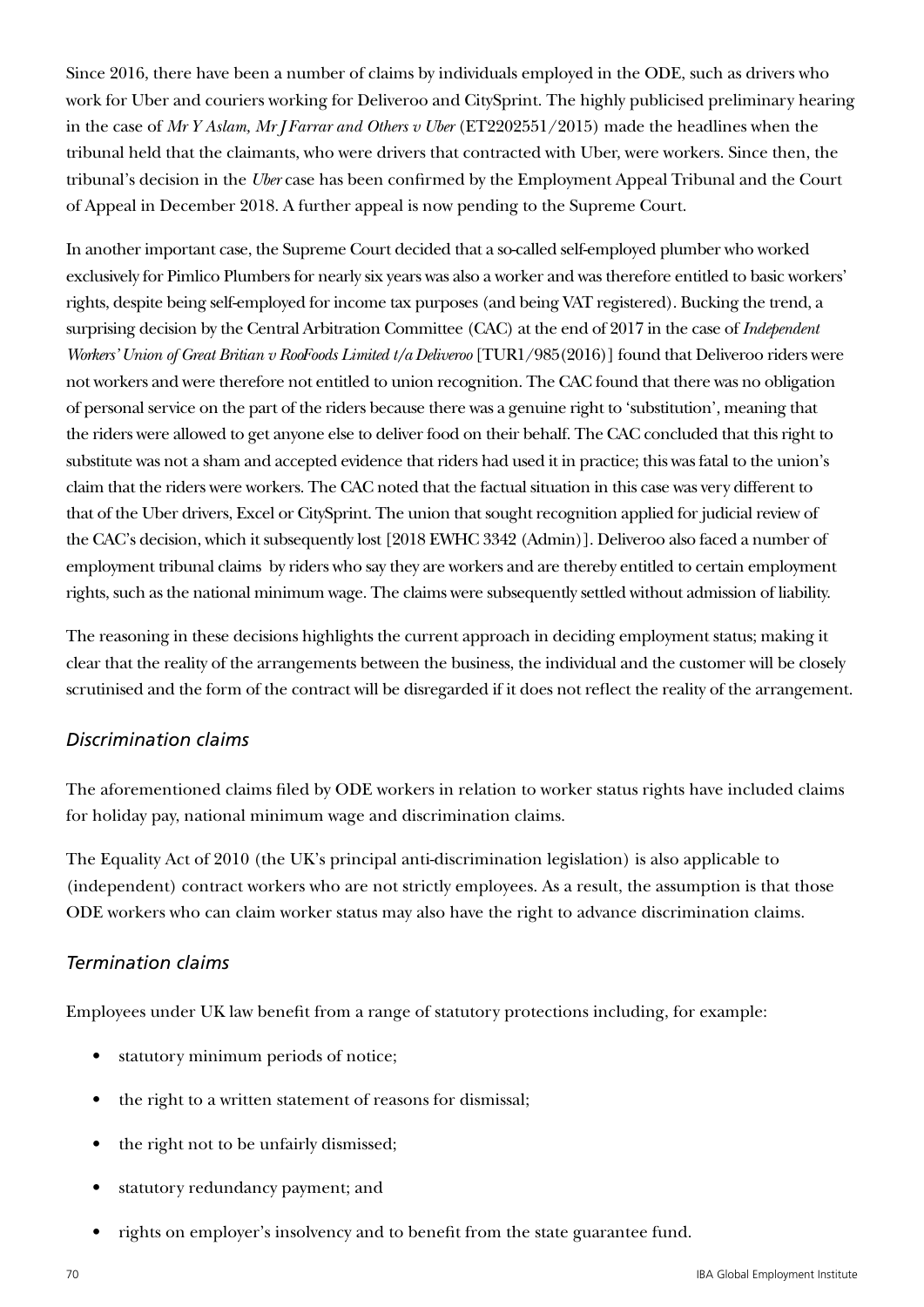Workers, on the other hand, do not benefit from any of these protections on termination. However, there are some indirect protections available through statute on termination of a worker's contract, for either:

- a discriminatory reason (such as a reason relating to gender, race, sexual orientation, religion or belief, age); or
- by reason of having made a protected disclosure (whistleblowing).

An ODE worker who can establish worker status (such as an Uber driver), therefore, will not have the full protections on termination afforded to employees, but will be able to benefit from these limited rights.

The dispatcher/employer's rights will depend on the terms of the contract with the individual if that individual has worker or self-employed status. This reinforces the benefit of having some form of contractual termination provision in place.

### *Health and safety and liability issues*

Employers have certain duties under health and safety legislation to both employees and persons not in their employment, which can include independent contractors and visitors.

Companies will generally be liable for acts done by employees or workers in the course of employment. The general rule for independent contractors is that the company will not be liable for negligent or tortious acts committed by an independent contractor in the execution of the work for which they were engaged.

A business may be liable, however, for any loss suffered as a result of a breach of a 'non-delegable duty' by an independent contractor. These non-delegable duties may arise either under statute or at common law. To avoid liability, the client must show that it engaged a reasonably competent individual to perform the work and ensured that the individual adhered to a reasonable standard of care. This may give rise to interesting issues with ODE workers, since one method of avoiding liability might be to supervise or train the worker, which is potentially an indication of employee or worker status.

### *IP protection and confidentiality*

Confidentiality obligations for workers and self-employed contractors will be regulated by the contractual terms agreed upon between them and the common law duty of confidentiality. It is always important, therefore, to include appropriate and adequate terms relating to the protection of confidential information in any contractual documentation that might include a Confidentiality Deed. Employees are bound by the implied duty of confidence during their employment, which requires the employee to keep confidential any of the employer's trade secrets and confidential information while the employment subsists. After the employment ends, the implied duty only applies to trade secrets, so express provisions are needed to fully protect confidential information. Trade secrets are also protected under the Trade Secrets (Enforcement, etc) Regulations 2018, which implement the EU Trade Secrets Directive. Those regulations define trade secrets as information that is secret, has commercial value because it is secret, and has been subject to reasonable steps to keep it secret. As a result, the ODE model does not necessarily raise any particularly novel issues relating to IP and confidentiality.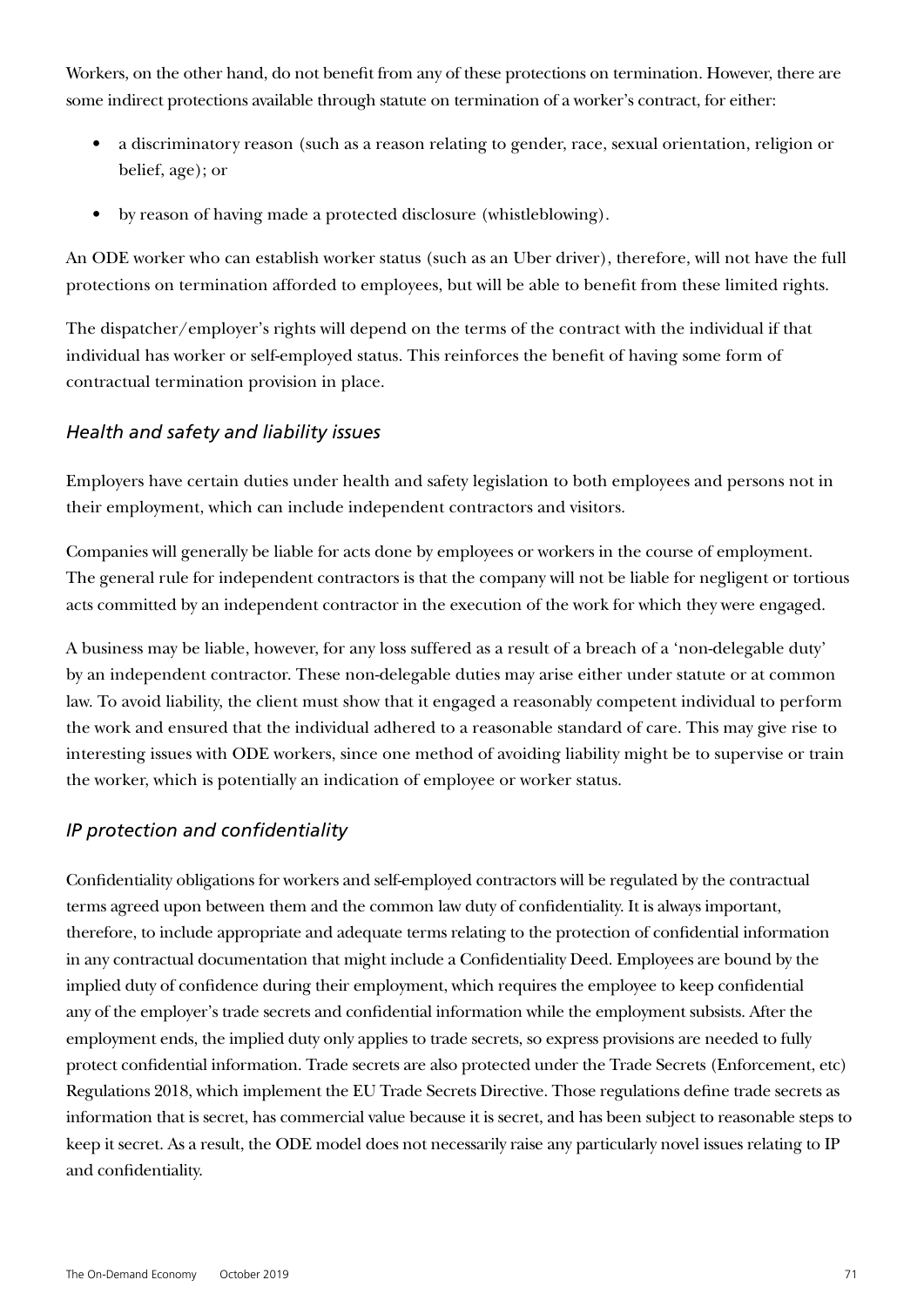#### *Social security and tax issues*

For UK tax purposes, the law does not recognise worker status: it distinguishes between self-employed labour (independent contractors who are genuinely pursuing any profession or business activity on their own account) and employees. The test applied by HM Revenue & Customs (HMRC), the UK tax authority, to determine self-employed/employed status is similar to the test applied by the Employment Tribunal when determining employment status for employment protection purposes; but, confusingly, neither is determinative of the other.

Further, because UK tax rules do not recognise worker status, an individual can be classed as a worker for employment protection purposes but still retain self-employed status for tax purposes. Hence it is possible for Uber drivers who claim worker status in order to receive holiday pay, to continue to be self-employed for tax purposes. That said, HMRC have reportedly started to investigate the self-employed status of certain individuals who have claimed they are workers for the purpose of gaining employment rights.

There is an argument that ODE businesses are displacing traditional employers because they are using superior technology and thus providing an improved service that can be done more economically by avoiding paying full employee taxes and National Insurance Contributions (UK social security contributions), and providing fewer employee benefits such as sick pay and holiday pay. As a result, there has been a backlash against them, with established businesses pressurising unions and regulators in the US and the UK to take them to task under employment law. For some individuals working for these businesses, they are an attractive choice in that they can provide a high degree of freedom (for instance, an individual can work for many apps at the same time) and permit people to work when they want. ODE businesses would argue that they help people to top up and stabilise otherwise low incomes to meet unexpected costs. Loyalty to a mainstream employer is undermined by the possibility of gaining many jobs from more than one middleman. A reaction from mainstream businesses has been to contract out their more routine work.

### *Market trends and emerging issues*

Employers that require a supply of flexible labour may engage agency workers, casual workers and, frequently, independent contractors. For the individual, there are certainly tax advantages in being an independent contractor rather than an employee. The UK government is keen to ensure businesses retain this flexibility to remain competitive, but is also concerned about protecting individuals from abuse from unscrupulous companies. The courts have demonstrated a willingness to preserve this balance by looking behind the company-drafted documentation that purports to preserve self-employed status, to the practical reality of the situation (which may indicate otherwise). The lure of better rights set against the lack of job security for independent contractors sometimes means that an independent contractor will challenge their employment status in an employment tribunal, even if this might risk their selfemployed tax status. There are a number of criteria that have been developed by the courts to determine employment status and although recent case law has emphasised the importance of looking at the reality of the relationship, it still remains of the utmost importance that the relationship is properly documented. While this will not be decisive in determining status, it can tip the balance if the situation is marginal.

In the authors' view, the tripartite distinction between self-employed, worker and employment status is confusing and unsatisfactory, both for the individual and for businesses. Until now, many businesses in the ODE have been trying to take advantage of the self-employed status to save costs and therefore operate more competitively than traditional businesses. This is also detrimental to the country's tax base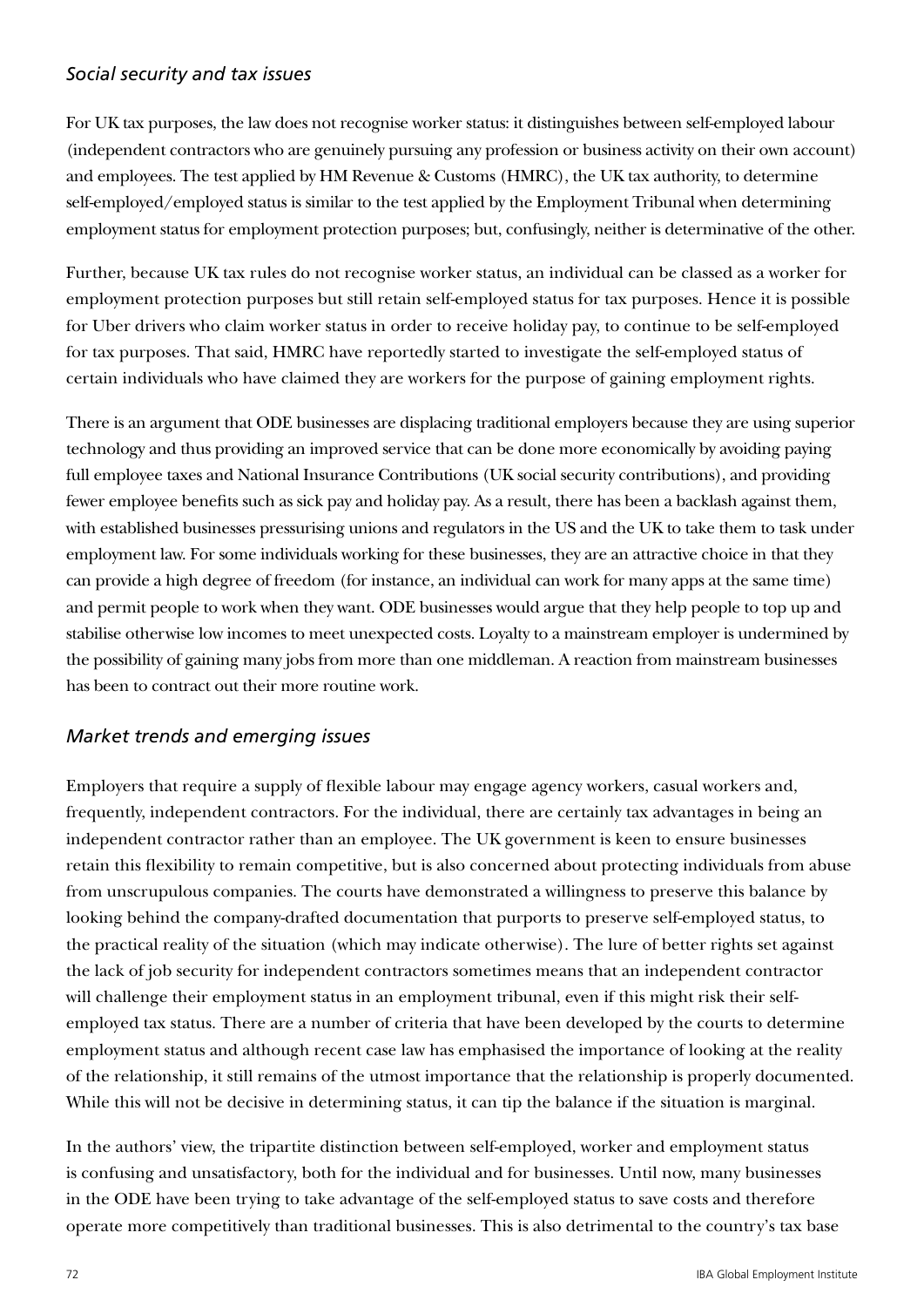since these businesses are avoiding paying National Insurance contributions (NICS) and Pay As You Earn (PAYE). While the government tried to correct this in its Spring Budget in 2017 by increasing NICS for the self-employed, they were forced to reverse this decision very quickly because this went against a manifesto promise made in 2015. Whether they revisit this in the future remains to be seen.

# **United States**

Despite the fact that the ODE is, in many ways, a product of the US economy and technology industry, the applicable legal rules are quite contentious. This is, in part, because existing US legal rules vary both among the 50 states, but also across the different government agencies enforcing the law. These agencies include state unemployment insurance agencies, which determine whether or not an individual worker is entitled to unemployment insurance benefit after termination of the relationship. Currently, no consistency exists in the approach of the various state agencies and courts – some have held that ODE workers are employees and entitled to protection under various statutes, while others have held that the workers are independent contractors who therefore cannot access statutory rights. It appears, however, that a trend is emerging in the US, with ODE workers being viewed as independent contractors.

# *Nature of relationships*

Unlike some countries, such as the UK, no third category of worker is yet recognised in the US and the basic distinction is the either/or between an employment relationship and an independent contractor relationship. There is not yet any clear trend in determining whether ODE workers may be treated any differently from other types of workers. Rather, courts continue to apply the same traditional tests to determine whether an employment relationship exists. Once such issues are determined, a claim takes on the traditional characteristics and related risk and liability (or lack thereof), depending on how the worker is classified.

The developing law on worker classification issues for ODE workers is dependent on the particular state in which the individual or group of workers perform services. In most states, the degree of control exercised over the worker is a determinative factor of whether an employment relationship exists. Increasingly, state courts have held that ODE workers are independent contractors. For example, in *Vega v Postmates*, the New York Appellate Division (Third Department)<sup>12</sup> held that a delivery driver was an independent contractor and not entitled to unemployment insurance benefits. The Appellate Division determined that several factors suggested Vega was an independent contractor who worked without much oversight from Postmates, including the fact that he did not have to apply for the job, that he set his own hours and could work for competitors at the same time as he delivered for Postmates, and that he chose his own means of delivering customer orders. 'The fact that Postmates determines the fee to be charged, determines the rate to be paid, tracks the subject deliveries in real time and handles customer complaints... does not constitute substantial evidence of an employer-employee relationship,' the majority held.<sup>13</sup>

The approach taken in the *Postmates* case is not universal. As a prominent example, in California case *Dynamex Operations West, Inc v Superior Court of Los Angeles*, the court held that a substantially stricter test – the ABC test – applies.14 This test makes it quite challenging to prove independent contractor status.

<sup>12</sup> *Matter of the Claim of Luis A Vega*, No 525233 (21 June 2018).

<sup>13</sup> *Ibid*, 3.

<sup>14</sup> 4 Cal 5th 903 (2018).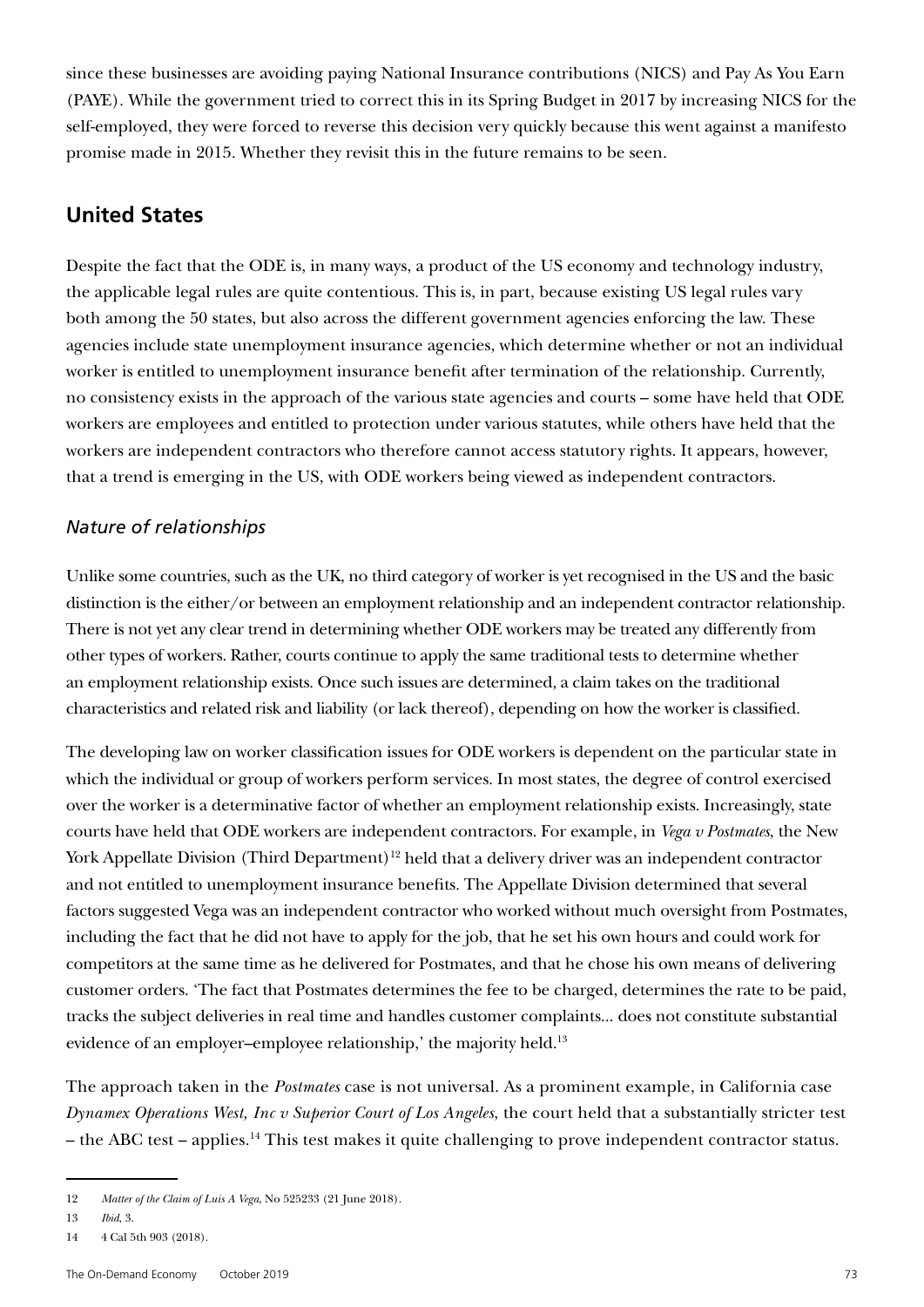The ABC standard presumes that all workers are employees, unless a business can show the worker is free from its supervision, performs work that is outside the usual course or place of the employer's business and works 'in an independently established trade, occupation, or business of the same nature' as the work they do for the entity that is hiring them. Earlier, in February 2018, a federal district court in California held that a driver for GrubHub was an independent contractor because GrubHub exercised little control over the details of his work.15 In the relevant part of the decision, the judge held as follows: 'GrubHub did not control how he made the deliveries – whether by car, motorcycle, scooter or bicycle... GrubHub also did not control Mr. Lawson's appearance while he was making GrubHub deliveries,' and 'Mr. Lawson was not required to have any GrubHub signage on his car and in fact did not have any such signage... GrubHub did not require Mr. Lawson to undergo any particular training or orientation.'16 Mr Lawson has appealed the decision.

Various US federal employment laws, in addition, such as Title VII of the Civil Rights Act<sup>17</sup> and the Fair Labor Standards Act,<sup>18</sup> have differing tests for evaluating a particular worker's classification.

# *Legal framework*

Generally, if a worker is properly classified as an independent contractor, they are not entitled to working time and minimum wage protections, workers' compensation benefits (notably workers' (injury) compensation or unemployment insurance benefits) or other health plan benefits provided by employers.

The state agencies administering unemployment insurance claims have held for both the workers (finding that they are employees under the state law) and for employers (holding the workers are independent contractors). At this time, there is no consistency among the US states. In these circumstances, a detailed review of the current law in each particular state where work is being performed is required to assess relevant risk.

State courts are examining whether ODE workers who are on call and waiting for assignments are on paid time if they are classified as employees. For example, a federal district court judge in Pennsylvania, during a motion application, commented, but did not decide, that Uber drivers 'have only 15 seconds to respond to a given trip request', and said they are, in effect, 'tethered to their phones while online', and that such on-call time may be compensable under the Fair Labor Standards Act's minimum wage and overtime requirements.19 In contrast, federal district courts in California and Oklahoma have found to the contrary in earlier decisions.<sup>20</sup> In April 2018, the same federal judge in Pennsylvania finally held that UberBlack limo drivers failed to show that they are employees under the Fair Labor Standards Act.<sup>21</sup> The judge relied upon the fact that the drivers are entitled to make their own hours, work as much or little as they want and largely invest in their own equipment. The drivers have since appealed the decision, so the legal position arguably remains ambiguous.

<sup>15</sup> *Lawson v Grubhub, Inc*, 302 F Supp 3d 1071(ND Cal 2018).

<sup>16</sup> *Ibid*, 1084.

<sup>17</sup> 42 USC § 2000e *et seq*.

<sup>18</sup> 29 USC § 201 *et seq*.

<sup>19</sup> *Razak v Uber Techs, Inc*, 2017 WH Cases2d 321984 (ED Pa 13 September 2017), 18.

<sup>20</sup> *See Yucesoy v Uber Technologies Inc,* 2016 WL 493189, \*5-6 (ND Cal 2016) and *Bradshaw v Uber Technologies Inc*, 2017 WH Cases2d 190580 (WD Okla 2017).

<sup>21</sup> *Razak v Uber Techs, Inc*, 2018 WH Cases2d 127756 (ED Pa 2018), 15–22.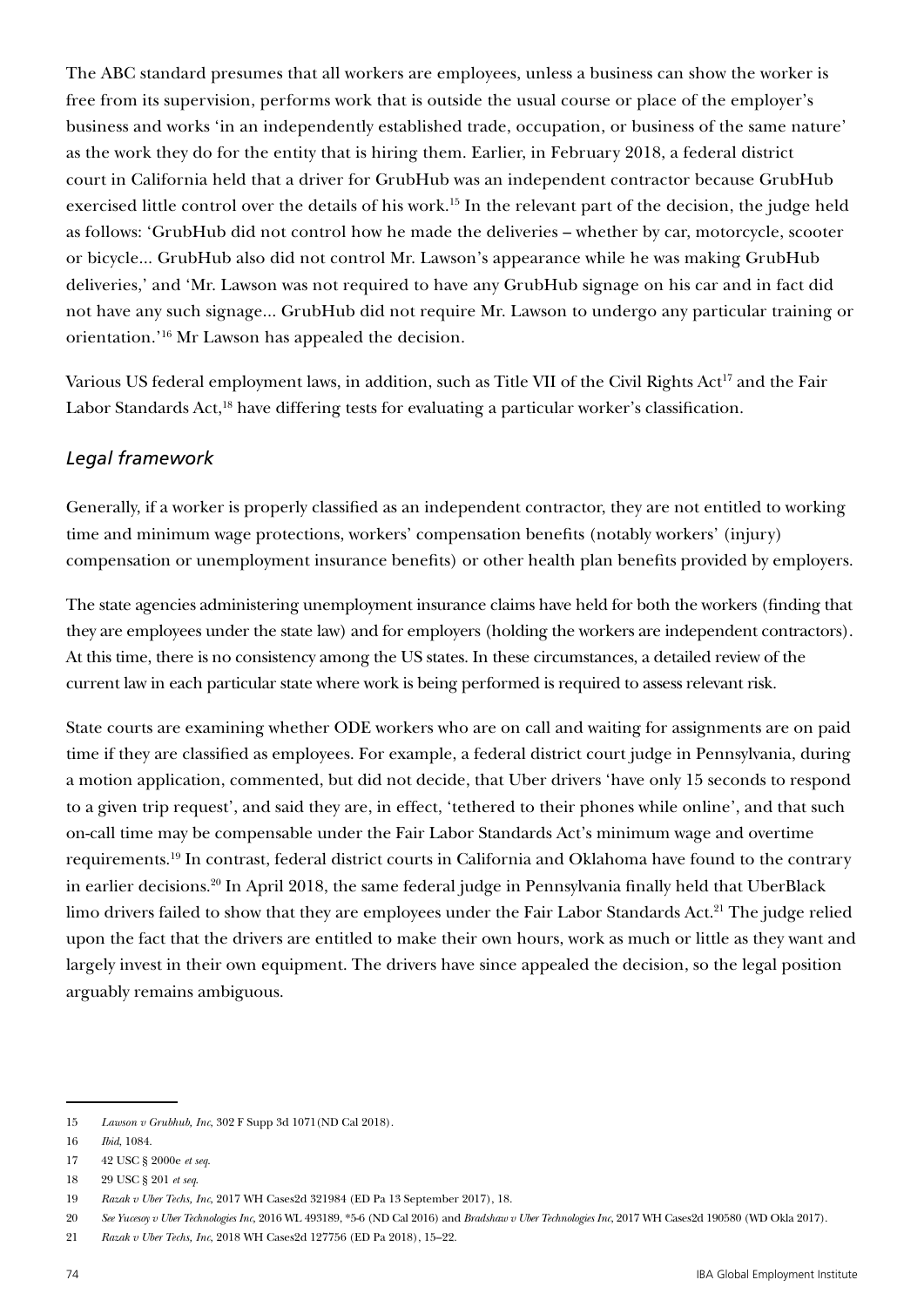## *Discrimination claims*

US discrimination laws may apply to ODE workers. The main risk for ODE companies is the possibility of claims under Title VII of the Civil Rights Act, which prohibits discrimination in employment. There are also various federal and state laws that allow for claims when there is an alleged discrimination in the provision of services to the public. These could apply to contractors, who could claim that the denial of ODE work was based on discriminatory reasons.

## *Termination claims*

In the US, ODE workers are generally the same as those who work in other industries or sectors and do not file termination claims when their relationship ends. Except for the state of Montana, employees are not by law protected against 'unjust', 'unfair' or 'wrongful' dismissal. Instead, the doctrine of at will employment applies in all states (except Montana). The at will framework allows for summary termination without reason, notice or compensation. To a certain extent, the prevalence of the at will doctrine has allowed ODE companies to avoid contested issues about worker classification – even if ODE workers are employees, there may be no underlying termination claim to pursue because of the ability of companies to terminate at will and without notice, compensation or other obligation.

Frequently, independent contractor agreements with ODE workers include pre-dispute arbitration clauses. As a result, ODE companies have had considerable success in compelling arbitration of disputes filed by ODE workers. When this approach succeeds, the dispute cannot be heard in the courts and must proceed through private arbitration as stipulated in the contract. A number of companies that operate in the US have combined this approach with class action waivers, which prevent workers from attempting to file collective actions or proceedings over so-called common issues. If a court concludes that workers were or are independent contractors, no public policy considerations apply against the enforcement of the arbitration clause.

# *Health and safety and liability issues*

The Federal Occupational Safety and Health Act of 1970 only applies to employees. State health and safety standards may apply to ODE workers, if they can fall under the particular definition of worker.

# *IP protection and confidentiality*

Protection of IP and other issues related to the protection of an employer's confidential information are always at the forefront of worker classification issues. Generally, ODE workers in the task-based services industry accept the work and take the positions due to the flexibility the schedule provides. ODE workers are typically not privy to the company's IP and confidential business information. Instead, they often work alone and take the tasks as they are assigned to them from the company's technology platform. As a result, there are often no practical issues in this area. In some case, companies will require workers to sign an appropriate form of agreement.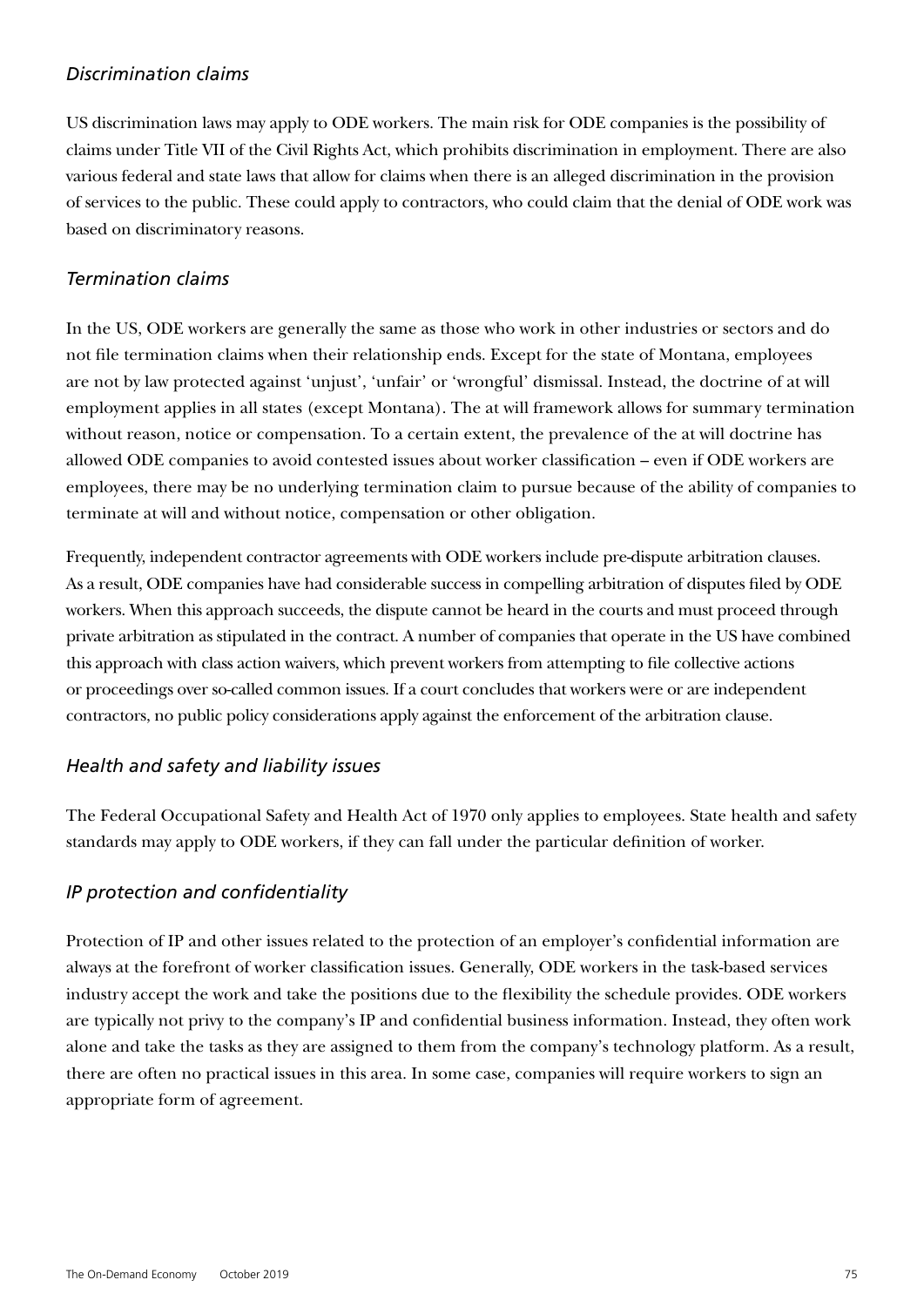## *Social security and tax issues*

A determination of whether a worker is truly independent of the employer, whether for tax purposes or other employment-related purposes, is very fact specific. In the US, there is no blanket rule on this issue.

## *Market trends and emerging issues*

The growth of ODE work and the gig economy has led to increasing numbers of industries utilising independent contractors to render task-based services. This varies across a range of industries, including: transport (such as Uber, Lyft); food delivery (such as GrubHub and Postmates); repair services (such as Safelite auto-windscreen repairs and replacements); and house-cleaning services (such as Handy).

Because of their legal status as independent contractors, rideshare drivers do not have a right to collectively bargain as employees under the National Labor Relations Act.22 In some cities, notably Seattle, local lawmakers have attempted to regulate ODE workers in the transport industry and to facilitate collective bargaining on behalf of those workers with the support of trade unions.

In 2016, the City of Seattle published an Ordinance Relating to Taxicab, Transportation Network Company, and For-Hire Vehicle Drivers (the 'Ordinance').23 The Ordinance applies to all drivers who are paid to give rides to customers in Seattle, whether they drive for a taxi company, a for-hire company or a transportation network company (meaning app-based dispatch companies, such as Uber and Lyft). The Ordinance requires that taxi, for-hire or app-based vehicle-dispatch companies provide the City with a list of its Seattle drivers with names and contact details. The City then certifies non-profit organisations as eligible Driver Representative Organisations (DROs). Not surprisingly, the first certified DRO was a trade union, Teamsters Local 117. The City provides the list of drivers to the eligible DRO to contact the drivers and gain majority support within 120 days. This provides the trade union with a powerful organising tool. Companies must then seek an agreement with the eligible DRO and the City has the right to review any final collective bargaining agreements to ensure compliance with the City Code.

In a series of cases, the US Chamber of Commerce challenged the Seattle City Ordinance arguing, among others, that the Ordinance was pre-empted by the federal NLRA. The California federal courts rejected the argument, because the Ordinance expressly disclaims the need to determine the legal status of drivers.24 At the beginning of 2019, the City Council amended the Ordinance to remove driver earnings from the collective bargaining topics.25

As a result, even though the ride share drivers are not employees covered by US labour law, the Seattle City Ordinance validly requires some level of collective bargaining with the drivers.

<sup>22</sup> 29 USC subsection 151–169.

<sup>23</sup> Seattle, Washington, Municipal Code a 6.310.735 (2015), Ordinance 124968, at www.seattle.gov/business-regulations/taxis-for-hires-and-tncs/for-hiredriver-collective-bargaining accessed 10 September 2019.

<sup>24</sup> *Chamber of Commerce of the US v City of Seattle*, 274 F Supp 3d 1155, 1159 (WD Wash 2017) and the appeal *Chamber of Commerce of the US v City of Seattle*, 890 F.3d 769 (9th Cir 2018). See also 'Sherman Act – State Action Exemption – Ninth Circuit Holds Collective Bargaining Ordinance Not Entitled To State Action Immunity – *Chamber of Commerce v City of Seattle*, 890 F.3d 769 (9th Cir 2018),' 132 Harv L Rev 2360 (1 June 2019).

<sup>25</sup> Seattle, Washington, Municipal Code s 6.310.735 (2015) (amended 2019).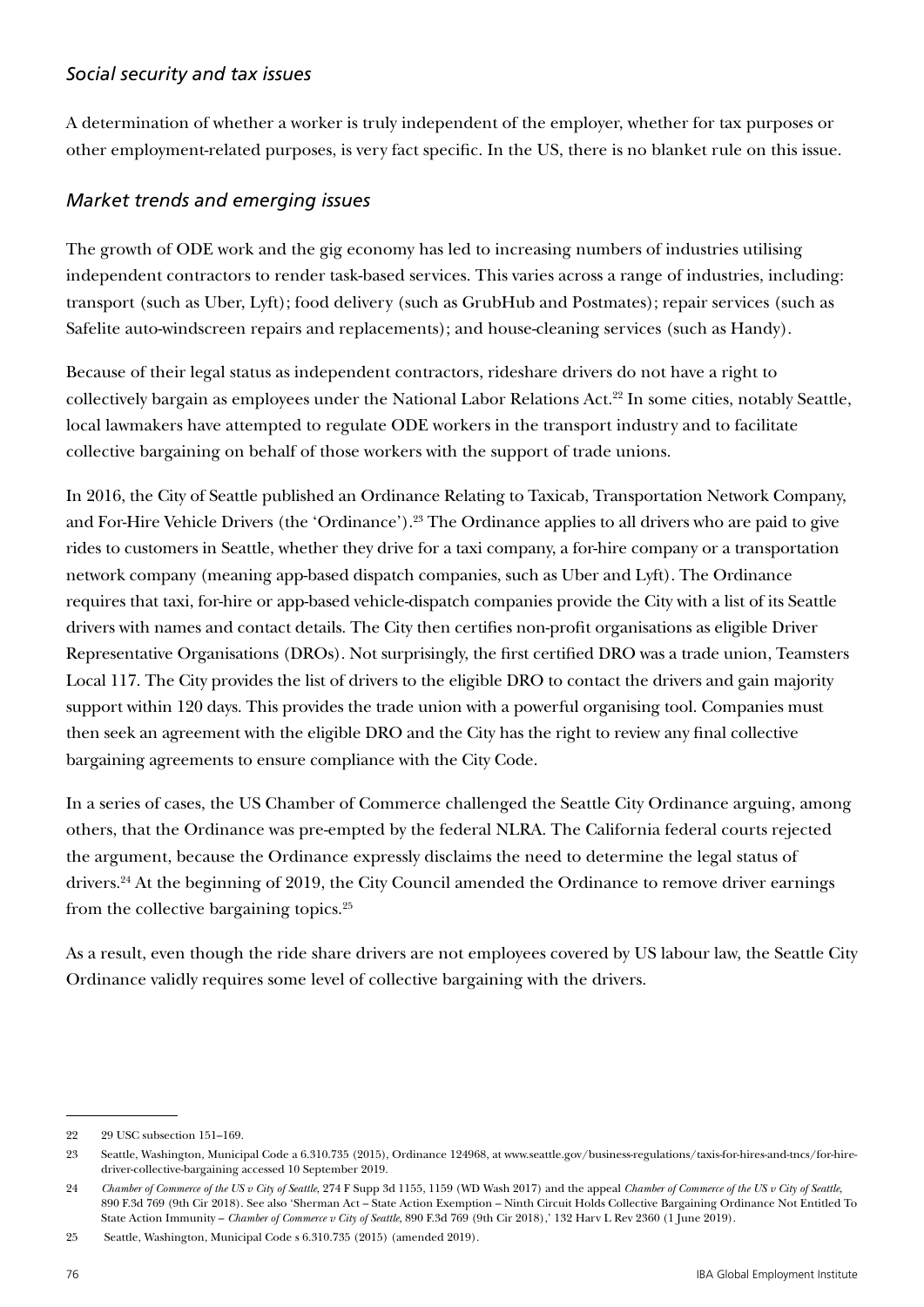# **Conclusions**

The current legal uncertainty facing ODE organisations and workers causes inefficiencies in the labour market and may prove counterproductive to innovation. Many ODE workers are also confronted with a lack of legal protection or insecurity about their rights and obligations, which might lead to potential exploitation of ODE workers by the ODE companies. To keep up with the ongoing and increasing presence of the ODE model and the appetite of many organisations to engage ODE workers, virtually all jurisdictions, including those that have already made some legislative changes, will need to contemplate a review of their workplace laws and tax rules. One outcome of any such review might be that ODE organisations no longer have incentives to organise themselves to fit a certain status to gain an unfair advantage over traditional employers. In addition, ODE workers should no longer have to resort to qualification disputes in the courts or tribunals to gain a satisfactory level of clarity.

While the scope can vary quite widely, governments might consider a review of the following:

## *Creation of a third category of worker*

Governments could consider the creation of a special category of worker. This third category would be situated between the existing categories of employee and independent contractor/self-employed, potentially based on the concept of worker in the UK. There may be similarities also to the Spanish TRADE concept or the dependent contractor category used in Canada. The access to such a third category could depend on certain conditions, such as a specific threshold for time worked, the remuneration/income or the number of clients. This might mean in practice that the ODE worker would fall under such a category if the main part of their income is obtained from the performance of ODE services. Persons who only perform ODE services as a small or additional source of income may have no need for employment protections. Such a third category would allow some scope for certain workplace rules (such as minimum wage, overtime, vacation or holiday pay) to apply, but with some relaxation of other aspects of standard employment legislation (such as working time, unemployment insurance, or social security). In this respect, the list of core aspects of national employment protection in the EU Posting of Workers Directive or other accepted international standards may be considered as a guiding text.

## *Minimum entitlements to employment protection*

Governments should consider that there are also less radical alternatives than the legislated creation of a third category, to give more protection to ODE workers, without risking the benefits of the flexibility of the ODE-model. As certain jurisdictions have done (Canada, France, the Netherlands and, to a lesser extent, the quasi-subordinate workers in Italy), it is also possible to give certain self-employed workers or independent workers, who act as ODE workers, certain minimum entitlements to employment protection. National legislation could impose these minimum standards, while sectoral and company-level collective bargaining agreements and individual agreements could extend employment rights in favour of the ODE workers.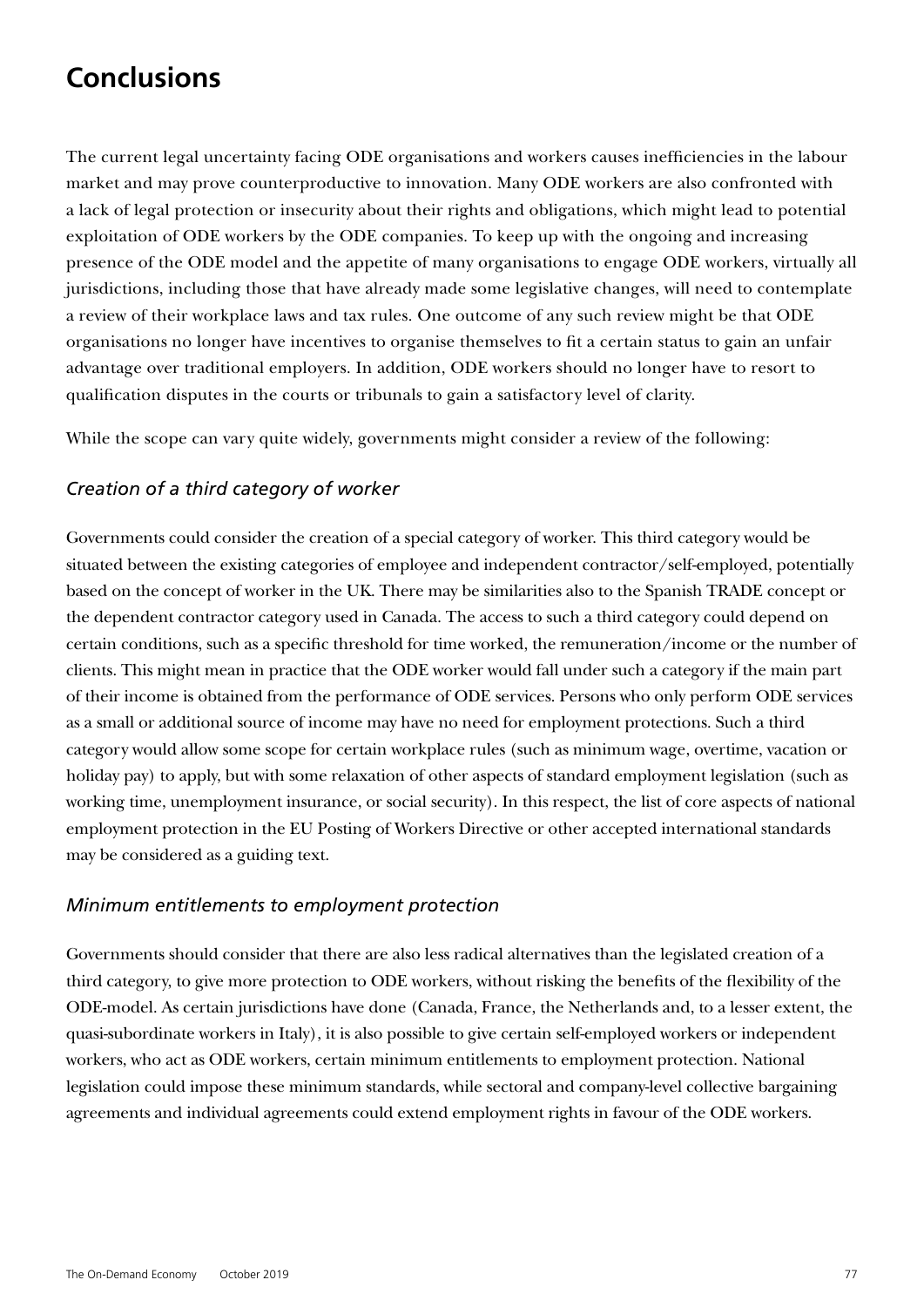# *More flexibility*

The opposite is also an option. Instead of giving (quasi) self-employed workers more protection, the governments could also create more flexibility for certain employment contracts, which would allow more ODE workers to enter such employment contracts with ODE companies as employers, with a corresponding reduction in the compliance and financial obligations of employers. Governments could create more flexible rules for short-time or term employment to meet the needs of the digital economy and the high expectations of online customers with regard to flexible services (anytime, anywhere). However, this flexibility will typically need to include some level of protections with respect to working conditions and against other alleged abuses. Certain employment contracts in the Netherlands, which have lots of flexibility, but only for a period of six months, could be used as an example. The main benefit of this option is that governments would not necessarily be forced to create an actual or quasi-third category and could instead continue to rely on the traditional dichotomy. In addition, ODE workers in such flexible employment contracts would still be seen as employees and therefore they could be protected by certain minimum standards.

## *Collective bargaining agreements*

There are other possible options, but all of them seem currently to have some major downsides. Keeping the status quo of a dichotomy between employment and self-employed relationships without any changes to the existing employment law will likely enforce the current all-or-nothing approach. This will also lead to an increase in qualification disputes since it maintains legal uncertainty. The option to allow company-level collective bargaining agreements or individual agreements to regulate the employment protection instead of national legislation has the ability to provide answers to the diverse nature of the ODE services. However, this route may also result in a chaotic set of rules under different agreements and statutes, and the employment protection will essentially depend on the strength of the ODE workers (or their representatives) in the negotiation process.

To strengthen the position of ODE workers and to make sectoral and company level agreements possible, governments should review the extent to which the right to collective bargaining for ODE workers is compatible with the principles of competition law. In this light, the case law of the Court of Justice of the European Union, which viewed collective bargaining by freelancers to be potentially in conflict with EU competition legislation (CJEU 4 December 2014, C-413/13, FNV Kunsten Informatie en Media), is potentially problematic. However, the European Committee for Social Rights has ruled in its decision on the merits of 18 September 2018 that the Irish Competition Act of 2002 has violated the right to collective bargaining in Article 6 Section 2 European Social Charter, as the Irish Competition Authority stated that voice-over actors, session musicians and freelance journalists who negotiate collective bargaining agreements are illegal cartels. Also the supervisory institutions of the ILO are clearly in favour of collective bargaining rights for economically dependent workers and even self-employed (See ILO Committee on Freedom of Association, Compilation of Decisions, 2018, Section 1285 and ILO Committee of Experts, General Survey 2012, Section 209).

## *Limit to termination claims*

If ODE workers are merely using their platform work to gain additional income, governments should allow for little or no process for unjust dismissal or other similar mechanisms to challenge termination (with the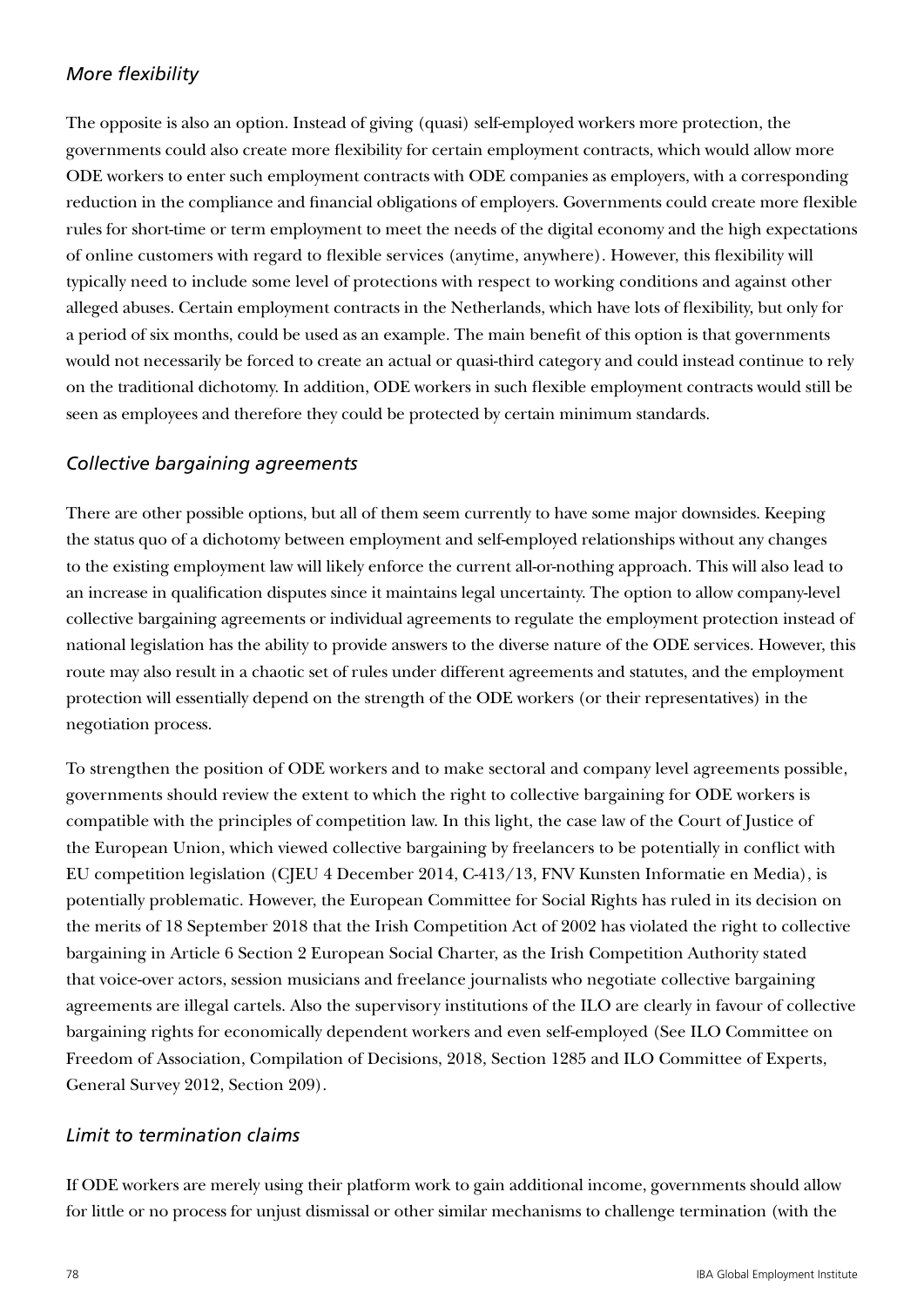obvious exception of discrimination claims). This approach would be adopted to give enough flexibility to platforms to ban ODE workers from their platforms if they do not meet required standards.

# *Application of discrimination legislation*

In any case, discrimination legislation should be applicable to ODE workers. This does not mean that there should be a new protected discrimination ground with regard to the particular status of ODE workers. Instead, to the extent there is a legal gap, ODE workers should be protected against discrimination on the ground of age, race, gender, religion and other protected grounds.

## *Health and safety protections*

Health and safety regulations are recognised as being important rules applicable to all workplaces and workers. While it may not be necessary to render the full spectrum of health and safety or wellbeing legislation applicable to ODE workers, the rules and measures that seem necessary or that could have an important impact on the prevention of (occupational) accidents (and diseases) should be applied to all workers, no matter their employment or contract relationship. In many jurisdictions, employers are already responsible for taking certain prevention measures with regard to contractors, so in many cases this is more a question of clarifying relevant requirements.

## *Liability issues*

It is usually in everyone's interest that ODE workers have some insurance against accidents or third-party damages. If ODE workers are not seen as employees, governments could impose an obligation on the ODE worker to take out liability insurance (potentially combined with a partial contribution from the ODE company).

# *IP protection and confidentiality*

The survey responses that form the basis of this report confirm that in the majority of countries there are only specific legal obligations concerning IP protection and confidentiality with regard to employees. For ODE workers who are not seen as employees, only usual civil or common law principles are applicable and therefore most contributors have noted the 'necessity' for ODE companies to conclude specific IP protection and confidentiality agreements or to include relevant clauses in their contracts with the ODE workers. This necessity is rather relative, as many contributors have also noticed that it is not common for ODE workers, who in general are doing rather simple tasks, to discover new ideas or come into contact with important or secret information.

## *Social security and tax issues*

Governments could adopt an approach to tax and social security rules that matches that of self-employed workers or independent contractors (likely subject to companies having an obligation to ensure that ODE workers complete any required registration). Some countries, such as Belgium, have introduced an income threshold for ODE work, under which no income taxes or social security contributions need be paid. This could have a major impact on the increase in ODE work as an additional source of income. However, it could be argued that such a system may give ODE companies (and workers) unfair advantages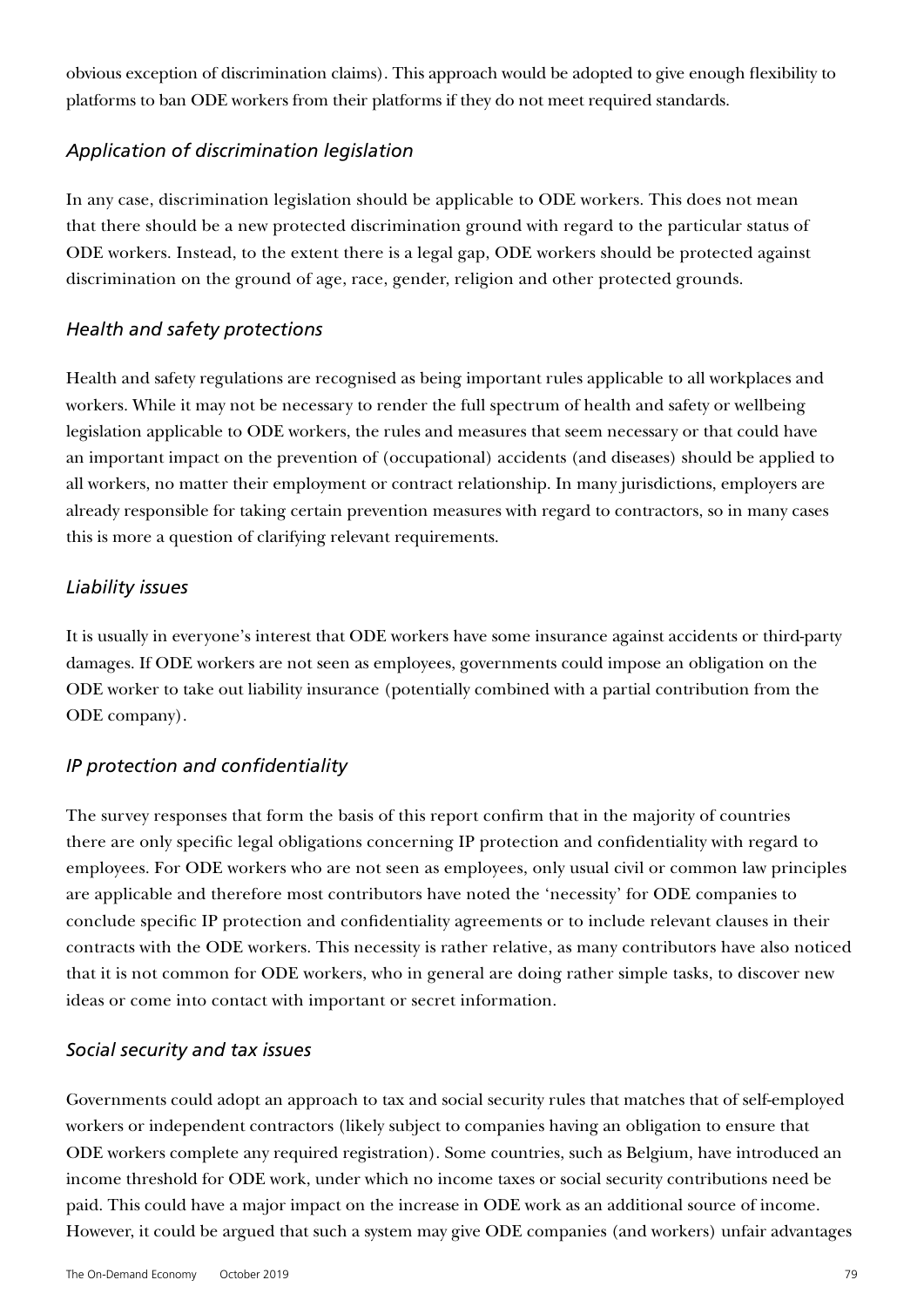to the detriment of traditional employers, and if this ODE model is used very broadly there may be negative consequences for the Treasury and social security system.

# *'Pooling'*

Governments could provide a legal framework and fiscal stimulus for 'pooling'. Such a policy would enable ODE companies to provide ODE workers several (employee-like) benefits at a lower cost than these workers could obtain individually in the private sector. Such benefits could include health insurance, liability insurance, assistance for tax preparation, car insurance, pension savings and related items. ODE organisations are currently unwilling to provide these benefits due to the risk of courts qualifying their workers as employees.<sup>26</sup> In terms of the substantive benefits that might be offered, this approach has at least some similarities to certain trade union arrangements in the US where a 'hiring hall' system is used, with the union being the conduit for worker dispatch and the administrator or sponsor of certain benefits. There is potentially a disconnect between what many ODE companies aspire to and the legacy associated with unions who operate this type of system.

These recommendations and options are not the end of our research. A second report will include the views of the stakeholders (ODE companies, partners and other involved organisations) and will further broaden our research for this report.

<sup>26</sup> EU DG for internal policies, 'The social protection of workers in the platform economy', study for the EMPL Committee of the European Parliament, 2017, 54–66; Y Stevens, 'Social security and the platform economy in Belgium: dilemma and paradox' in B Devolder (ed), *The Platform Economy* (Cambridge, Intersentia, 2018), 259–266.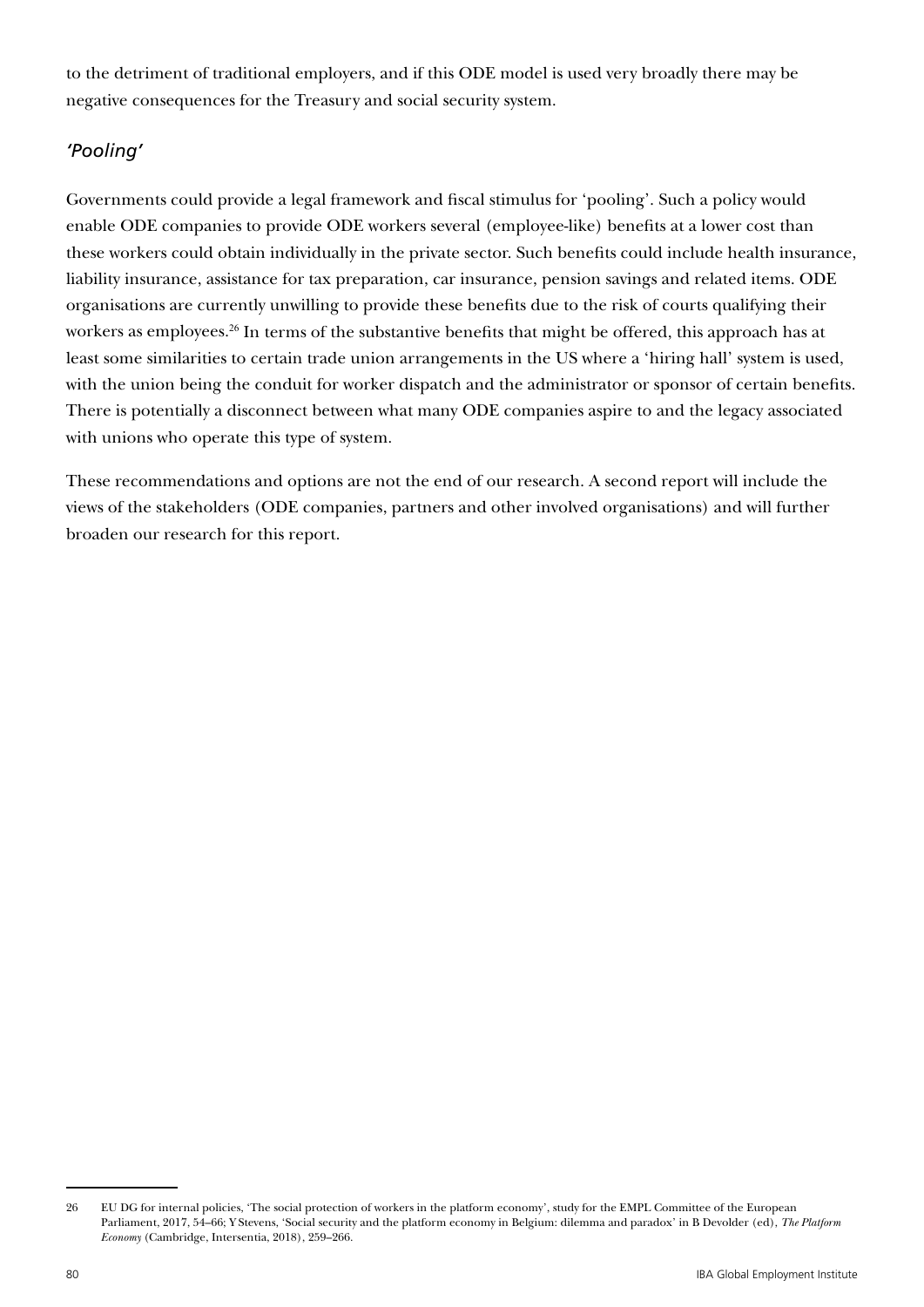# **Annex: List of contributors and law firms according to jurisdiction**

- Argentina: Nicolás Grandi *Allende & Brea*
- Australia: Joydeep Hor *People & Culture Strategies*
- Belgium: Nicolas Simon *Van Olmen & Wynant*
- Brazil: Mihoko Sirley Kimura *Tozzini Freire*
- Canada: George Waggott *George Waggott Employment and Labour Law*
- China: Carol Zhu *Zhong Lun*
- France: Pascale Lagesse *Bredin Prat*
- Germany: Bjorn Gaul *CMS-HS*
- India: Vikram Shroff *Nishith Desai*
- Ireland : Lynda Nyhan and Ronnie Neville *Mason Hayes Curran*
- Italy: Annalisa Reale *Chiomenti*
- Mexico: Jorge G. De Presno A. and Álvaro González-Schiaffino *Basham, Ringe y Correa*
- The Netherlands: Soo-ja Schijf *Kennedy Van der Laan*
- Spain: Raquel Flórez *Freshfields*
- United Kingdom: Nick Elwell-Sutton *Clyde & Co*
- United States: Johan Lubbe *Littler*